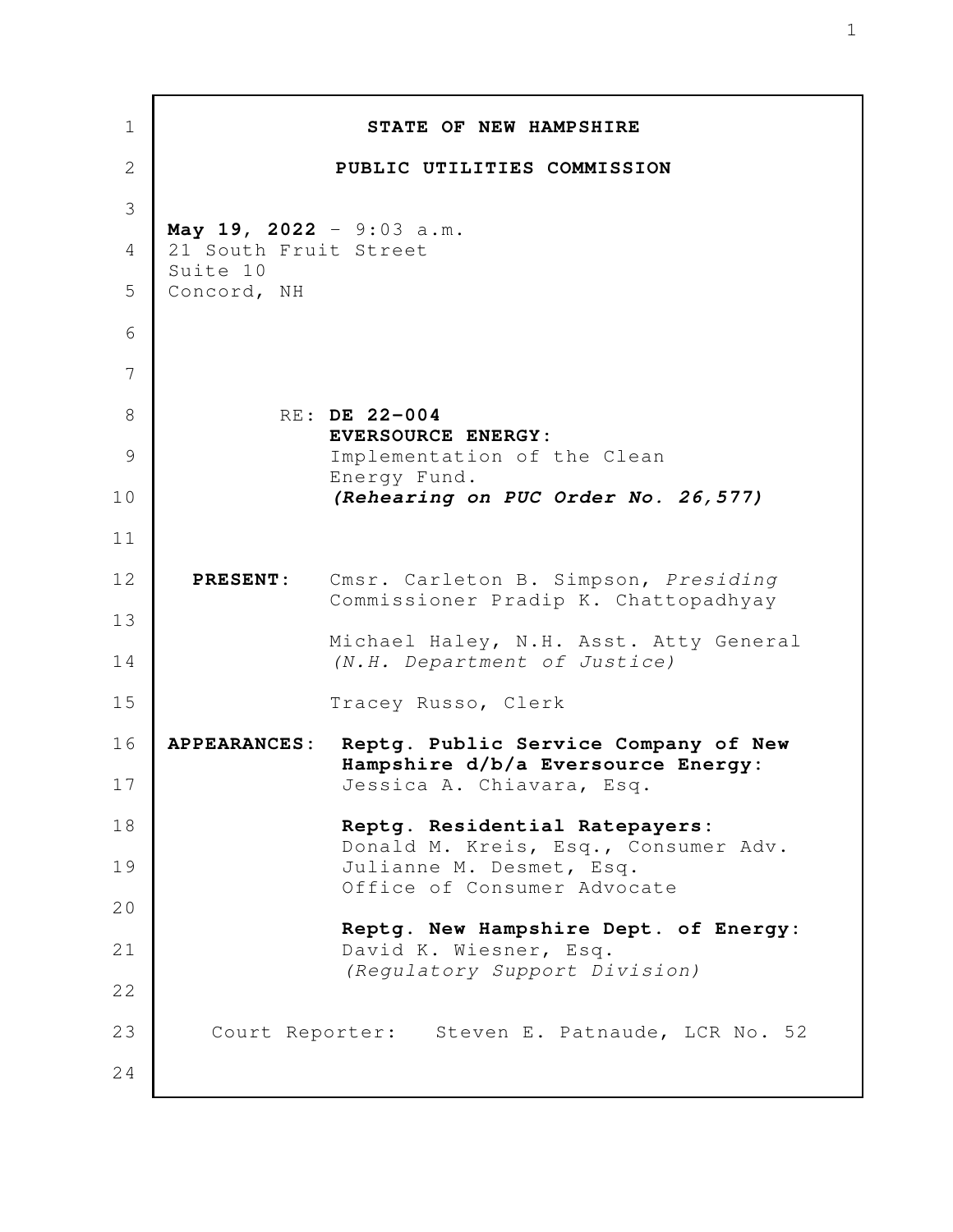**I N D E X PAGE NO. OPENING STATEMENTS BY:**  Mr. Kreis 9 Mr. Wiesner 15 Ms. Chiavara 24 **QUESTIONS FROM COMMISSIONERS BY TOPIC RE: APRIL 14, 2021 LETTER BY ATTY. WIESNER:** Cmsr. Chattopadhyay 31, 40 Cmsr. Simpson 35, 46, 91, 109 **RE: APRIL 14, 2021 LETTER & ORDER NO. 26,577:** Cmsr. Simpson 49, 107 Cmsr. Chattopadhyay 53 **RE: DISPUTE RESOLUTION**: Cmsr. Chattopadhyay 58 **RE: JURISDICTION**: Cmsr. Chattopadhyay 60, 63 Cmsr. Simpson 100 **RE: ANNUAL REPORTING (RE: Order 26,577)**: Cmsr. Simpson 61, 108 Cmsr. Chattopadhyay 62, 104 **RE: OCA NOT SIGNING ONTO THE RECOMMENDATIONS OR JOINT PROPOSAL:** Cmsr. Simpson 69 **RE: FILING OF SUPPLEMENTAL INFORMATION ON ANALYSIS BY EVERSOURCE**: Cmsr. Chattopadhyay 70 1 2 3 4 5 6 7 8 9 10 11 12 13 14 15 16 17 18 19 20 21 22 23 24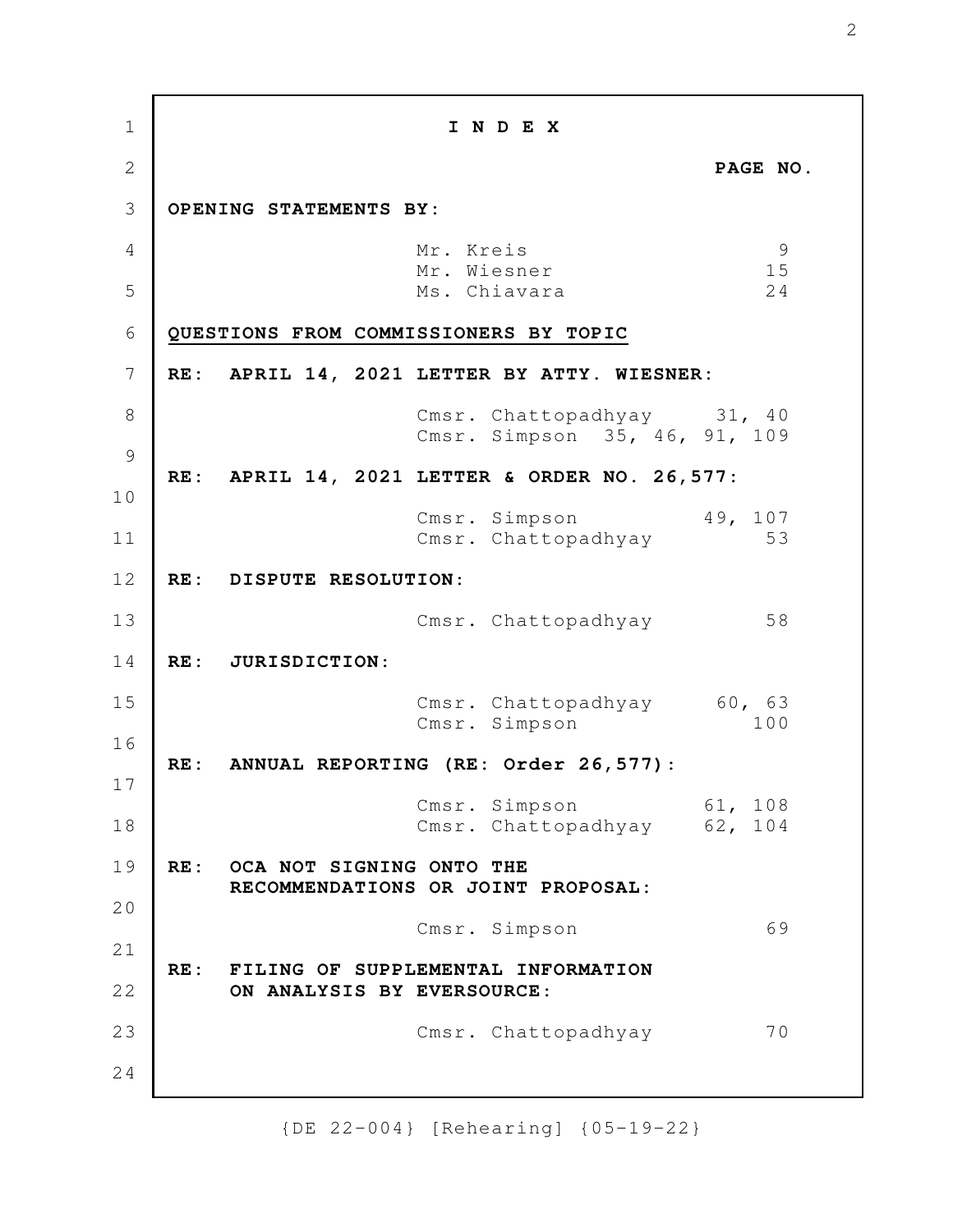**I N D E X** *(continued)* **PAGE NO. RE: HOUSE BILL 2**: Cmsr. Simpson 72 **RE: 2015 SETTLEMENT AGREEMENT**: Cmsr. Chattopadhyay 81 **RE: OVERSIGHT OF THE FUND**: Cmsr. Simpson 83, 93, 115 **RE: WHETHER PUC IS A STAKEHOLDER**: Cmsr. Simpson 87 **RE: DEPARTMENT MOVING THE PROCESS FORWARD:** Cmsr. Simpson 88 **RE: OPENING A DOCKET WITHIN NH DOE**: Cmsr. Simpson 112 **DISCUSSION RE: PRIME INTEREST RATE ON UNSPENT FUND MONIES BY:** Ms. Chiavara 113 Mr. Kreis 114 **CLOSING STATEMENTS BY:** Mr. Kreis 116 Mr. Wiesner 117 Ms. Chiavara 118 **\* \* \* REQUEST FOR SUPPLEMENTAL INFORMATION** 63 **TO BE FILED** *(RE: Analysis regarding the determination for one full-time employee to be required)* 1 2 3 4 5 6 7 8 9 10 11 12 13 14 15 16 17 18 19 20 21 22 23 24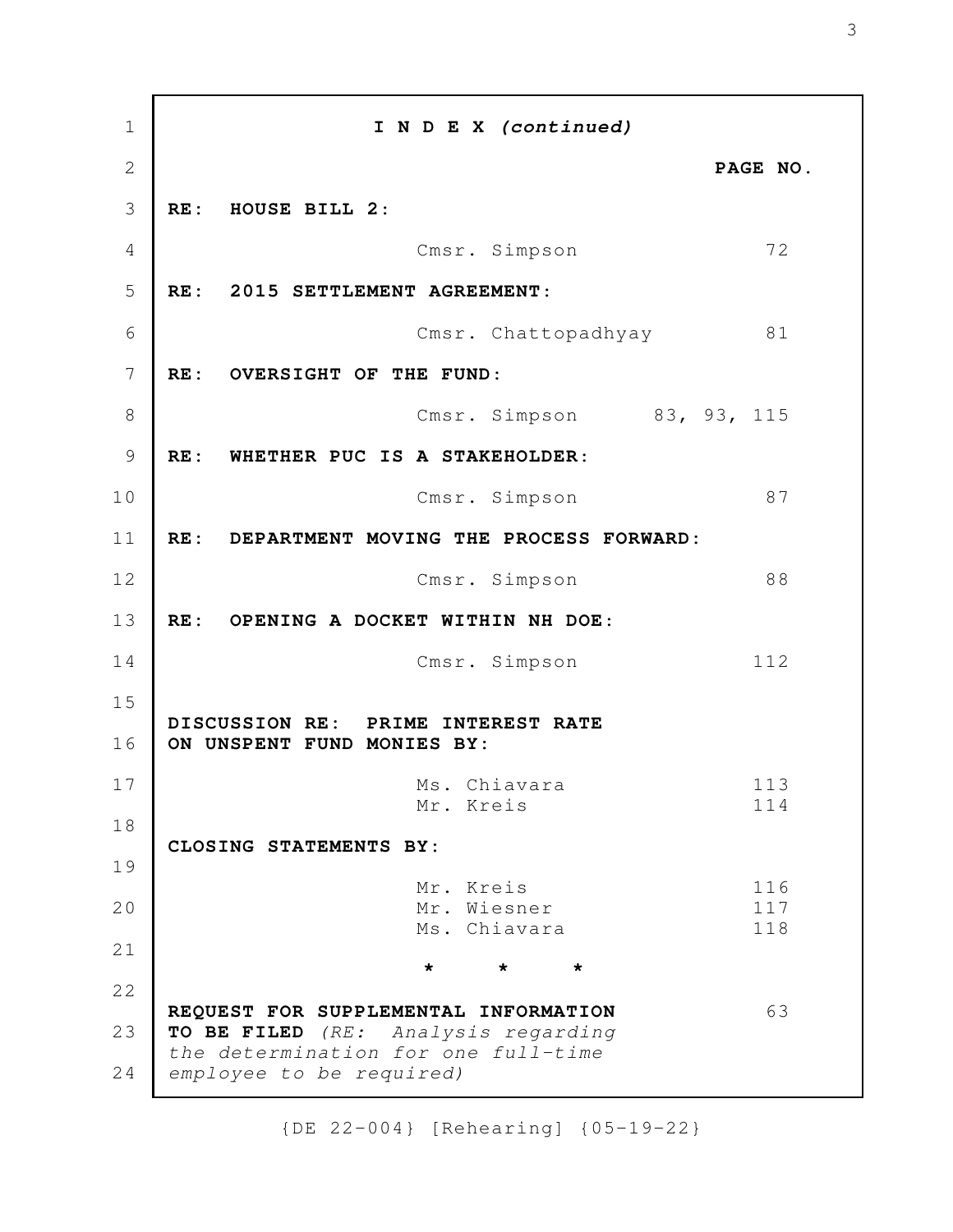**P R O C E E D I N G** CMSR. SIMPSON: Good morning, everyone. Welcome. I'm Commissioner Simpson. I will be presiding over today's proceeding as Commissioner Goldner is unavailable. I'm joined by Commissioner Chattopadhyay. So, we're now on the record in this rehearing of Order Number 26,577, issued on a *nisi* basis on February 4th, 2022, in Docket DE 22-004, the Clean Energy Fund matter. This matter arises from the Settlement Agreement by the Commission in DE 11-250 and DE 14-238, in Order Number 25,920, the Restructuring and Rate Stabilization Agreement pertaining to Public Service Company of New Hampshire's generation divestiture. Per the Settlement Agreement, PSNH agreed to capitalize the Clean Energy Fund using shareholder monies not recovered from ratepayers. The Settlement Agreement provided that details regarding the Clean Energy Fund will be established via a collaborative propose overseen by Commission Staff and the Office of Energy & Planning. During the stakeholder process, the  $Office --$  1 2 3 4 5 6 7 8 9 10 11 12 13 14 15 16 17 18 19 20 21 22 23 24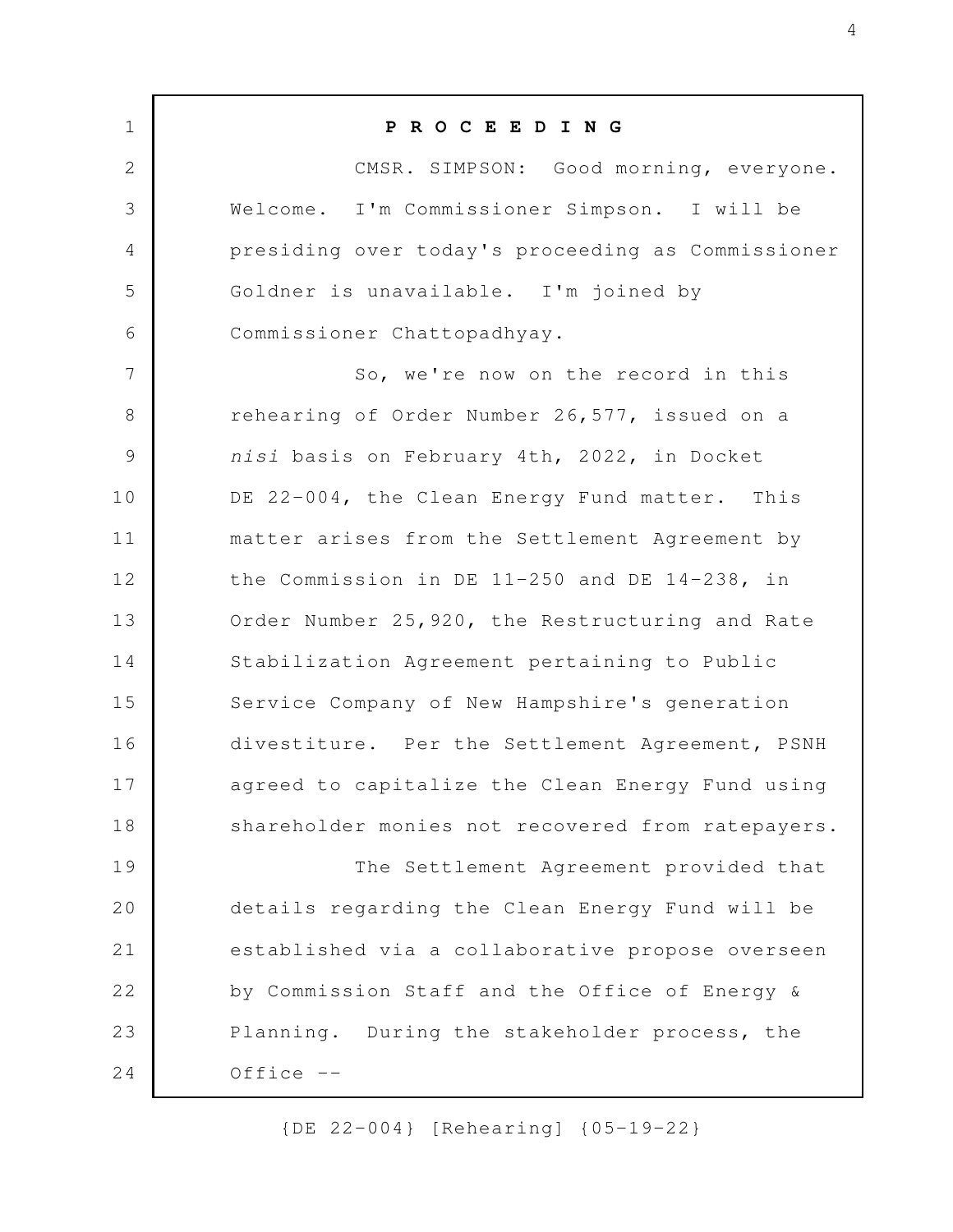*[Interruption due to the activation of the building's fire alarm.]* CMSR. SIMPSON: Off the record. *(Due to the activation of the fire alarm, the hearing was recessed at 9:05 a.m., and the hearing resumed at 9:25 a.m., without incident.)* CMSR. SIMPSON: On the record. So, apologize for that, the fire drill that interrupted our hearing. I'm going to start back at my prelude, if you will. This matter arises from the Settlement Agreement approved by the Commission in DE 11-250 and DE 14-238, in Order Number 25,920, the Restructuring and Rate Stabilization Agreement pertaining to PSNH's generation divestiture. Per the Settlement Agreement, PSNH agreed to capitalize the Clean Energy Fund using shareholder monies not recovered from ratepayers. The Settlement Agreement provided that details regarding the Clean Energy Fund will be established via a collaborative process overseen by Commission Staff and the Office of Energy & Planning (Settlement at 24). During the 1 2 3 4 5 6 7 8 9 10 11 12 13 14 15 16 17 18 19 20 21 22 23 24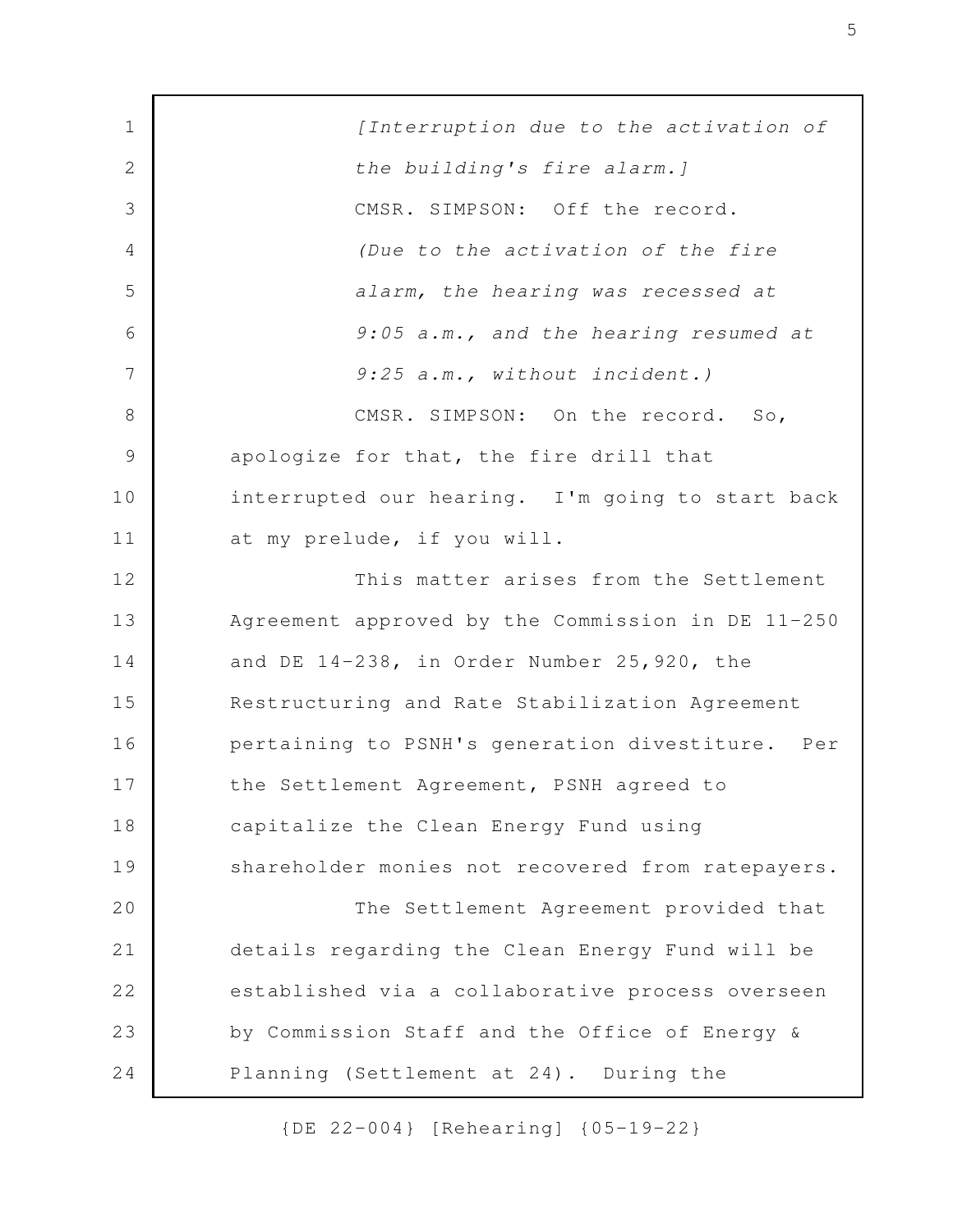stakeholder process the Office of Energy & Planning became the "Office of Strategic Initiatives", or "OSI". On December 23rd, 2019, former Commission Staff and OSI offered a Recommendation to the Commission for the use of the Clean Energy Fund. This Recommendation was subsequently updated on August 3rd, 2020. The Commission held a public hearing pertaining to the matter on November 10th, 2020, to receive public comment. Subsequently, on April 14th, 2021, Commission Staff and OSI filed a proposal for use of the Clean Energy Fund for approval by the Commission. Since this time, Commission Staff and OSI have merged to become the "Department of Energy", pursuant to New Hampshire RSA 12-P. On February 4th, 2022, the Commission issued Order Number 26,577 *nisi*, approving in part and denying in part the April 14th, 2021 Joint Proposal. On February 15th, 18th, and 24th, the OCA, DOE, and PSNH, respectively, filed letters requesting a public hearing pertaining to Order Number 26,577. These parties, as well as Clean Energy New Hampshire and Conservation Law 1 2 3 4 5 6 7 8 9 10 11 12 13 14 15 16 17 18 19 20 21 22 23 24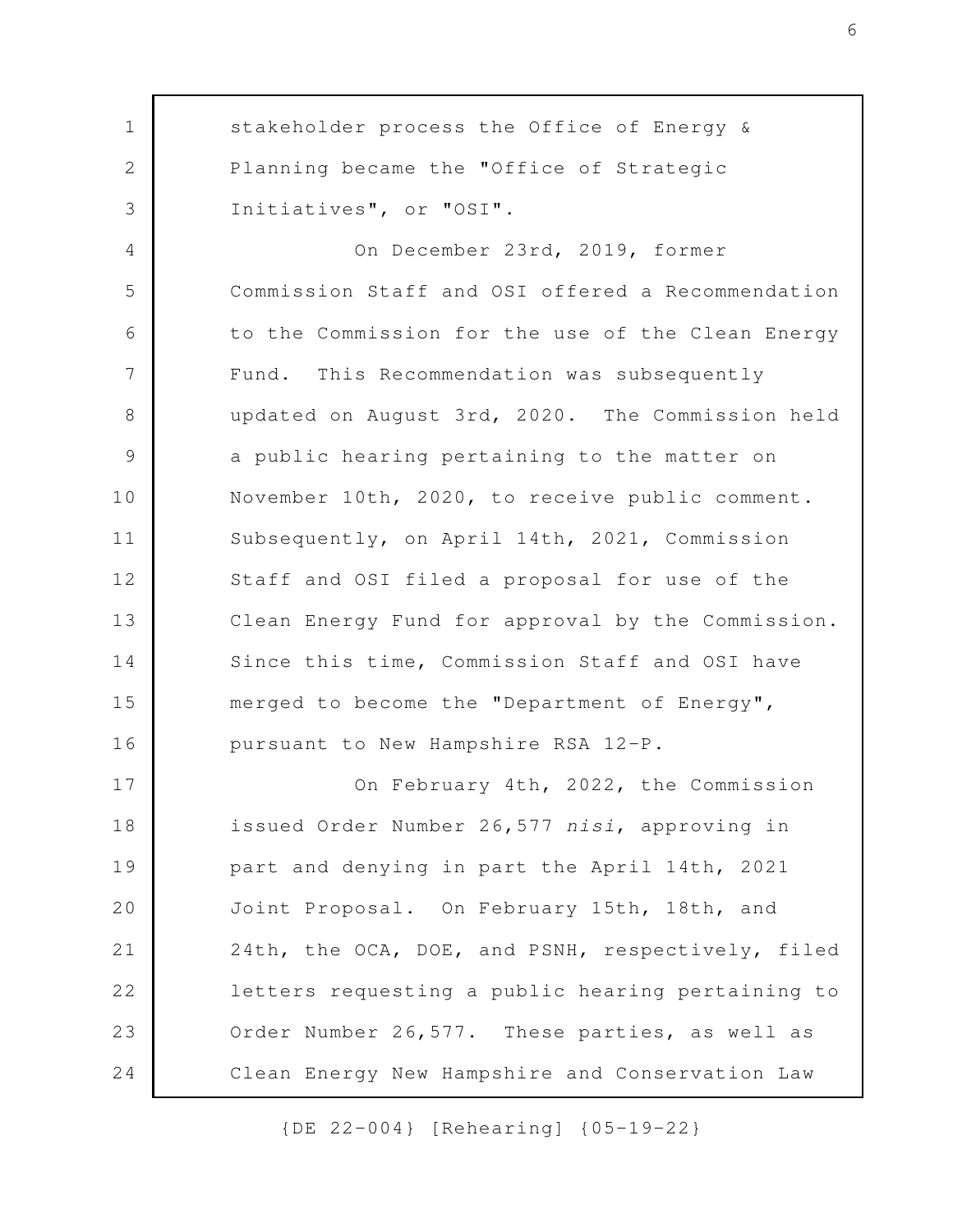Foundation, filed a Motion for Rehearing of Order Number 26,577 on March 21st, 2022. The Commission approved the Motion for Rehearing on March 31st, 2022, in Order Number 26,600, scheduling this hearing today. I'll note that the Commission appreciates the opportunity to hear from the moving parties today, to gain further perspective on the stakeholder process that led to the Joint Proposal and receive further comment. Let's take appearances. And I will start with the Office of Consumer Advocate. MR. KREIS: Thank you, Commissioner Simpson. Good morning to you. Good morning to Commissioner Chattopadhyay. I am Donald Kreis, the Consumer Advocate. As everybody knows, we represent the interests of residential utility customers. With me today is our Staff Attorney, Julianne Desmet. CMSR. SIMPSON: Thank you. New Hampshire Department of Energy? MR. WIESNER: Good morning, Commissioners. David Wiesner, representing the Department of Energy this morning. 1 2 3 4 5 6 7 8 9 10 11 12 13 14 15 16 17 18 19 20 21 22 23 24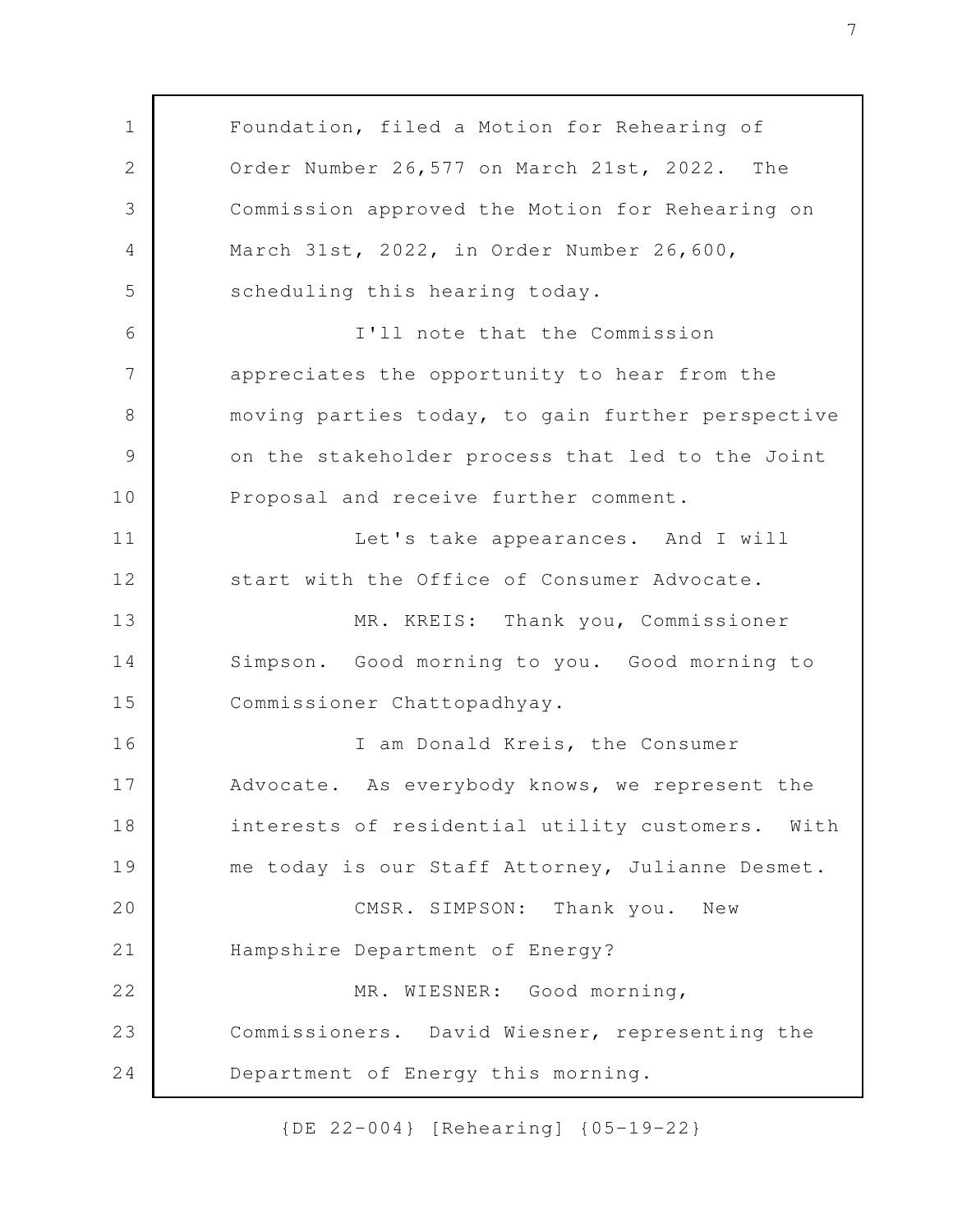CMSR. SIMPSON: Thank you. Public Service Company of New Hampshire, doing business as Eversource Energy? MS. CHIAVARA: Yes. Good morning, Commission. Jessica Chiavara, Counsel for Public Service Company of New Hampshire, doing business as Eversource Energy. CMSR. SIMPSON: Thank you. And I'll note that Clean Energy New Hampshire and the Conservation Law Foundation were parties to the Motion for Rehearing, but I do not see them in the room today. Are there any preliminary matters that folks would like to discuss? MR. WIESNER: No preliminary matters, Commissioner Simpson. But I do believe the parties would like to make opening statements. CMSR. SIMPSON: Yes. Thank you. I don't believe we have any witnesses in the room today. Is that correct? MR. WIESNER: We had thought of this as an opportunity to present oral argument before the Commission, and respond to any questions from the Bench. 1 2 3 4 5 6 7 8 9 10 11 12 13 14 15 16 17 18 19 20 21 22 23 24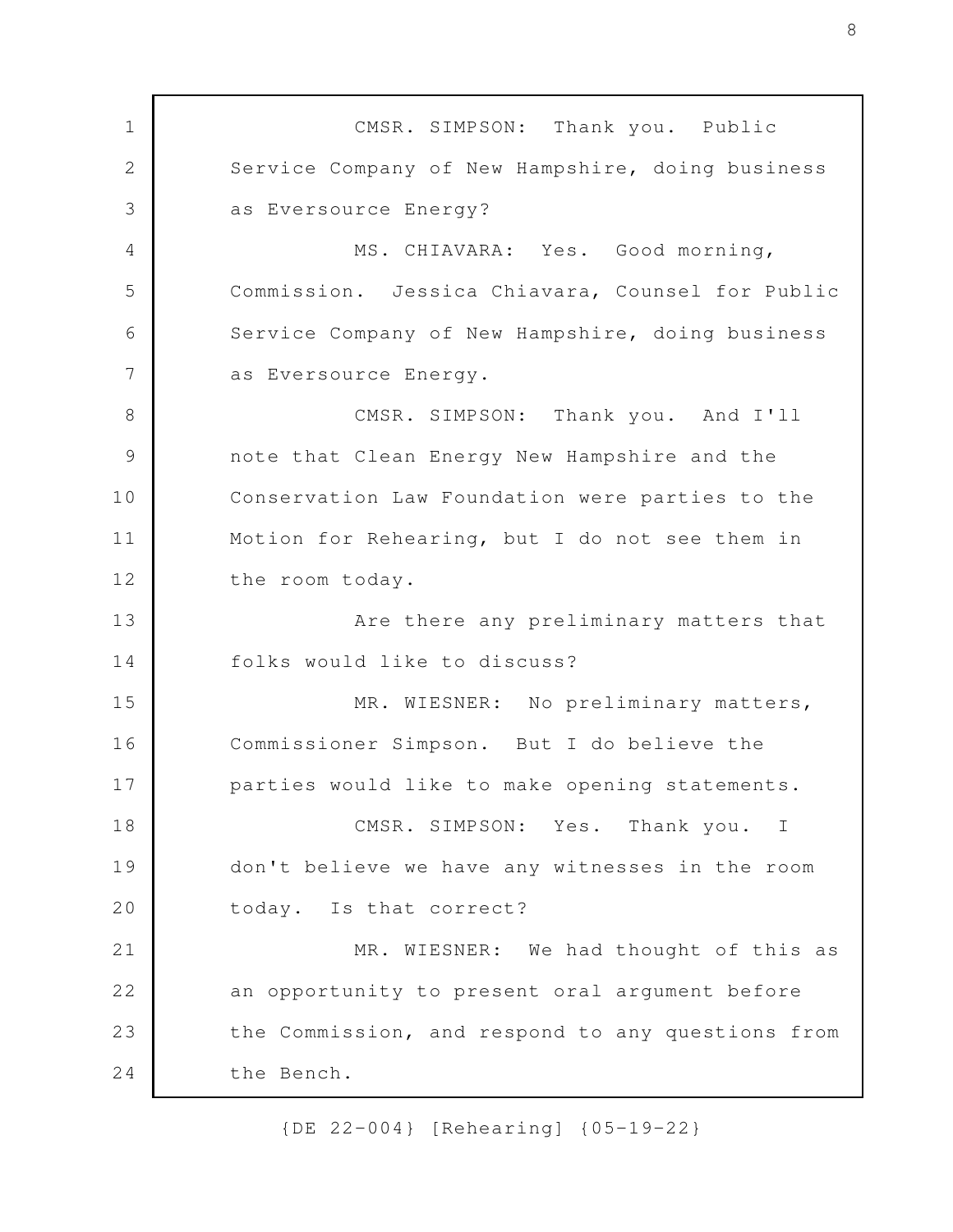CMSR. SIMPSON: Very good. So, I would like to move to opening comments. And I would ask the OCA if he would like to begin? MR. KREIS: The OCA would love to begin. Thank you, Commissioner Simpson. The Office of the Consumer Advocate, the Department of Energy, and Eversource are all of one mind with respect to the administration of the Clean Energy Fund, and the need for the Commission to revisit some of the determinations previously made in Order Number 26,577. Like the Department and Eversource, we commend the Commission for its commitment to vigilant oversight of the Fund. The \$5.2 million is not a gift or a windfall to ratepayers. It was the result of intense bargaining of an agreement in which the ratepayers of the state's largest utility made significant concessions in the interest of finally completing the restructuring process after many, many years. In these circumstances, believe me, nobody is more committed to the productive use of the Fund, and our objective is to see that not a dime of it is wasted. Obviously, the Commission shares that 1 2 3 4 5 6 7 8 9 10 11 12 13 14 15 16 17 18 19 20 21 22 23 24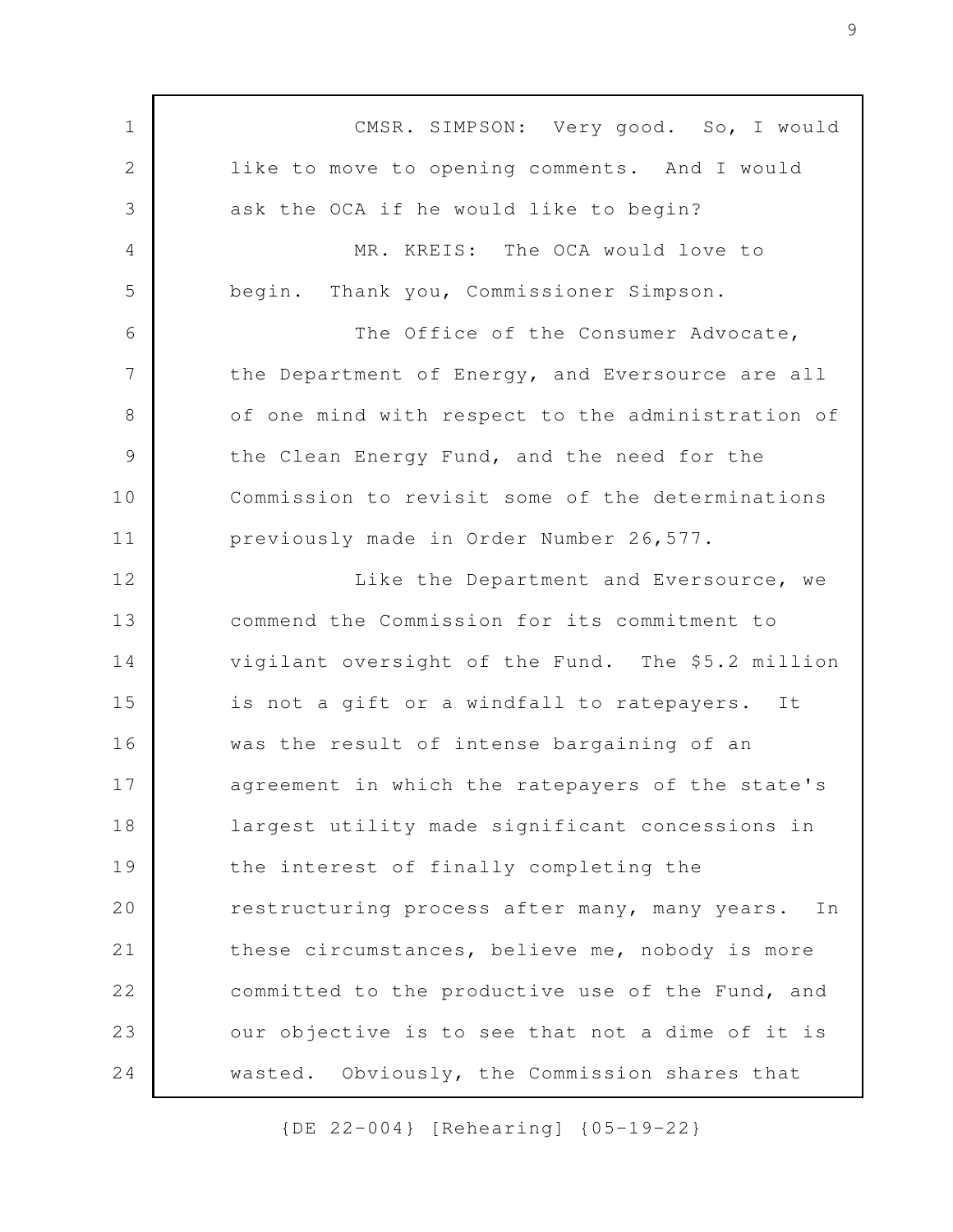perspective, which is great.

1

As I think both Eversource and the Department will also tell you, the task of overseeing the Fund does not fall within the Commission's RSA 363:17-a role as the arbiter between shareholder interests. The Commission faithfully discharged that responsibility when it approved the Restructuring Agreement in 2016. Now, I know that I previously suggested that maybe the scales were tipped back then a bit too in favor of the shareholders, but, in reality, I can't be heard to criticize the Commission's approval of that Agreement inasmuch as my predecessor signed it and urged your predecessors to approve it. I tend to think that the problem we confront now, such as it is, has to do with effectuating the intent of the parties who struck the bargain the Commission approved in 2016. Back then, there was just no notion that the old PUC would be split into two organizations, one of them strictly a quasi-judicial decision-maker and the other a policy shop that would be combined with what was then known as the "Office of Energy 2 3 4 5 6 7 8 9 10 11 12 13 14 15 16 17 18 19 20 21 22 23 24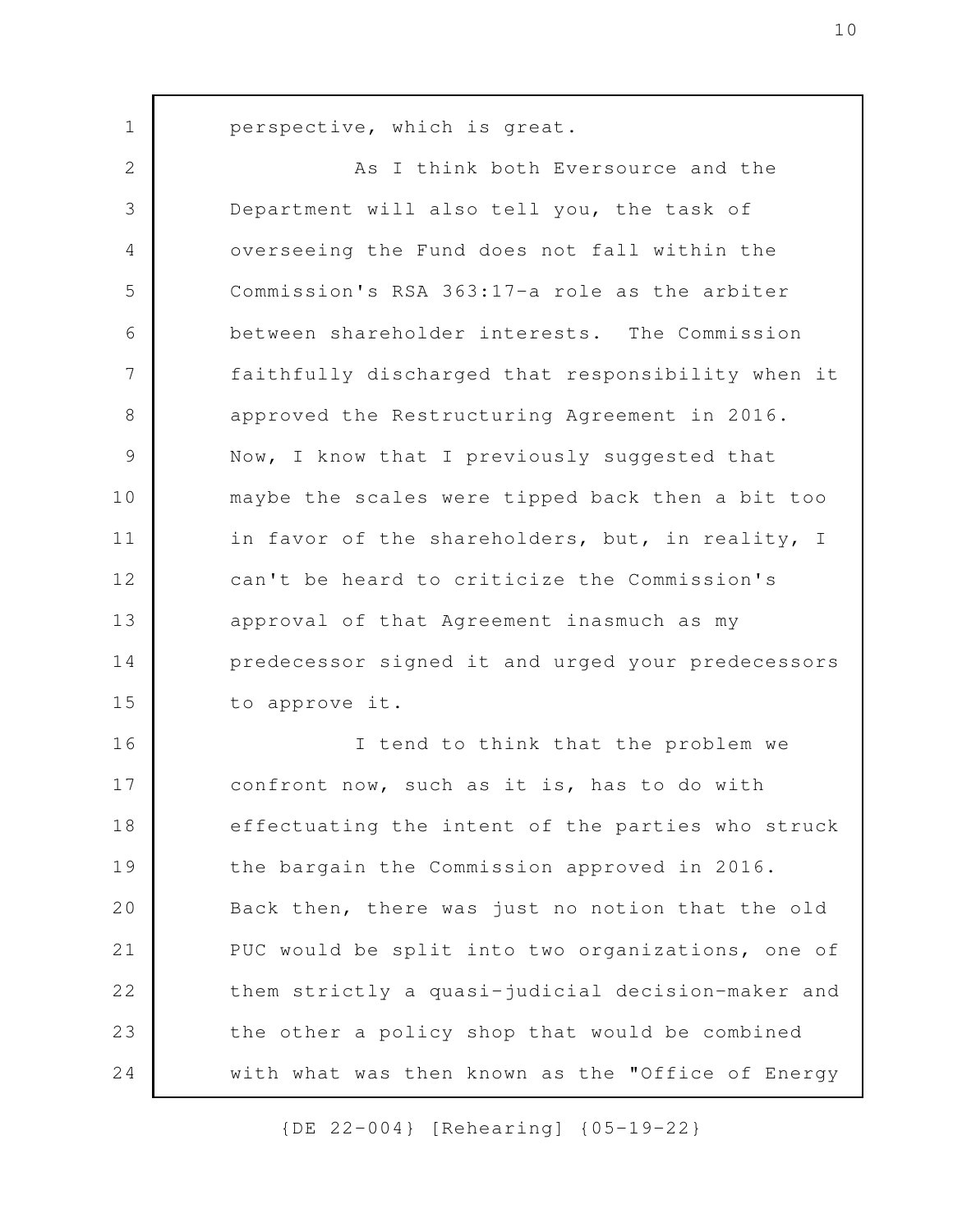& Planning". So, when the parties tasked the PUC Staff and the Office of Energy & Planning with figuring out how the Fund would be spent and assuring its responsible oversight, they were turning back then to entities that were well suited to the task because of their administrative acumen as administrators of other funds and because their policy insights were not locked behind an *ex parte* wall. Now, it's true that along the way, and make no mistake, it has taken us way to long for us to get to this point, the PUC Staff decided it was uncomfortable with exercising its authority under the Restructuring Agreement absent the explicit *imprimatur* of their ultimate bosses, the Commissioners. Speaking for the OCA, I'll just say that we went along with that as a matter of comity, that's "comity" with a "t", but without believing it was a legal necessity. Those same people now report not to you, the Commissioners, but to the Commissioner of Energy. Nevertheless, as I read Pages 4 and 5 of the Commission's Order Number 26,600, issued on March 31st, which granted rehearing and 1 2 3 4 5 6 7 8 9 10 11 12 13 14 15 16 17 18 19 20 21 22 23 24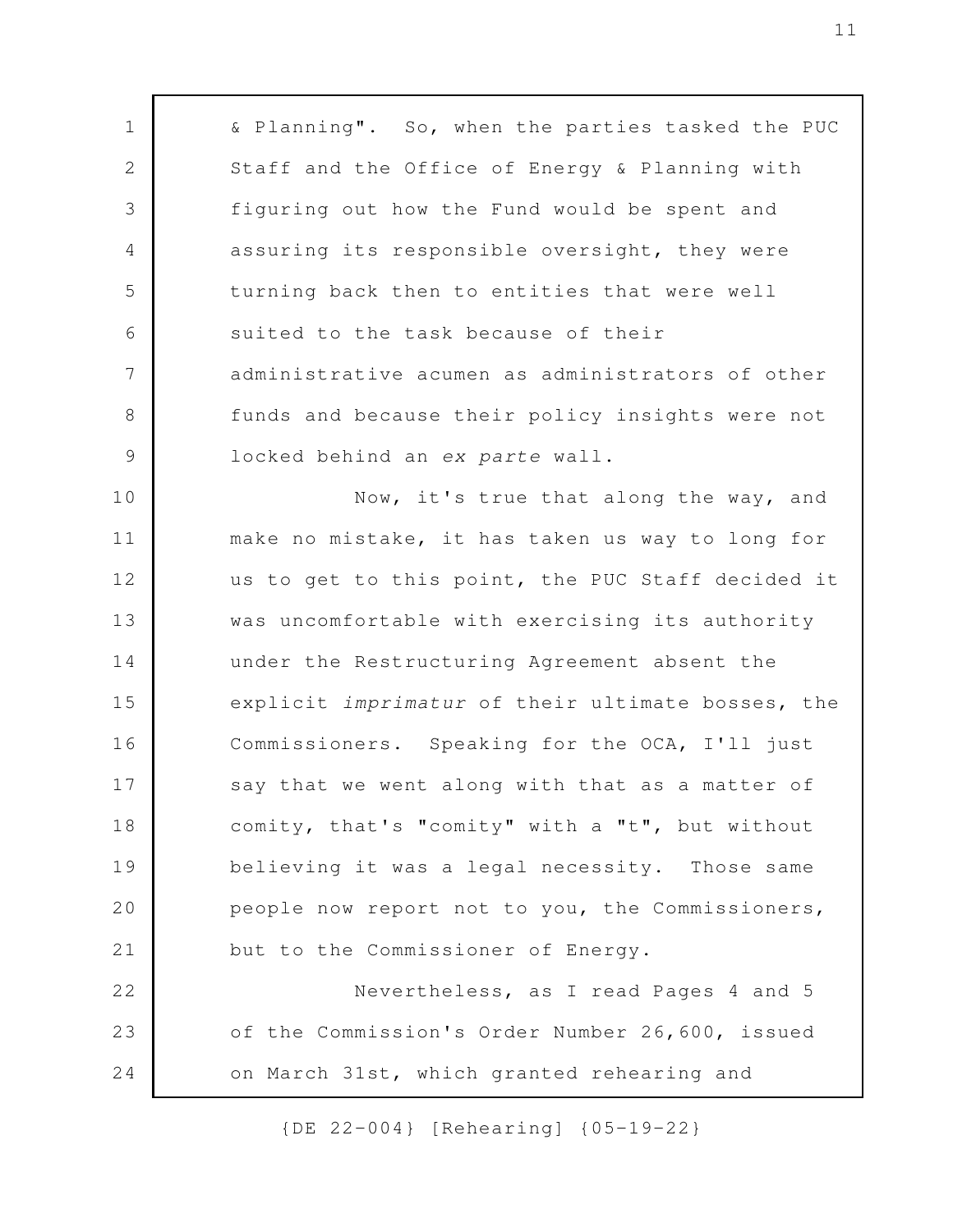brought us here today, the Commission is essentially asking: "Hey, parties, if you people thought administration of the Clean Energy Fund didn't require Commission approval, then why did you voluntarily participate in literally years of proceedings in which you, among other things, asked for an order requiring Eversource to put the \$5 million in an interest-bearing account, and then asked the Commission for approval of the proposed uses of the programs?" The answer, from the perspective of the OCA, is that we pick our battles. The Commission 1 2 3 4 5 6 7 8 9 10 11 12

Staff insisted that we handle it this way, and we have neither the time, the resources, nor the bad judgment to seek to vindicate our position every time we don't agree with something done by the Commission, the former Commission Staff, or the new Department of Energy. Also, in the Summer of 1944, the legendary Federal Appeals Judge Learned Hand famously observed that the spirit of liberty, by which he meant, I think, the spirit of good government in a democracy, is the spirit which is not too sure that it is right. So, I can't argue about everything with you good people 13 14 15 16 17 18 19 20 21 22 23 24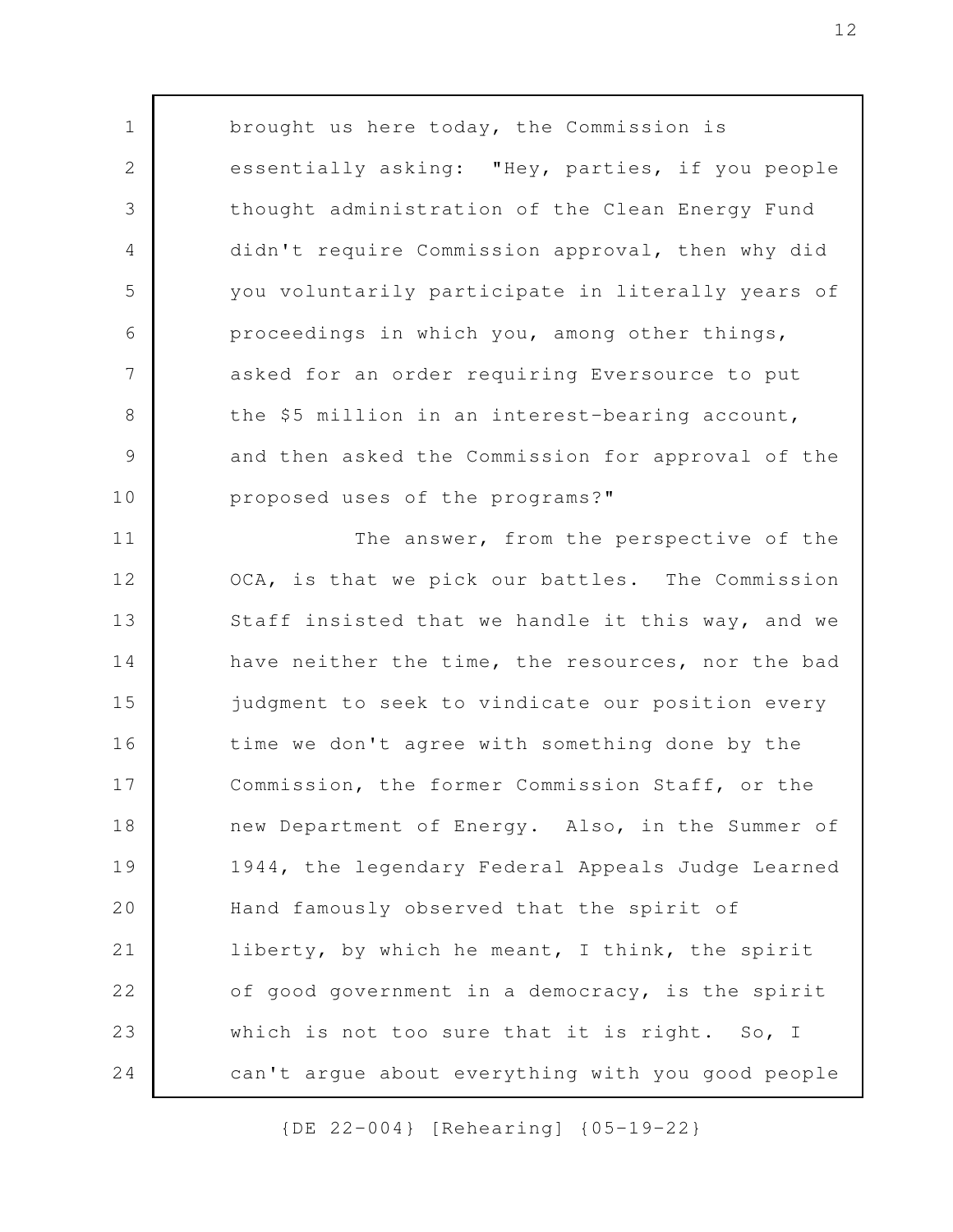in this room, even when I might be right and you might be wrong. At Page 5 of Order 26,600, the Commission states "a hearing is warranted to further develop the record and hear from the parties with respect to jurisdictional matters regarding the Clean Energy Fund." I'm hoping that reflects a somewhat imprecise use of language. Jurisdictional matters don't require a record, or, indeed, evidence. Jurisdiction is a question of law. That said, I don't think New Hampshire law precludes the Commission from exercising plenary oversight of the Clean Energy Fund. You have, after all, plenary oversight of the state's public utilities totally by statute. But I think the wiser course of action would be to acknowledge that you now share that plenary oversight with the Department of Energy, which I believe will tell you today that it is well suited, in practical terms, to do the work of making sure that this money is well spent. Now, as I've already pointed out in writing, maybe more than once, this money has 1 2 3 4 5 6 7 8 9 10 11 12 13 14 15 16 17 18 19 20 21 22 23 24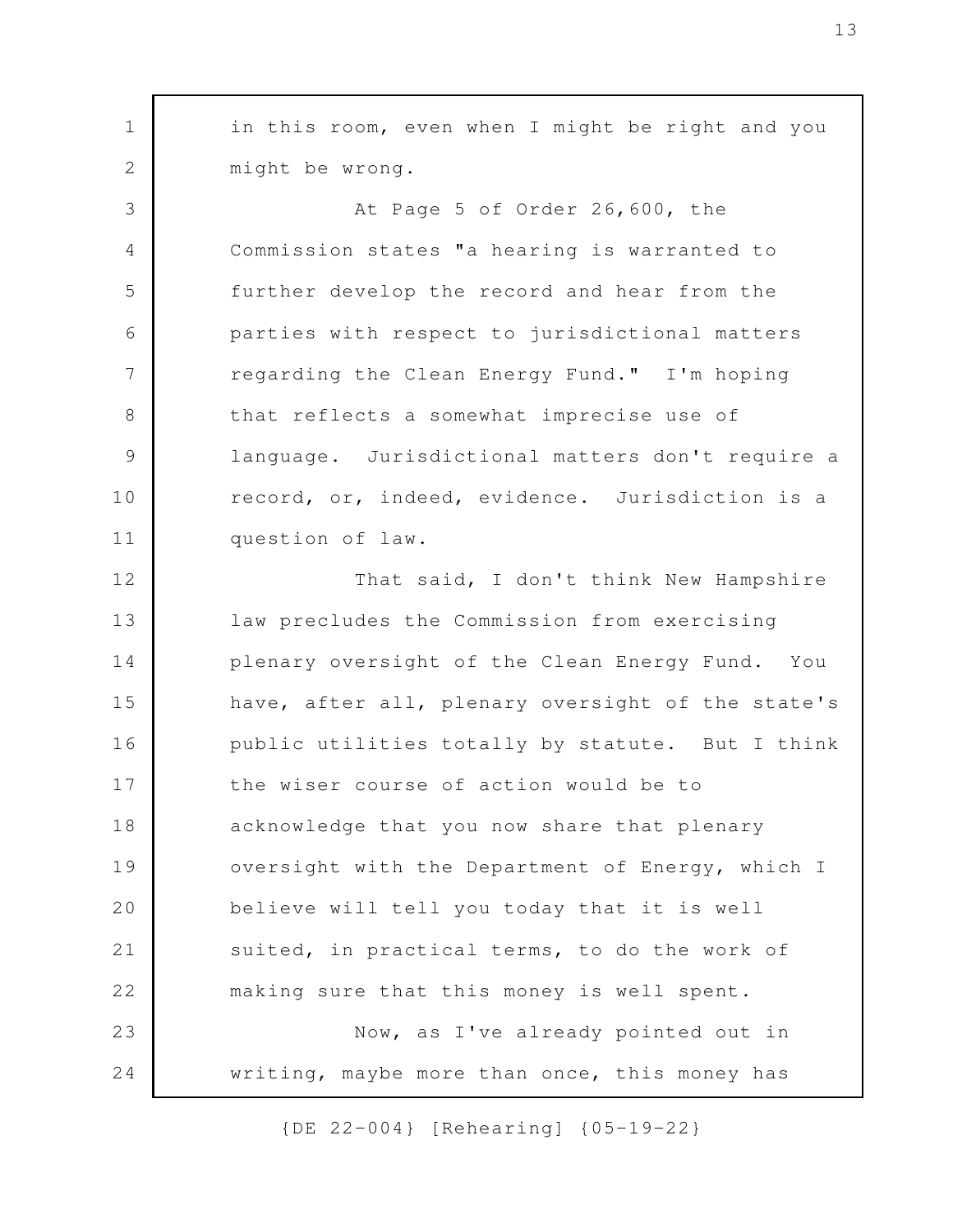been sloshing around in the bilge of Public Service Company of New Hampshire for nearly four years. Maybe a better analogy would be to say that we all feel like we're in a Formula 1 race, perpetually in its formation lap, waiting for the warmup to end so the race can finally begin. Eversource's ratepayers have held up their end of the restructuring bargain, literally hundreds of millions of dollars, on top of an even bigger amount forked over in connection with the first phase of restructuring more than two decades ago. If there have been any benefits to Eversource's residential utility customers that have arisen out of all of this so far in restructuring, I have somehow failed to detect them. The \$5.2 million Clean Energy Fund, only about half of which I note will be targeted to the customer class that we represent at the OCA, is modest recompense indeed. The Commission should not hold up its deployment further, its good intentions notwithstanding. I think that's all I have to say, at least as an initial matter. And I'm eager to 1 2 3 4 5 6 7 8 9 10 11 12 13 14 15 16 17 18 19 20 21 22 23

hear what the other parties have to say, and, of 24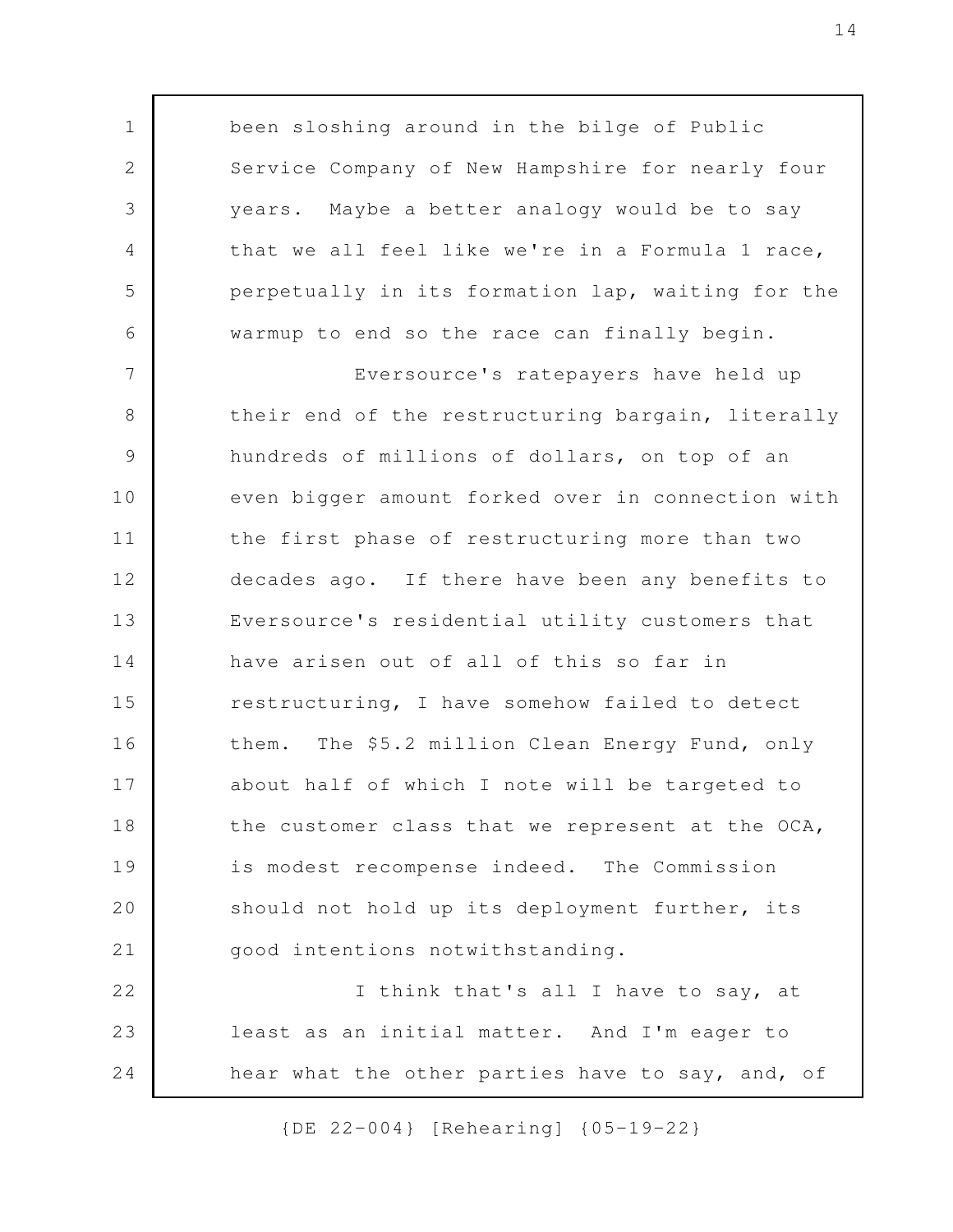course, eager to answer your questions from the Bench. CMSR. SIMPSON: Thank you, Mr. Consumer Advocate. I'll recognize the New Hampshire Department of Energy, and Attorney Wiesner. MR. WIESNER: Thank you, Commissioner Simpson. I have the unenviable task of following a persuasive and eloquent argument made by the Consumer Advocate. I'll do my best. And I'll try to avoid redundancy, both with the very detailed summary that you gave at the outset and the arguments that you just heard from the OCA. So, first, I do want to thank the Commission for providing this opportunity to address questions regarding Clean Energy Fund oversight and the related issues of jurisdictional authority. The Clean Energy Fund was created under the approved Settlement Agreement that led to Eversource's divestiture of generation assets. That happened many years ago, but only now is the Fund ready to be deployed to support programs that will provide real-world benefits to Eversource customers. And that's the case, even 1 2 3 4 5 6 7 8 9 10 11 12 13 14 15 16 17 18 19 20 21 22 23 24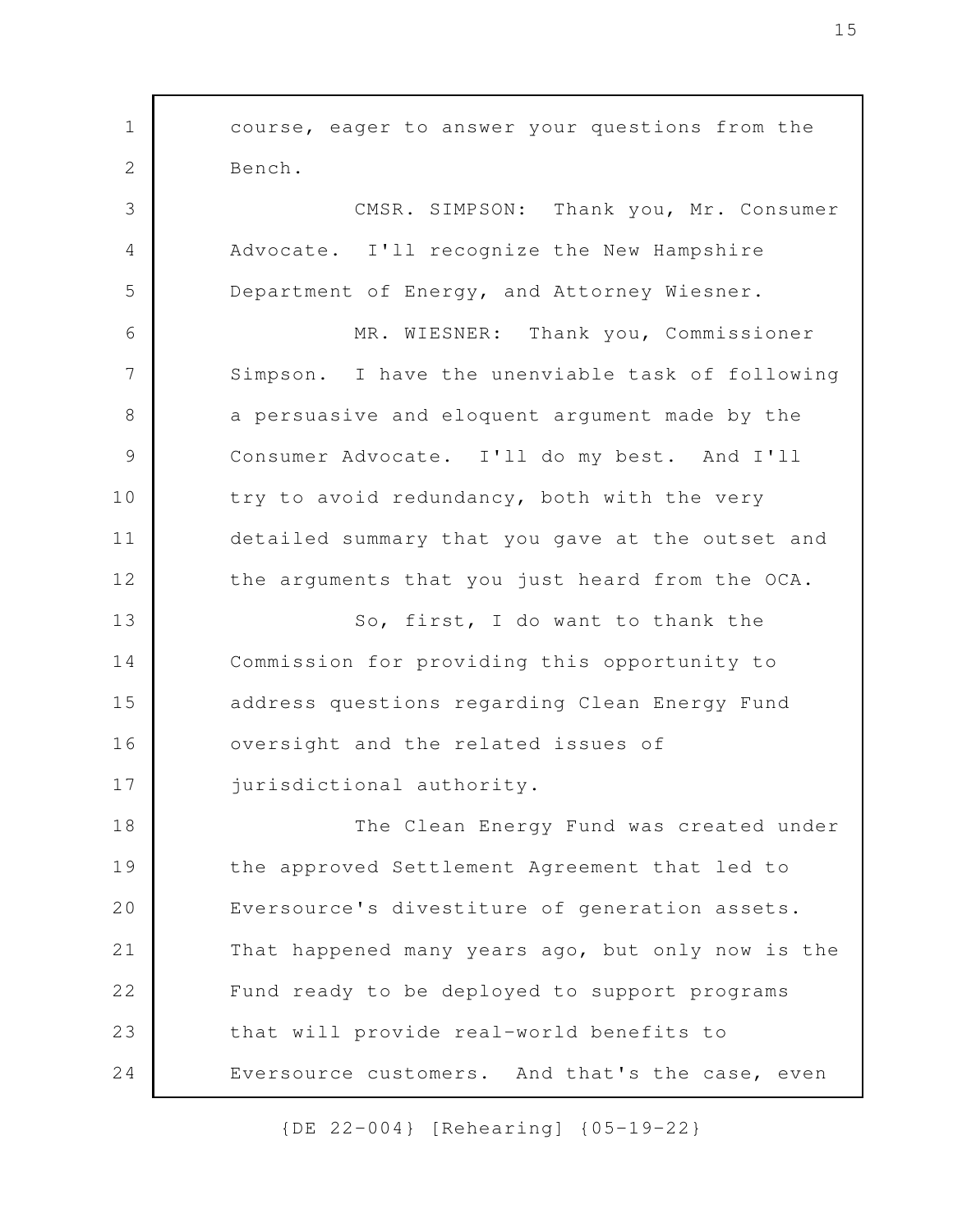though certain details of two programs remain to be further developed.

1

2

Because of the unique features of this Fund, shareholder-provided, it's not necessary for the Commission to exercise any level of oversight over its future administration and implementation or the programs it will support. The Department is prepared to work with the Company, the Consumer Advocate, and other parties, to provide the necessary level of oversight over the Fund and related program implementation, consistent with the Department's legislative mandate and the Settling Parties' expectations. 3 4 5 6 7 8 9 10 11 12 13 14

As noted in the rehearing motion, the approved Settlement Agreement set certain parameters for deployment of the Fund and the high-level standards/guiding principles it must meet. But it leaves the details of that deployment to be established through a collaborative process overseen by then PUC Staff and the Office of Energy & Planning, as a result of last year's agency reorganization, the PUC Staff and the OEP, which became "OSI", is now 15 16 17 18 19 20 21 22 23 24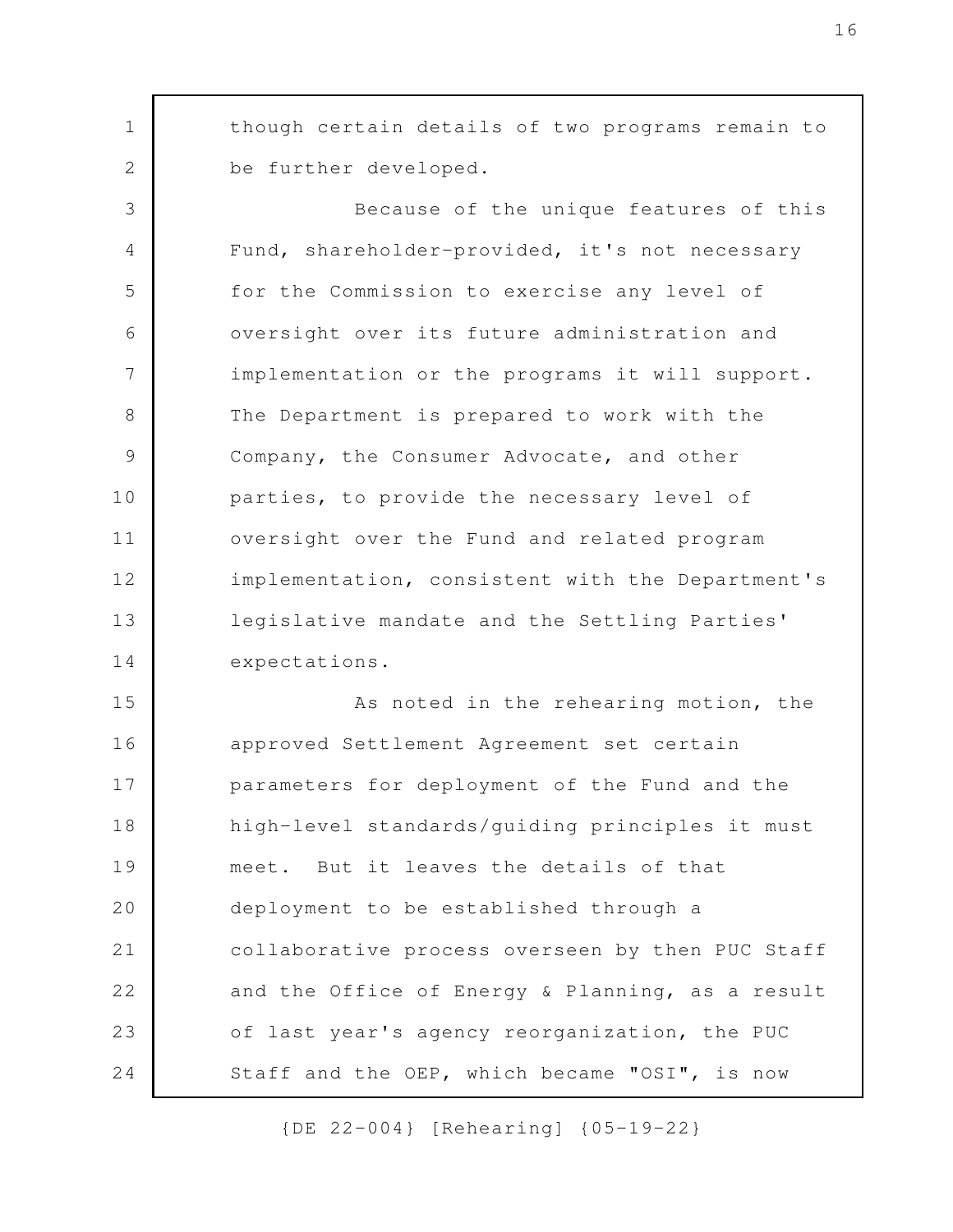combined within the Department of Energy. So, effectively, the Department of Energy stands in the shoes of both of those two stakeholders. And now that the Commission has made its initial findings, that the proposed fund allocations and programs meet the high-level standards specified in the Settlement Agreement and the related four guiding principles, it's time for the DOE and other parties to work out the details, so that the available funds can be put to work in a timely and productive manner. Now, as has been noted in the rehearing order, the Commission noted a few prior instances where the parties did seek PUC approval of certain proposals related to the Fund. And I think Attorney Kreis's characterization that PUC Staff subject -- believing itself to be subject to the supervision of the Commissioners, erred on the side of caution in seeking PUC endorsement of certain features of the Clean Energy Fund design. In particular, for example, in December 2019, the PUC Staff recommended that the Commission direct Eversource to capitalize the Fund by depositing the \$5 million in an interest-bearing account, 1 2 3 4 5 6 7 8 9 10 11 12 13 14 15 16 17 18 19 20 21 22 23 24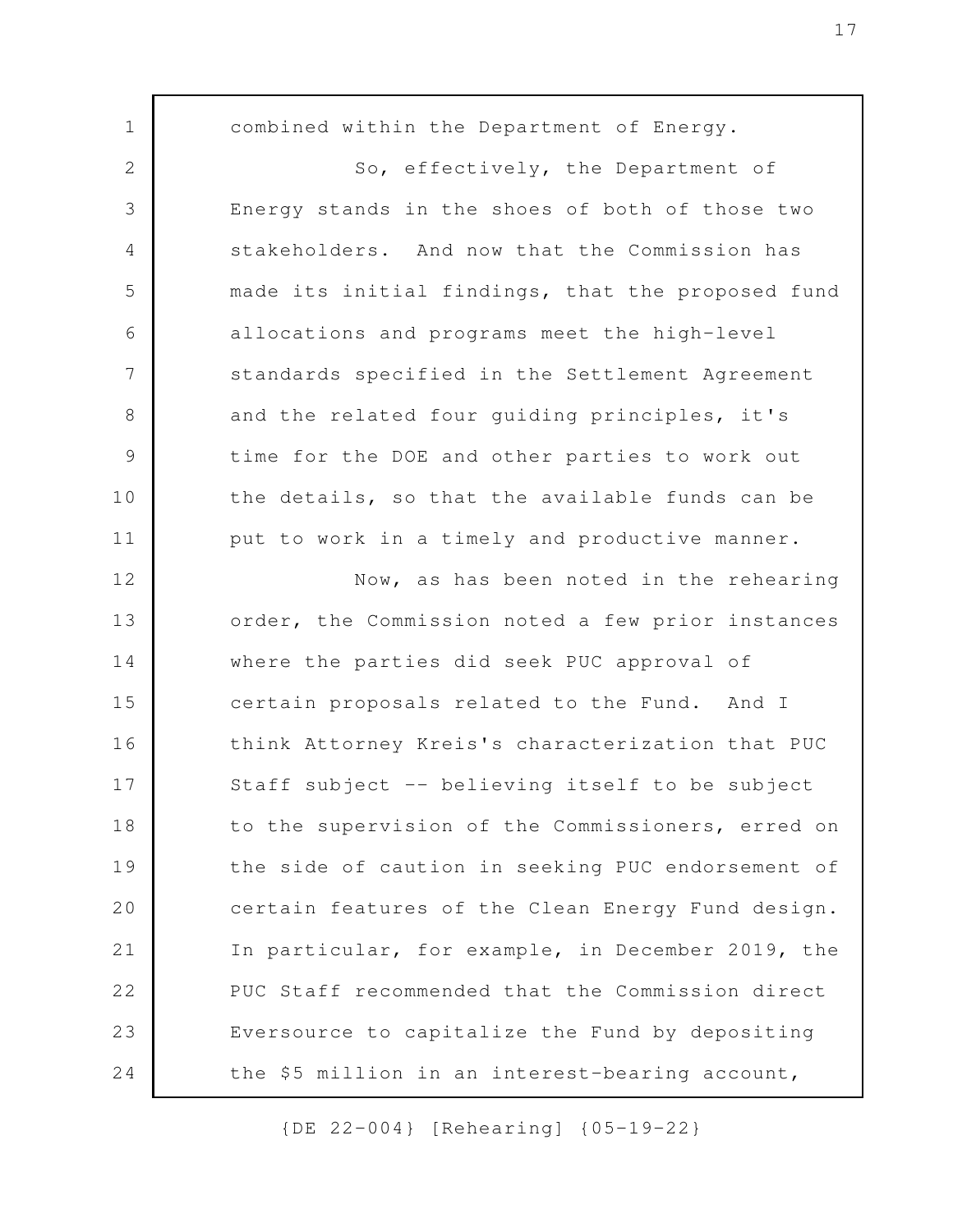given the passage of time since the divestiture closing. Eversource subsequently committed to provide a one-time supplement to the Fund of an additional \$200,000, in lieu of depositing the money in an interest-bearing account. So, that issue was resolved without any action taken by the Commission, notwithstanding the filings that were made with the PUC.

1

2

3

4

5

6

7

8

In August 2020, as noted, PUC Staff and the OSI recommended that the Commission approve high-level fund allocations to certain program categories consistent with the four guiding principles applicable to Fund deployment. Following the public comment hearing and additional stakeholder process, in April 2021, PUC Staff filed a Consensus Proposal that had been developed to that point, for use of the Fund, and describing at a high level the programs to be supported, while noting that two of those programs were not yet sufficiently developed for a final determination. That Recommendation asked the Commission to approve the Joint Proposal by order *nisi*, and also to establish an ongoing stakeholder process to administer and, if 9 10 11 12 13 14 15 16 17 18 19 20 21 22 23 24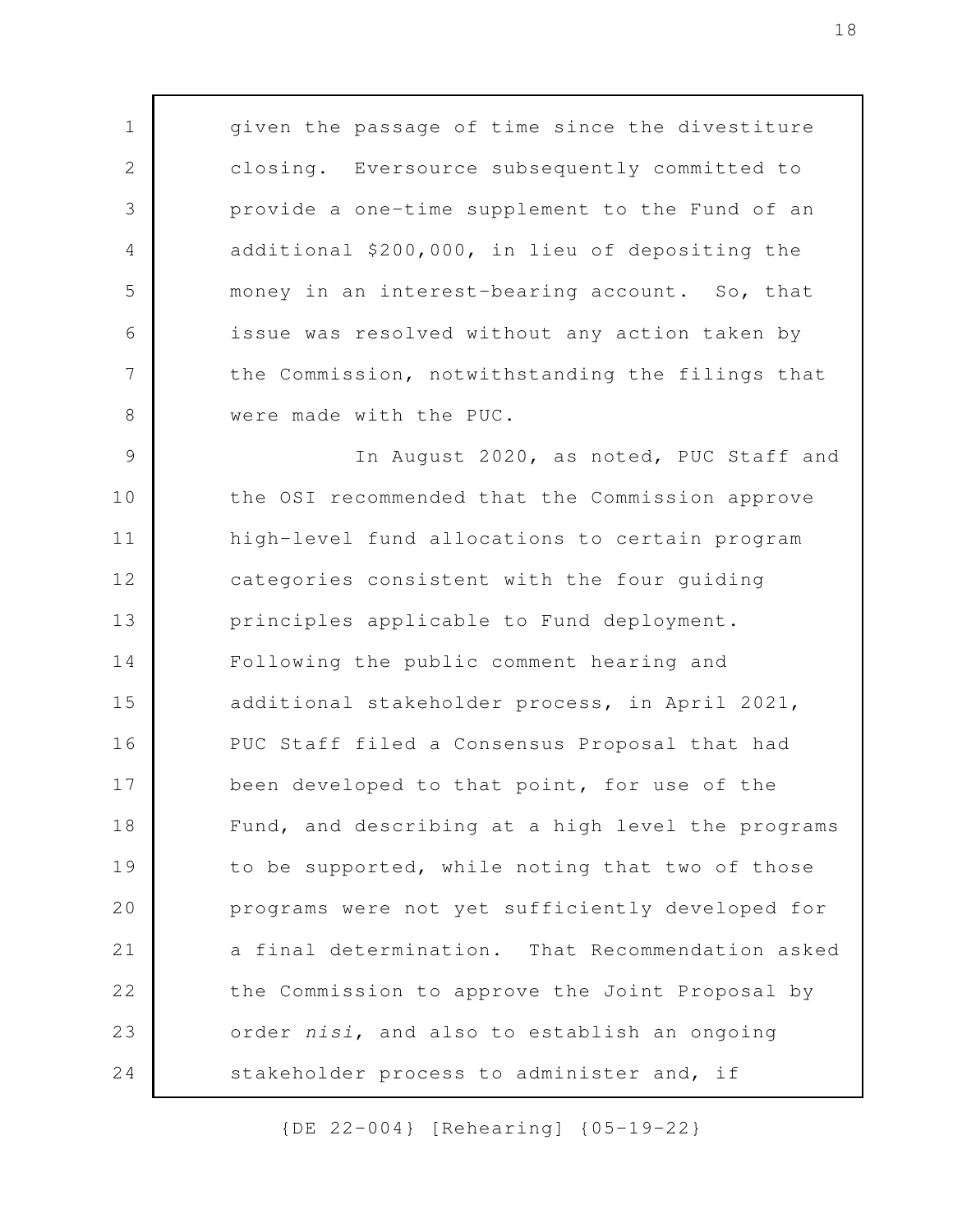necessary, modify or further develop the programs. It's fair to consider that Recommendation to represent a request for assurance that the basic parameters of the proposed Fund deployment would be consistent with the Settlement Agreement provisions and the related guiding principles. Then, nearly ten months later, in February of this year, the Commission approved that Recommendation, while indicating it would exercise further oversight of the Fund and associated programs through this new docket. Forgive me. The Commission stated that the -- excuse me. The Commission also indicated that program development and implementation -- I'm sorry. CMSR. SIMPSON: Take your time. MR. WIESNER: The Commission indicated it would review and assess program development and implementation on an annual basis for prudency of costs and allocation of funds. And the PUC stated that the first such review would occur "in one year's time to assess the administrative costs of the active programs, 1 2 3 4 5 6 7 8 9 10 11 12 13 14 15 16 17 18 19 20 21 22 23 24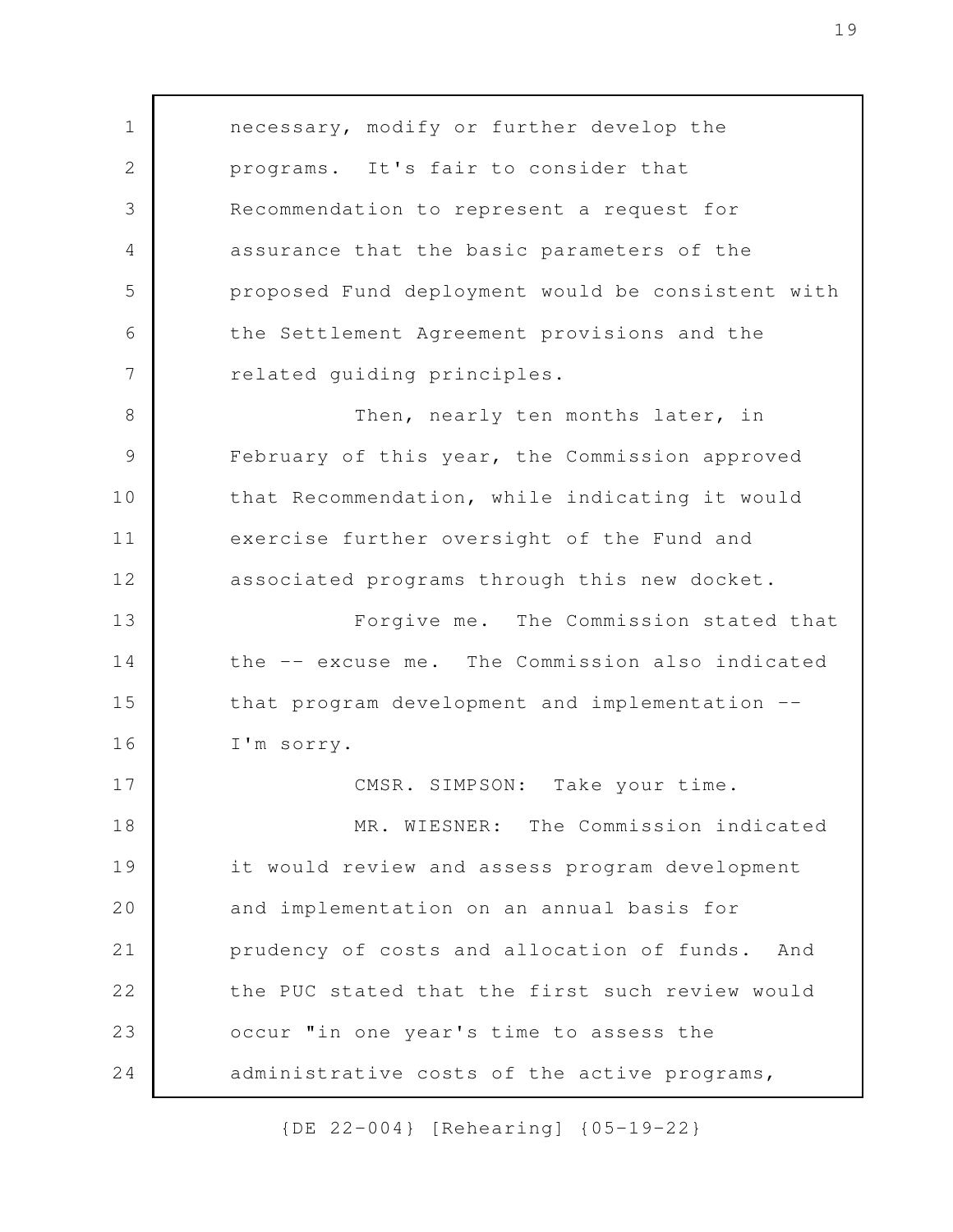levels of interest from ratepayers, and whether funds and/or programs should be re-evaluated." Commission also imposed detailed reporting requirements on the Company, and directed it to accrue interest at the prime rate on the funds it administers that have not yet been disbursed to customers.

1

2

3

4

5

6

7

24

As noted in the rehearing motion, and as noted by the Consumer Advocate this morning, "events have overtaken" the circumstances that prevailed at the time that Recommendation was filed in April 2021. The PUC was fundamentally reorganized, with its role narrowed to serve primarily as an adjudicatory body, while the Department of Energy was created to be, among other things, the policy-making and program administration agency, which is better positioned to nimbly interact directly with stakeholders without *ex parte* concerns. So, it seems this would be an appropriate time to revisit the division of labor between the relevant state agencies in the novel context of the Clean Energy Fund. 8 9 10 11 12 13 14 15 16 17 18 19 20 21 22 23

The rehearing motion, and the Consumer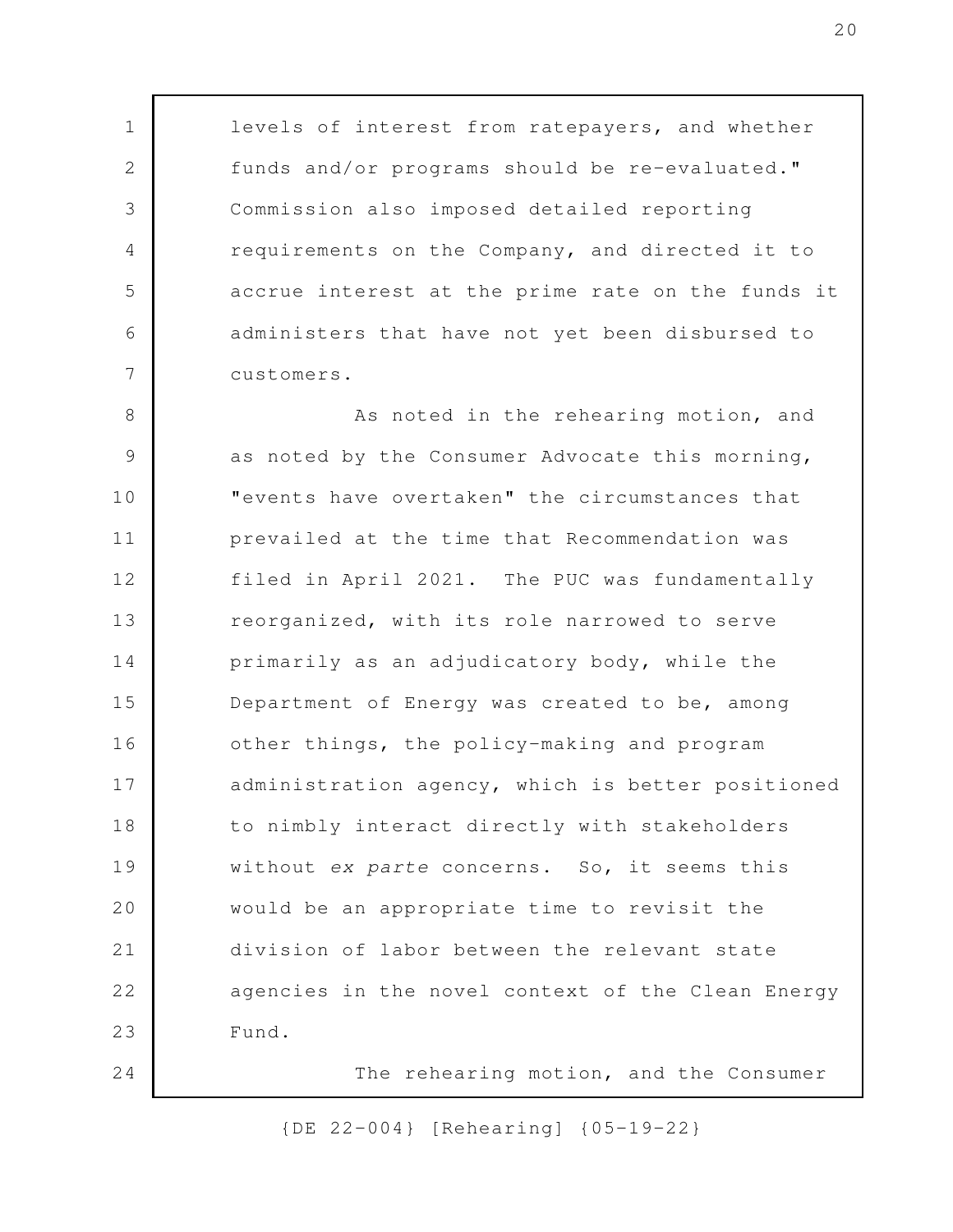Advocate this morning, also highlighted the Settling Parties' expectation that PUC Staff and OEP, both now with DOE, would superintend an informal process applicable to Fund allocation, program development, and oversight over fund deployment. The Settling Parties did not intend that the Fund would be spent or overseen through any type of "formal, quasi-judicial administrative proceeding" as established in the Commission's order *nisi*. Those expectations of the Settling Parties should be recognized and given full effect by the Commission, in our view. And I'll also reiterate a key point emphasized in the rehearing motion and by the OCA this morning. Which is that the Clean Energy Fund was created with shareholder funding, and not ratepayer funding. In effect, private funds are used to support the programs, and not ratepayer monies. Therefore, no related program expenditures involve ratepayer costs, and no recovery of those costs will be sought through utility rates. Therefore, the balancing of interests required under RSA 363:17-a does not apply in this case. No balance must be achieved 1 2 3 4 5 6 7 8 9 10 11 12 13 14 15 16 17 18 19 20 21 22 23 24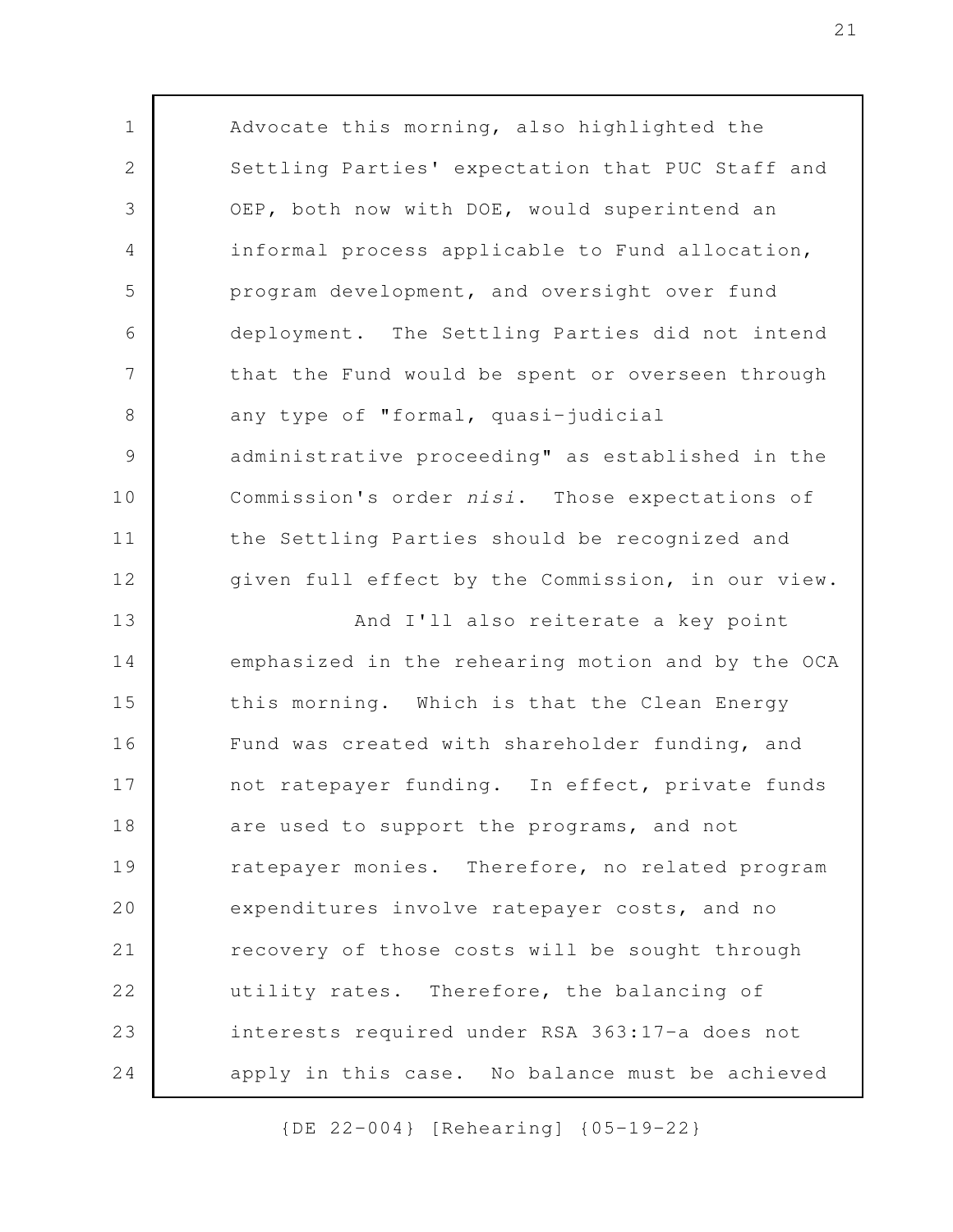between customer and utility interests, because no ratepayer dollars are implicated in either the funding or the implementation of the Fund. And no prudency review is necessary, because there will be no opportunity for disallowance of utility cost recovery through customer rates. In effect, the Clean Energy Fund involves a contribution of private funds to support beneficial customer programs. Because no ratepayer funds are involved, and the amount of private funding is limited, any additional administrative, accounting, reporting, and oversight conditions, such as those included in the Commission's order, are unnecessary, and actually may be counterproductive in these specific circumstances. In fact, those additional requirements may adversely affect the Clean Energy Fund and the potential impacts of its supported programming. It's a basic principle of the Fund deployment that the limited amount of money in the Fund must cover all administrative costs associated with its management and the programs it supports. That principle serves to 1 2 3 4 5 6 7 8 9 10 11 12 13 14 15 16 17 18 19 20 21 22 23 24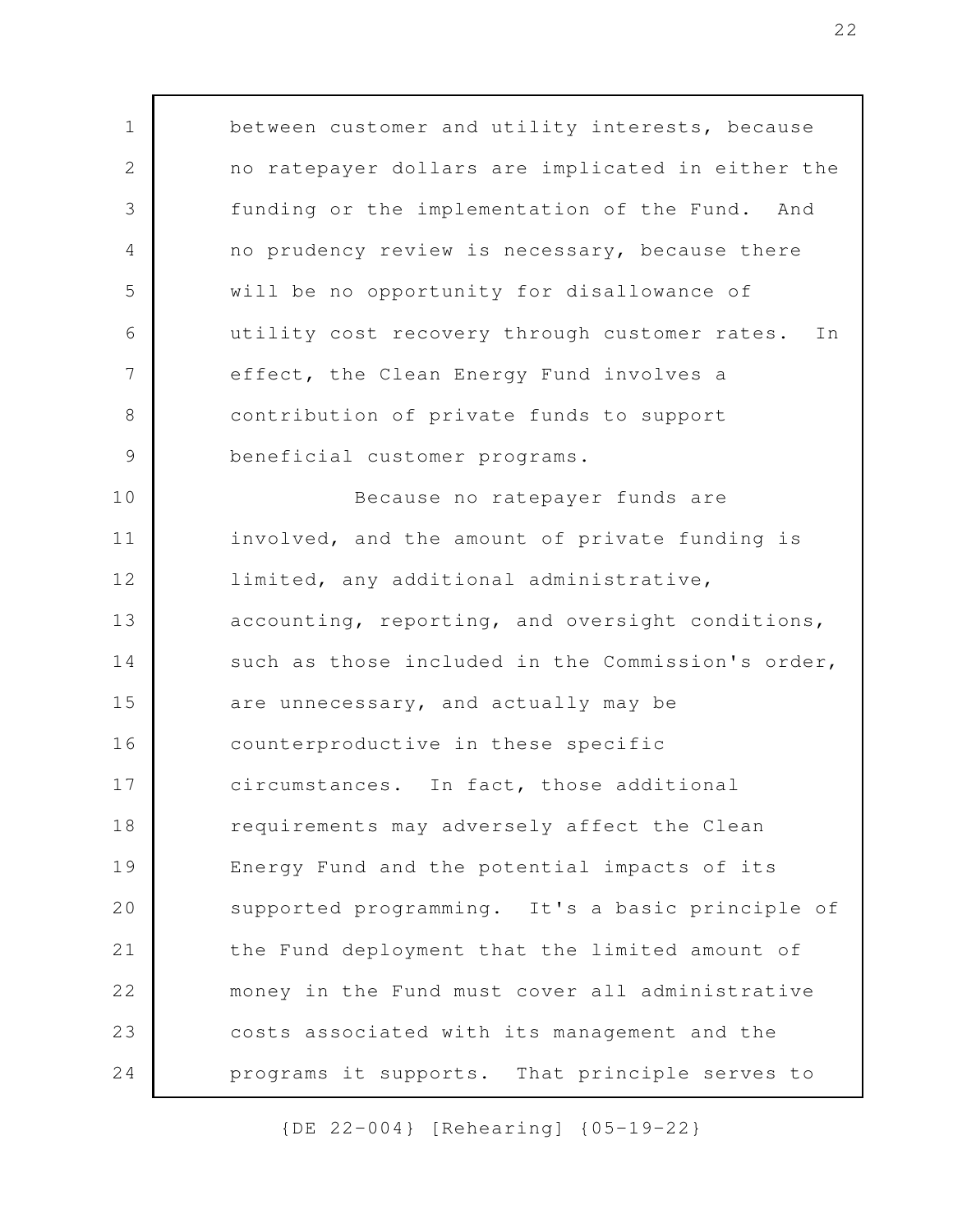insulate Eversource customers from rate impacts related to Fund expenditures, but it also means that any incremental administrative, accounting, and reporting expenses will decrease the amount of funding available to support the programs. Effectively, any dollar spent on administration, monitoring, tracking, and reporting will not be available for programs designed to provide the real-world benefits to Eversource customers. The Department acknowledges, as did the

1

2

3

4

5

6

7

8

9

10

Consumer Advocate, that the Commission's order demonstrates a sincere intention to optimize the value and impact of the Fund. However, the level of additional oversight contemplated is incompatible with the absence of ratepayer exposure and the potential diminution - diminution of available program funding. The DOE, as a separate agency, now standing in the shoes of the PUC Staff and the OSI, is willing and able to perform any needed oversight of the Fund and its program design and expenditures, and to do so more efficiently and directly, consistent with the reasonable expectations of the original Settling Parties in the prior 11 12 13 14 15 16 17 18 19 20 21 22 23 24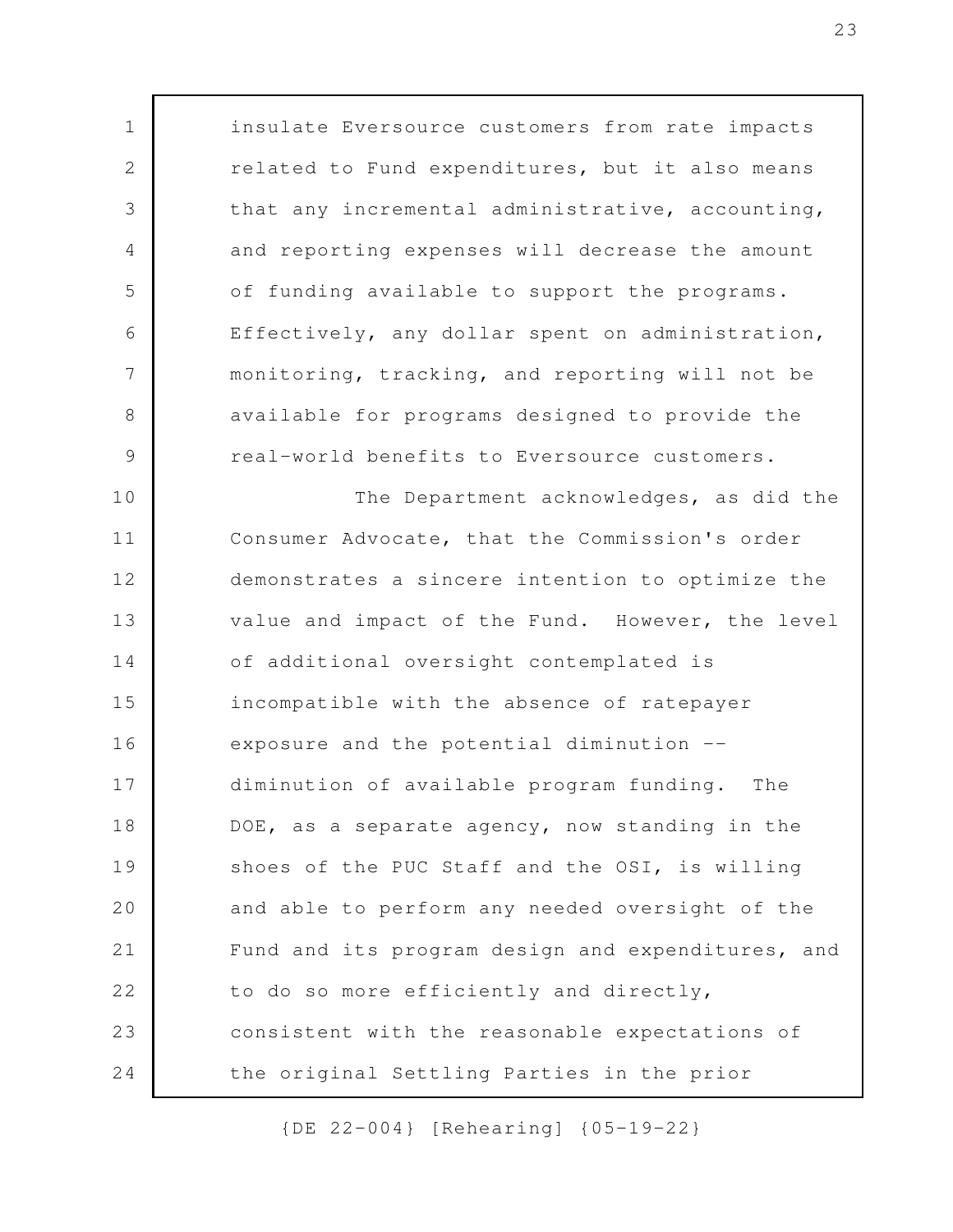dockets. So, with all that said, be happy to take any questions from the Commissioners with respect to the details. CMSR. SIMPSON: Thank you, Attorney Wiesner. I'll now recognize Attorney Chiavara, for Eversource. MS. CHIAVARA: Those are two difficult acts to follow, but I will do what I can. There is certainly going to be a certain amount of reiteration of the larger themes articulated by the Department of Energy and the Office of the Consumer Advocate, as Eversource agrees with both statements that were just made. But, nonetheless, the Company would like to provide its perspective on the issues at hand. Eversource appreciates the Commission creating this opportunity to reevaluate the jurisdictional, administrative and oversight implications at issue in this matter, so that an efficient and impactful path forward may be established for the Clean Energy Fund. Eversource is eager to deploy the money for the 1 2 3 4 5 6 7 8 9 10 11 12 13 14 15 16 17 18 19 20 21 22 23 24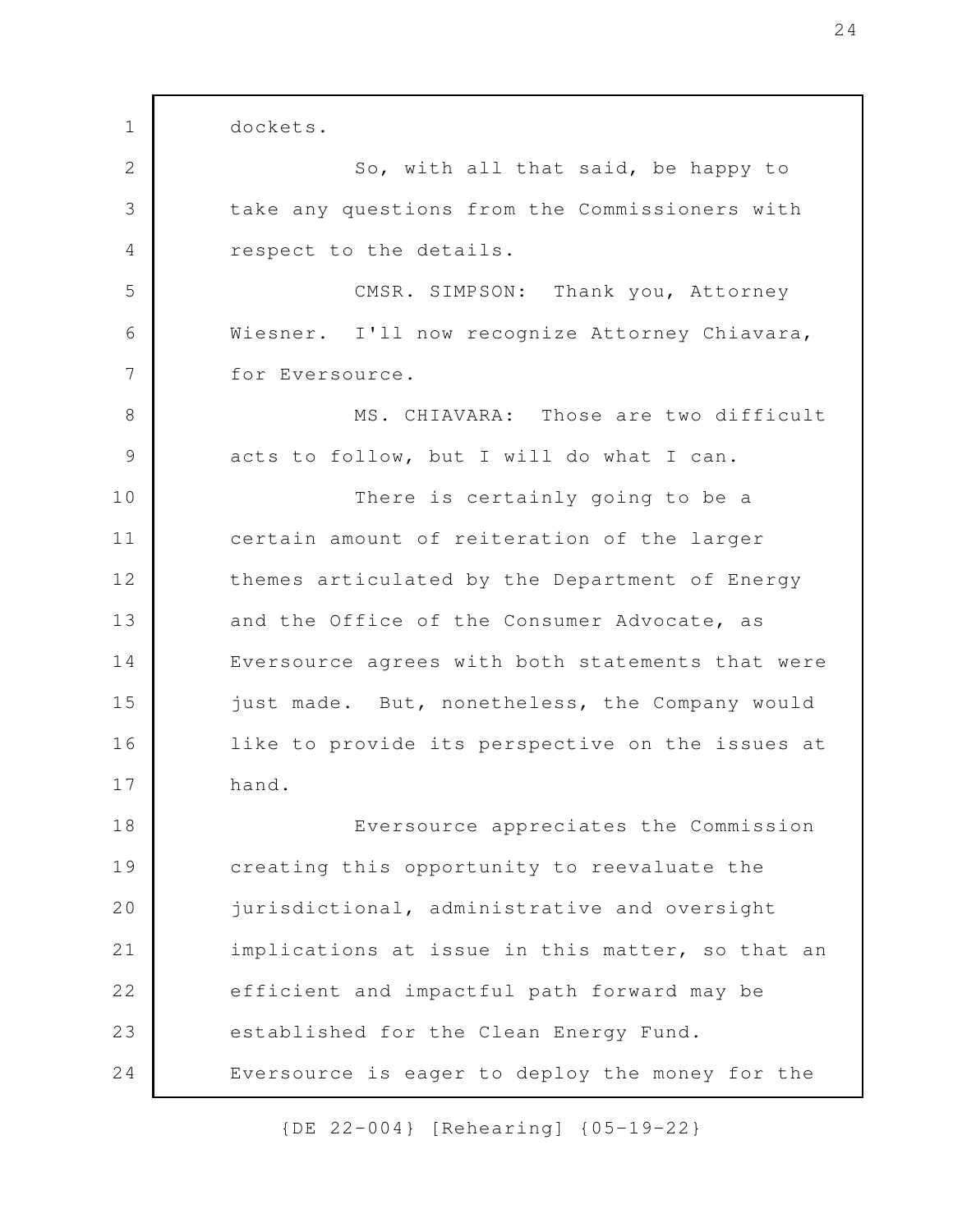Clean Energy Funds to implement its programming and to advance clean energy in New Hampshire. But the Company would like to briefly expand upon the practical implications of implementing Commission Order Number 26,577. But, as a first matter, Eversource agrees with the statements made by DOE and OCA, and reiterates that RSA 363:17-a does not apply here. There is no balance to strike between customer and utility interests, because no customer dollars are implicated in either the funding or the administration of the Clean Energy Fund. Eversource agrees with the Commission that the parties to the 2015 Settlement Agreement that comprised the stakeholder group requested the Commission's approval for the approved **[**proposed**?]** programs, and so it makes sense that the Commission would approve or deny those programs according to the four tenets established in the 2015 Settlement Agreement. However, approving the programs and directly the parties to work together to fully develop the remaining programs satisfies what the 1 2 3 4 5 6 7 8 9 10 11 12 13 14 15 16 17 18 19 20 21 22 23 24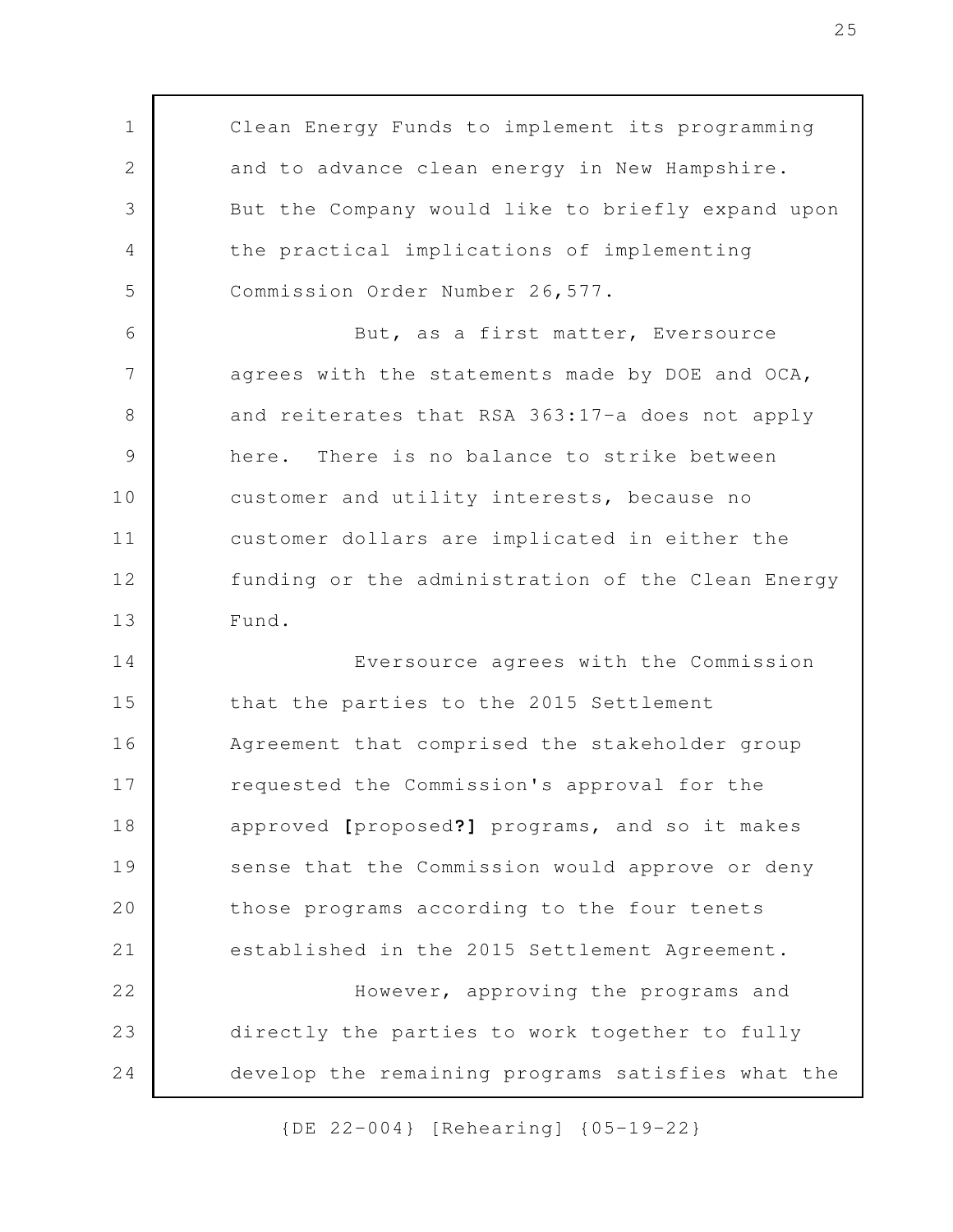parties sought from the Commission, consistent with the Settlement Agreement. The additional administrative, accounting, reporting, and oversight elements contained in Order 26,577 are misapplied in this instance, given the attendant circumstances surrounding the Fund, and those additional requirements would detrimentally impact -- detrimentally affect the Fund and the potential impact of its programming. The Company agrees that minimization of costs to Eversource customers, as noted in Order 26,577, should normally be taken into consideration, but, fortunately, in the matter at hand, we are dealing only with private funding, so that there are no cost implications to Eversource customers. This is, as has already been mentioned, one reason why it's more appropriate for the DOE to oversee administration of the CEF. As a privately-funded program, the DOE is in a position to more effectively  $-$  or, efficiently oversee program development and implementation in its non-adjudicatory role, through its Policy and Programs Division, minimizing both costs and efforts associated with 1 2 3 4 5 6 7 8 9 10 11 12 13 14 15 16 17 18 19 20 21 22 23 24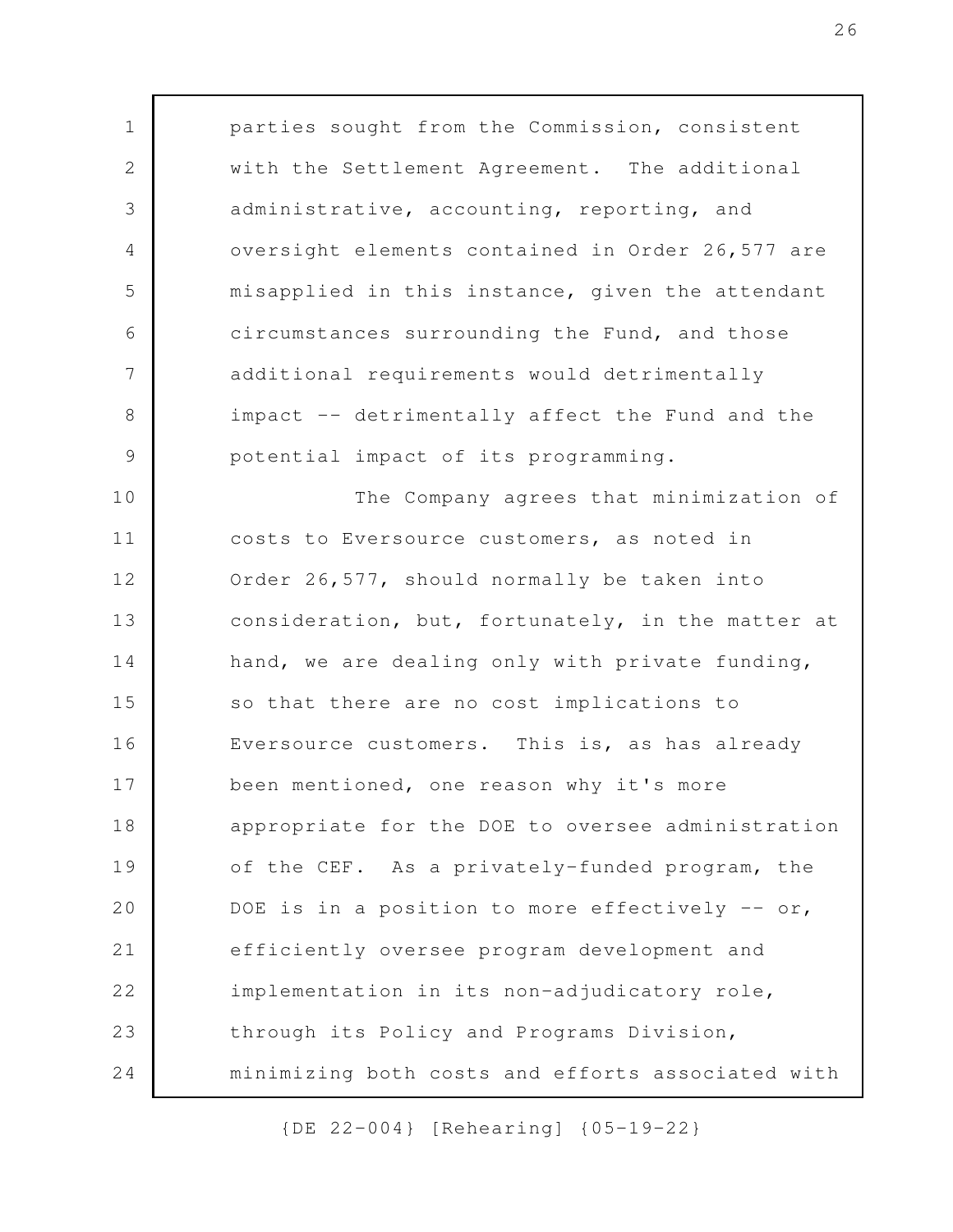Fund and program administration. What's more, the guiding principles provided for in both the original Staff Recommendation for the Fund and the August 3rd, 2020 Amended Recommendation for the Fund submitted by the then-Office of Strategic Initiatives and then-Commission Staff, now both part of the DOE, were designed based on the State Energy Plan, legislation, and letters received from legislators and stakeholders to support cost-effective and efficient use of the Fund. One of those principles is that the Clean Energy Fund monies cover all administrative costs associated with management of the Fund and associated financial instruments and programs. This principle ensures that Eversource customer dollars are not implicated in the administration of the Fund, but also encourages nimble management of the Fund from an administrative and oversight perspective to avoid depleting funds that would otherwise be available for CEF programming. Not all of the costs of the requirements laid out in Order 26,577 have been 1 2 3 4 5 6 7 8 9 10 11 12 13 14 15 16 17 18 19 20 21 22 23 24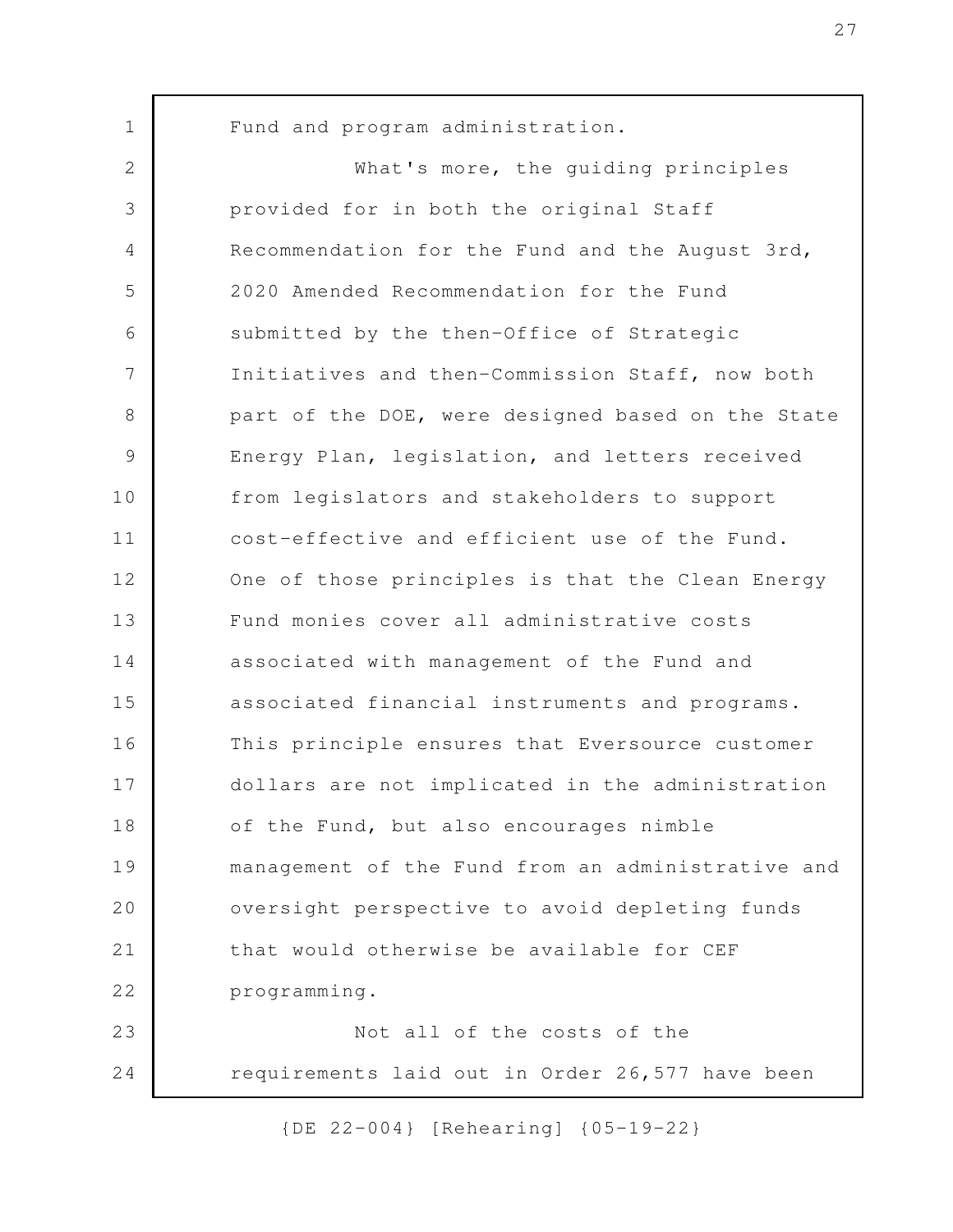calculated at this time, but Eversource estimates that an additional full-time employee would be required to comply with the Order's various administrative, reporting, accounting and auditing requirements as they now stand. And, as a general principle, the more administrative, audit and reporting requirements, the higher cost -- the higher the cost to administer the Fund, which means fewer Fund dollars available to spend on the programs themselves. However, if the Commission were to refrain from further oversight and leave ongoing administration and oversight to the DOE, eliminating the formalized reporting requirements and adjudicative process, Eversource anticipates it can cover administration of the Fund with existing staffing resources and incur minimal, if any, incremental costs. The Company also notes that annual audits and prudency reviews are inappropriate to apply to the Fund as they would have no 1 2 3 4 5 6 7 8 9 10 11 12 13 14 15 16 17 18 19 20 21

actionable effects. There are no disallowances for the Commission to make, because in no event would Eversource be seeking rate recovery for any 22 23 24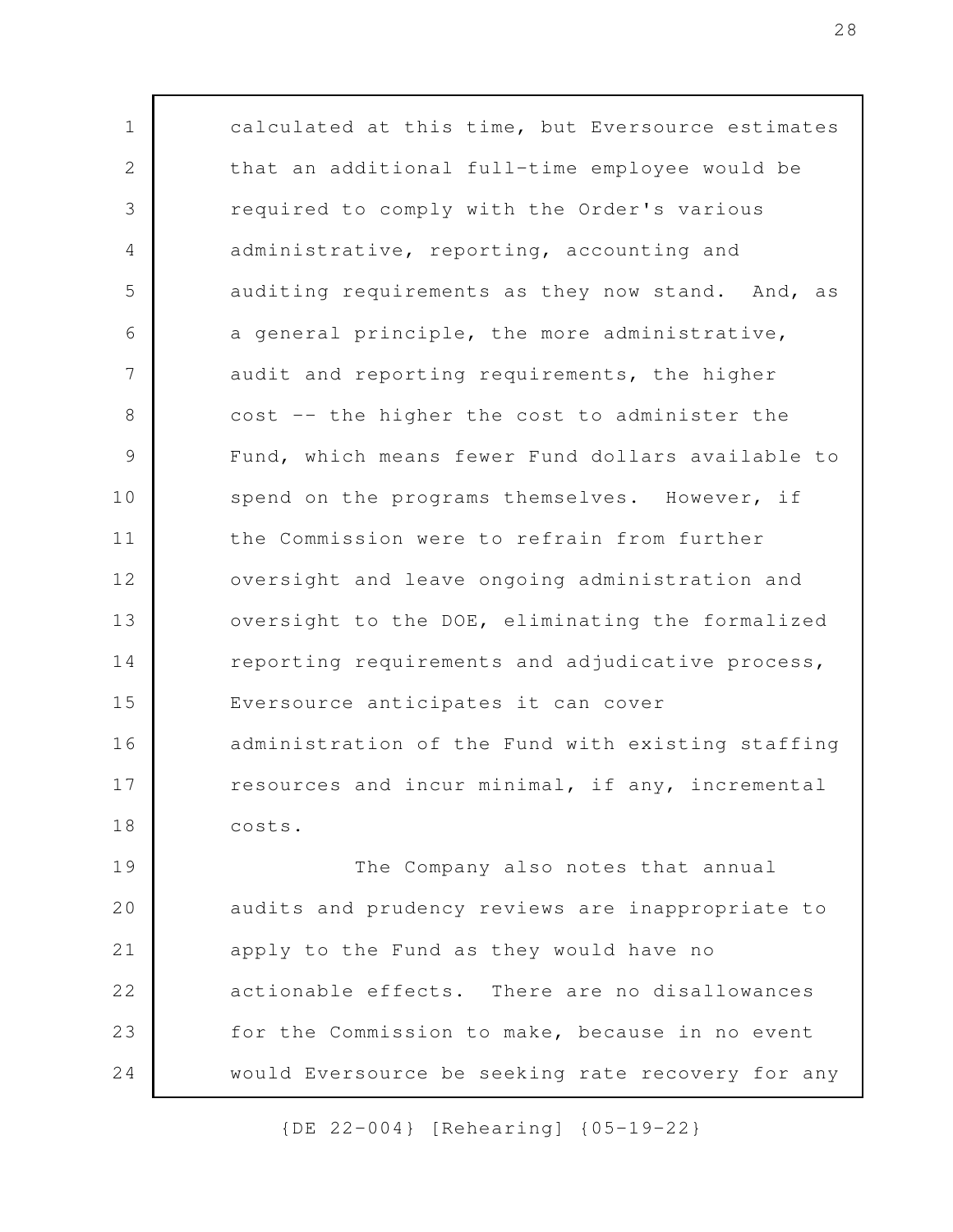costs, as all costs are covered by the Fund. As a final matter, Eversource would like to note that the Company committed to providing a defined dollar amount of \$5 million, to which the Company later agreed to add a second discrete dollar amount of \$200,000. This satisfies the Company's obligations under the 2015 Settlement Agreement. There is no provision in the Settlement Agreement for any kind of carrying charges to be applied to the CEF funds, and it is not appropriate to apply one. Carrying charges are applied when monies are to be collected from, or returned to customers. In this case, the \$5.2 million settled contribution amount was not collected from customers, nor is it owed to customers. Rather, it is a settled dollar amount, defined in accordance with the terms of the approved Settlement Agreement. In that way, the Commission's Order may be seen to inappropriately alter the Commission-approved terms reached in the 2015 Settlement Agreement. Eversource believes that Order 26,577 was well-intentioned to ensure maximum impact of 1 2 3 4 5 6 7 8 9 10 11 12 13 14 15 16 17 18 19 20 21 22 23 24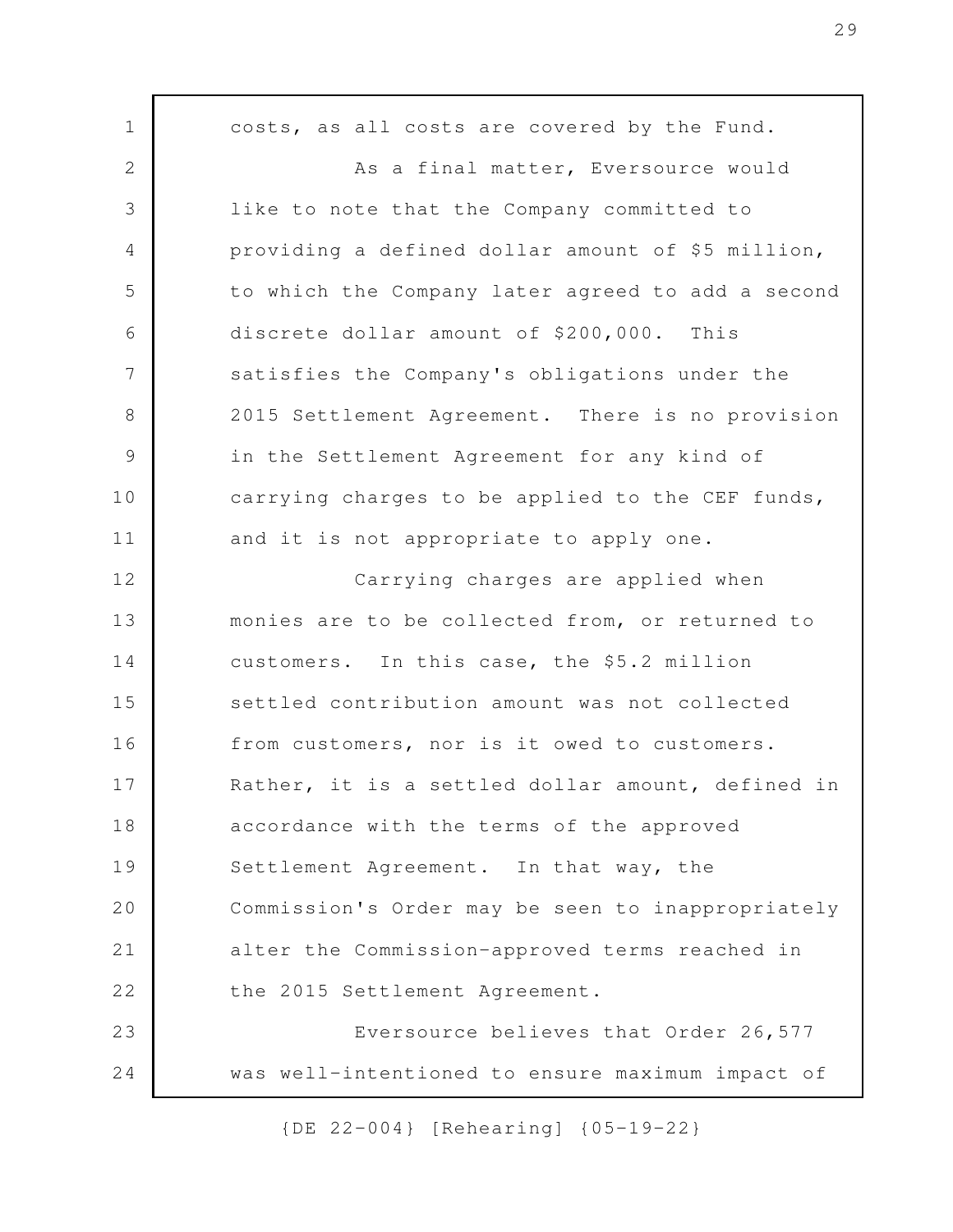the Clean Energy Fund. Unfortunately, if enforced as written, the practical application of the terms of the Order will unnecessarily deplete the Fund, and lead to inefficiencies in Fund administration. For the reasons just described, Eversource recommends that the Commission relinquish any ongoing oversight of the Fund and its supported programs, and let the DOE assume full responsibility for future oversight of administration and implementation of the Fund and the programs it supports. The Company also recommends that the reporting, auditing, and accounting provisions, as well as the prudency review requirements, of the Order be eliminated, so that a greater amount of CEF funding may be dedicated to the programs, and the Fund may maximize its impact of clean energy programming for New Hampshire. That is all I have. Thank you. CMSR. SIMPSON: Thank you. So, I will recognize Commissioner Chattopadhyay for any questions that he might have. 1 2 3 4 5 6 7 8 9 10 11 12 13 14 15 16 17 18 19 20 21 22 23 24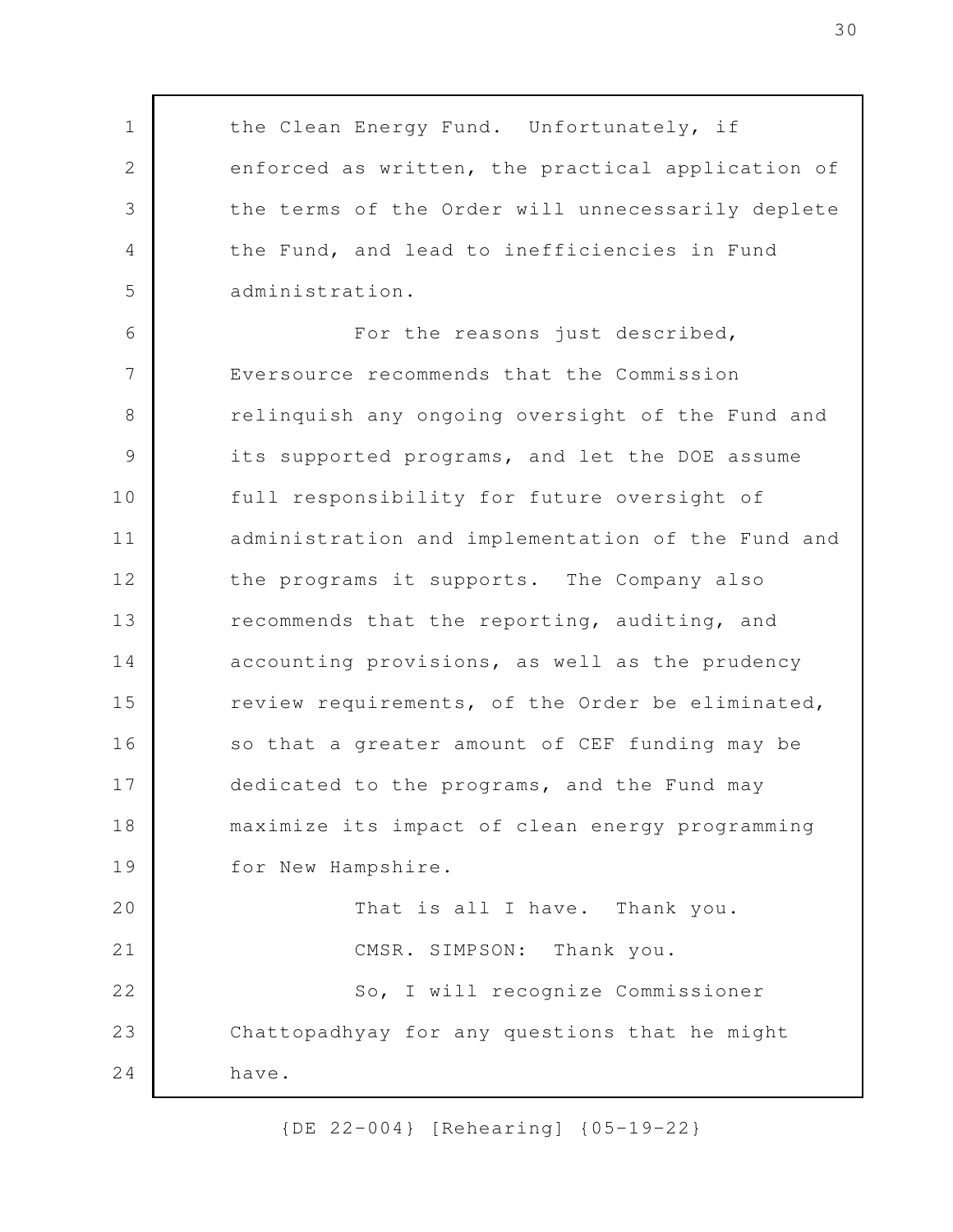CMSR. CHATTOPADHYAY: Good morning. As you know, I kind of come into the process much later. So, I'm going to ask some questions that are more in the nature of making sure I understand what's at stake here. So, I would like to start with DOE. And I would go to the letter written on the 14th of April 2021. And let me know when you're there. MR. WIESNER: Okay. I have that. Thank you. CMSR. CHATTOPADHYAY: Yes. And I, of course, understand that the split happened after this letter was written. But, nevertheless, I just want to make sure I'm following this letter. So, on the second page, where you start listing these six points, you start off by saying "Accordingly, on behalf of the Participants, Staff requests that the Commission take the following actions:" You see that? MR. WIESNER: Yes. CMSR. CHATTOPADHYAY: So, you agree that the Commission did what you had asked us in Point Number 2, which says -- 1 2 3 4 5 6 7 8 9 10 11 12 13 14 15 16 17 18 19 20 21 22 23 24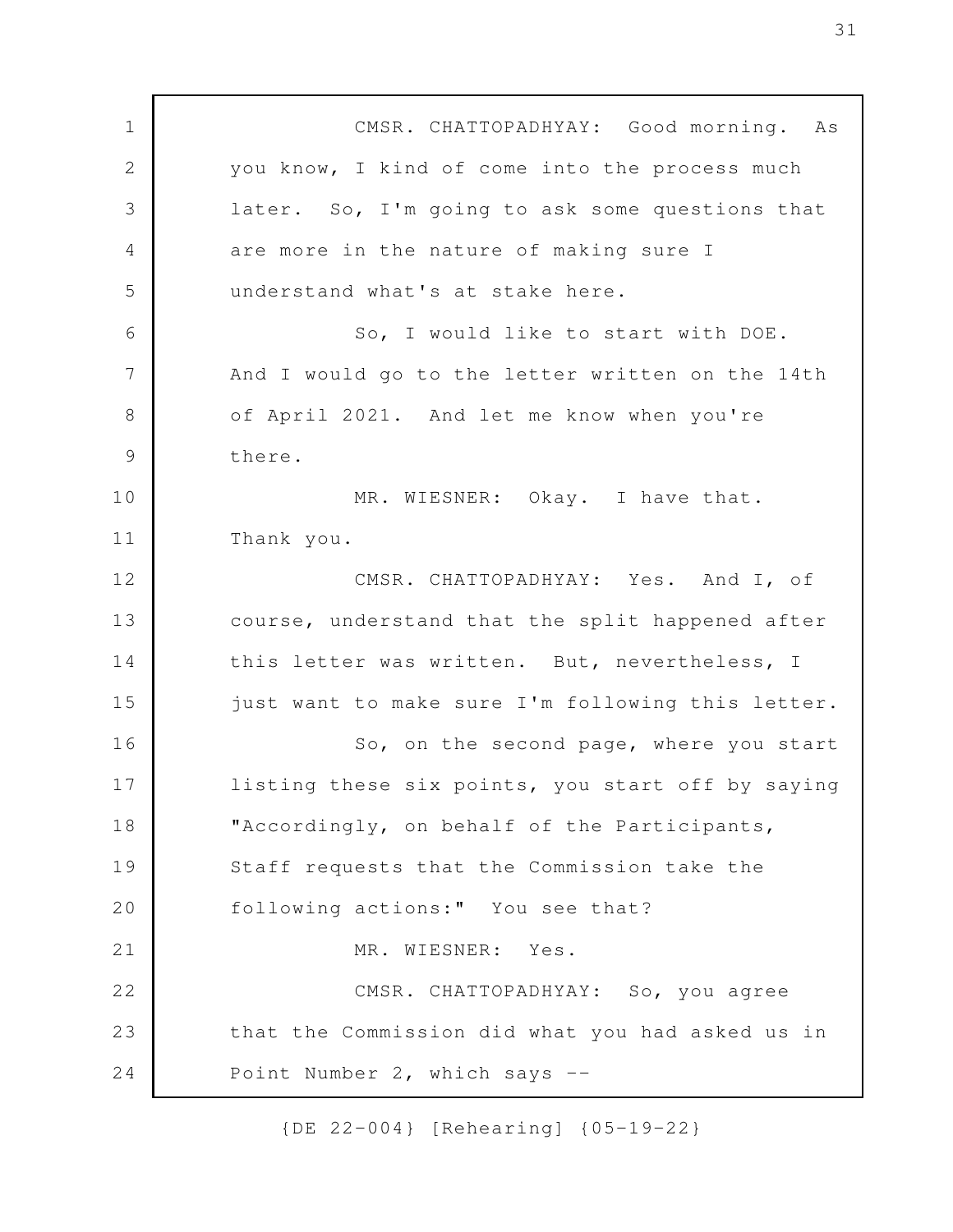MR. WIESNER: "Approve the allocation". CMSR. CHATTOPADHYAY: Yes. "Approve an equal allocation". MR. WIESNER: Yes. CMSR. CHATTOPADHYAY: Okay. And Number 3 is where you have those programs that are relatively well developed, and the Commission has approved those as well. Do you agree with that assertion? MR. WIESNER: Yes. CMSR. CHATTOPADHYAY: Okay. Number 4 actually says "Determine that the two additional programs outlined in the Proposal are not yet sufficiently developed for a determination that they conform to the four objectives specified in the 2015 Settlement Agreement." And the two programs are listed below that. So, I want to understand is the DOE's position that, by denying those programs without prejudice, essentially, it may be just a matter of language, but what we were trying to do was exactly what you had asked here. But I would admit that, you know, language can be an issue. So, we were simply looking at this 1 2 3 4 5 6 7 8 9 10 11 12 13 14 15 16 17 18 19 20 21 22 23 24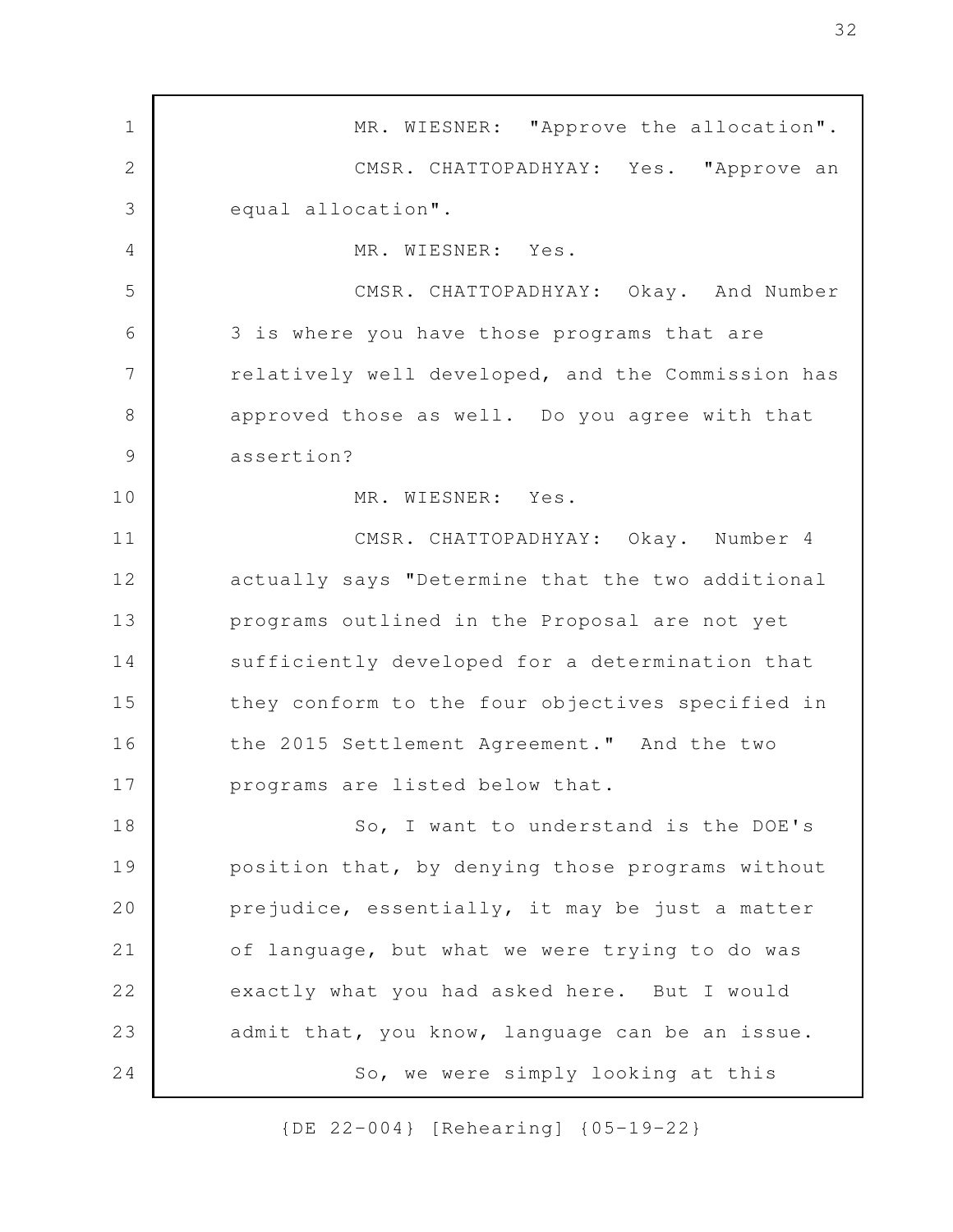point. And we were saying "okay, you're saying, the DOE, or, at that time it was the PUC Staff, that the proposals are not yet sufficiently developed." So, that's the determination that we were supposed to make, for a determination that they conform to the four objectives specified in the 2015 Settlement Agreement. So, I just want to understand, do you agree with the way we ordered it or was we -- we missed something? MR. WIESNER: Well, I would say that the order in question goes well beyond just a final determination with respect to those two programs which are not fully developed. And I think that is one of the primary focuses of the Motion for Rehearing and the discussion you've heard today. CMSR. CHATTOPADHYAY: Can you try and explain how, if we -- if the Commission had said, because you had asked for -- you basically said that those programs "are not sufficiently developed", and, you know, they're not ready "for a determination that they conform to the four objectives specified in the Settlement 1 2 3 4 5 6 7 8 9 10 11 12 13 14 15 16 17 18 19 20 21 22 23 24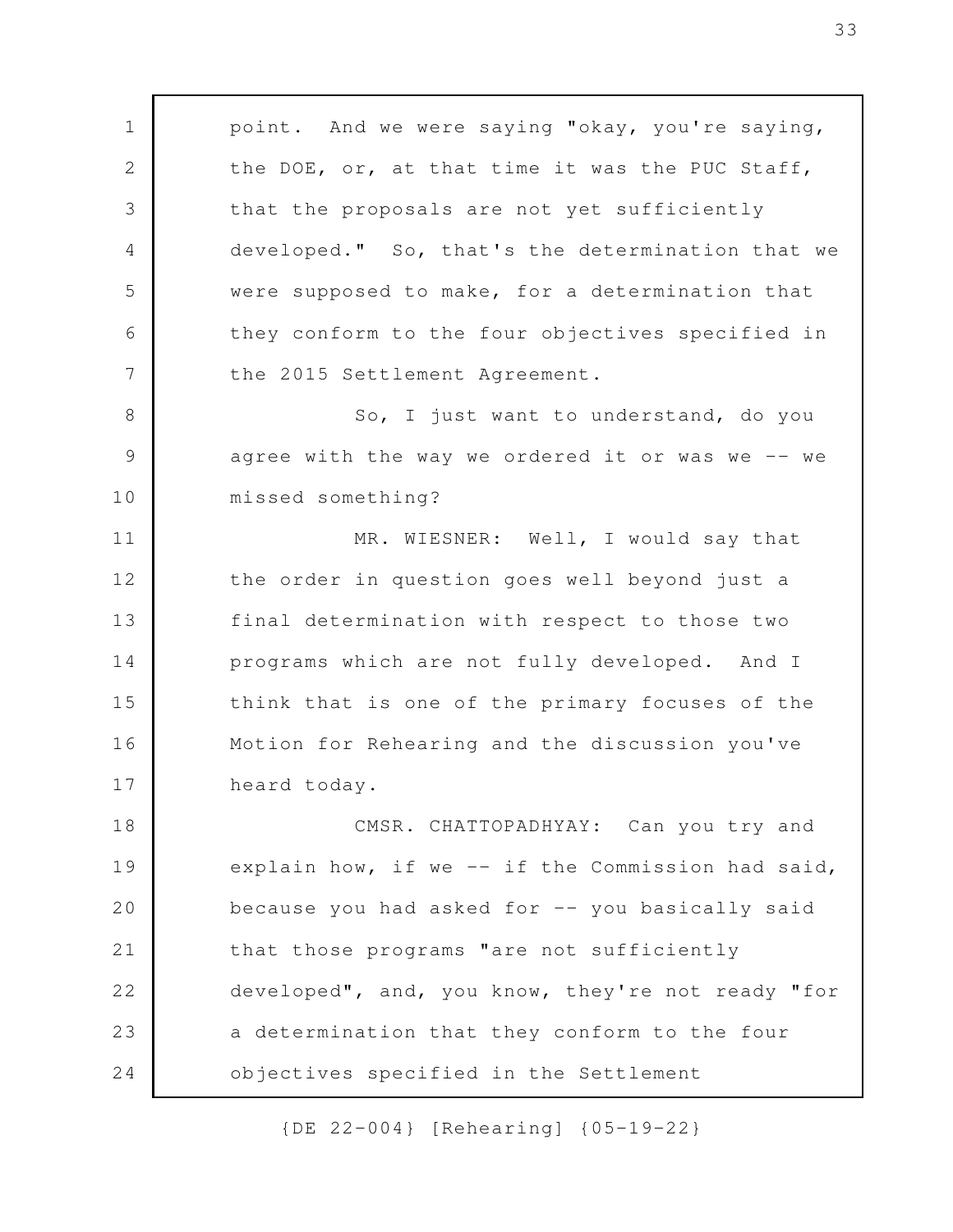Agreement", how is our determination not doing that, and to what extent it's not addressing this question appropriately? MR. WIESNER: I think, if the Commission's Order only said "stakeholders spend more time on these two programs which are not fully developed, and then bring them back for a final determination", we might not be here this morning. CMSR. CHATTOPADHYAY: Thank you. That is helpful. Because that's why I mention it's about the language. Because, to be clear, I'm just speaking on my behalf, I think the idea behind the Order really was to make sure that the money that has been lying there is being used, because -- and it's not a great thing to have a fund sitting there and it's not being used. So, the intention was to let that happen. So, as you -- so, it's a matter of language, as I understand now. That you interpreted it differently than how I was thinking about it. And it's a question of sort of going back and thinking about it. 1 2 3 4 5 6 7 8 9 10 11 12 13 14 15 16 17 18 19 20 21 22 23 24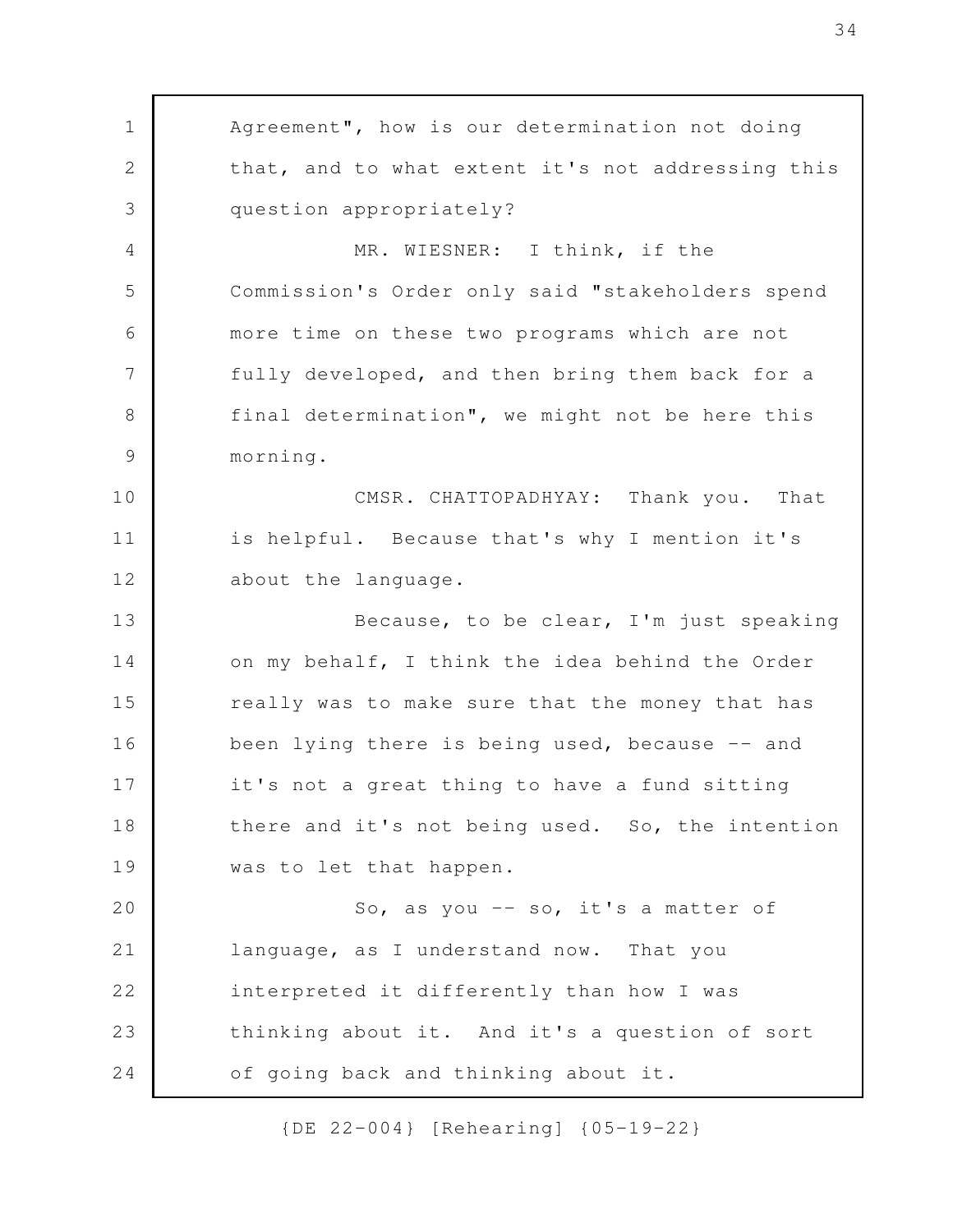Number 5 says -- CMSR. SIMPSON: May I offer a question? CMSR. CHATTOPADHYAY: Sure. Yes. CMSR. SIMPSON: Or, maybe a comment and a question, with respect to Number 4 in the April 14th, 2021 letter. The request here is somewhat puzzling, and was somewhat puzzling for the Commission, with respect to making a determination regarding something that hasn't been developed. Would you be able to elaborate on what was intended by that request? And what your expectation was from the Commission? MR. WIESNER: I think, unfortunately, the three people you have here this morning were not directly involved, and perhaps Attorney Kreis has more institutional memory than I do, in the stakeholder sessions that generated the Consensus Proposal. I came into it somewhat late. I believe that it was determined that, in April of '21, that some of the programs were ready to be implemented, the basic allocations had been set. There were some details left outstanding. But there was a consensus among the 1 2 3 4 5 6 7 8 9 10 11 12 13 14 15 16 17 18 19 20 21 22 23 24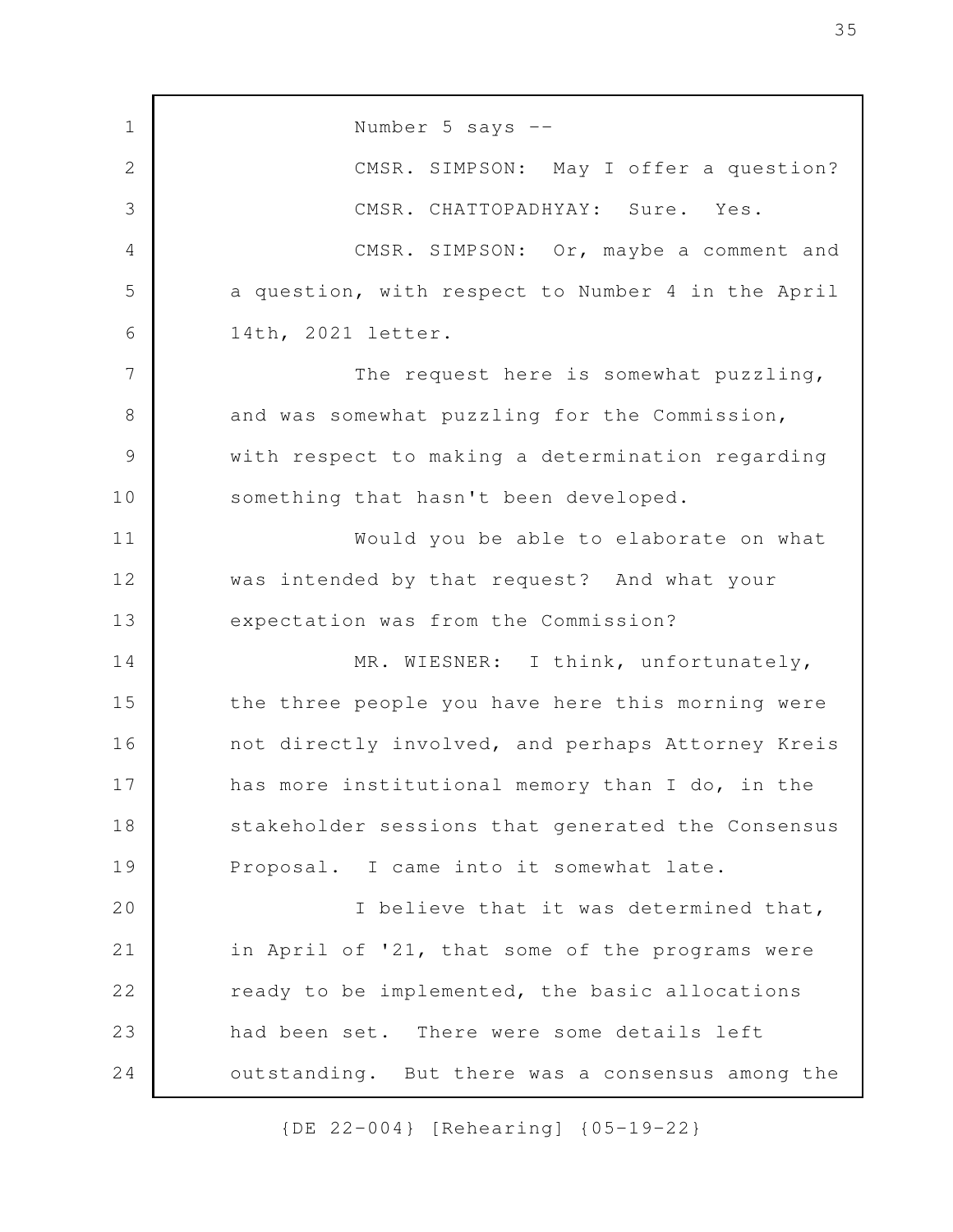stakeholders that it was time to get whatever assurance was required or deemed to be appropriate from the Commission, and then go forward and implement what could be implemented, start funding some of the programs, and then follow up with further development of the two which were not fully developed at the time. CMSR. SIMPSON: So that it sounds as if your impression was that the stakeholders were hoping to work in phases. That you had agreement with respect to the proposed programs, and allocation in 2 and 3. But you, as the stakeholder group, had not reached consensus with respect to Number 4. And you were hoping to begin a first phase with 2 and 3, and, in parallel with that roll out, to continue the stakeholder process and develop a second phase of programs pertaining to the items listed in Number 4. Is that a reasonable understanding? MR. WIESNER: I think it's fair to say that there was a great interest in seeing the programs that were ready to be implemented implemented in the near term, and then complete development of the details for those additional 1 2 3 4 5 6 7 8 9 10 11 12 13 14 15 16 17 18 19 20 21 22 23 24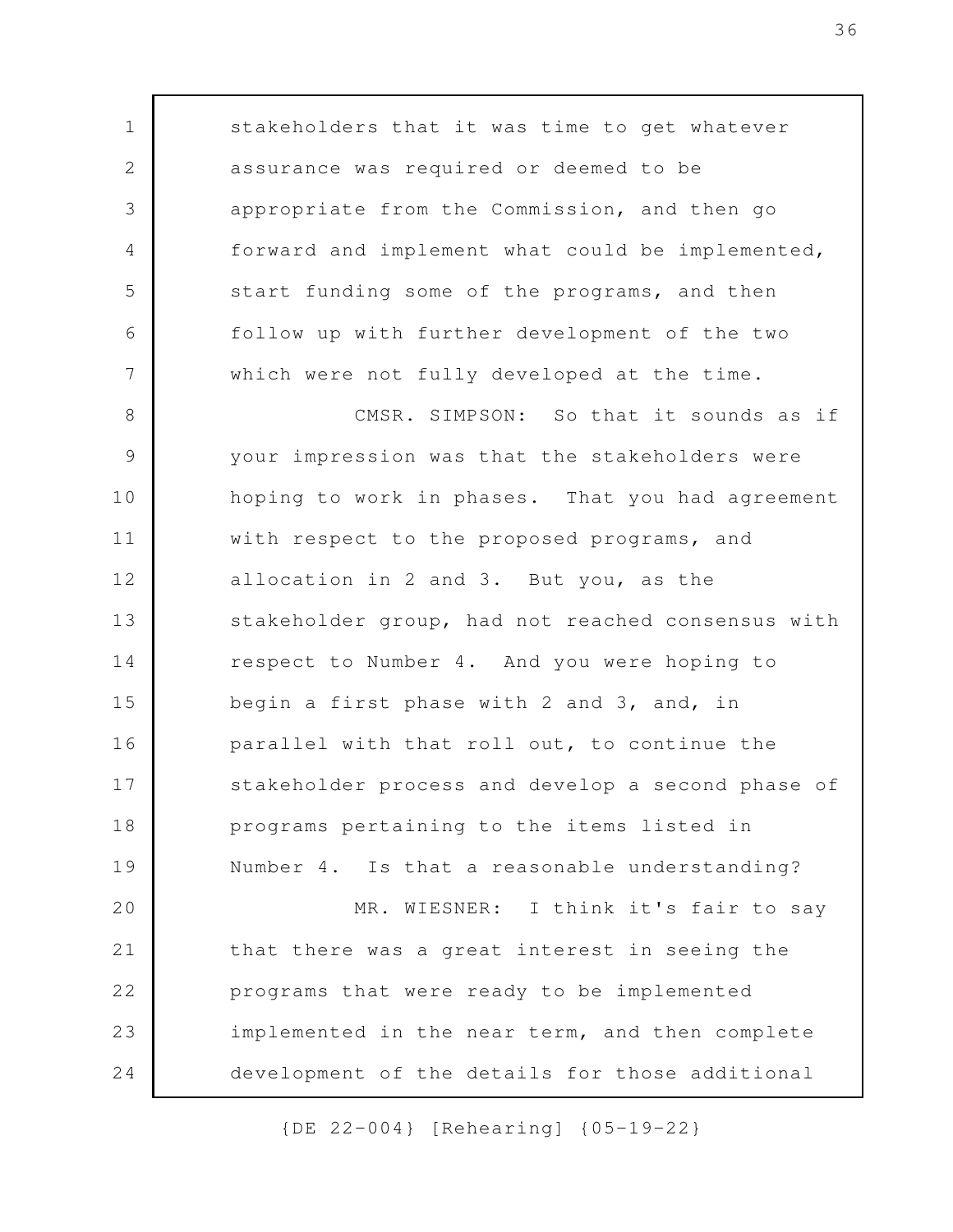programs, and then have them implemented as soon as possible. I'm not sure there was a conscious decision to be made with respect to "phasing". But, practically speaking, that's not an inaccurate characterization. MR. KREIS: Might I leap in? CMSR. SIMPSON: Please. MR. KREIS: I agree 100 percent with Attorney Wiesner, as somebody who was directly involved at the time. I think you all have it exactly right. There was an intense eagerness, even at that point, when was that, a year ago, or more than a year ago, to get the Fund moving and the money actually doing some good. There was agreement that those two aspects of the Fund, I mean, it took us a long time to come to an agreement as a bunch of stakeholders on what to do about the Fund. It was actually, I think, a much more difficult process than the drafters of the original Restructuring Agreement thought it would be. And, you know, I could go into all of my personal theories about why that was so hard. It just was. 1 2 3 4 5 6 7 8 9 10 11 12 13 14 15 16 17 18 19 20 21 22 23 24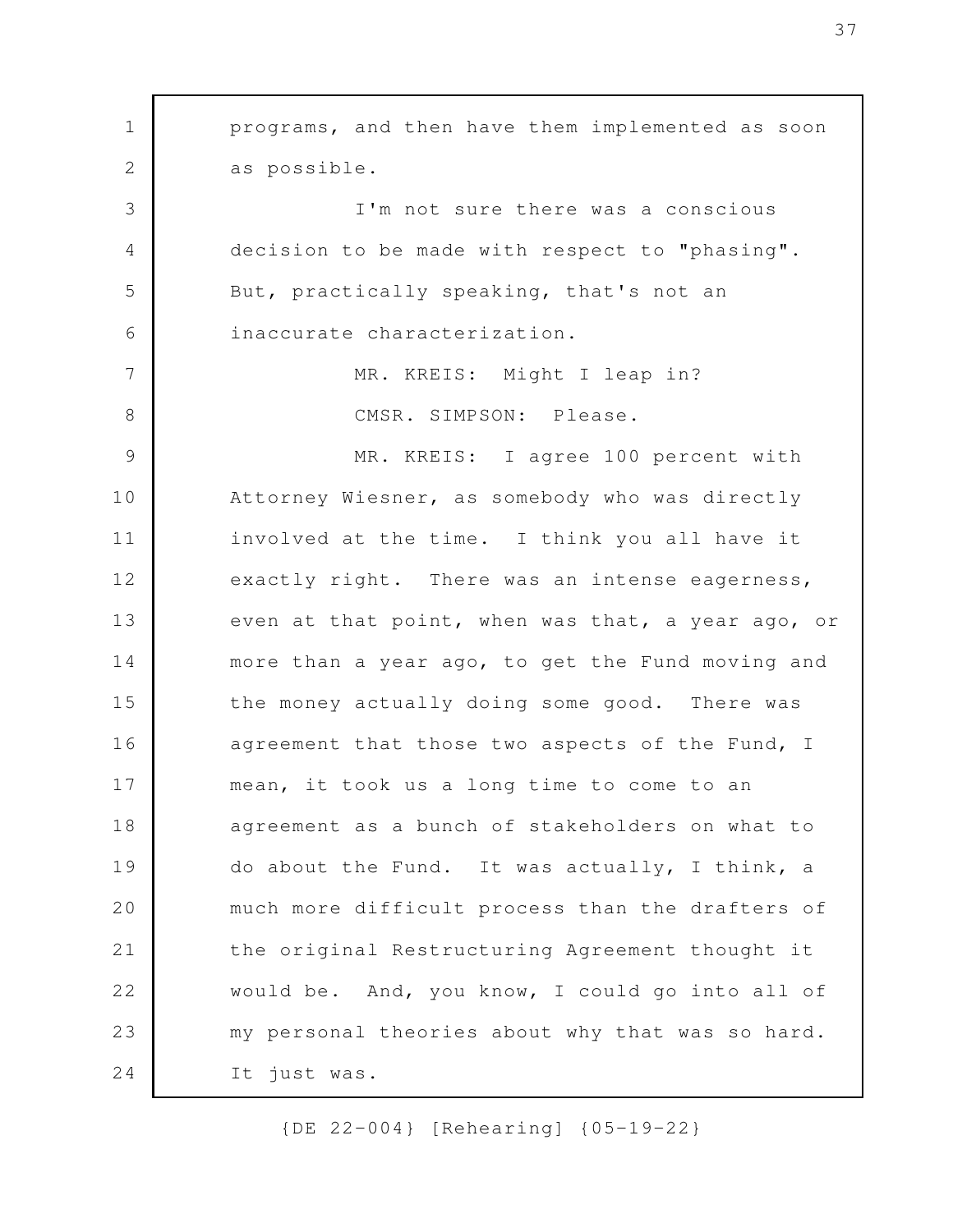And, so, I think that, as you look at that letter that Attorney Wiesner filed back in 2021, and you puzzle over Item 4, you have to then look at it in the context of his Item Number 5, which says to the Commission "could you please open a new non-adjudicative docket for the conduct of the ongoing collaborative process." So, the idea  $-$  and remember, at this point we knew that the Governor was proposing to create the Department of Energy. But it was a controversial proposal, and it was far from certain that any of those changes would occur. So, all any of us could do at the time was just assume that the status quo, meaning a PUC that had a big staff and had a lot of policy functions associated with it, would continue to work. And this collaborative process was overseen at the Staff level by the Electric Division of the Commission, in collaboration with the Office of Strategic Initiatives. So, this letter is saying to the Commission, in effect, "Look, we're not done yet. We're almost there. We have agreement on most of what we want to do with this money. We have two 1 2 3 4 5 6 7 8 9 10 11 12 13 14 15 16 17 18 19 20 21 22 23 24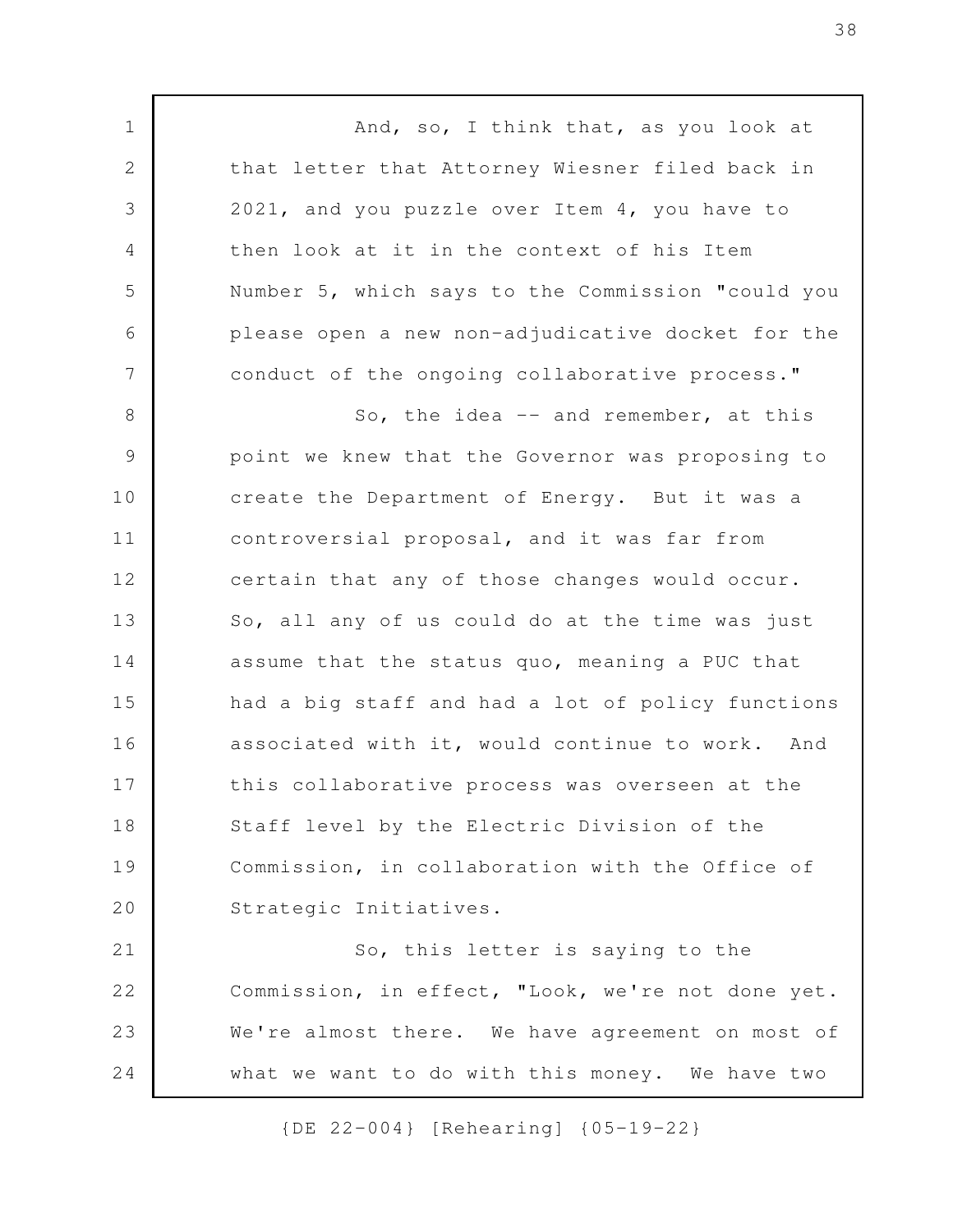other ideas that need developing further. And we would like to continue to work together to do that. And the only way we really know how to lodge that is for you, the PUC, to open up a new docket that would be non-adjudicative so that that collaboration could continue." You know, again, as I said earlier, I'm not sure that the Commission was, back then, obligated to open a new docket every time it wanted to do anything. The opening of dockets, under the old rubric, was pretty, I don't know how you would put it, profligate or liberal. I mean, consider that a docket is really just a Redwell **[**Redweld**?]** folder in the Commission's file room, right? It doesn't have any legal significance. So, I think what the Commission Staff was saying at the time was "we just need a folder for this to continue, because the work isn't done." So, I don't think there was any real 1 2 3 4 5 6 7 8 9 10 11 12 13 14 15 16 17 18 19 20 21

legal significance. To the extent there was legal significance, what the Staff was telling the Commission at the time is "this doesn't need to be adjudicated, it just needs to continue to 22 23 24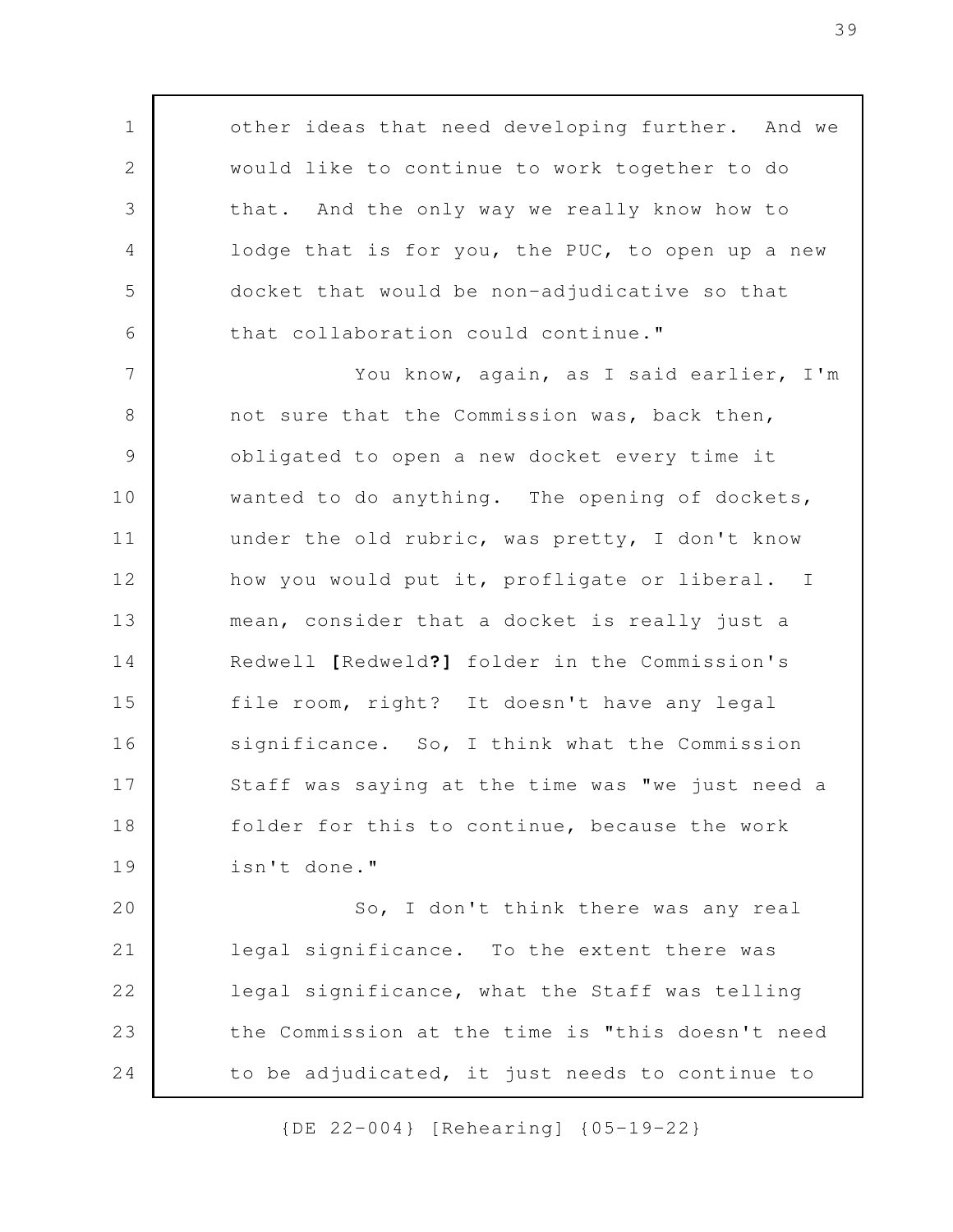be superintended."

1

MR. WIESNER: And I'll agree with that summary of what the stakeholders' thought was at the time. I believe that's correct. And, in the old structure, where the PUC was an integrated agency, the Staff would have been interested in having a docket opened, really to provide public transparency of what was going on with the Fund, the further development, the high-level expenditures, any changes that might occur. And I think that is the primary motivation behind what you see here as Items 5 and 6 in the letter, is to provide that public transparency through the vehicle of a PUC docket, given that it was the Commission Staff who were charged, with other parties, in furthering the development and implementation of the Clean Energy Fund programs. CMSR. SIMPSON: Thank you. And thank you, Commissioner Chattopadhyay, for letting me jump in there. 2 3 4 5 6 7 8 9 10 11 12 13 14 15 16 17 18 19 20 21

CMSR. CHATTOPADHYAY: No problem. So, as  $I$  -- so, going back to Number 5, the issue really is whether the new docket should 22 23 24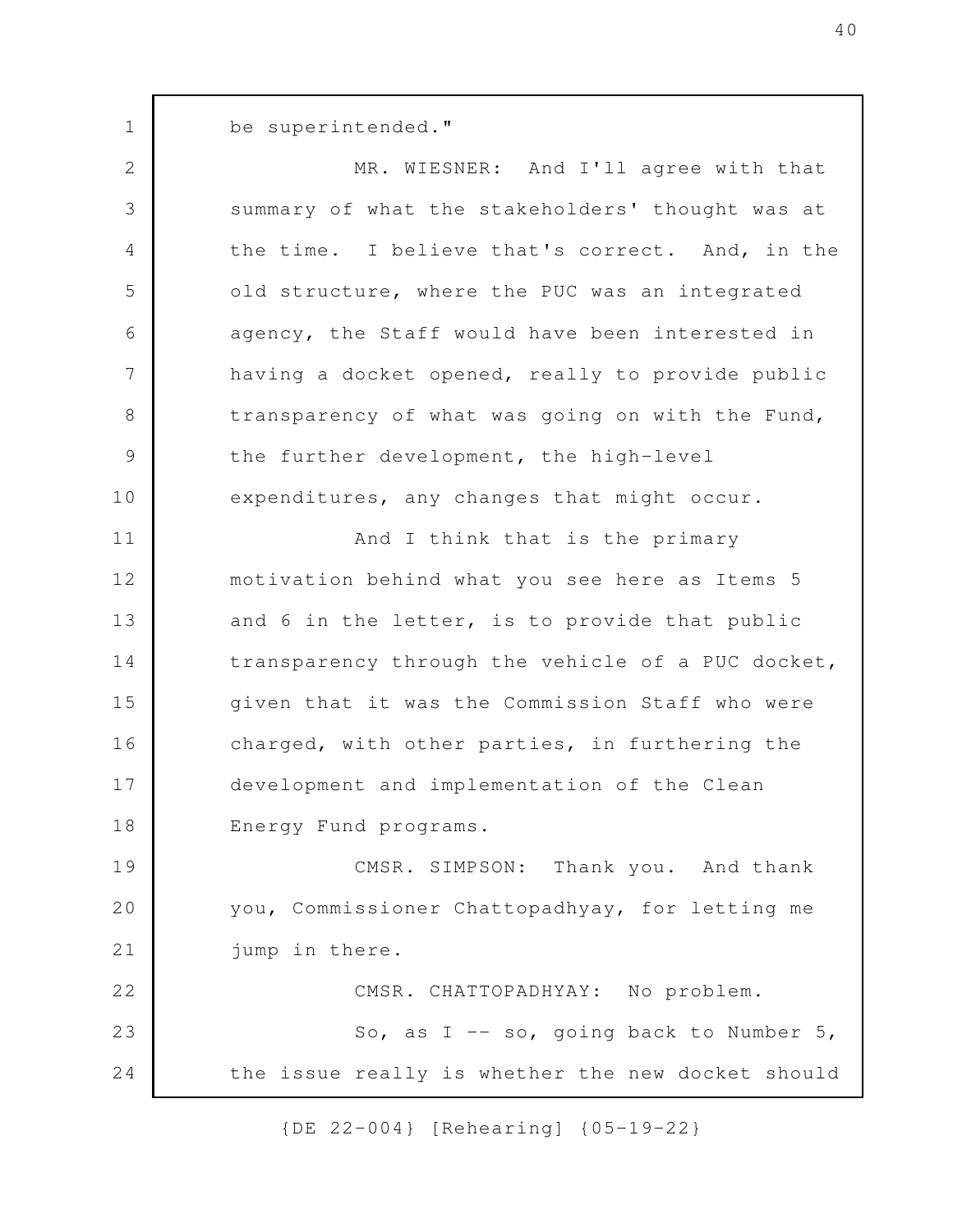be an adjudicative docket or a non-adjudicative docket. Is that  $a$  -- is that a fair way to understand what was being said just a while ago, by you, as well as the Consumer Advocate? CMSR. SIMPSON: And I just want to note. No notice of adjudicative proceeding has been issued in this docket, DE 22-004. CMSR. CHATTOPADHYAY: Okay. That is -thank you for the clarification. Because I asked today, in the morning, and I wasn't sure that was the case. So, that's good. So, but, in here, it says that there's going to be a new docket, right? MR. WIESNER: Well, I'll say that there's two components to Number 5. It's a non-adjudicative docket and it's a Commission docket, because the Commission was the only game in town at the time. Commission was an integrated agency. So, the PUC Staff, as one of the designated participants in the program development and Fund oversight role, subject to this ultimate supervision of the Commissioners, and the processes that were in place at the PUC at the time. 1 2 3 4 5 6 7 8 9 10 11 12 13 14 15 16 17 18 19 20 21 22 23 24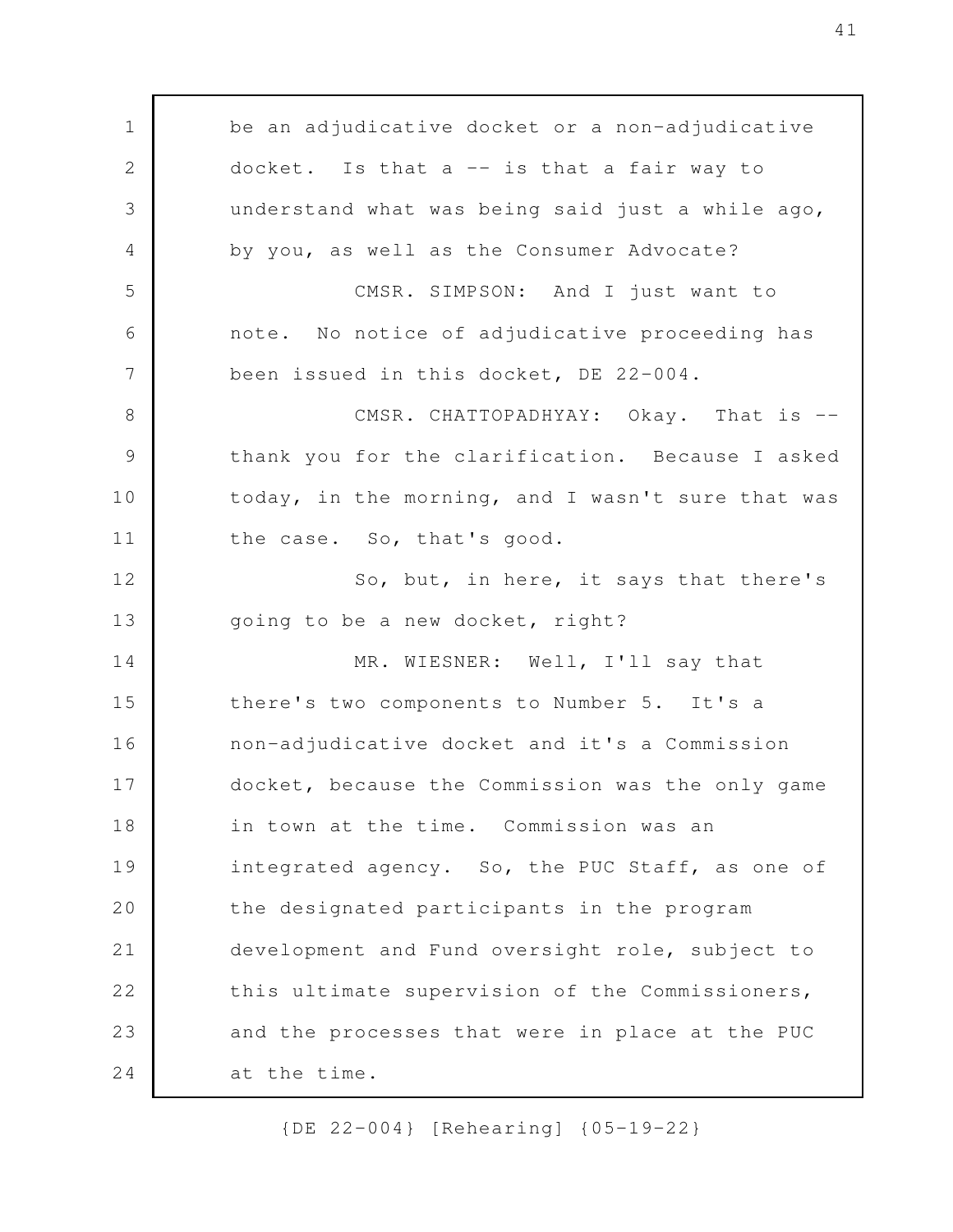So, again, I think the primary focus here was public transparency of further initiatives with respect to the Clean Energy Fund in a docket, which would clearly not be an adjudicative process. What's changed since is the PUC Staff is now a separate agency. And the Department of Energy has every opportunity and every capability to recreate the public transparency through its own website, let's say, through its own docket, although we might not call it that. And, so, I think that that, to the extent that that was a prime mover behind the request that you see in 5, and in 6, quite honestly, it doesn't necessarily need to be a Commission docket. I think what you're hearing this morning is that there is a consensus view, at least among these three parties, that it would be better to leave that further development to the Department of Energy. MR. KREIS: In other words, if I might leap in again? Now, a year later, more than a year later, that non-adjudicative docket could just as easily and arguably better be opened and 1 2 3 4 5 6 7 8 9 10 11 12 13 14 15 16 17 18 19 20 21 22 23 24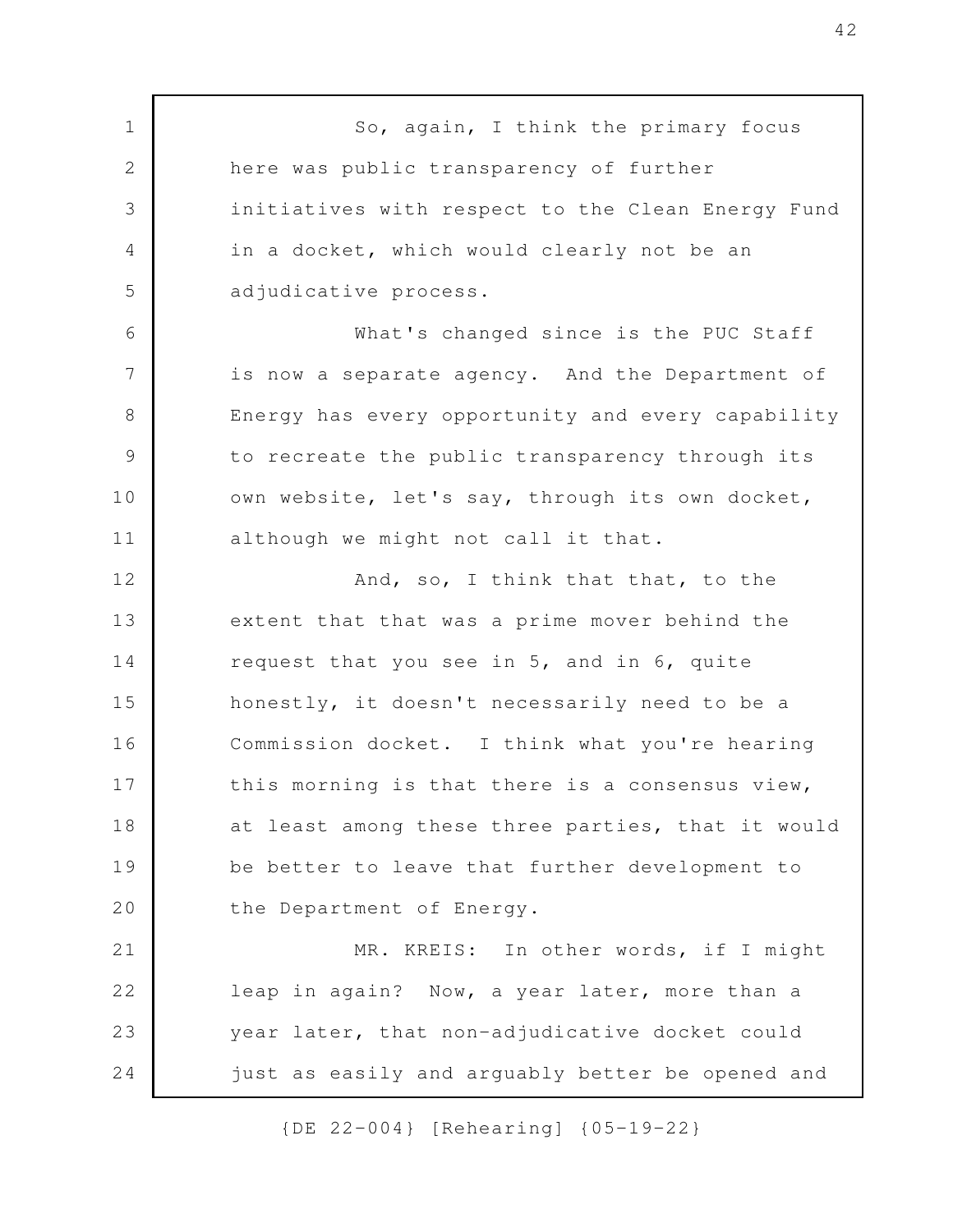administered and resolved by the Department of Energy.

1

2

At the risk of saying something, I don't know, impertinent or maybe not helpful, if you go back to April of 2021, there was a lot of skepticism back then inside the New Hampshire Public Utilities Commission about whether there should be a New Hampshire Department of Energy. And, so, I would think, and, you know, I wasn't in Attorney Wiesner's head, and certainly not in the heads of any of his colleagues, but I think the expectation, or maybe the hope at the time, was that the Commission of 2022 would basically be the same Commission we all knew and loved back in April of 2021. And the only mechanism they had at the time administratively for carrying something like this forward would be for the Commission to open a non-adjudicative docket. The need for that "non-adjudicative docket" is still there. It's just that it would be better, as a matter of policy, and certainly consistent with New Hampshire law now in effect, for that non-adjudicative proceeding to happen under the Department of Energy umbrella, rather than the 3 4 5 6 7 8 9 10 11 12 13 14 15 16 17 18 19 20 21 22 23 24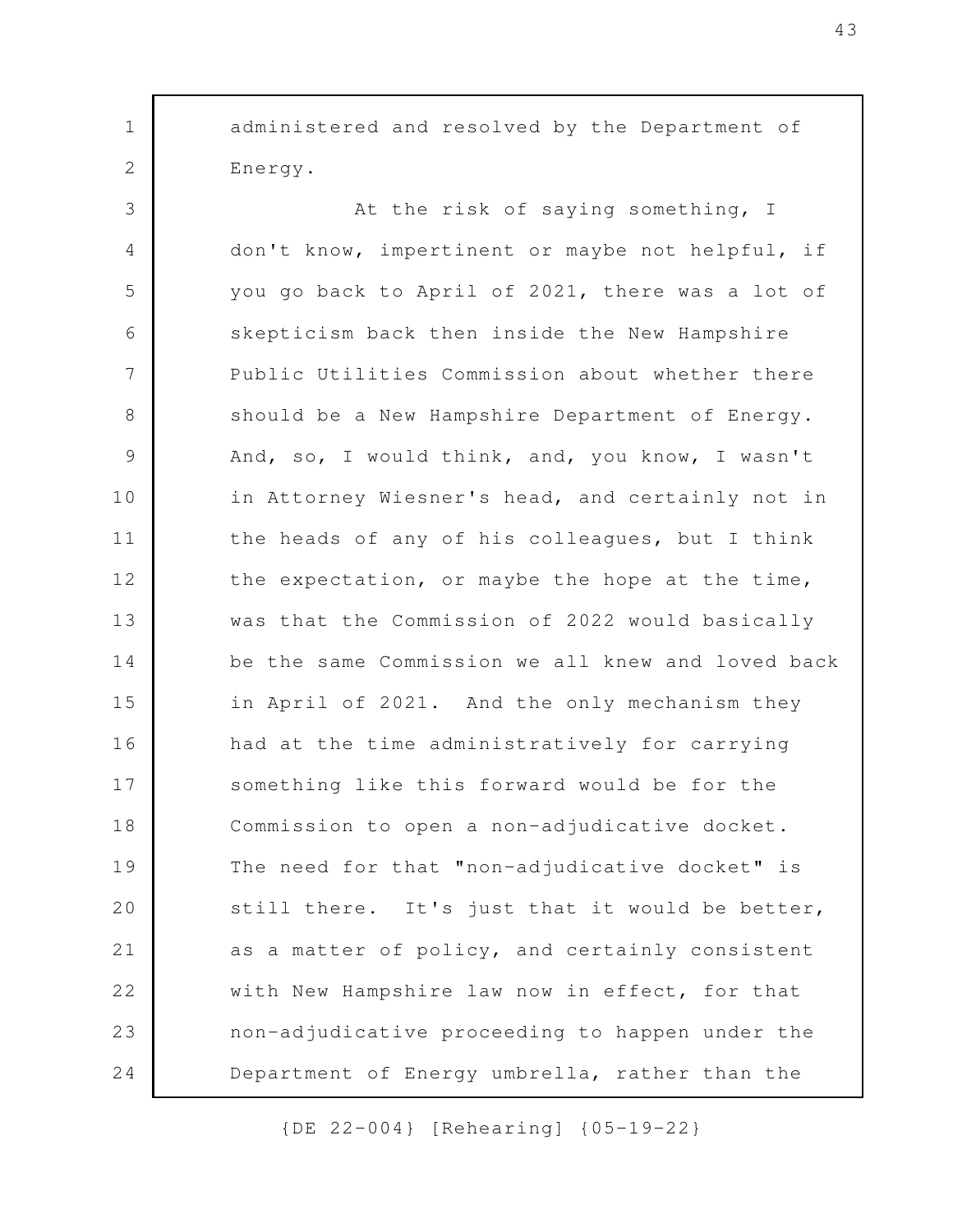PUC umbrella.

1

2

3

4

5

6

7

CMSR. CHATTOPADHYAY: Thank you. So, also confirm that Number 6 basically says that "Eversource was required to have an annual reporting as to the performance and levels of participation in each individual program." Correct?

MR. WIESNER: Right. It says that. And I think that, again, that the thrust of that is public transparency as to, at least at a high level, as to how the funds are being used or how the programs are being implemented. 8 9 10 11 12

When it says "reporting to occur in that new docket", as we've just been discussing, at the time, the only vehicle for establishing such a docket as a repository of publicly available information regarding this important Fund, would have been a PUC docket. I think it's -- in April 14th -- on April 14th of 2021, I think it's fair to say that it was the expectation of the stakeholders that the Commission would have issued an order *nisi* perhaps in the month of May of that year, and the *nisi* periods would have run, and a new docket 13 14 15 16 17 18 19 20 21 22 23 24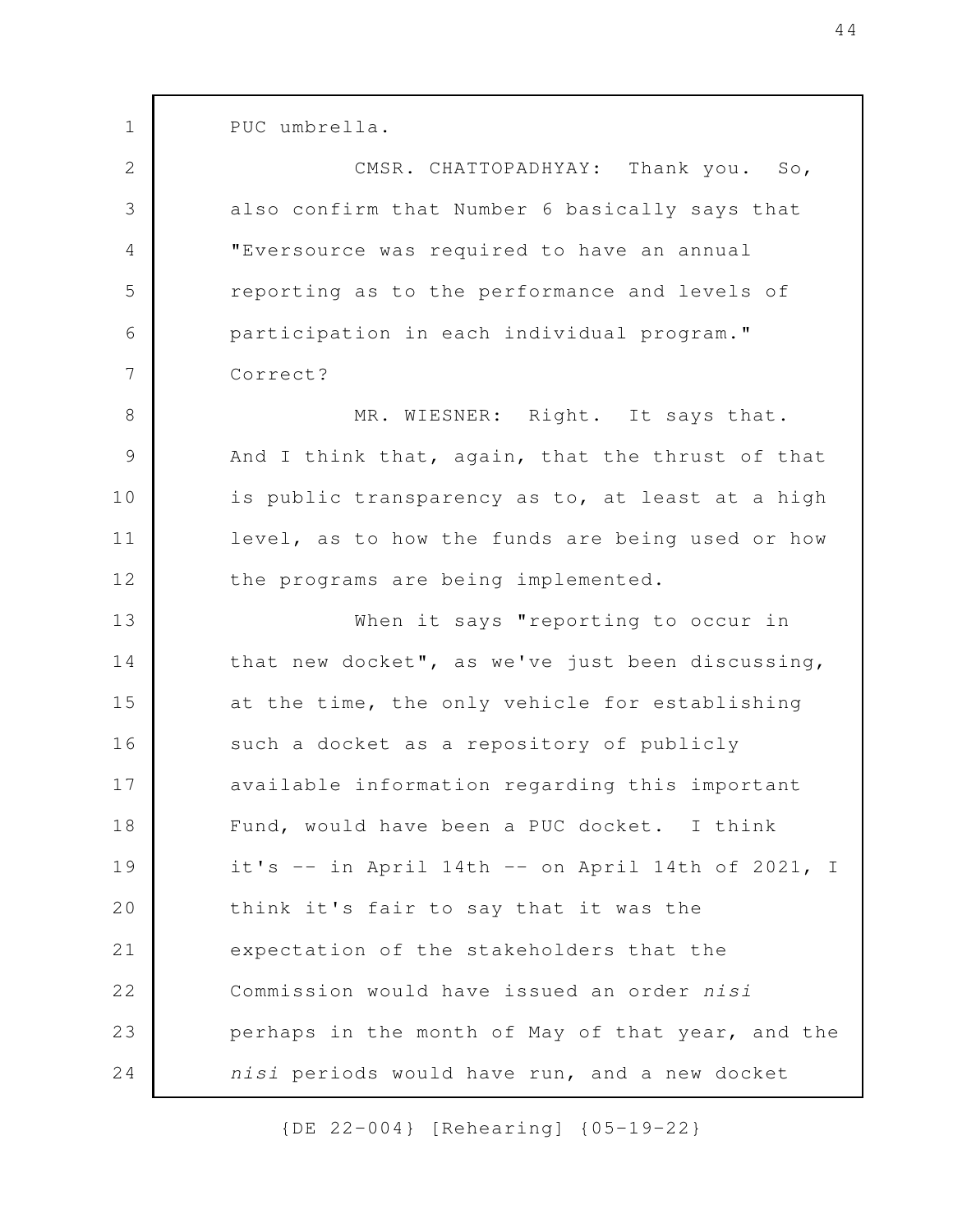would have been established all before June 30th. And, also, all of those recommendations, except for perhaps the final determination regarding the two additional programs, would have been implemented before the split in the agencies occurred. Another question would be, "Well, the PUC has this docket. Does it belong in the PUC or is that something that should shift over to the Department of Energy?" That would have been an interesting question. But, you know, we didn't have an opportunity to deal with it then. We're addressing it now. CMSR. CHATTOPADHYAY: So, again, I'm not a lawyer, but I would say that, when the Commission looked -- ended up writing its Order, we -- I can speak for myself, I was certainly trying to address all of these requests. And, so, the real issue here, and that's what I was trying to understand, is really about the jurisdiction. So, you know, if I want to boil down to something, as a nonlawyer, that, you know, I can understand. So, it's about  $-$  so, that's why I just wanted to go through these 1 2 3 4 5 6 7 8 9 10 11 12 13 14 15 16 17 18 19 20 21 22 23 24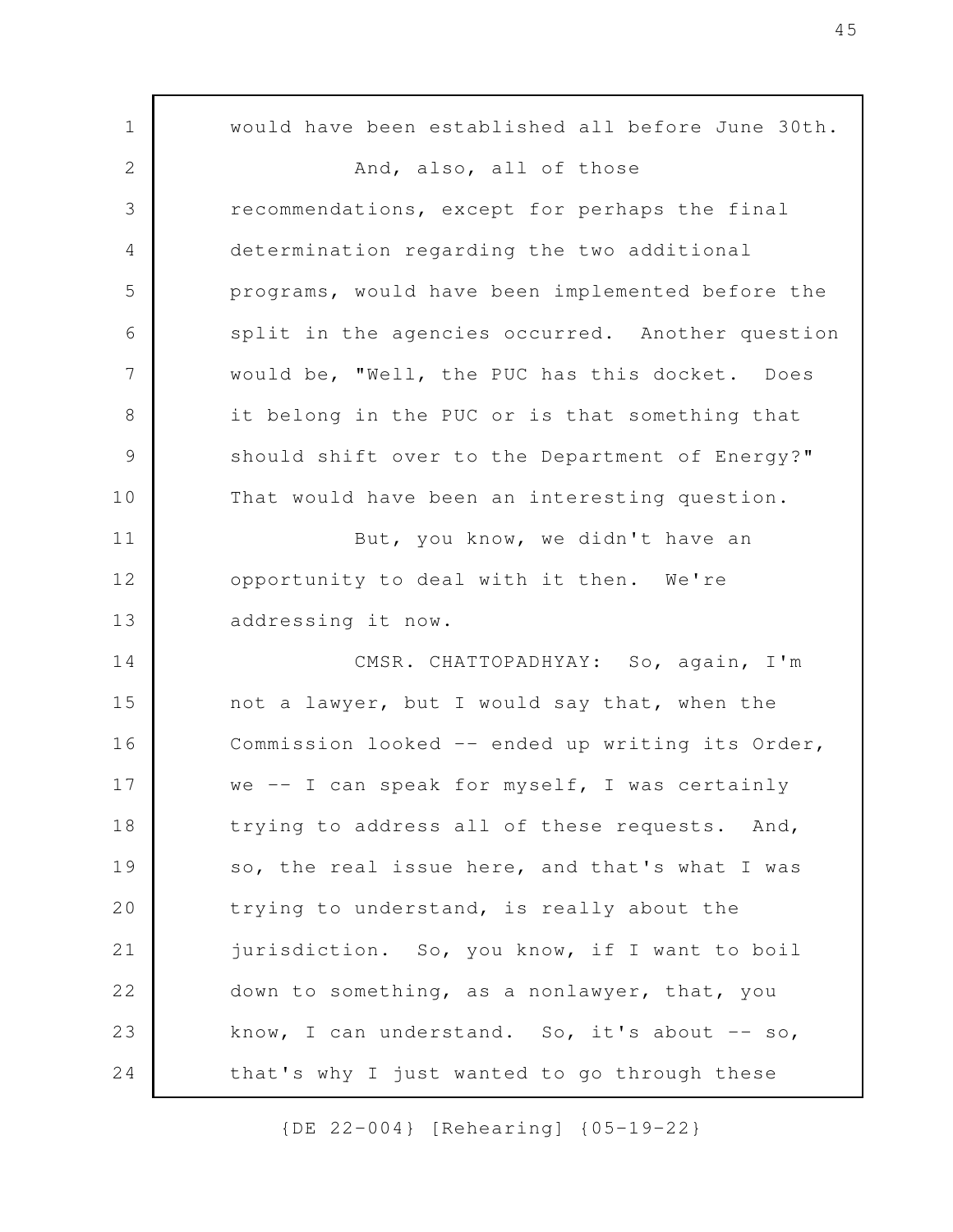points to ensure that I understand what we did, where -- where is the real issue. So, thank you. MR. KREIS: I would say, Commissioner, that, as a nonlawyer, perhaps because of all the years you have spent rubbing elbows with lawyers, you have that exactly right. CMSR. CHATTOPADHYAY: Thank you. CMSR. SIMPSON: Would you mind if I continue -- had a quick follow-up question referring to that letter. CMSR. CHATTOPADHYAY: Yes. Go ahead. CMSR. SIMPSON: So, with respect to Number 5 on the letter, the second part of the sentence "require that stakeholder process to be followed by Commission review and approval of new programs developed and proposed in that new docket." So, it sounds as if the stakeholders in the room no longer feel that that request is appropriate. Is that -- can that be confirmed? MR. WIESNER: I mean, I don't want to speak for the others. I will say that I would emphasize that we're talking about new programs here. So, if there was a brand-new program that 1 2 3 4 5 6 7 8 9 10 11 12 13 14 15 16 17 18 19 20 21 22 23 24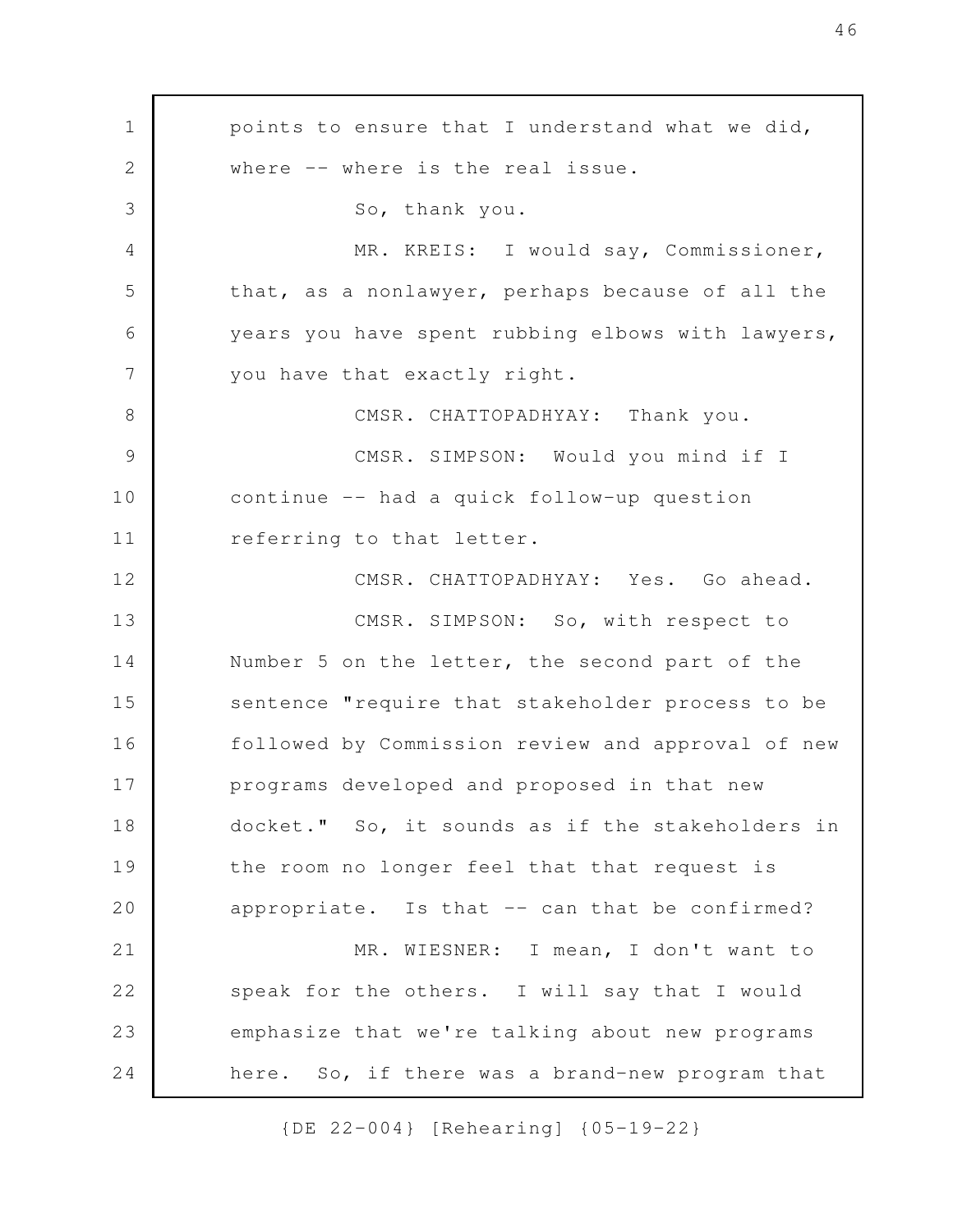was proposed that is different from those that had been considered by the Commission in making its determination about Fund allocations and compliance, if you will, with the four guiding principles, that that might have been another opportunity for the PUC, as an adjudicatory body, to speak to that. Although, even the legal requirement for that, as you heard from Attorney Kreis, is not crystal clear. But that is  $-$  that is the implication, in my mind, of the second part of Paragraph 5. So, if the programs as outlined, and the two additional programs which required further development, once those were approved by the Commission, the process would shift to implementation and funding, with public transparency through the vehicle of a new docket and some level of reporting requirement. You know, one of the challenges that we've had since the split in the two agencies is determining when, in the old world, it said "Commission", whether that properly now falls to the PUC, as a primarily adjudicatory body, or to the Department of Energy, which is the successor 1 2 3 4 5 6 7 8 9 10 11 12 13 14 15 16 17 18 19 20 21 22 23 24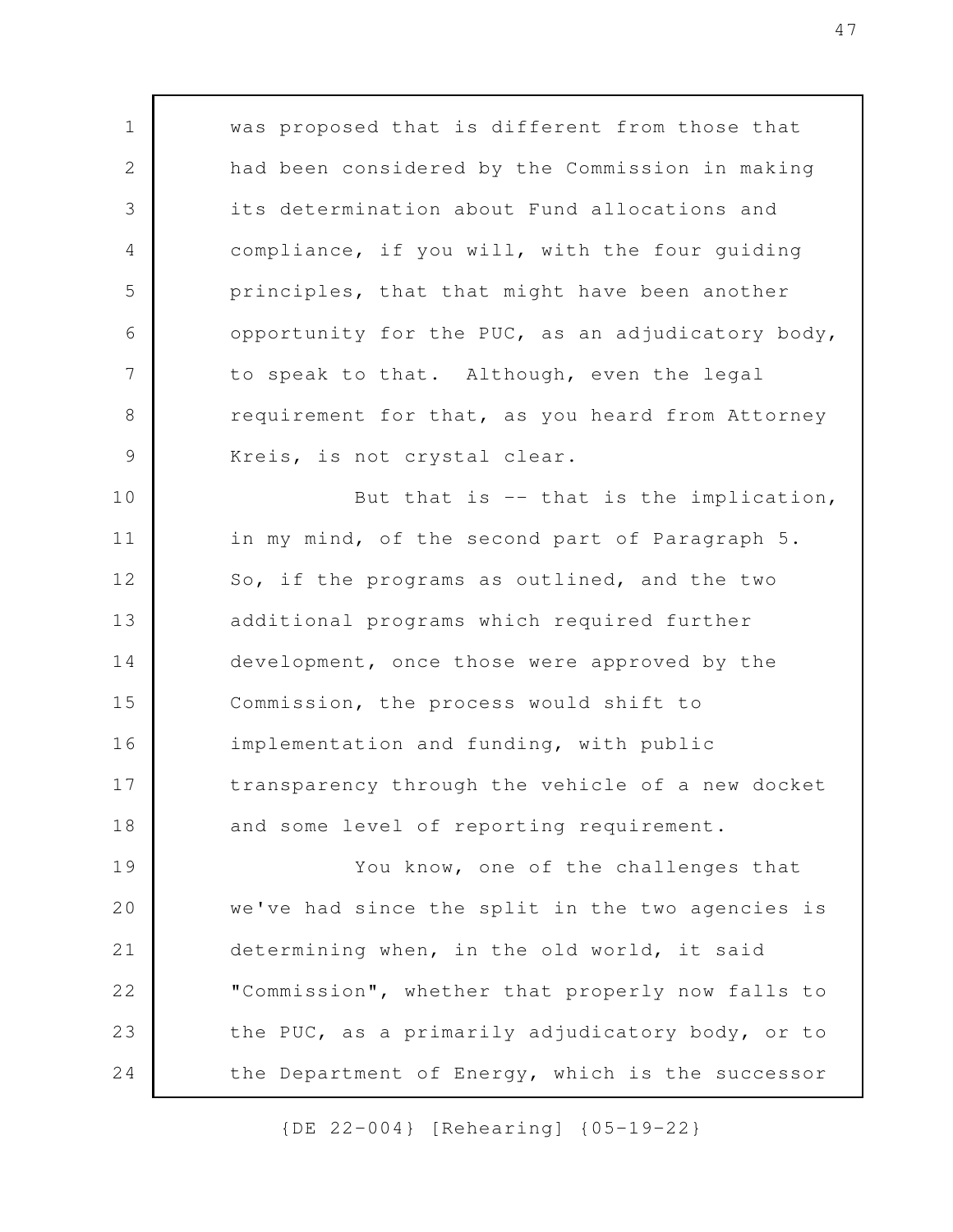to the PUC in many important respects. And I think we can all be forgiven for not finding perfect clarity in that division. CMSR. SIMPSON: And I would say that that's a question that we often ask ourselves as well as the Commission. And when we are confronted with situations where the directive has been for the Commission to do something, that we continue to assume that responsibility, absent other direction, from either the Legislature or another stakeholder with relevant jurisdiction. MR. WIESNER: And this is -- and this is another point where I'll just emphasize the unique nature of this Clean Energy Fund. CMSR. SIMPSON: Uh-huh. MR. WIESNER: It's not ratepayer money. And it was, I mean, as Attorney Kreis said, it was "hard bargaining for", and there were concessions essentially made in the context of the Settlement. But that's historical at this point. It's private funding for programs that are intended to provide real benefits to Eversource customers. And I think we're all 1 2 3 4 5 6 7 8 9 10 11 12 13 14 15 16 17 18 19 20 21 22 23 24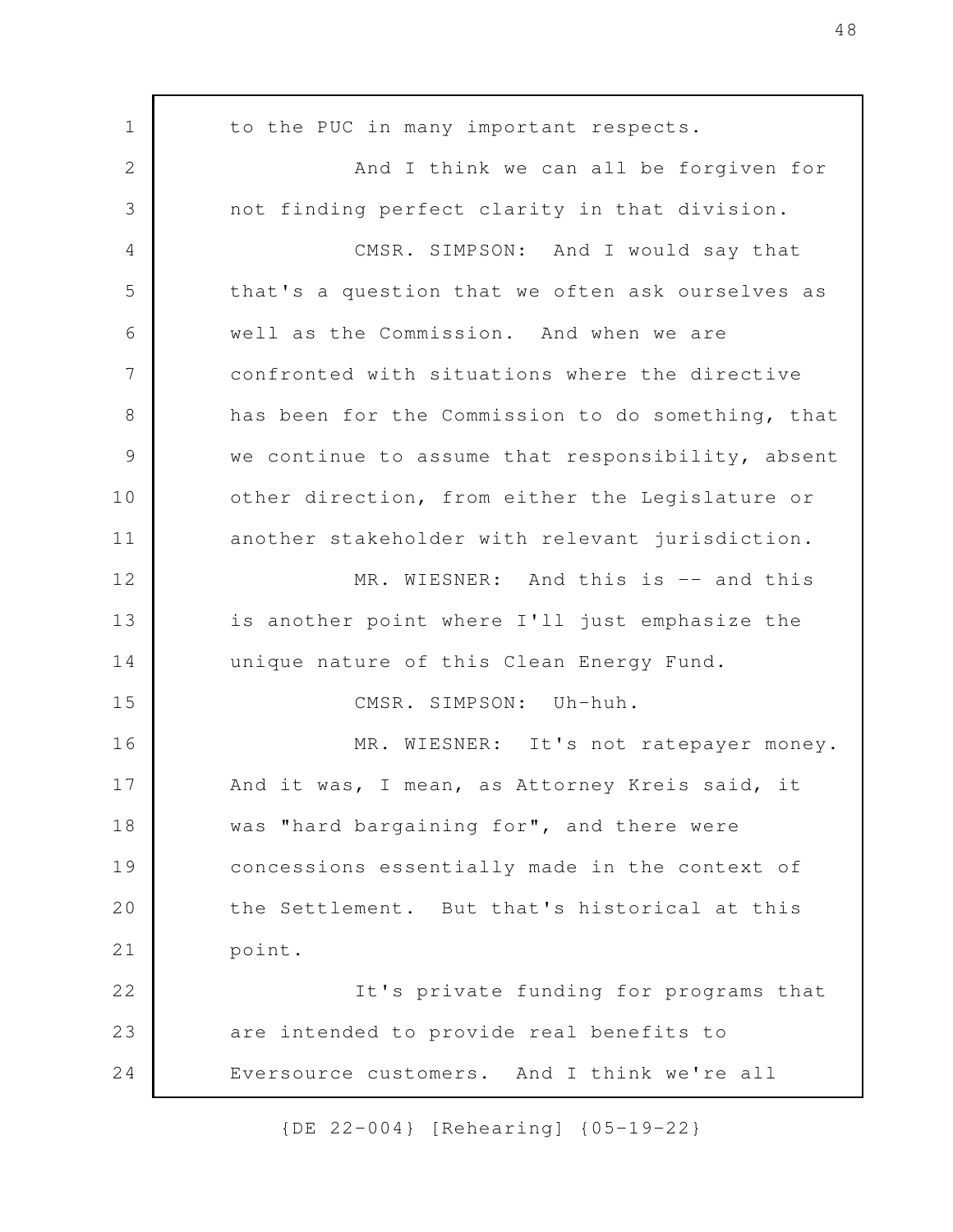frustrated that it's taken so long to get to this point where the money can be effectively spent. CMSR. SIMPSON: And then, I'd like to ask about Number 6, "annual reporting", and Order 26,577? MR. WIESNER: I would characterize that as an interest of the stakeholders in maintaining a level of public transparency into the implementation of the Fund and the success of the programs. Again, when the question is "which agency should oversee that reporting?", I think that's a fair discussion to have. And I think what you're hearing from the parties today, who are the successors to at least some of the parties that joined in the original Settlement, is that the Department of Energy is the better agency to oversee that reporting. CMSR. SIMPSON: In the Department's view, are the reporting requirements, as ordered, not in line with how the Department might pursue reporting, if they were responsible for it? MR. WIESNER: Here I might defer to Attorney Kreis, because he was directly involved. 1 2 3 4 5 6 7 8 9 10 11 12 13 14 15 16 17 18 19 20 21 22 23 24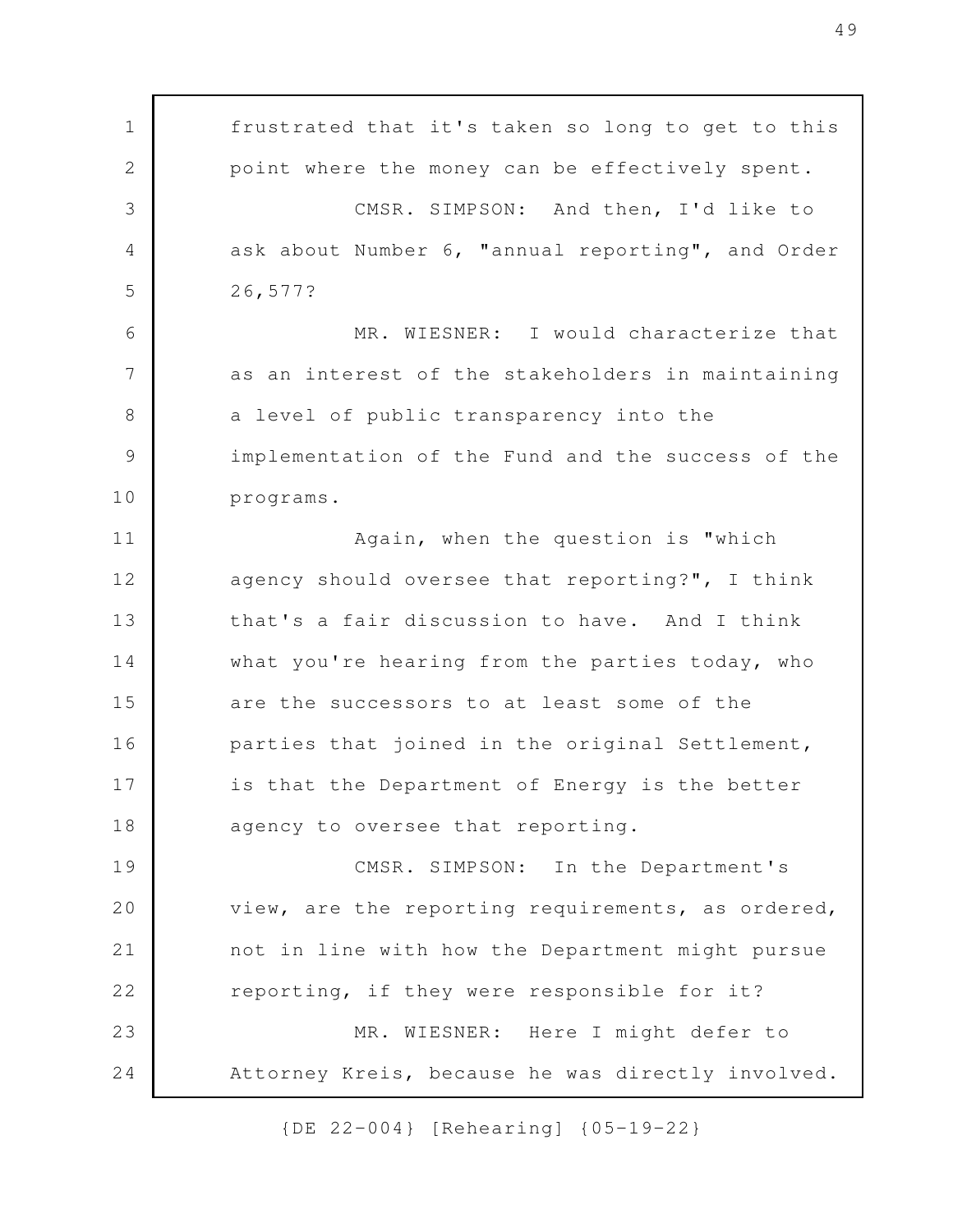I'm not sure there was thought to the level of detail as to what exactly would be required in those, in that reporting obligation for the Company. CMSR. SIMPSON: And, if I may just read it, it's on Page 11 of the Order: "FURTHER ORDERED, that Eversource shall report to the Commission in DE 22-004 annually on May 1st concerning the financial status of the Clean Energy Fund and customer participation levels in the approved programs supported by fund monies." So,  $--$ MS. CHIAVARA: Could I? CMSR. SIMPSON: Please. Attorney Chiavara. MS. CHIAVARA: Thank you. I can speak of it to what the Company had had in mind, just from speaking with Company staff who were involved with the stakeholder process. In that it wasn't intended to be quite such a formalized and rigorous reporting requirement. It was meant to be, I think, more to keep those -- those who were administering the Fund, to keep them abreast of the developments, and make sure, stay "close 1 2 3 4 5 6 7 8 9 10 11 12 13 14 15 16 17 18 19 20 21 22 23 24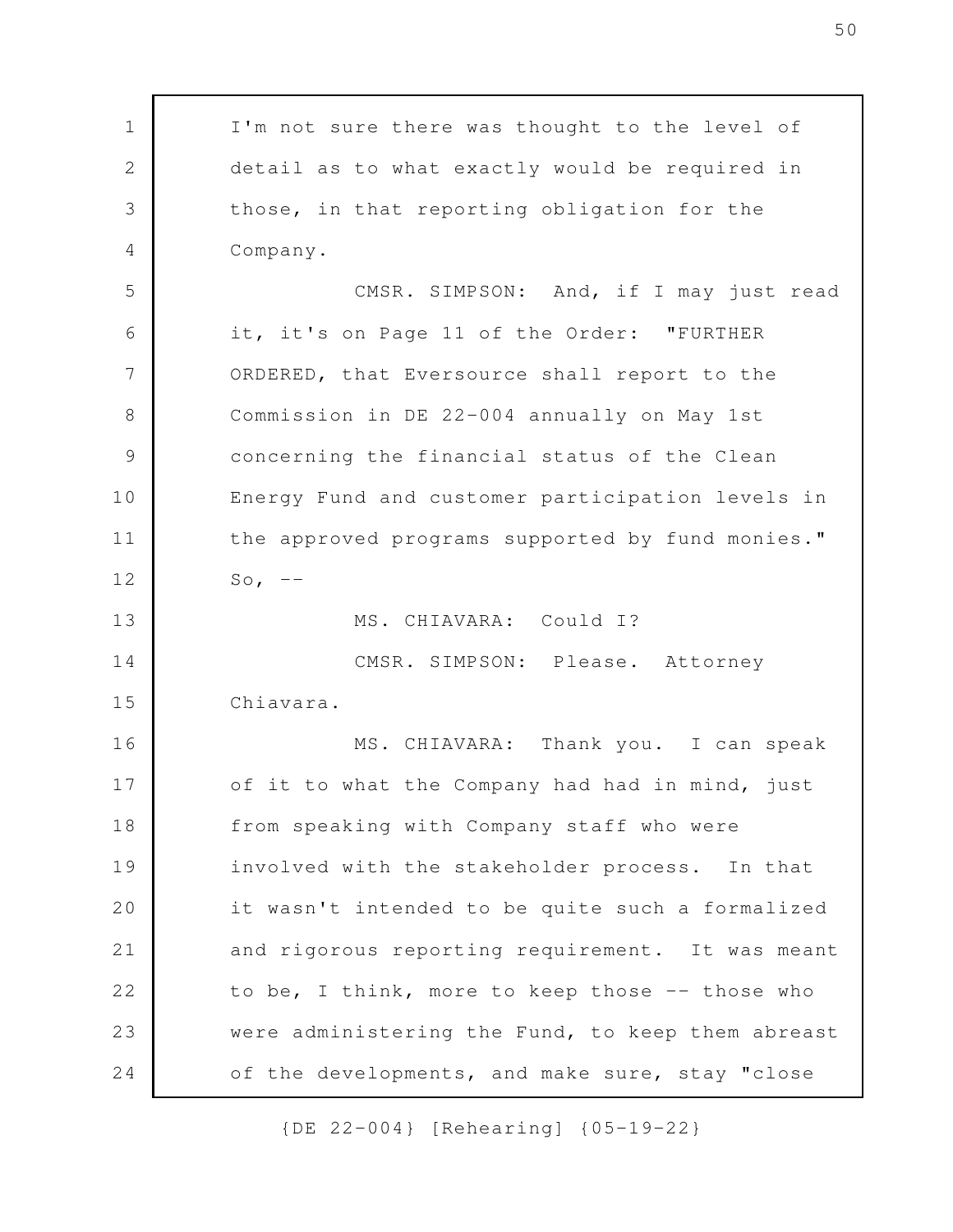to the ground", as it were, with the Fund's deployment, and make sure it was being done effectively and efficiently. But the idea was, from a Company perspective, that we could fold it in using - just fold it into existing resources and existing programs, so we could absorb that without, like, incurring any costs, since the costs are also to be borne by the Fund itself. So, we were going to try to just absorb it within existing staffing resources. So, we were trying to keep, from what I understand, we were trying to keep that administration to a minimum. CMSR. SIMPSON: From the Company's perspective, the Order clause that I just read, how does the Company perceive that to be overly rigorous? MS. CHIAVARA: As far as -- well, as far as the annual audits, and -- I mean, I can't say word-for-word what the reporting requirements were expected to be. But I can say that they were going to be somewhat less formal, and they weren't going to involve annual audits or prudence reviews, and things of that nature. 1 2 3 4 5 6 7 8 9 10 11 12 13 14 15 16 17 18 19 20 21 22 23 24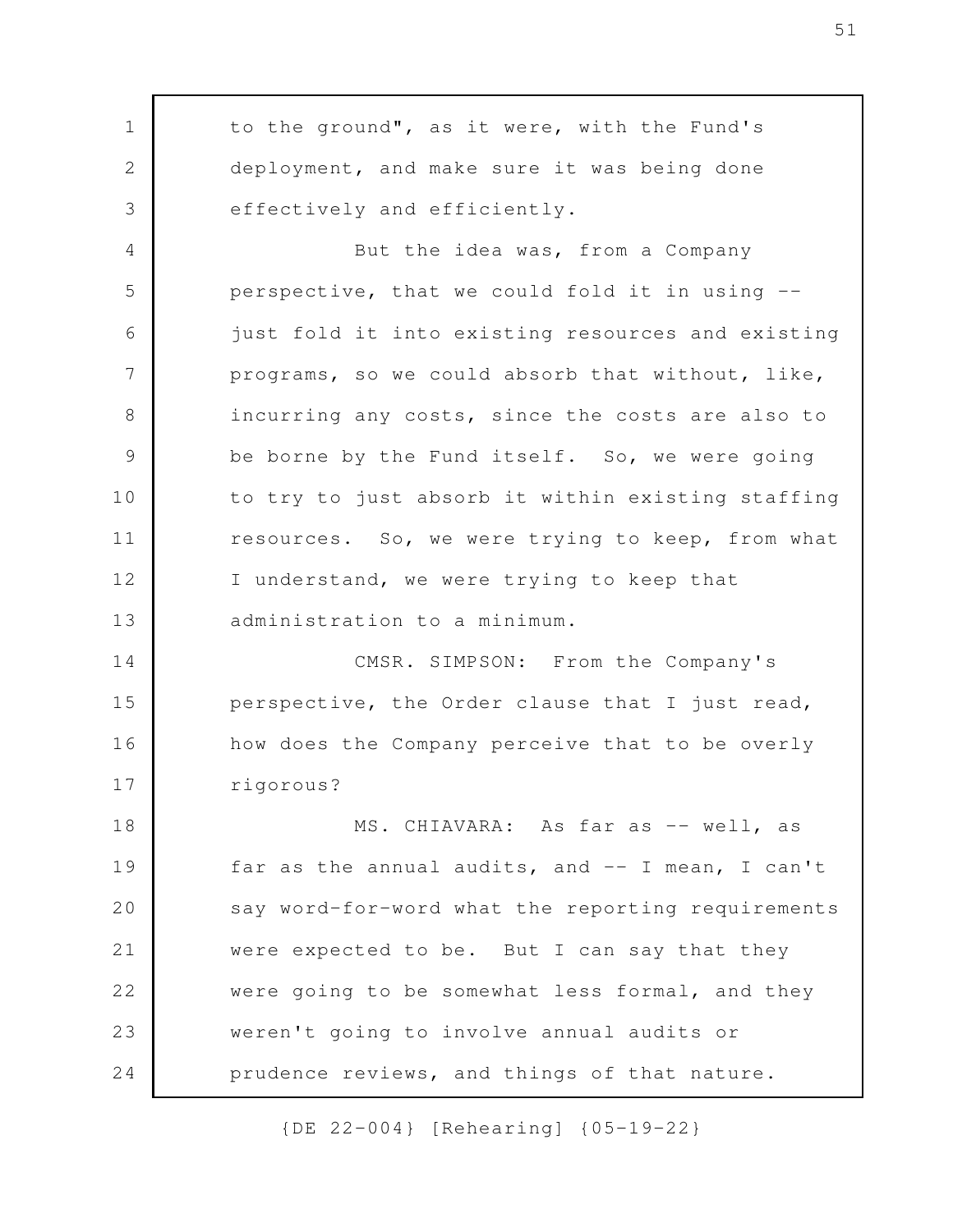CMSR. SIMPSON: Attorney Kreis. MR. KREIS: Thank you. I would say, on behalf of the OCA, that throughout this process, or at least throughout my involvement in this process, since taking office in early 2016, so, shortly before the Commission actually approved the existence of this Fund, we've been keenly aware that \$5 Million is not a lot of money in the grand scheme of things. And, so, our hope all along is that we wouldn't end up consuming a substantial amount of that money on what, in another context, would be called "evaluation, monitoring, and verification". So, I don't know that, from the OCA's perspective, we had a detailed plan in mind for exactly what degree of oversight would be necessary. I heartily endorse what Attorney Wiesner has said about the desirability of some degree of public transparency and accountability. Because, even though the money is in the bilge of PSNH, it is money that, in a sense, belongs to the ratepayers. And, so, obviously, it's not an occasion for just "Trust me, we'll spend the money wisely. Don't bother us." 1 2 3 4 5 6 7 8 9 10 11 12 13 14 15 16 17 18 19 20 21 22 23 24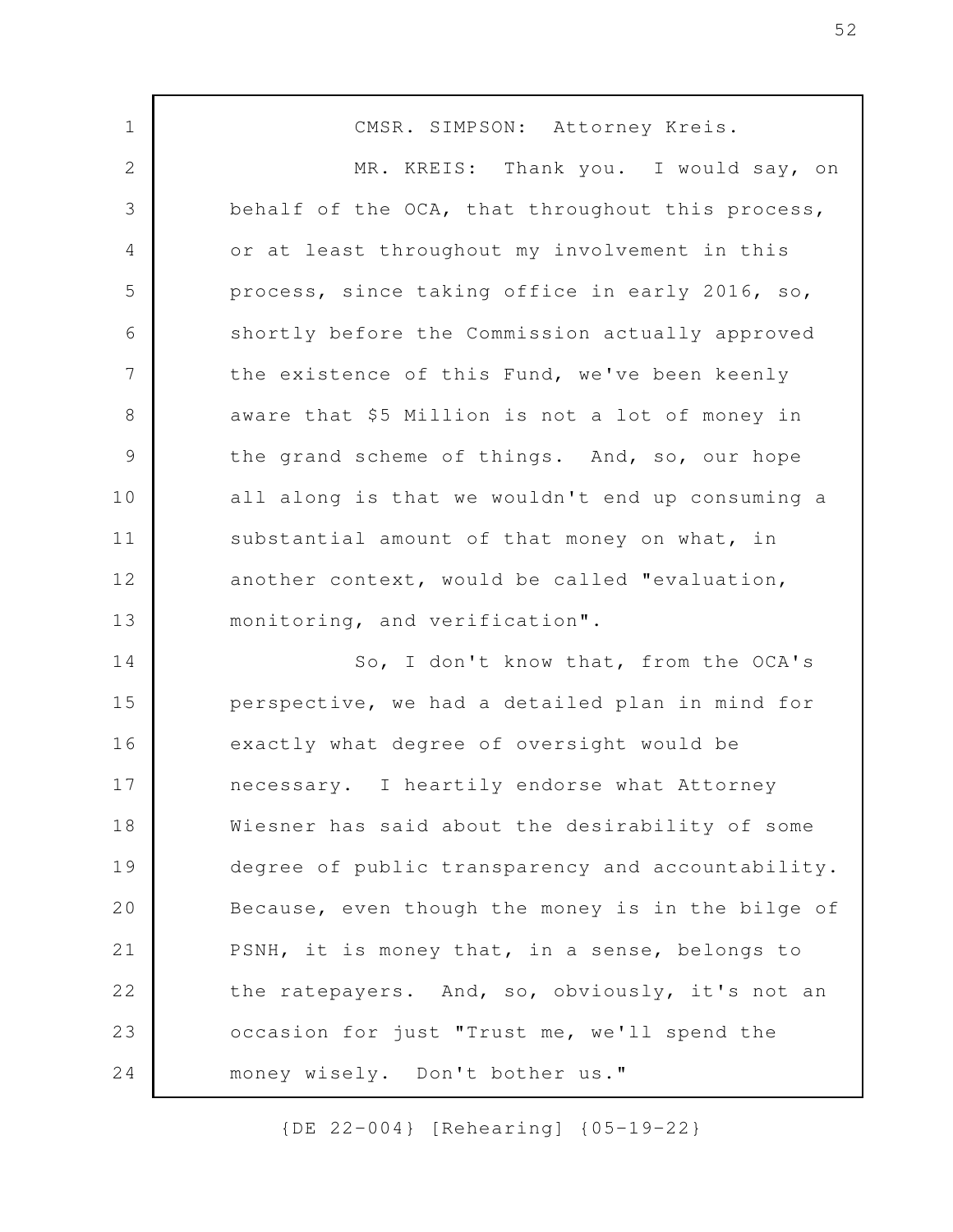But, subjecting the use of the Fund to the same degree of rigor the Commission typically applies in its plenary prudence oversight of utilities, that wouldn't be appropriate either, for the reasons that Ms. Chiavara of Eversource has laid out for you.

1

2

3

4

5

6

So, we, typically, at the OCA, we depend on the Department of Energy, which has an Audit Division and lots of really smart analysts to be able to get the information they need from utilities, to make sure that utilities are not going off-track. And I think that's what we assumed would happen here, on a pretty informal basis, I would say. 7 8 9 10 11 12 13 14

CMSR. SIMPSON: Thank you. And I think, speaking for myself, my perspective on these clauses was that we would get an annual report on the status of the Fund, and the Department of Energy would be responsible for conducting the effort and ensuring prudency. Commissioner Chattopadhyay, thank you again for allowing me to ask a few questions. CMSR. CHATTOPADHYAY: No problem. So, I think when one starts talking 15 16 17 18 19 20 21 22 23 24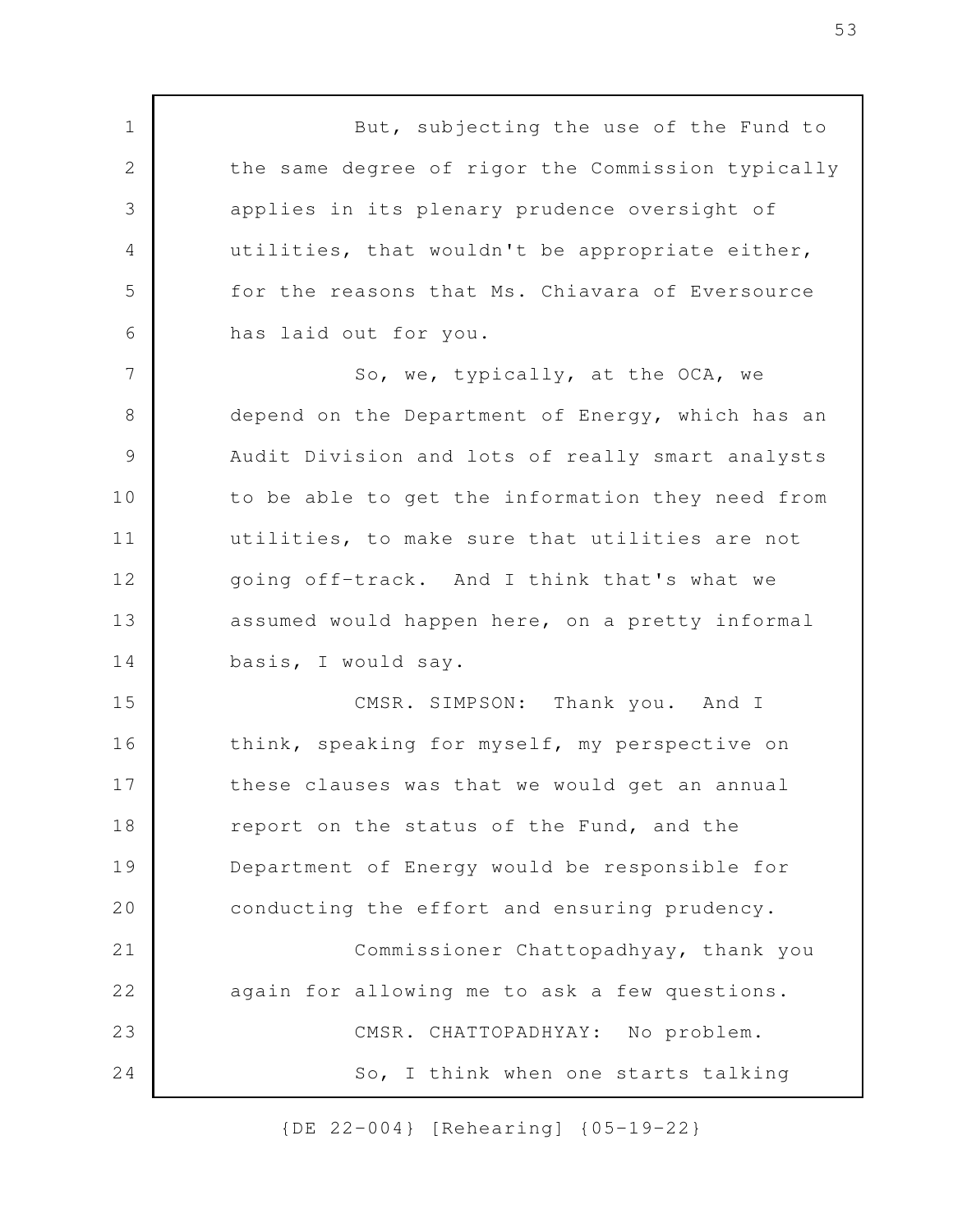about "prudency", and sort of say, you know, and people assume that there's a different standard that they were thinking of, to me it's hard to know exactly what standards are you talking about. But let it be clear that we  $--$  I, personally, wasn't very comfortable in terms of having this money lying there and not being used. So, there was that urgency that, you know, like "okay, this money needs to be used for the people that they were" -- "that you, the Company, was supposed to use it for." And, so, the question then becomes, and I understand the balance issue, that's not here, but, when the utility is actually administrating -- administering the funds, including in your proposal initially, there are -- I think there's some costs that you had said would be spent on administrating the other programs, you had some estimates there. So, I mean, even though that money is going come from the Fund itself, it is important that the Fund is being used very cost-effectively, meaning that the utility's effort towards administering it is not taking 1 2 3 4 5 6 7 8 9 10 11 12 13 14 15 16 17 18 19 20 21 22 23 24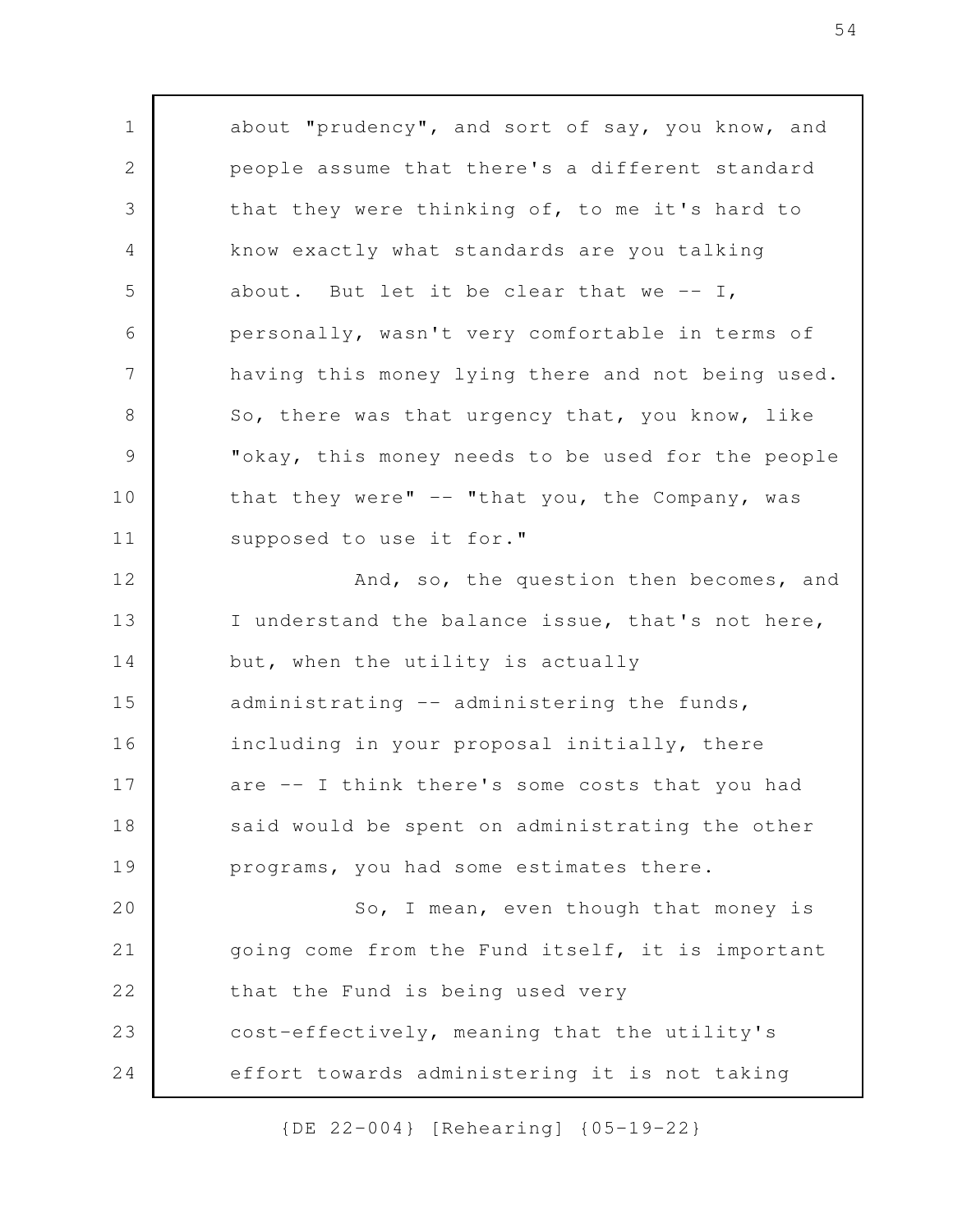away all of the money that's out there. It's not a lot of money. So, I think, in that sense, it is important for us to know how it's being administered. And, so, it's -- clearly, it's not the kind of review that one goes into in rate cases, but there's that question that we were interested in. And, I mean, I'm saying, I understand the point about the jurisdiction issue, but I'm just -- keep that out of the context right now, just understand what I'm saying. Which is, even when the utility is managing the Fund, where the utility is doing it, we want to ensure that the administration is not bloated, okay? So, that's where we were going. CMSR. SIMPSON: And if I may, I think, in this ordering clause that I read, we provided deference to the Department of Energy to conduct and continue to evaluate the prudency of the investments from the Fund. That was my expectation. CMSR. CHATTOPADHYAY: And so was mine as well. We talked about it before, yes. 1 2 3 4 5 6 7 8 9 10 11 12 13 14 15 16 17 18 19 20 21 22 23 24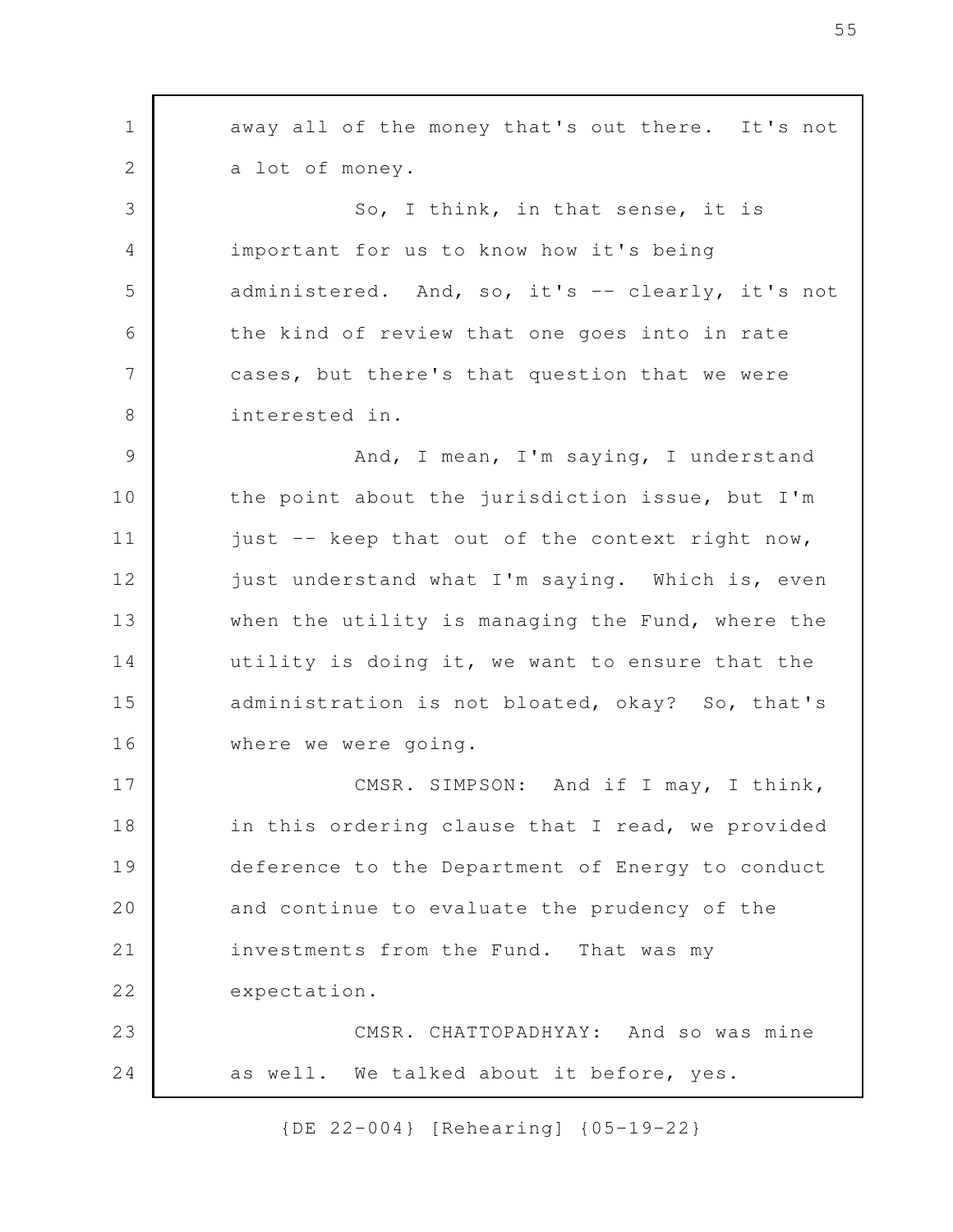MR. KREIS: If I might leap in? I hope we don't end up getting too hung up in, like, what standard applies to the Company as it superintends this Fund. I mean, what one could argue, "prudency", as you all know, as everybody knows, is sort of a term of art in the field of utility law. One could argue that an even higher standard applies here, because, essentially, this \$5.2 million is being held by a private company almost in a fiduciary capacity, right? So, maybe the standard is even more rigorous. But the question really, as Commissioner Chattopadhyay just suggested, is really "who is in the better position to make sure that Eversource does the right thing?" And, so, it's jurisdictional. MS. CHIAVARA: And this -- this might not be neither here nor there, but the Company would have been completely content writing checks and just getting the money out there for the programs. We didn't have to -- we would have been fine not incurring any costs for administration. But, I believe, during the stakeholder 1 2 3 4 5 6 7 8 9 10 11 12 13 14 15 16 17 18 19 20 21 22 23 24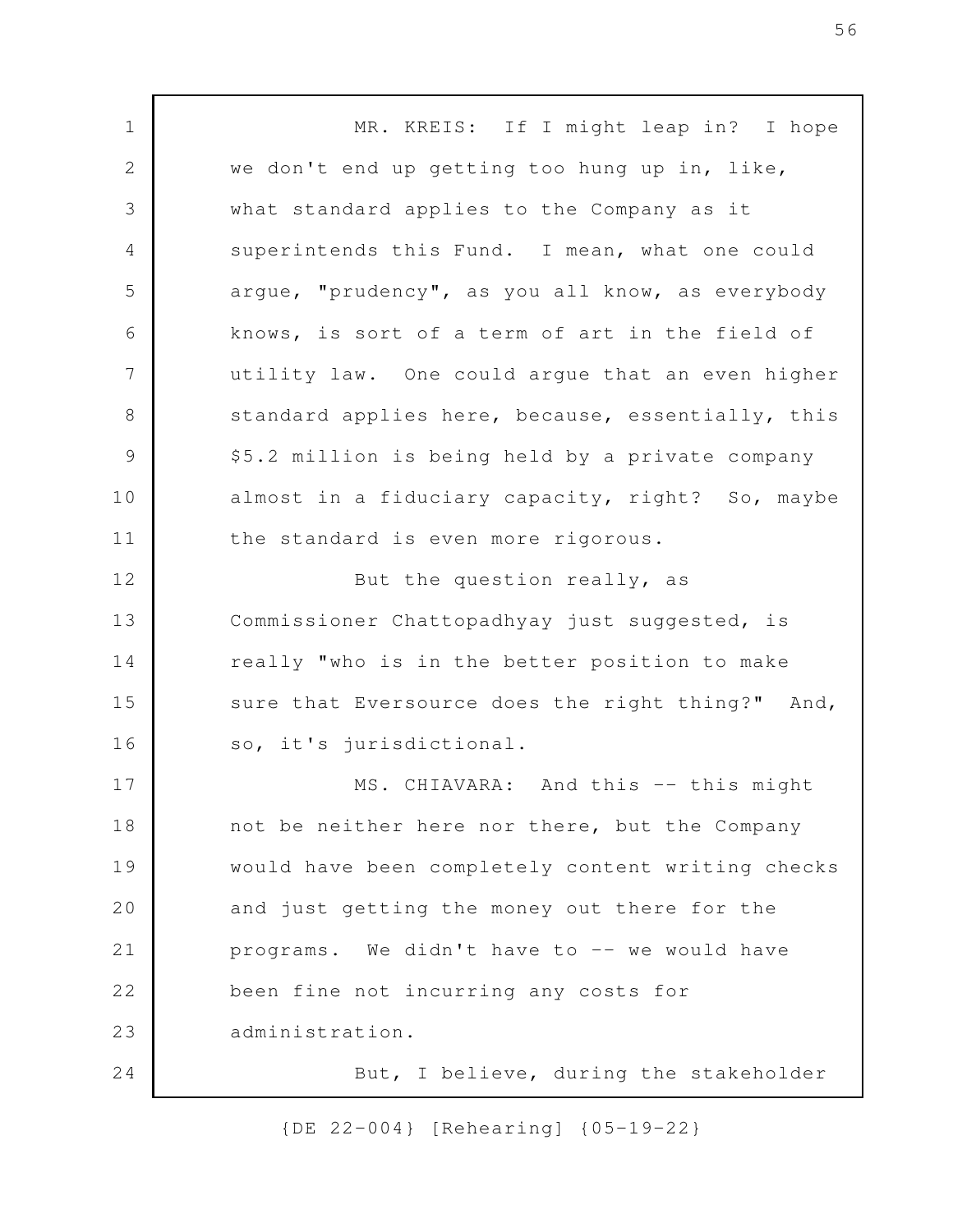process, there was some interest in the Company administering some of these funds because of the experience of Eversource administering programs on this scale. So, the Company is just as motivated in keeping the administrative costs to a minimum. We want these funds to go to the programs. So, I think we're all on the same page, as far as, you know, how we want the funds used. MR. KREIS: That's a true statement. We didn't, for example, try to convince Eversource to write a \$5.2 million check payable to the State Treasurer, so that it would be out of this business altogether. MR. WIESNER: And I think it's also fair to say that, you know, I am comfortable that the Department of Energy, the Consumer Advocate, and other parties will be highly sensitive to, you know, any potential for the Company to impose excess administrative costs on this limited funding. I think there's a general interest, including the Company, in seeing that the maximum amount of the funds possible are put to good, productive use for the benefit of Company 1 2 3 4 5 6 7 8 9 10 11 12 13 14 15 16 17 18 19 20 21 22 23 24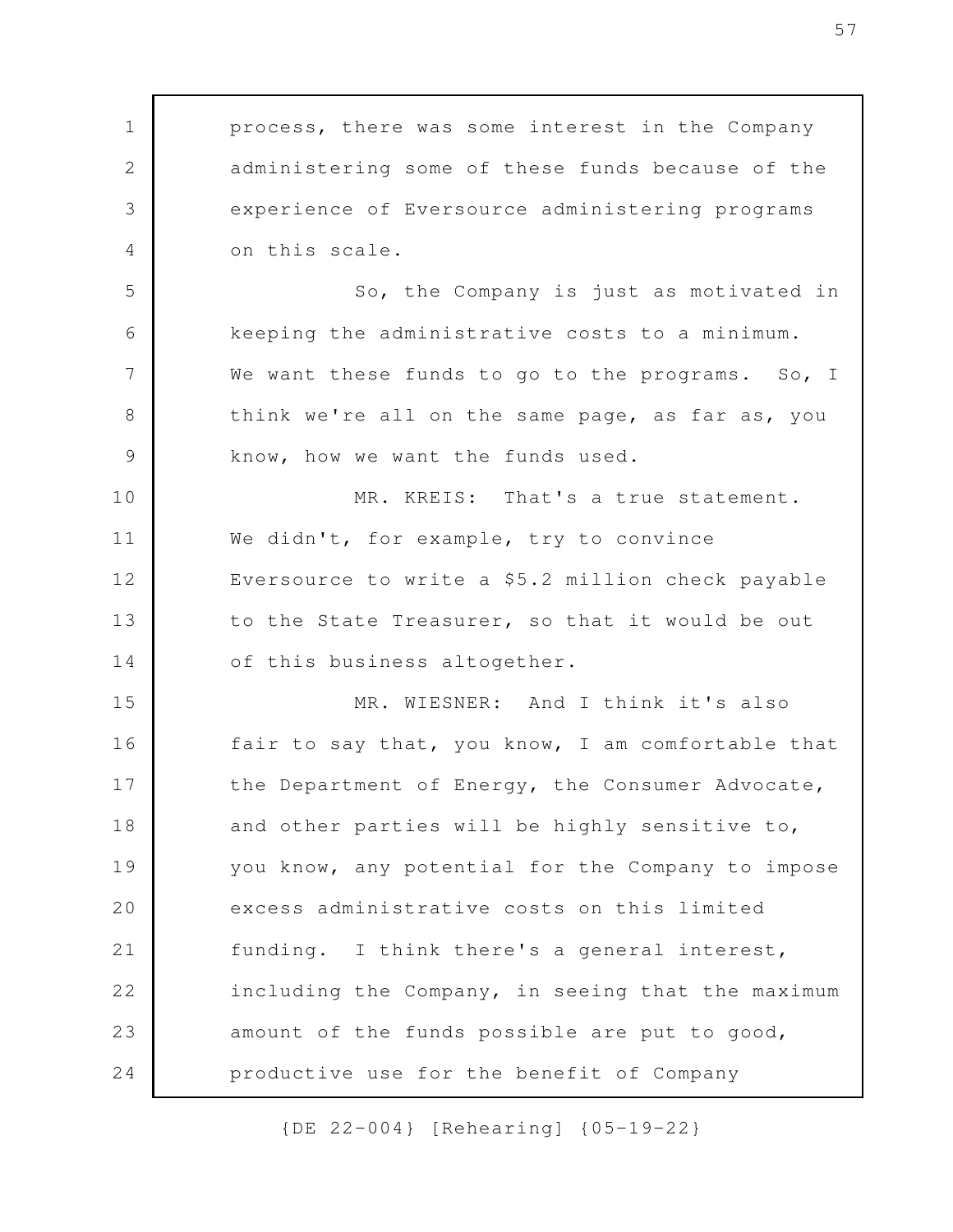customers.

1

CMSR. CHATTOPADHYAY: What happens if you have a dispute regarding that? So, let's say you're not happy with how the Fund is being, you know, administered. And I understand what Eversource had just said. I mean, don't take it as, you know, as I'm -- I'm just probing. What happens if a party says that "the Fund is not being administered properly?" And  $--$  yes. MR. WIESNER: I mean, there is a stakeholder process that is contemplated, and was always contemplated by the Settlement Agreement, that really put the PUC Staff and, you know, what was then "OEP", became "OSI", is now a part of the Department itself, to monitor that program. And, you know, it's not entirely clear exactly what authority the Department of Energy would have. But I think there is, you know, there is shared regulatory authority in many cases under the statutes for the two agencies with respect to public utilities. And I think there may be an opportunity to exercise that, if necessary, to correct what might be seen as an 2 3 4 5 6 7 8 9 10 11 12 13 14 15 16 17 18 19 20 21 22 23 24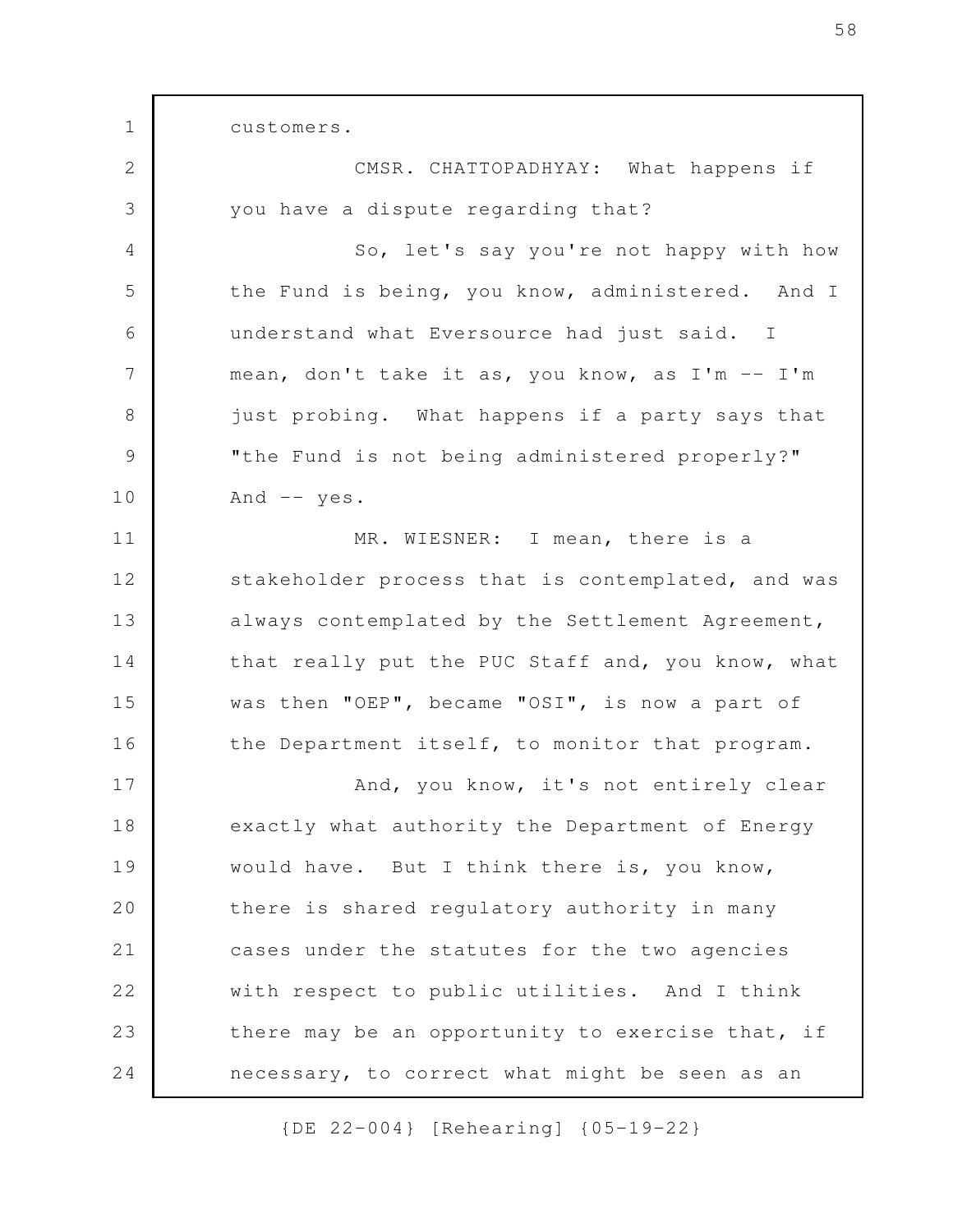imbalance in Fund expenditures, if that were to occur. I'm fairly confident that it will not. And I know that parties will be keeping a close eye on it. I think we all have an interest in seeing that the money is spent soon and spent well, to do what it was originally intended. And it's been far too long as it is. And I think our concern is that additional administrative burden, whatever the source of that, is counterproductive to the ultimate aim of all, which is to put that money to work in the community. CMSR. CHATTOPADHYAY: Just speaking for myself, I am not sure if one is cost-effectively administering this Fund, just because it's - and, you know, and the PUC gets involved, that's going to be too different, or, you know, perceptively different. It's a matter of just, you know, in my head, as an economist, I'm just "will you do it?" And that way would be -- that I'm not 100 percent sure that adding the PUC into the mix would add too much of a cost for the Company. That's just my personal opinion. But, you know, let's move on with some 1 2 3 4 5 6 7 8 9 10 11 12 13 14 15 16 17 18 19 20 21 22 23 24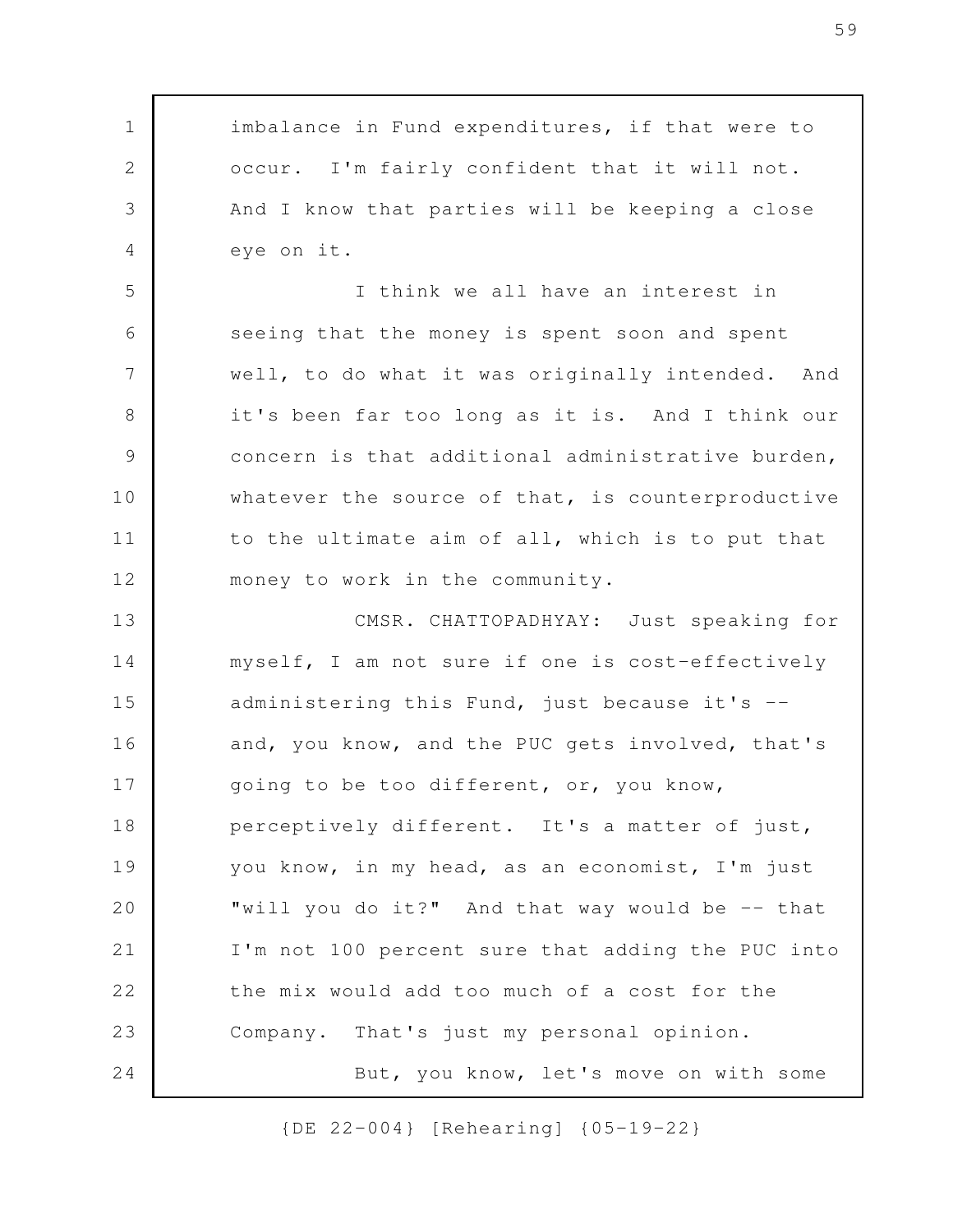other questions that I have. CMSR. SIMPSON: I'll just note, we definitely support broad stakeholder involvement throughout the process. CMSR. CHATTOPADHYAY: This is -- this is a somewhat of a -- it has baffled me a bit. So, I'm going to ask again, for the DOE, that the letter was written on the 14th of April 2021. And, after the split, if the DOE thought that this now is really not for the PUC to decide on, then why didn't the Department, you know, immediately sort of file something after the split happened, you know, due to SB 2, that "Hey, from here on, it's our responsibility; the PUC doesn't need to get involved"? MR. WIESNER: I don't necessarily have a good answer to that. I don't think we expected  $--$  I think  $--$  I think, you know, arguably, we were reactive, when we should have been proactive. But I don't think you should read anything into that, that it was a concession on issues of jurisdiction or authority, or you should do what. I do think that the Commission's Order 1 2 3 4 5 6 7 8 9 10 11 12 13 14 15 16 17 18 19 20 21 22 23 24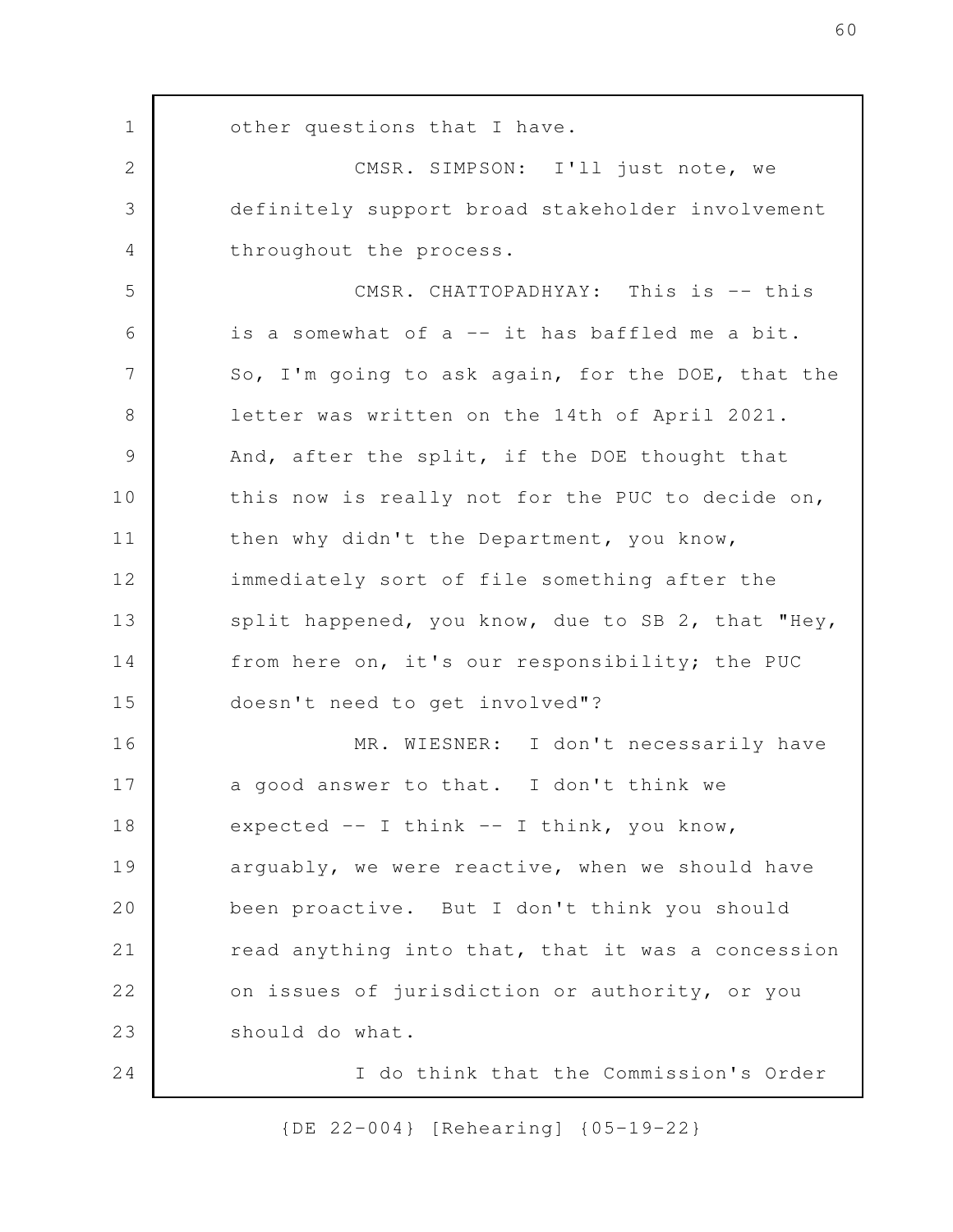imposes some very detailed reporting requirements that I believe you've heard are seen as unnecessary and arguably excessive, and costly, in terms of administrative burden, from the Company's perspective, and that that will eat into the Fund and diminish its impact in supporting community-based programs. So, I think that that's a concern that we might not have anticipated, and didn't proactively seek to head off. CMSR. SIMPSON: So, the Department's perspective is that an annual report, with respect to financial status and customer participation levels, is overly burdensome? MR. WIESNER: I think some of -- I think, as you've heard from the Company, some of the details in the reporting, auditing requirements go beyond what was ever contemplated by the parties. Although, as I said earlier, I'm not sure there was, you know, a detailed template in mind for what that reporting might involve. MS. CHIAVARA: And pardon me, I might have -- I believe I mentioned this in my opening statement, but I did speak with internal 1 2 3 4 5 6 7 8 9 10 11 12 13 14 15 16 17 18 19 20 21 22 23 24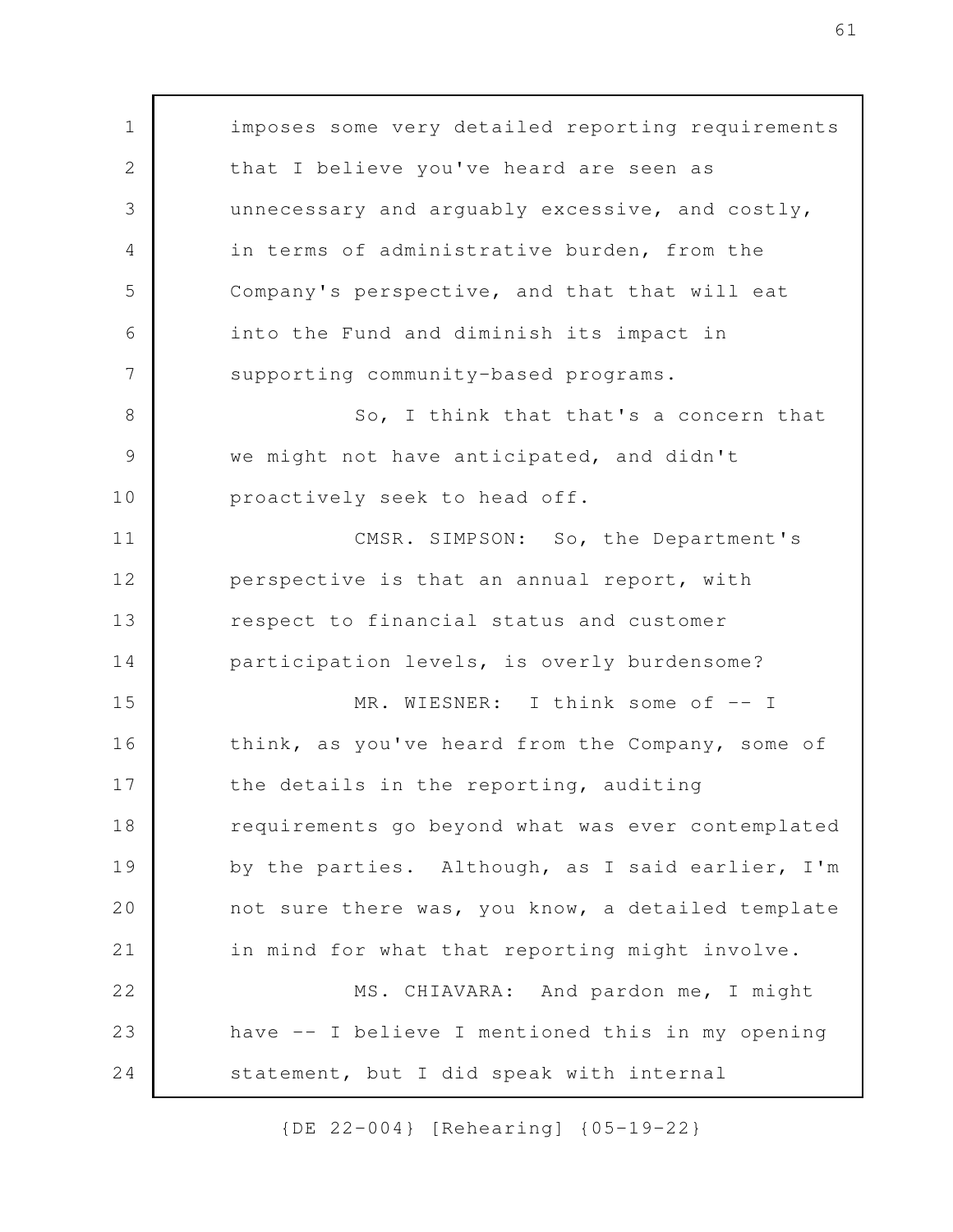Eversource Staff. And they assessed what was in the Order, and did a high-level estimate of these requirements. And the estimate was that one additional full-time employee would be required to comply with everything from the reporting, to the auditing, to the prudency review. Whereas, with the way we had laid it out with the stakeholder engagement process and the more informal administration and oversight, we were just going to fold that into existing resources. So, there would not be incremental costs. These would all be nominal administrative costs. CMSR. CHATTOPADHYAY: When you say "existing resources", are you essentially saying that they will be used to administer the Fund, and whatever the cost is would be picked up by those employees that's part of your regulatory setup already? Is that what you're saying? And as opposed to the way the Commission had asked you? So, you sort of went back and did some analysis. You asked your folks to give us an estimate -- come up with an estimate, that was like you need an additional 1 2 3 4 5 6 7 8 9 10 11 12 13 14 15 16 17 18 19 20 21 22 23 24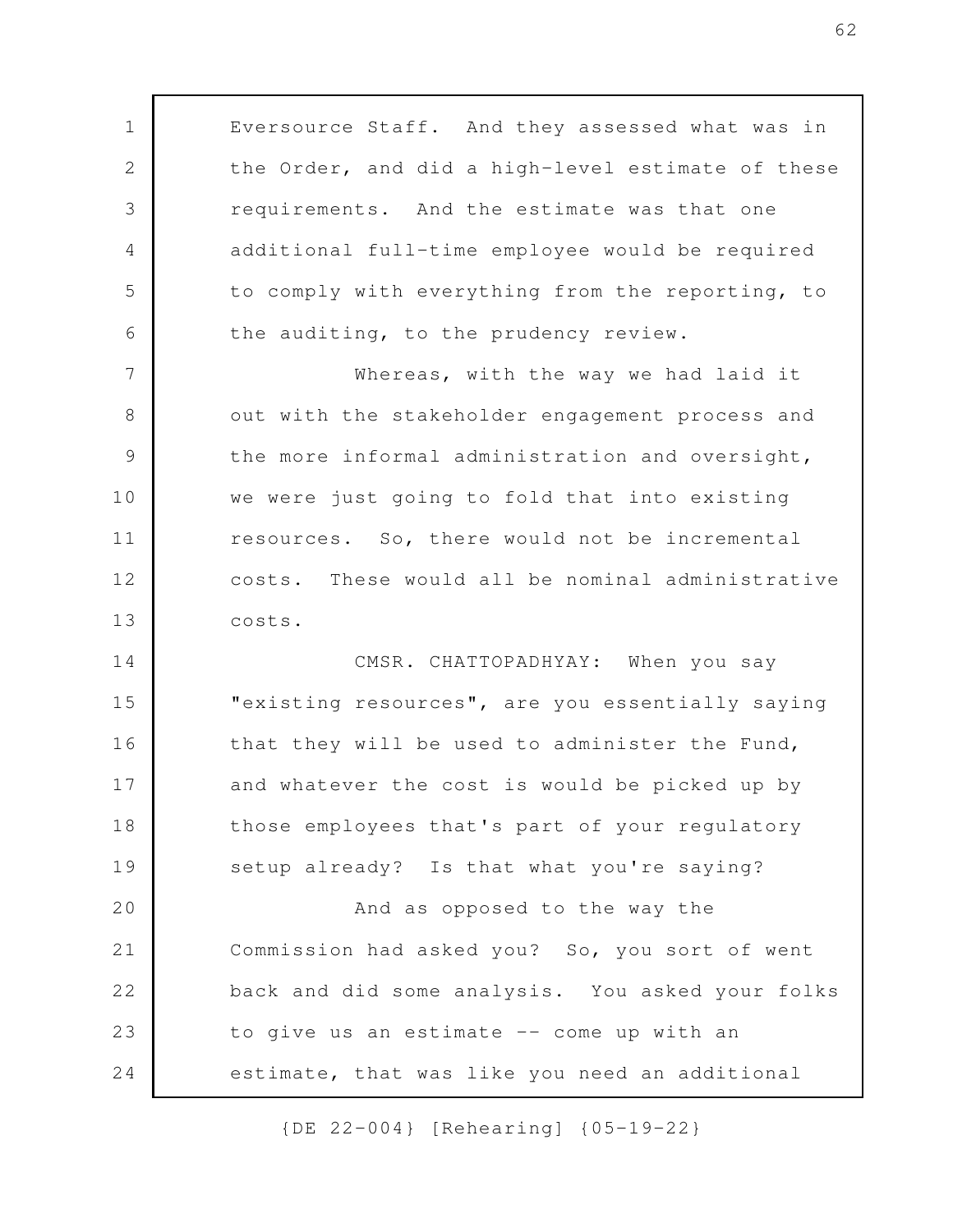employee to take care of all of this? MS. CHIAVARA: Correct. Yes. CMSR. SIMPSON: Can you provide that analysis to us? MS. CHIAVARA: I don't have it, I do not have it with me. This was a high-level estimate. But I can certainly take it back and ask folks to put something together, if that's what you'd like? CMSR. CHATTOPADHYAY: I would appreciate that analysis to be done. And we talked about the "prudency" issue, I think I have enough to at least understand where the disconnect was. So, this, again, to Eversource, very similar question to what I, you know, similar question to what I asked DOE. The split happened in July 2021. The letter that we've had talked about initially was written in April, on April 14th, and then nothing happened. So, I'm just curious why PUC - sorry -- why Eversource did not also let us know that "wait a second, with the SB 2, hereon it's really the DOE's responsibility, not the PUC's 1 2 3 4 5 6 7 8 9 10 11 12 13 14 15 16 17 18 19 20 21 22 23 24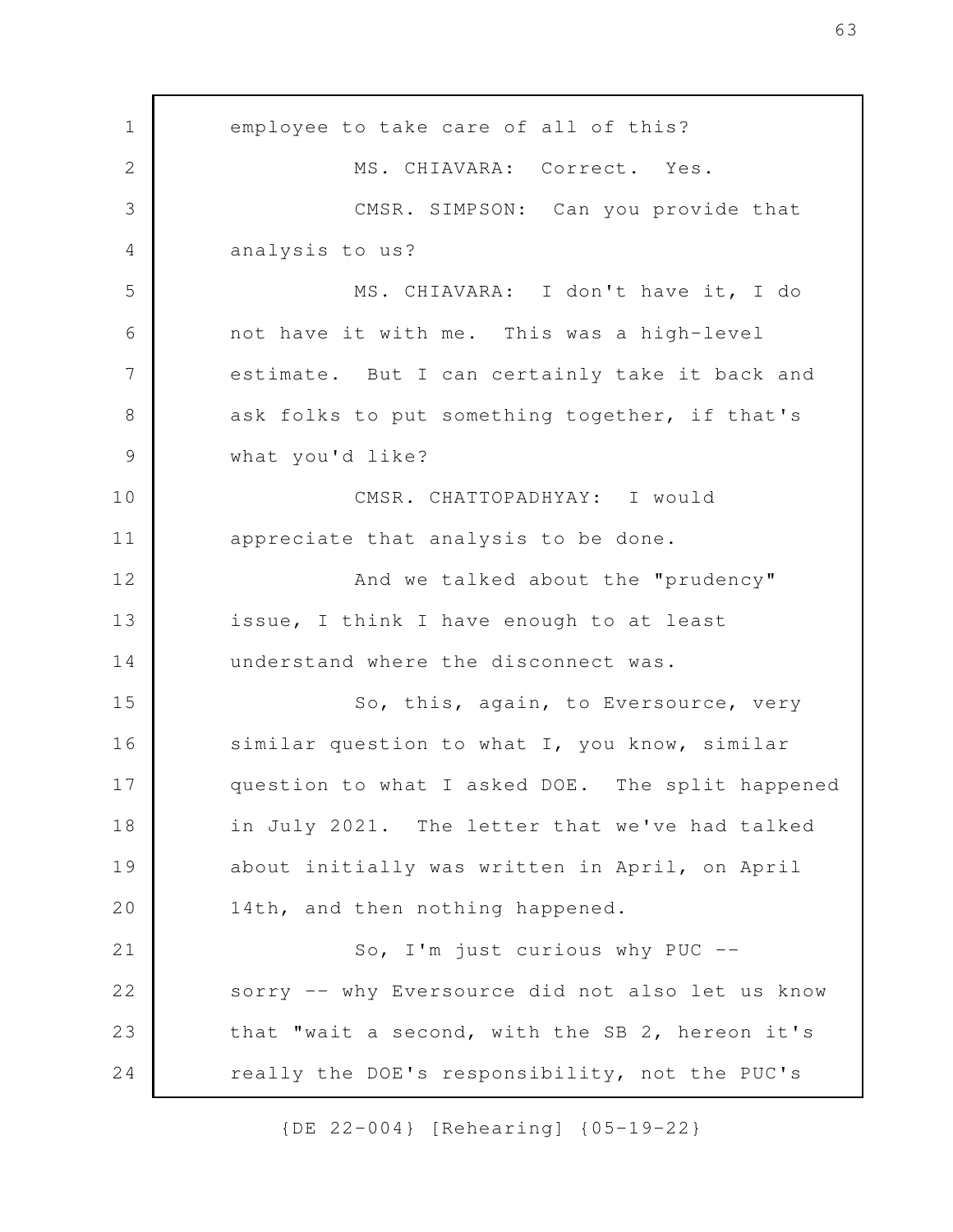responsibility"? Did anybody think about it? Because I did see there were these service list updates being filed January 24th, 2022. So, you know, why wasn't the issue that I'm raising addressed? MS. CHIAVARA: And I don't know that I have a much better answer than Attorney Wiesner. I will say that, with the split, I believe there was a lot of learning on one's feet, from the Company perspective, and perhaps from, I won't speak for the Department of Energy or the OCA, but I believe that it was a learning process, because the DOE sort of "popped up" overnight. And I think there was a lot to consider. It certainly would have been better had we proactively made some adjustments to this filing, to make it more clear what we were asking for the Commission here. I believe that having the Commission approve or deny the programs was still a proper adjudicative role. But, then, given the fact that the DOE has a Policy & Programs Division, the rest of the requirements in the April 14th letter do seem more appropriate to be administered in that division that was 1 2 3 4 5 6 7 8 9 10 11 12 13 14 15 16 17 18 19 20 21 22 23 24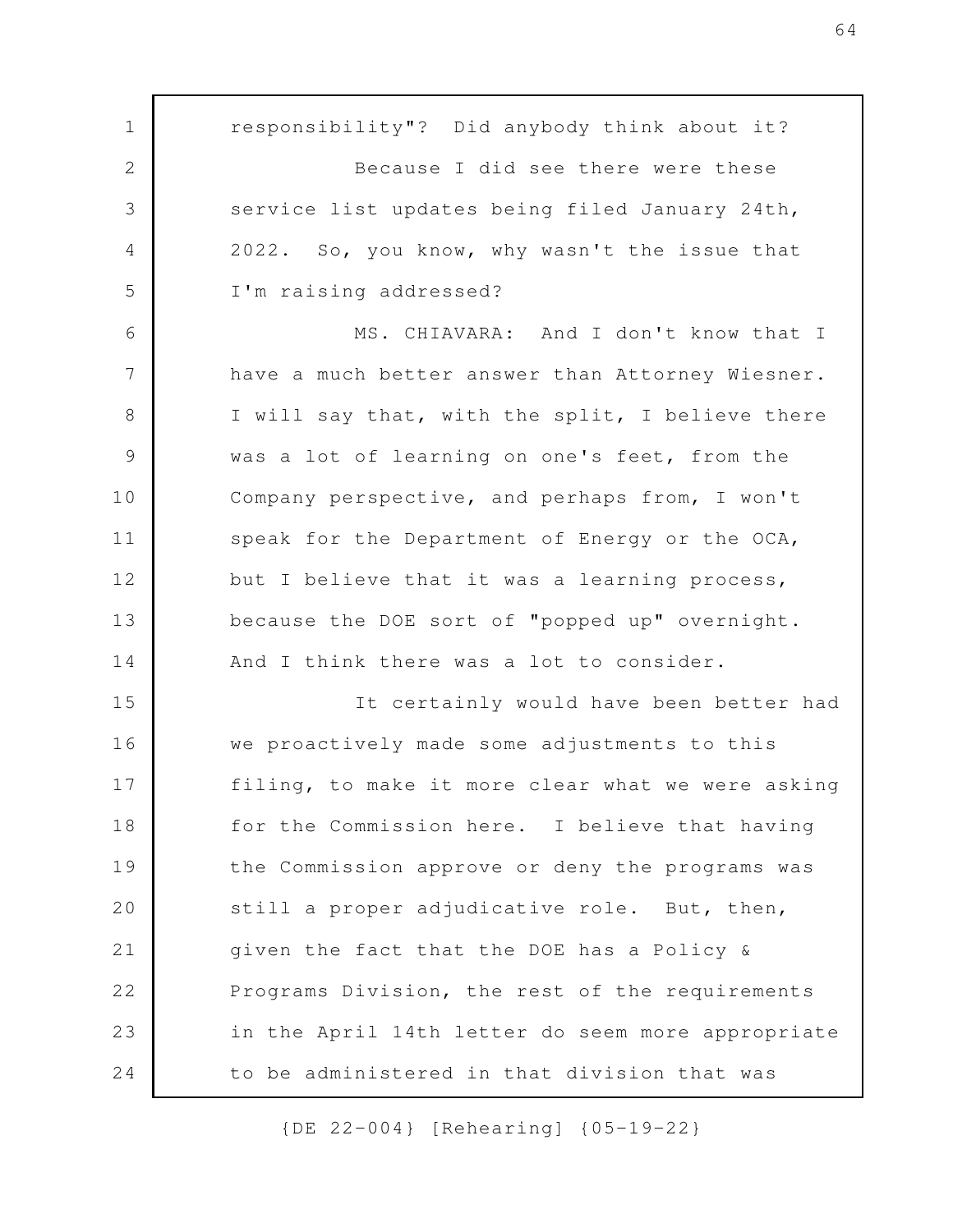created July 1st of last year. As to why Eversource didn't take any action, I think you can chalk that up to the fact that we were still trying to ascertain what the regulatory landscape was with now two sets of regulators, as opposed to one unified regulator. MR. KREIS: Could I comment on that? I mean, I was here. I had a front-row seat here in the Walker Building for all of this change. And I would attribute any of the uncertainty that we're grappling with here now around what happened before and after July 1st of last year, frankly, to the "fog of war". I mean, it was not clear, when Mr. Wiesner wrote that letter on April 14th, far from clear, that there would even be a Department of Energy. I mean, literally, I think it was about ten days before July 1st, when it became clear, because of the way the Legislature dealt with the Governor's budget, that, in fact, there would be a Department of Energy on July 1st. If you recall, the Governor had trouble finding a Commissioner of Energy. He appointed an Interim Commissioner, and eventually he made 1 2 3 4 5 6 7 8 9 10 11 12 13 14 15 16 17 18 19 20 21 22 23 24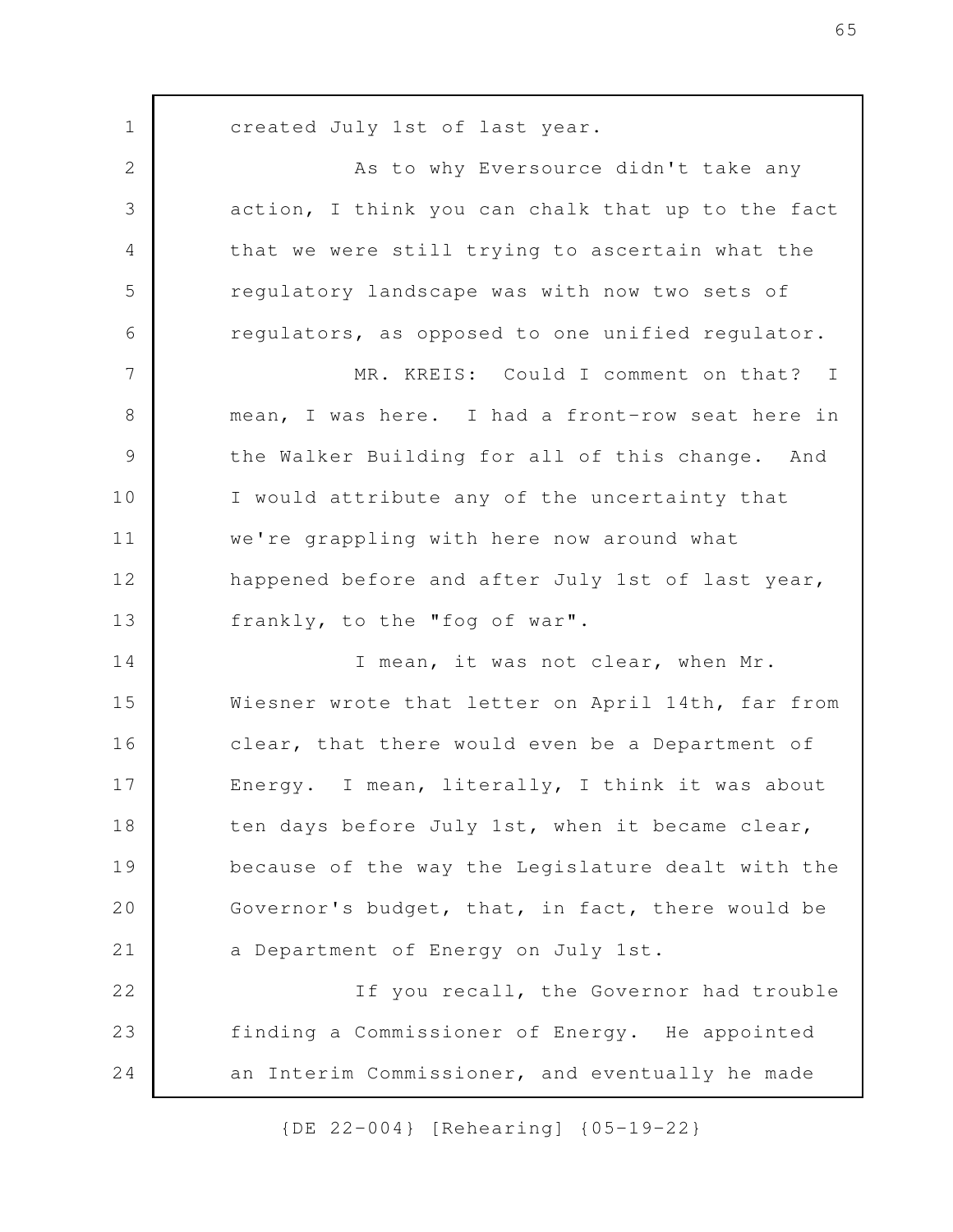the Interim Commissioner the permanent Commissioner. So, there was, I think, a tremendous amount of uncertainty. There were vacuums, I would say, in terms of leadership. I mean, and this is no criticism of anybody. This literally was the "fog of war", as all of us were dealing with vast uncertainties, in which a paradigm that had prevailed with respect to utility regulation in this state for decades was suddenly tossed right out the window. And, really, it's a wonder that -- it's a wonder that the lights stayed on, literally, as of July 2nd. There were much, much, much, much bigger matters and uncertainties that all of us were grappling with on the day that the "Department of Energy" came into existence. I mean, huge personnel changes. You know, if you look at the letterhead at the top of that piece of paper that is that letter from April 14th, I mean, every single name on that letterhead is no longer an employee of the State of New Hampshire. Those were the top leaders of 1 2 3 4 5 6 7 8 9 10 11 12 13 14 15 16 17 18 19 20 21 22 23

the Public Utilities Commission. All of them

24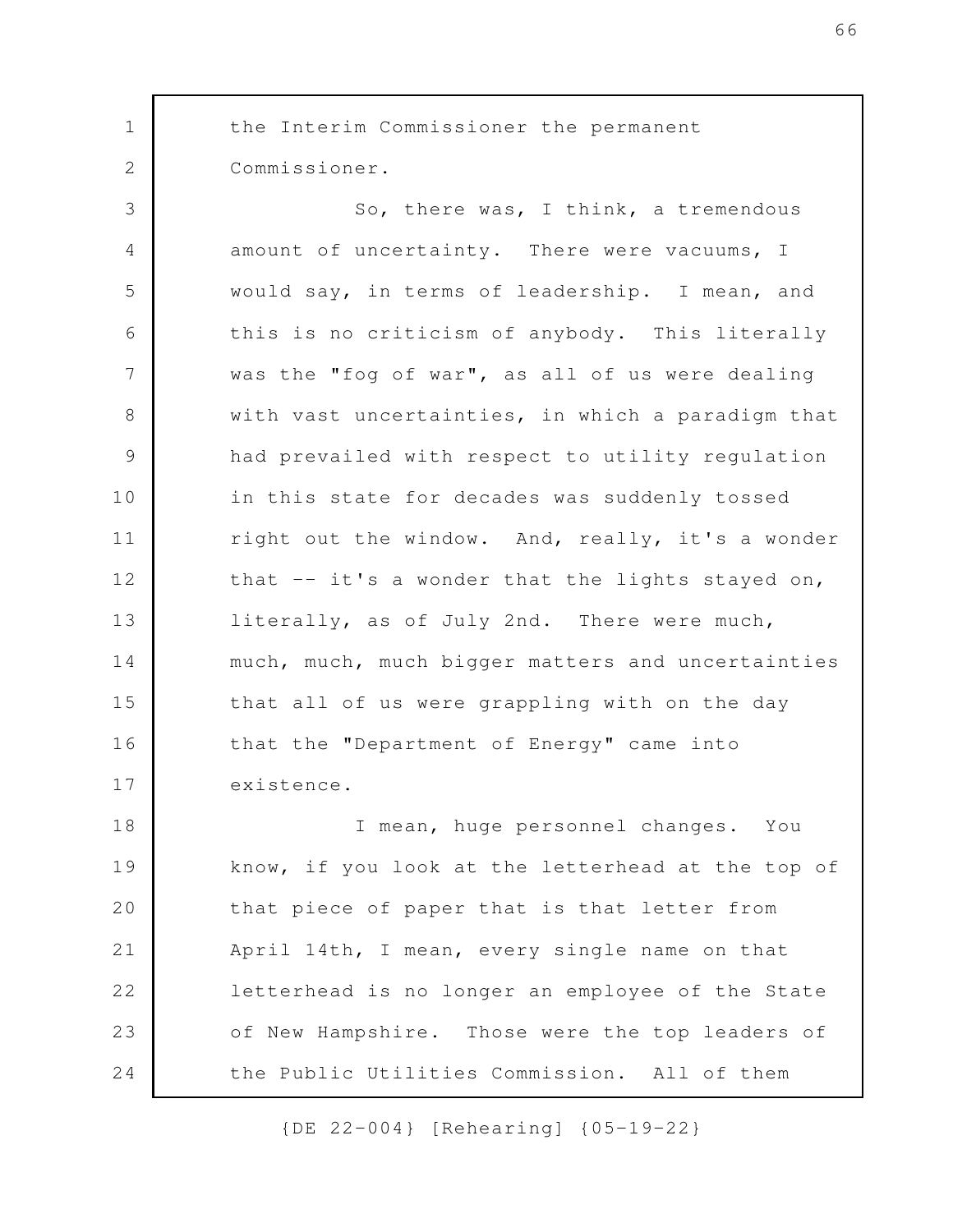were gone as of July 1st. You know, Ms. Howland stayed on, but her role was unclear. So, all of this uncertainty, and deliberate in exactitude, I might add, because, in order to get the SB 2 through the Legislature, representation -- two representations were made to the Legislature: One, that the transition could be accomplished without any additional personnel being hired, and that, frankly, was unrealistic; and, two, that there were a lot of details that would have to be sorted out, likely through remediative or corrective or updating legislation, and, in fact, we've seen that happen. And, even though that legislation has now been put in place, there are still issues that are coming up as we figure out exactly how all this happened. So, this \$5.2 million, though important, was, understandably, not even in the Top 10 things that everybody was worried about at the birth of the Department of Energy. So, I don't think there's any fault to be assigned by the fact that neither the Department, nor Eversource, nor the OCA, for that matter, were, 1 2 3 4 5 6 7 8 9 10 11 12 13 14 15 16 17 18 19 20 21 22 23 24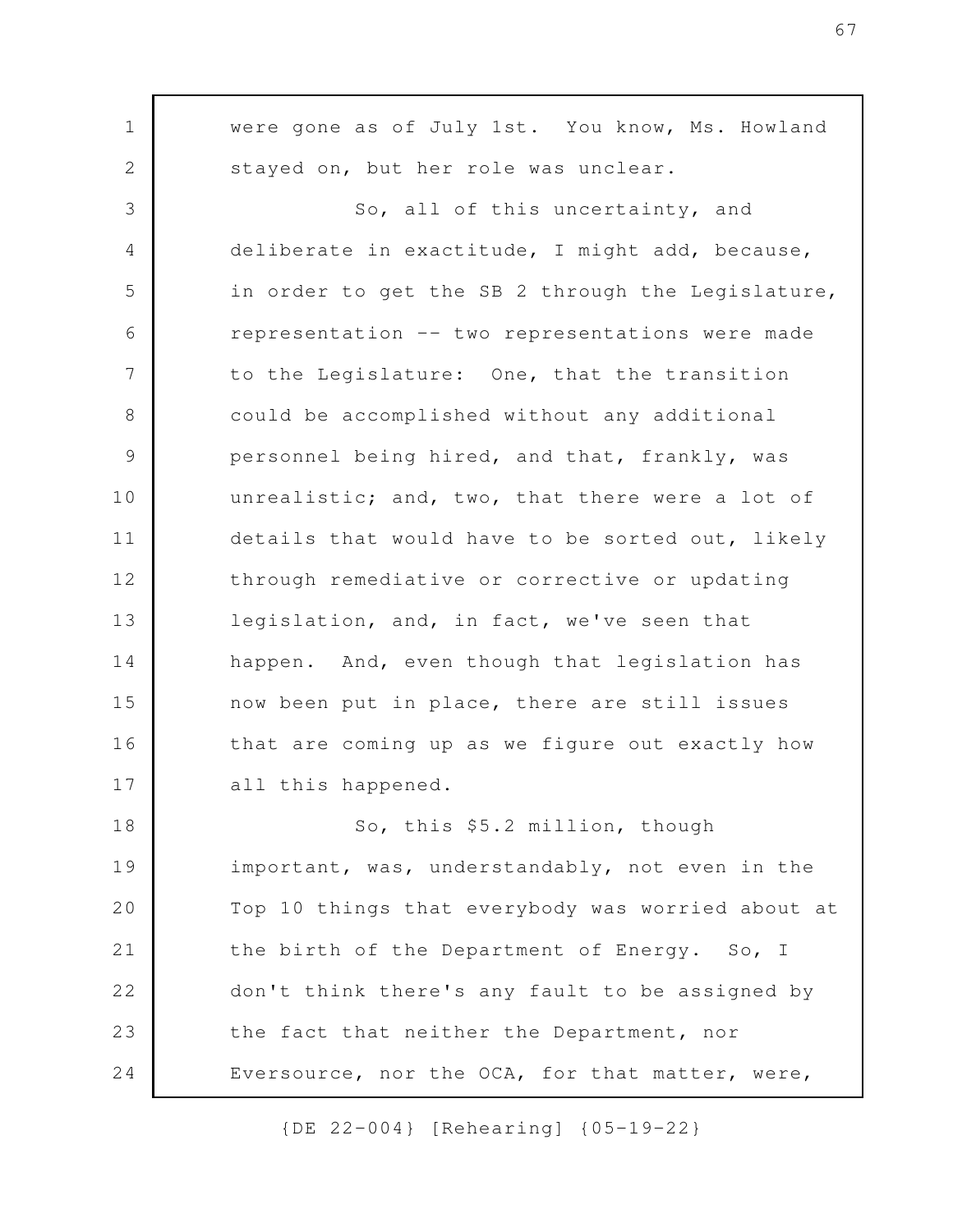you know, filing a letter with the Commission on July 2nd saying "Hey, by the way, this Clean Energy Fund is really a Department of Energy problem now, not a PUC problem." I think the best way to approach this is less about the minutia of who did what or who didn't do what in July of 2021, and more about making sure that we make good decisions now, that will set the right precedents now, for how the PUC and the Department of Energy are going to coexist, hopefully, over a very long time. And, in general, things that are policy- and administration-oriented are best consigned to the Department of Energy, which is, essentially, a policy and administrative shop, and things that generally require adjudication under the Administrative Procedure Act, because somebody has a right to a hearing before a decision gets made, that's really the realm of the Public Utilities Commission. And, as you folks know, at least as well as I do, there is plenty to be done in that realm, without taking on additional business that isn't really best discharged by the PUC. 1 2 3 4 5 6 7 8 9 10 11 12 13 14 15 16 17 18 19 20 21 22 23 24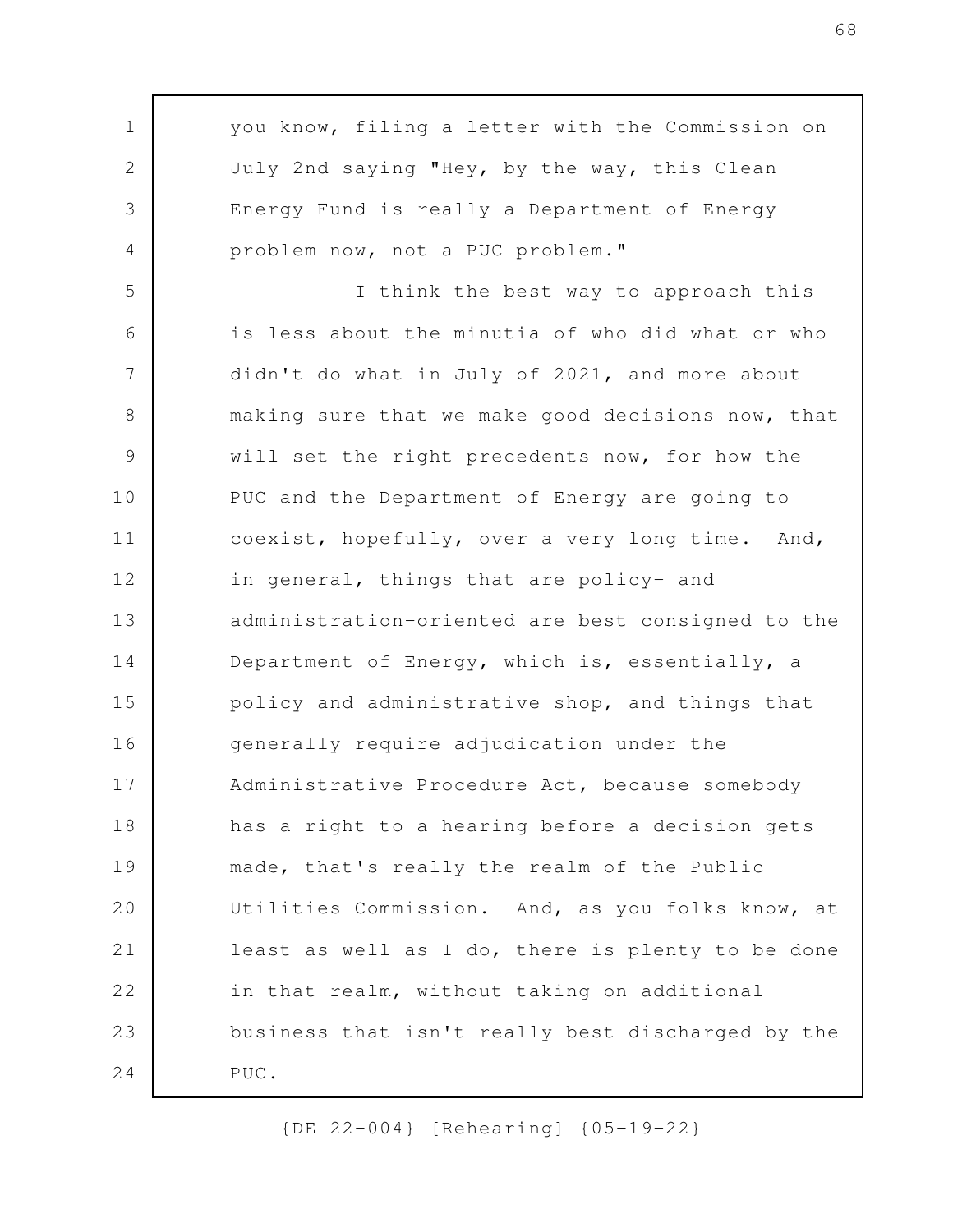And it's not, I should add, a matter of who is best qualified to do the work. I mean, the PUC is as well-endowed as any agency here in the Walker Building, with really smart people, who have all kinds of experience, who could do all of the regulatory work of all types. Really, if it was a matter of qualifications, then the PUC would still be doing everything. But that's not what the Legislature decided. It took a lot of what used to be the PUC's responsibility and moved it over to the newly created Department of Energy. CMSR. SIMPSON: May I ask, can you comment on why the Office of the Consumer Advocate didn't sign on to either of the Recommendations or the Joint Proposal that was submitted? MR. KREIS: I'm trying to remember now exactly which of my peevish attitudes was prevailing about this at the time. I think that I was -- I was, frankly, concerned about the amount of time that it took to get to the point where we were -- that the Department and the Company were prepared to make 1 2 3 4 5 6 7 8 9 10 11 12 13 14 15 16 17 18 19 20 21 22 23 24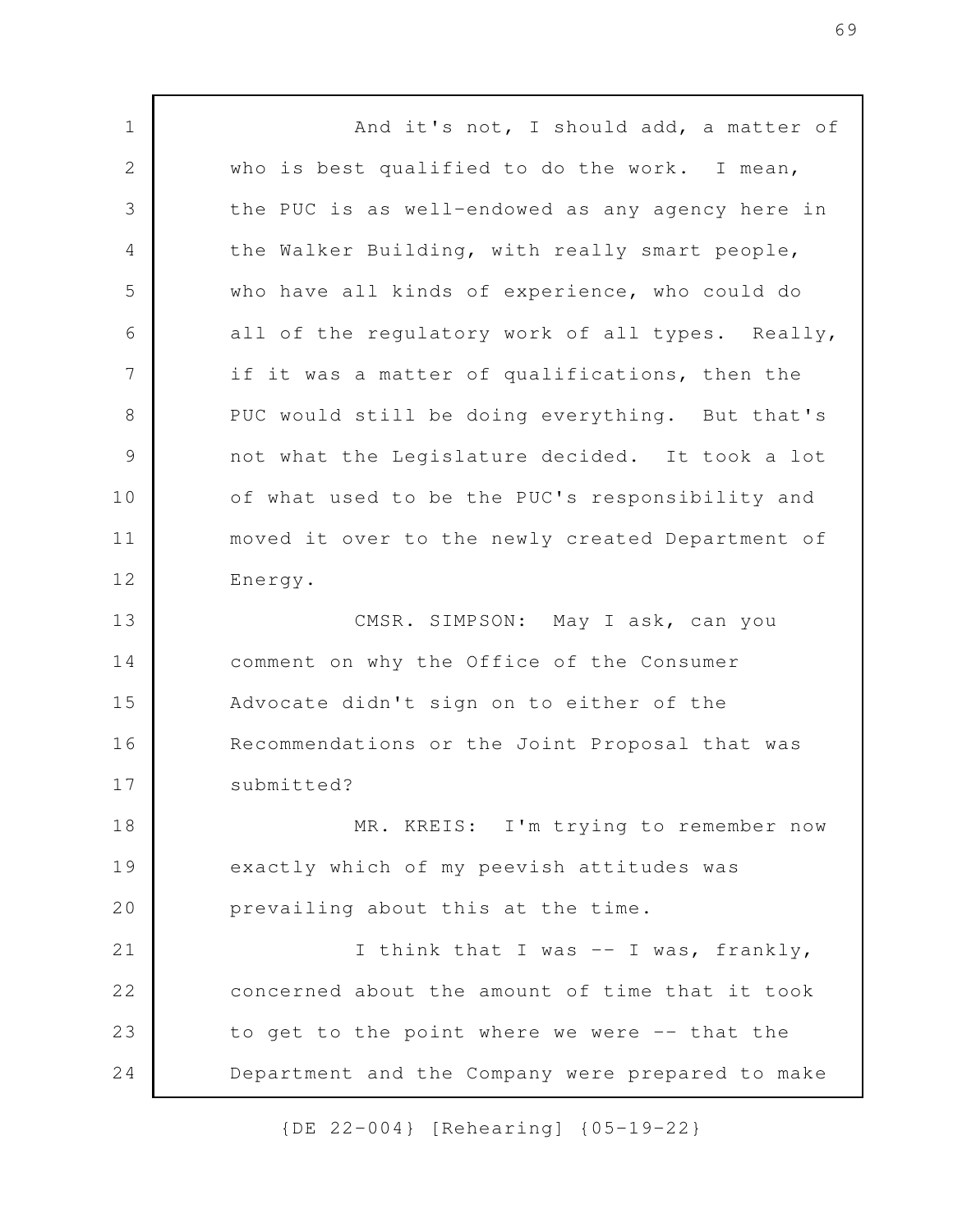those recommendations. To me, it just took way too long. There was way too much of a discussion, disagreement, bureaucracy, uncertainty, muddle. I just wanted to get the money out the door. And I think that failing to sign on was just a way of communicating a certain measure of displeasure, without communicating outright opposition. CMSR. CHATTOPADHYAY: Commissioner Simpson -- so, Commissioner Simpson actually addressed one of the questions, you know, he asked one of the questions that I was going to ask the OCA. CMSR. SIMPSON: Sorry to steal your thunder. CMSR. CHATTOPADHYAY: No, it's okay. And I think you -- the Consumer Advocate also, just taking the queue from the previous two questions to DOE and Eversource, responded to the same question which I would have asked. So, thank you for that. So, I think I'm just going to make sure, before I stop with my questions, how 1 2 3 4 5 6 7 8 9 10 11 12 13 14 15 16 17 18 19 20 21 22 23 24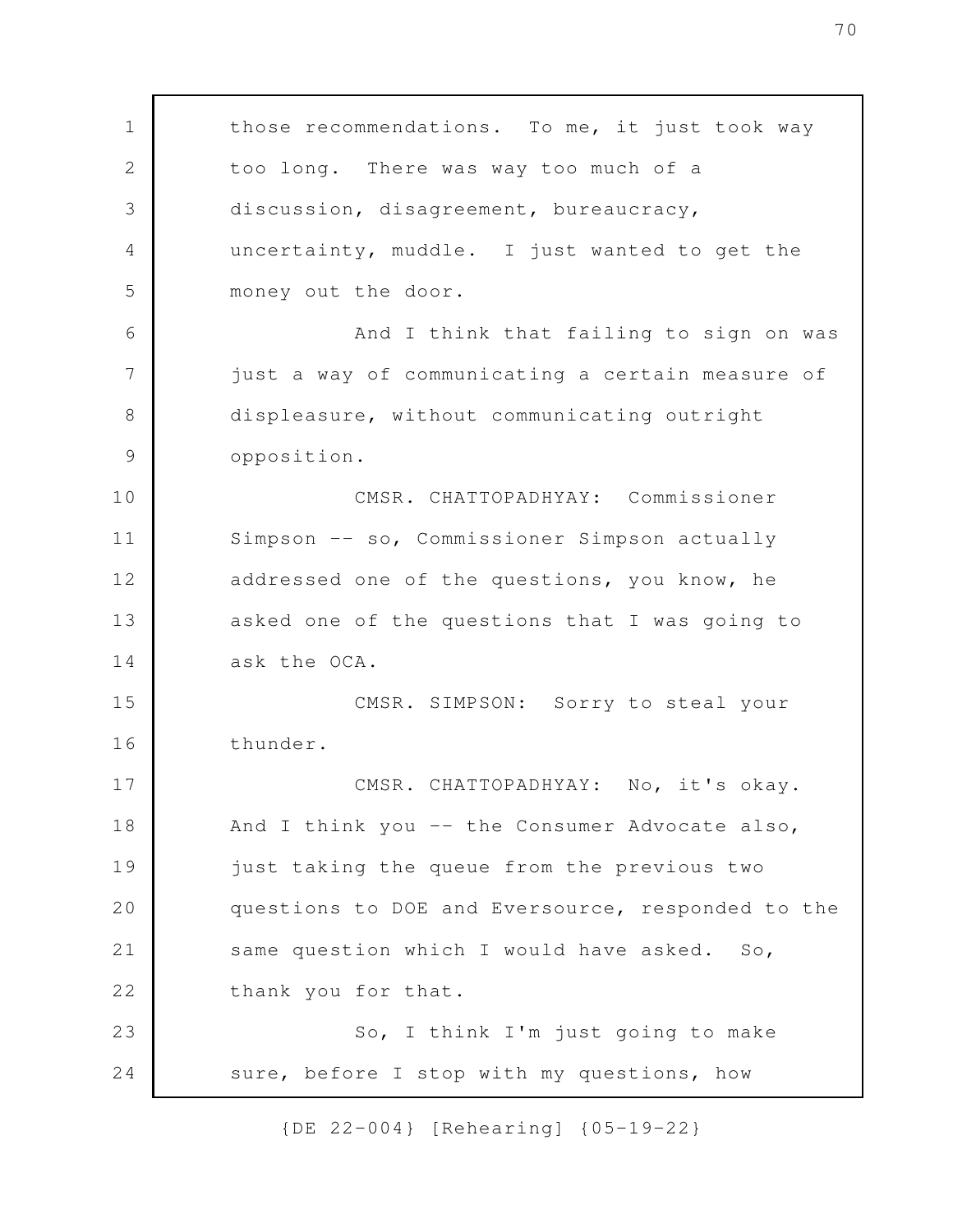quickly can you give us the analysis that I requested? And I'm asking Eversource now. MS. CHIAVARA: That is a fair question. And I don't have a fair answer. But I can certainly -- I can reach out right now, in real-time, and see if I can get an answer right now. But I honestly don't know how long it would take to get that analysis. I would imagine we could get it in the next couple of days, if I had to guess. CMSR. SIMPSON: The timing is good, because my next step would be to take a break, to give the stenographer a break, and everybody else a moment. So,  $-$ CMSR. CHATTOPADHYAY: Okay. I think -thank you. I just, you know, I would like to know when that can happen. CMSR. SIMPSON: You're all set, Commissioner? CMSR. CHATTOPADHYAY: Yes. CMSR. SIMPSON: Okay. I'd like to just take a -- let's say a ten-minute break. So, it's 11 -- or, excuse me, it's 10:45 right now. Let's 1 2 3 4 5 6 7 8 9 10 11 12 13 14 15 16 17 18 19 20 21 22 23 24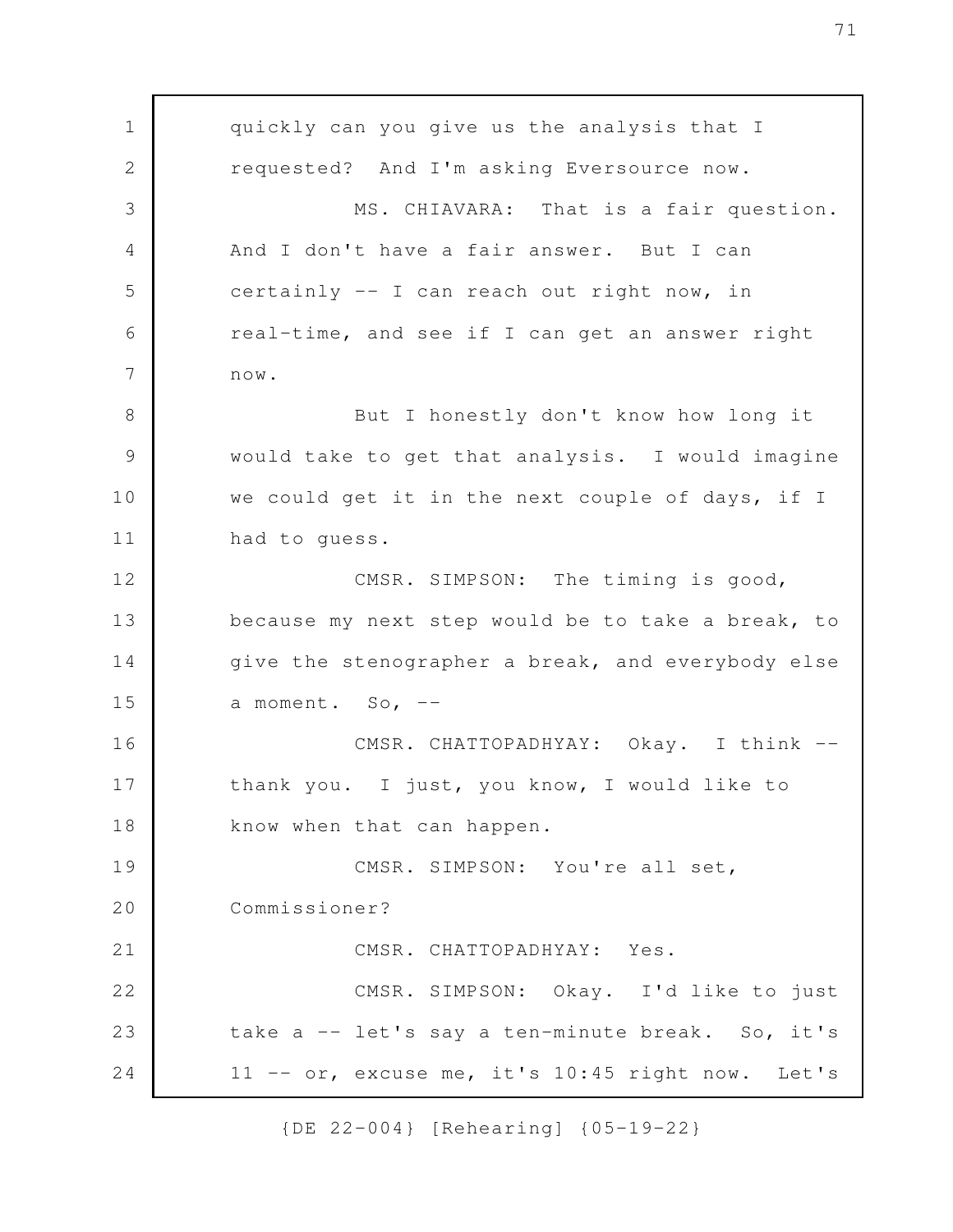reconvene at 10:55. Thank you. Off the record. *(Recess taken at 10:45 a.m., and the hearing resumed at 11:06 a.m.)* CMSR. SIMPSON: On the record. So, before I ask any questions, is there anyone that would like to offer any comments? *[No verbal response.]* CMSR. SIMPSON: Okay. So, and I would open this up for discussion, with respect to House Bill 2, how do folks perceive that the Commission's plenary authority has been changed with respect to oversight of the utilities? Please. MR. KREIS: Couldn't you start with an easier question? CMSR. SIMPSON: I mean, ultimately, I'm struggling here. Because I look at the record that was available to us when we issued our Order, and it seems that the legislation that resulted in the Eversource Divestiture Settlement, and the record from the stakeholder process, all of the proposals that were made with respect to these funds, all asked the Commission to approve the program. 1 2 3 4 5 6 7 8 9 10 11 12 13 14 15 16 17 18 19 20 21 22 23 24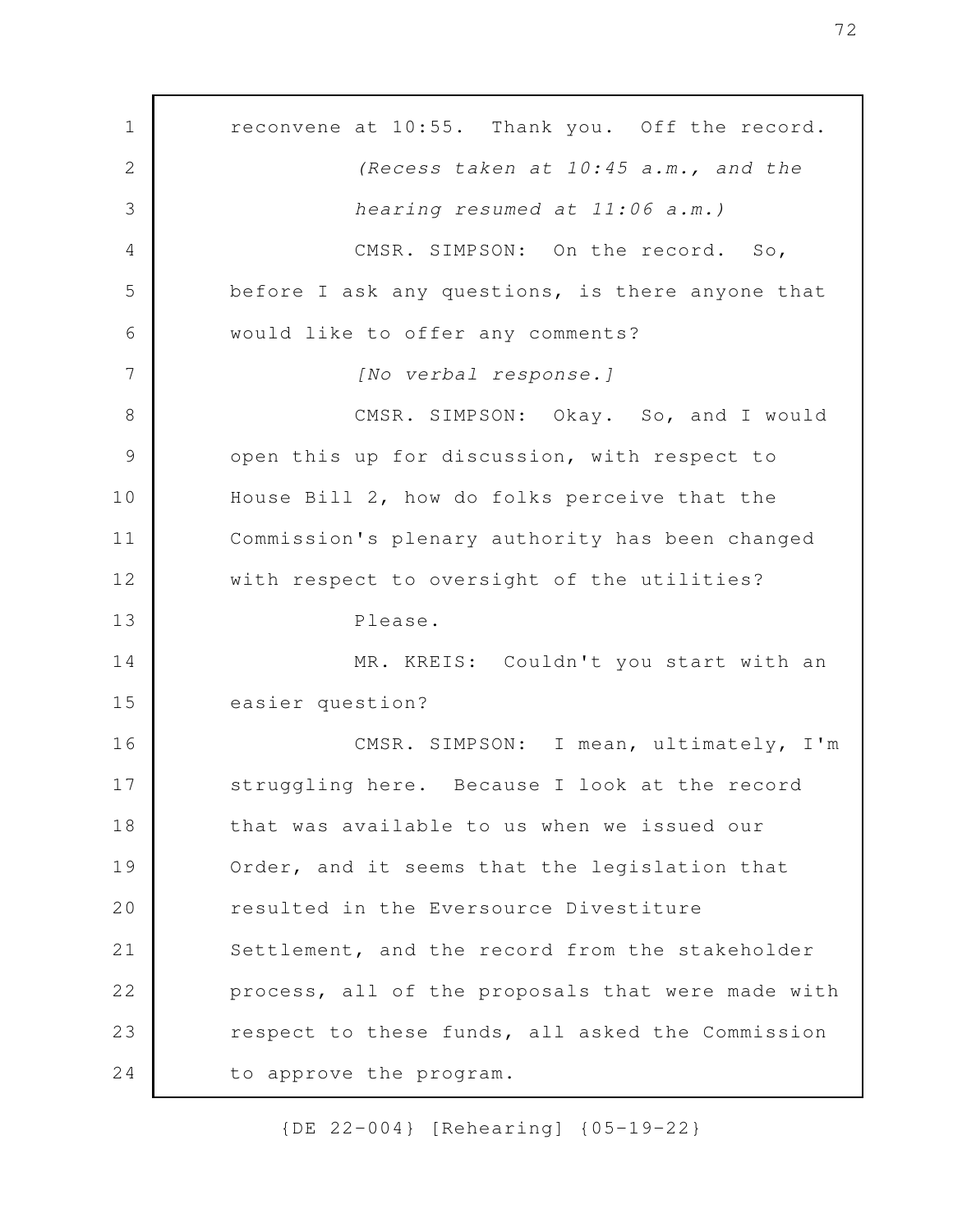And I certainly recognize that we now exist in a somewhat different environment, with the creation of the Department of Energy, pursuant to House Bill 2. But I didn't have anything in the record at the time to consider with respect to delegating responsibility for approval of the Fund. And I'm hoping that someone might be able to articulate, based on what was in the record at the time or in statute, to demonstrate how we got it wrong, and what we've asked for and required is outside of the requirements for the Commission? MR. KREIS: Can I try to answer that question, Commissioner? CMSR. SIMPSON: Please. MR. KREIS: And I'll be frank, because I think this has implications that maybe transcend or will outlast whatever you end up deciding in this particular case. I don't think that you got it wrong as a matter of law. If your decision to open this docket and, you know, continue to exercise detailed and plenary oversight over the Clean 1 2 3 4 5 6 7 8 9 10 11 12 13 14 15 16 17 18 19 20 21 22 23 24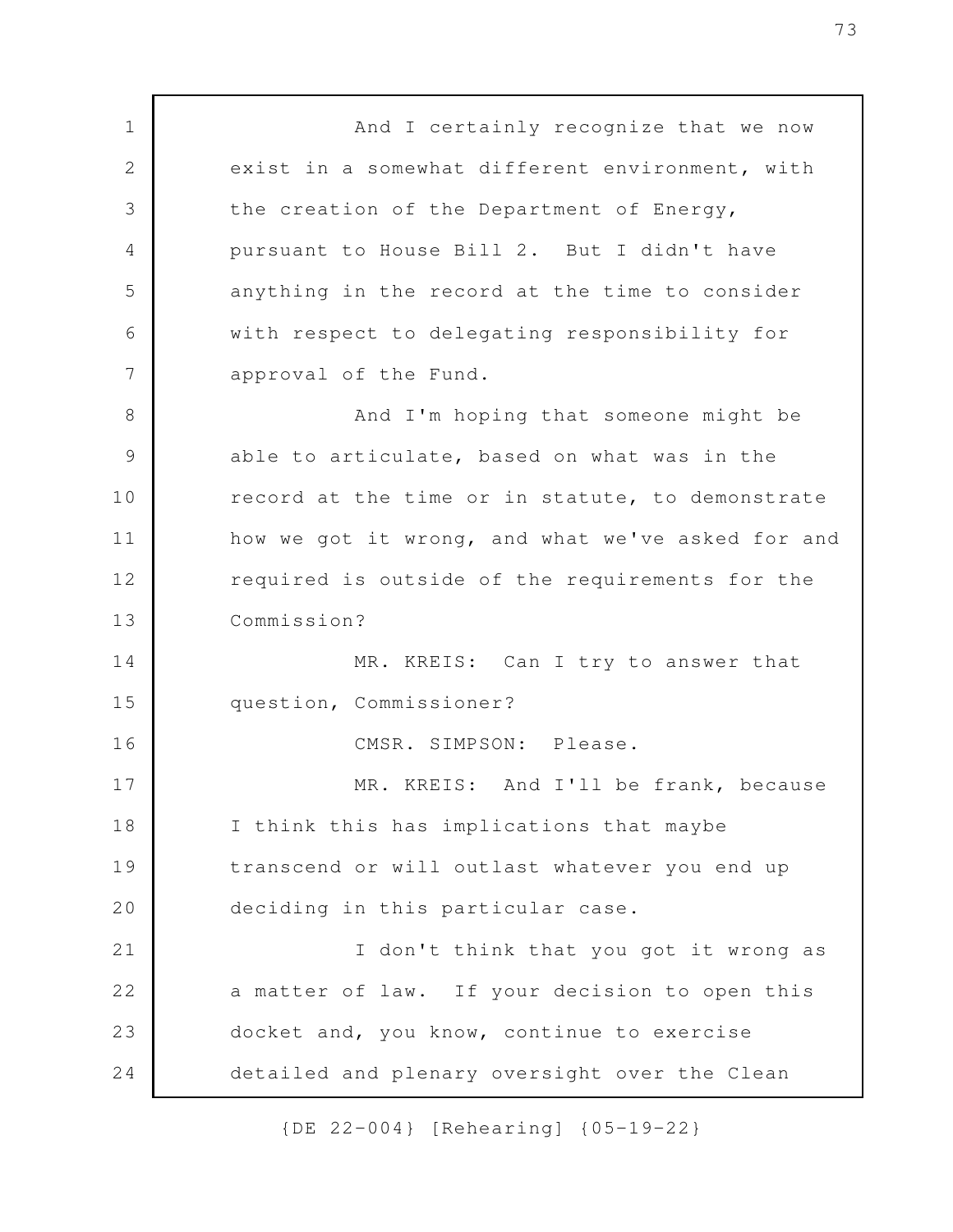Energy Fund, I think, if that is  $-$  if that is where this ends up finally, I do not think that you should worry that there will be an appeal to the New Hampshire Supreme Court, or, if there were for some reason, that you would lose. I don't think that what you have done thus far is inconsistent with New Hampshire law and outside your authority, as it's been delegated to you by the Legislature.

1

2

3

4

5

6

7

8

9

In a perfect world, the way the Department of Energy would have been created, and the PUC would have been reconstituted, is by a bunch of really smart people, sitting down in a conference room somewhere, with a blank screen or a blank piece of paper, and writing a brand-new statute that laid out, in very rigorous and logical form, what the Department of Energy is supposed to do and what the Public Utilities Commission is supposed to do. 10 11 12 13 14 15 16 17 18 19

But that isn't the way it works in the real world, especially the piece of the real world known as the State of New Hampshire. And, so, what the Legislature did was it made various piecemeal amendments to the PUC's enabling 20 21 22 23 24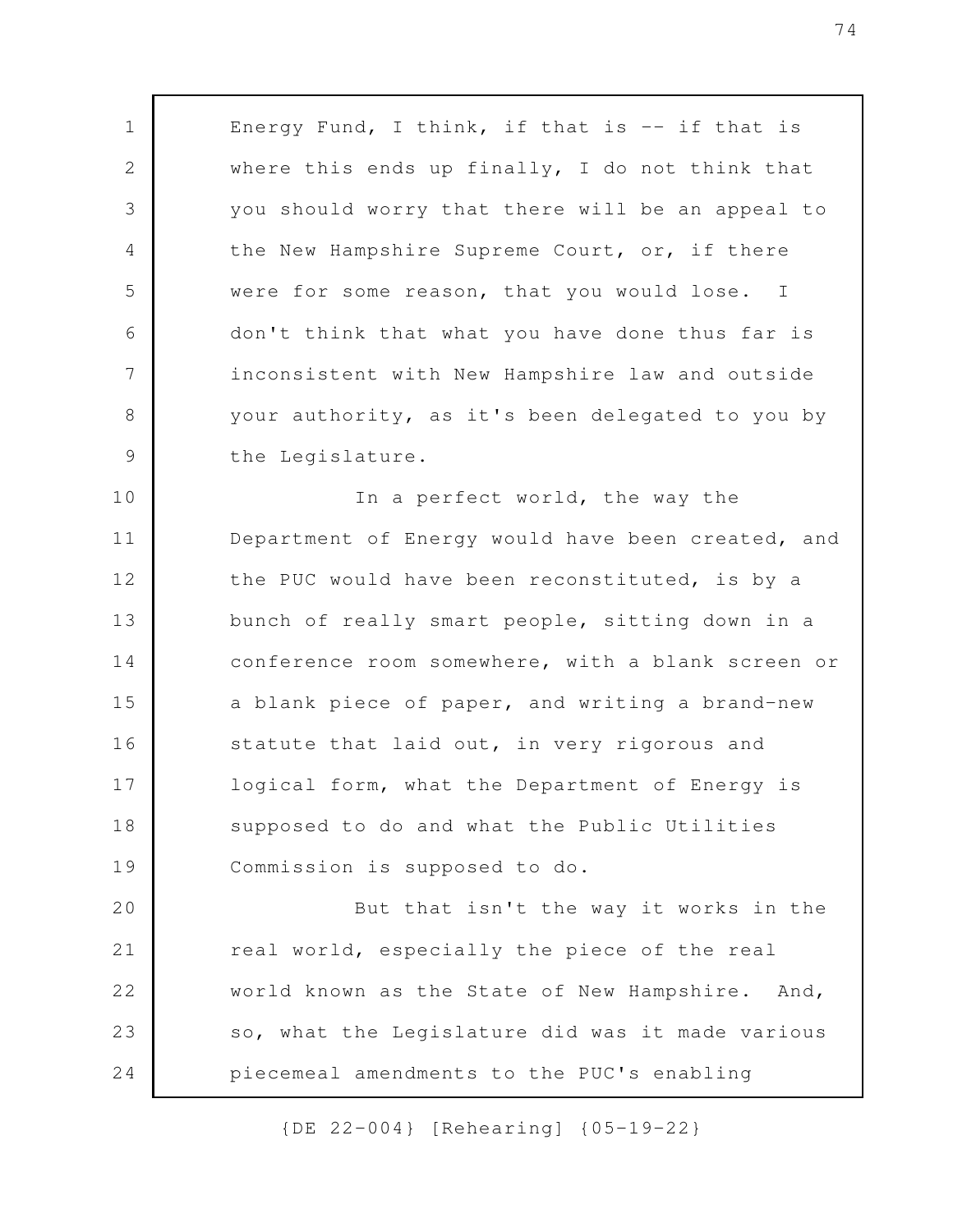statutes, which themselves are a creation over many, many decades of New Hampshire history, and it made some amendments to other statutes. And, so, what we get is a very iteratively crafted set of statutory prescriptions that the Legislature knew full well were imperfect, because there was a deadline, because we needed a State budget on July 1st of last year. So, the Commission -- so, the Legislature did its best, with a limited amount of time, knowing at the time that it was making mistakes or leaving questions unanswered. And, so, one of the things the Legislature did was take the statute that says "Hey, the PUC shall have plenary authority over the utilities", and it added the Department of Energy and said "Now, the PUC and the Department have plenary authority." Well, that's not a very helpful directive either to you or to the Department. But it's a kind of a "kick the can down the road" sort of legislative determination, because it leaves to you and to the Department, you know, sort of working out the details of that; and this is one of those details. 1 2 3 4 5 6 7 8 9 10 11 12 13 14 15 16 17 18 19 20 21 22 23 24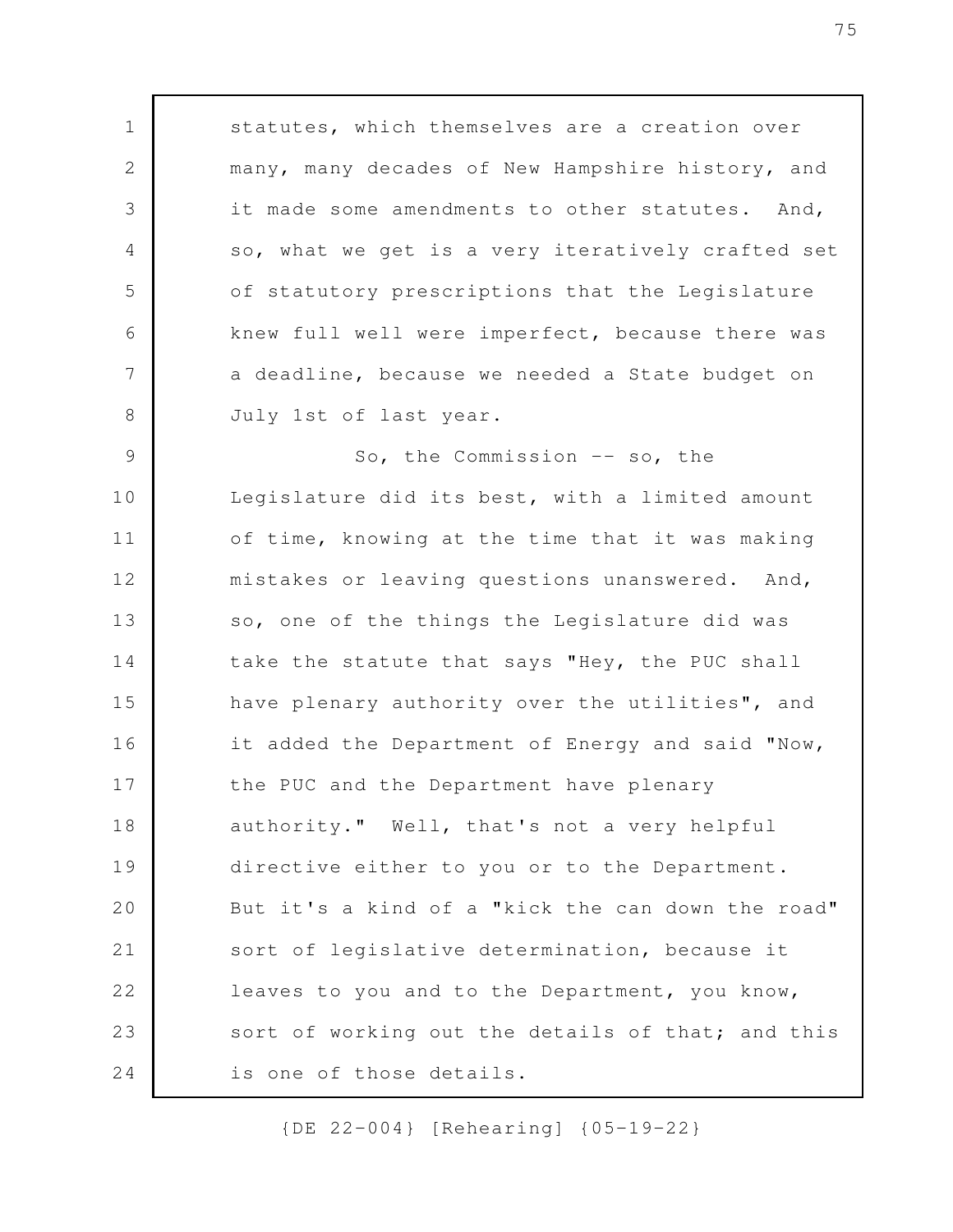So, I think the best way for the Commission to approach this decision is thinking -- thinking about it from a "good governance" standpoint, like "which agency is best suited to do this particular kind of work?" And I think another question that you are well-advised to chew over, is "what would the people who signed the Settlement Agreement that created this have wanted"  $--$  "what would they have said, if they had known that this was going to happen, there was a going to be a Department and a Commission?" And my answer to both of those questions is that it -- that good government suggests that this is a Departmental task, not a PUC task. And I think that is what the signatories to the Settlement Agreement would have preferred. But I readily concede I wasn't there. I wasn't Consumer Advocate at the time. My predecessor signed the Agreement. She was in the room when this Fund was invented; I was not. And I haven't talked with her about this, so I don't know what she would have said about that or what she would say. 1 2 3 4 5 6 7 8 9 10 11 12 13 14 15 16 17 18 19 20 21 22 23 24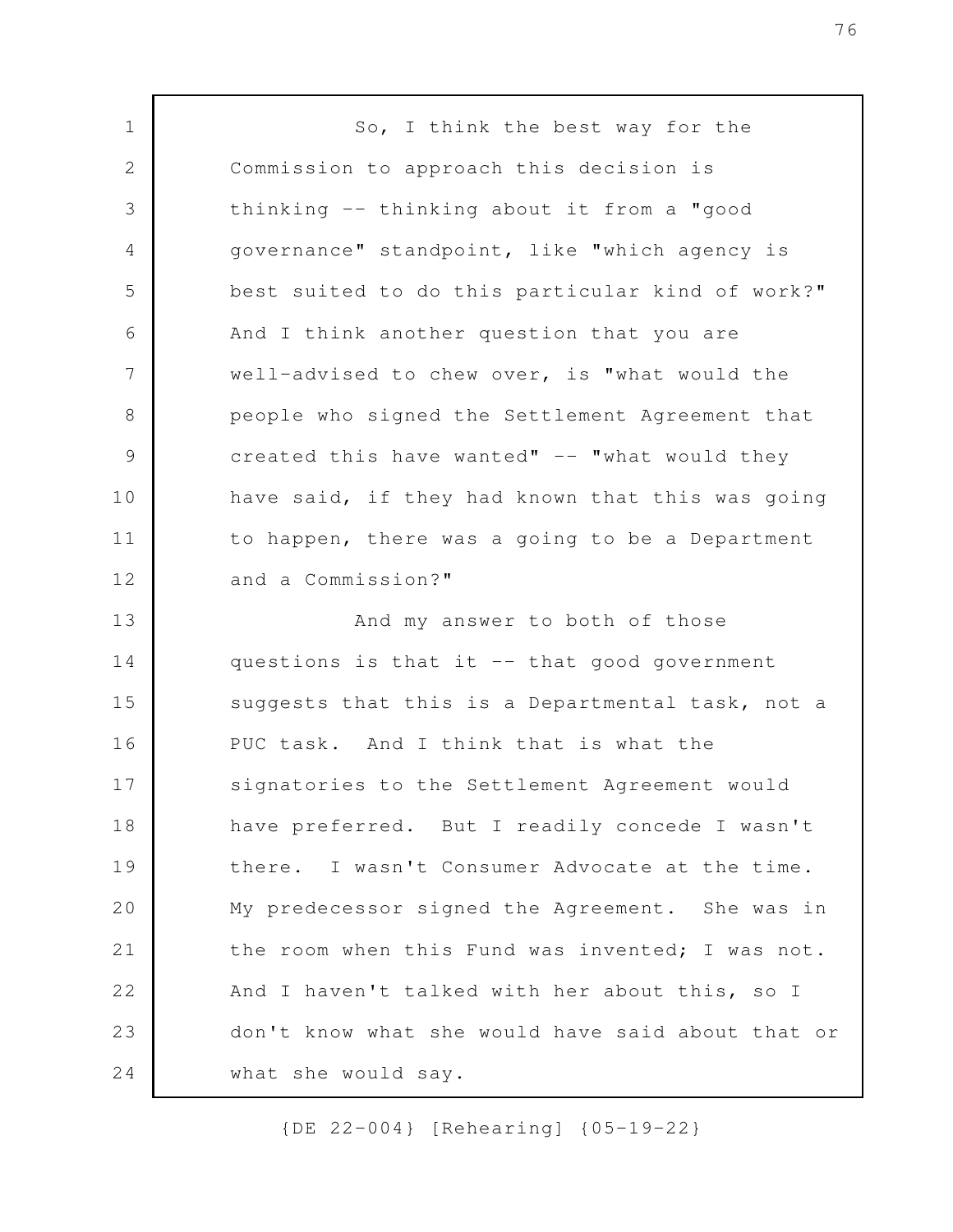So, you can't make a decision that any authority higher than you will tell you was wrong. And, in that sense, you're acting lawfully regardless of what you decide. My appeal is to notions of good government ultimately, and also to the intent of the parties.

1

2

3

4

5

6

7

I can also say, because the rules of statutory construction notwithstanding, I spoke with the drafters of the relevant provisions of SB 2 at the time, and I know what they had in mind was the model of the way energy is regulated at the federal level. So, they knew and know that the Federal Energy Regulatory Commission is nominally sort of embedded in or a part of the federal Department of Energy. And it has certain explicit regulatory authority that's sort of lodged within the bigger rubric of the federal Department of Energy. 8 9 10 11 12 13 14 15 16 17 18 19

I, personally, tend to think that what the General Court did a year ago was make, and I say this very hesitatingly, what they actually did was make New Hampshire a lot more like Vermont. I know that might be a dirty word in 20 21 22 23 24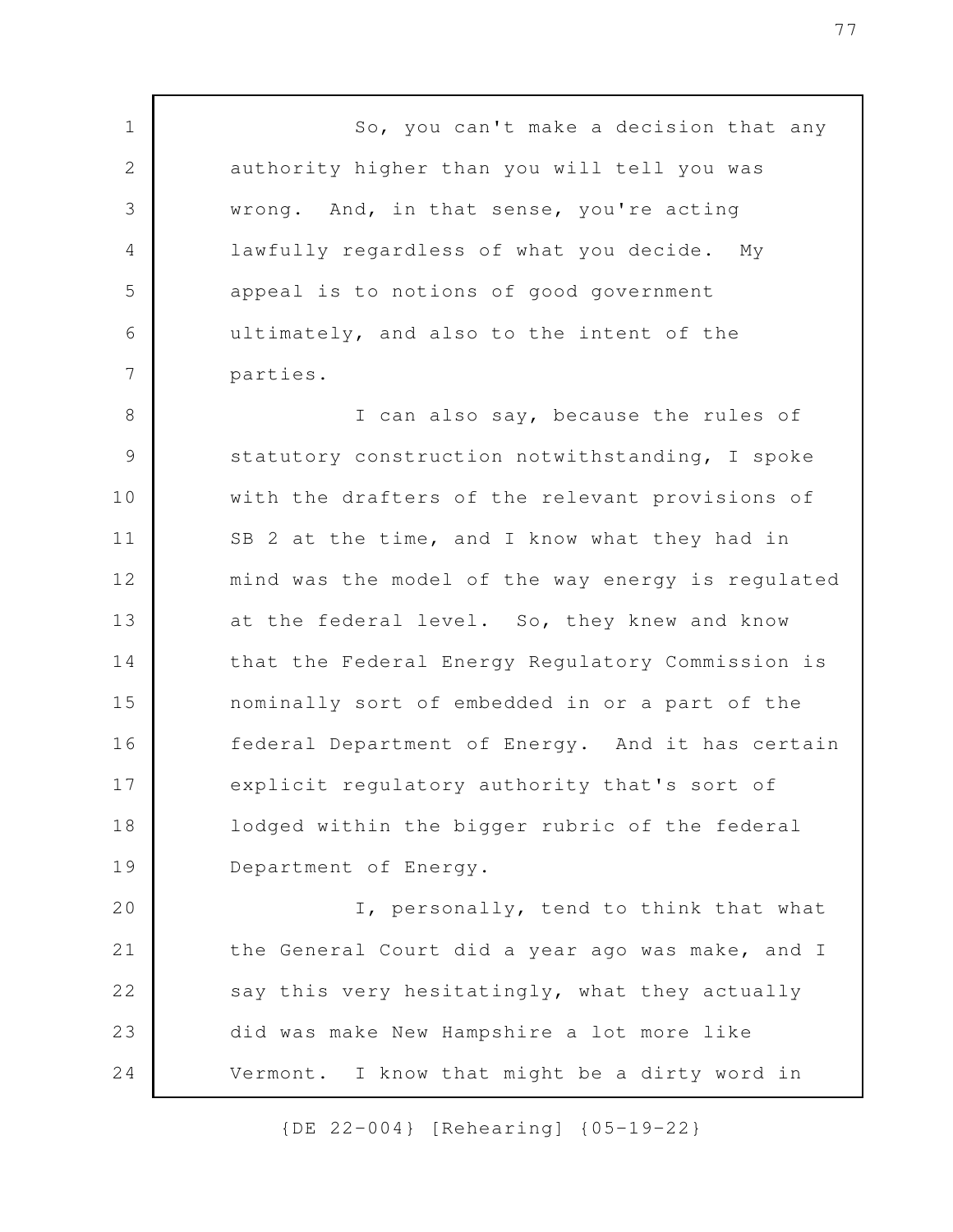some circles. But Vermont has a Department of Public Service, and what's now known as the "Public Utilities Commission". And I worked for a year at the Public -- what was then the "Vermont Public Service Board". So, I'm comfortable, because of experience with that rubric, where you have regulator and a executive branch agency, that are as physically close together as these two agencies are, and have relatively few disagreements over which sphere belongs to which agency. But that's because those two agencies have now coexisted for several decades. I wasn't around when that split happened. And I'm sure that they went through 1 2 3 4 5 6 7 8 9 10 11 12 13 14 15

the same difficult period that  $--$  or, challenging period, I guess, that New Hampshire is now experiencing. 16 17 18

Something Mr. Wiesner has stressed, that heartily agree with, is that this particular situation is unique. It's *sui generis*, right? There aren't a lot of other funds like this one for anyone to administer. To me, the best analogy is the various other funds that the 19 20 21 22 23 24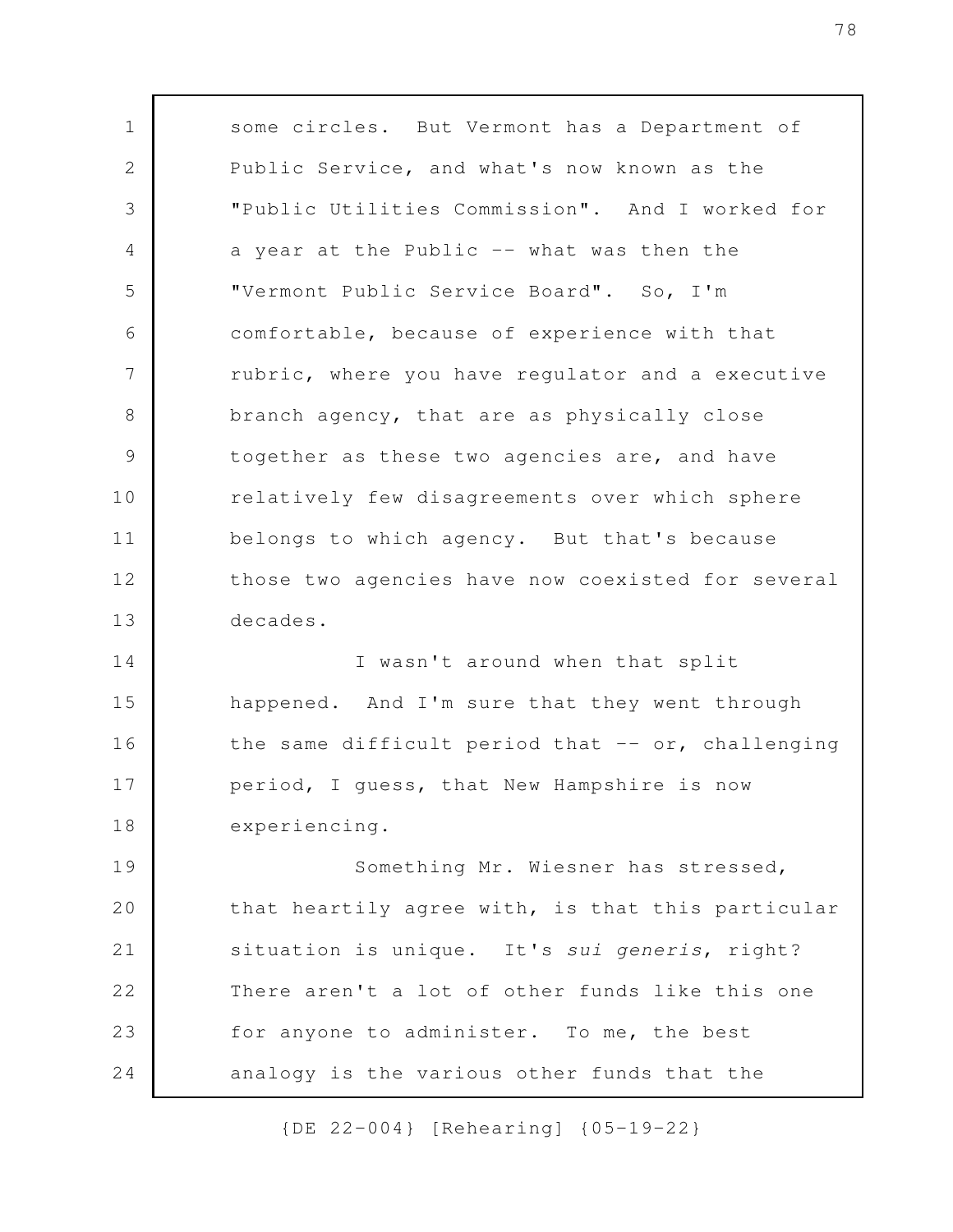Department of Energy administers that have to do with money that comes from RGGI, for example. As an agency, it's just well-placed to oversee the deployment of money in a way that the PUC is not. So, I don't know if that's helpful to you. CMSR. SIMPSON: Uh-huh. MR. KREIS: But I do want to reassure you that whatever you decide is not going to subject you to rigorous and skeptical and withering appellate scrutiny, at least not from me. MR. WIESNER: I think I would agree with that. And also emphasize that, you know, even if the Legislature had taken the time to do a deep and detailed review, and perhaps even a rewrite of the statutes that are applicable to the two agencies and to utility regulation in the state, I can't imagine that they would have covered a situation like this with the Clean Energy Fund. It really is a special animal. And, so, I think I would be reluctant to address the higher-level issue of where the boundaries of the Commission's jurisdiction may 1 2 3 4 5 6 7 8 9 10 11 12 13 14 15 16 17 18 19 20 21 22 23 24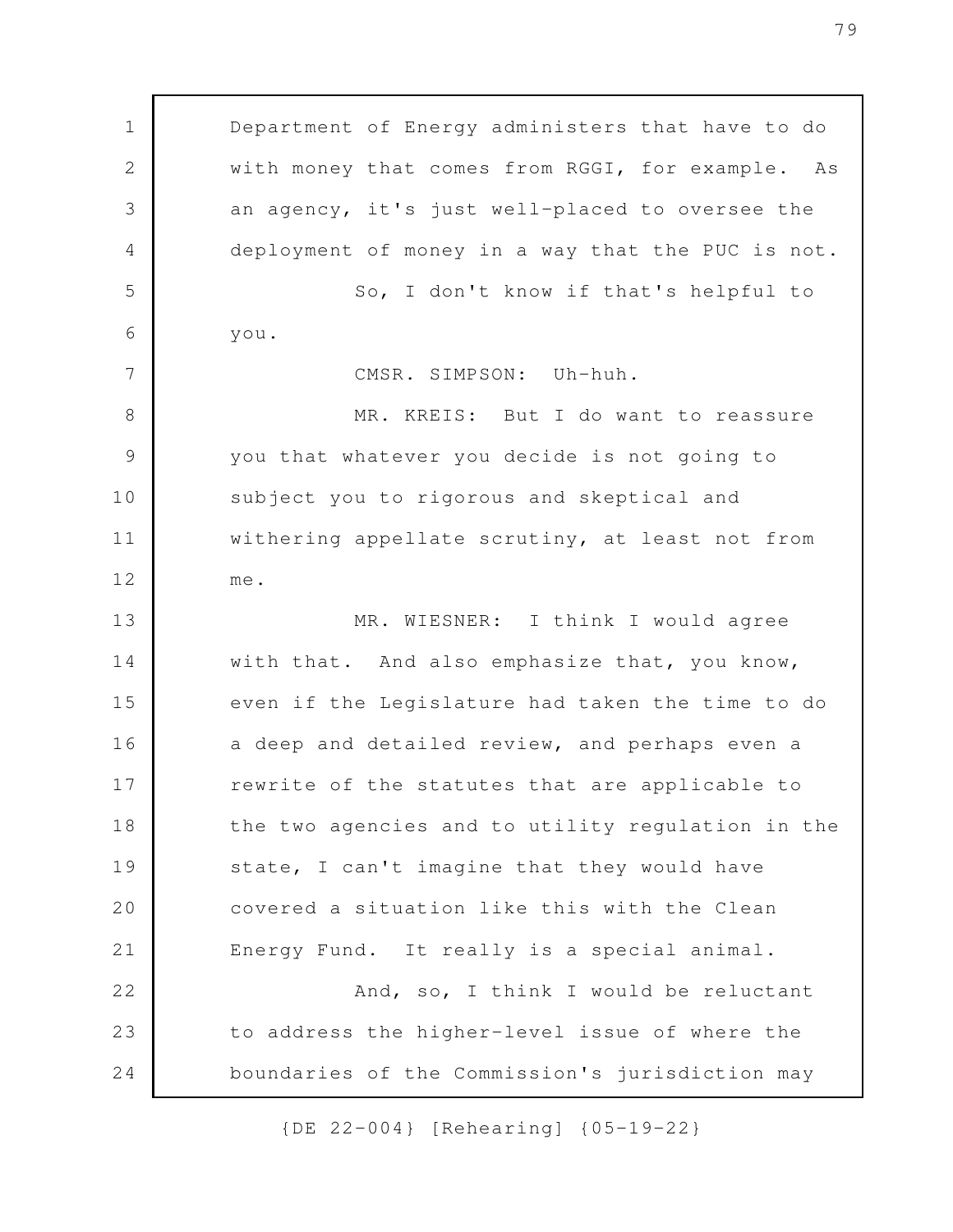be, its authority with RPS to utility regulation. I think perhaps the Legislature, to the extent we can read into their intent, may have purposely left that vague in the -- left that vague in the first instance, and let experience be a teacher and a guide, in terms of how that will be ultimately resolved. And that's part of what we're struggling with today. However, we're struggling with it in the context of a unique fund, shareholder money, the product of a settlement. It's been sitting around, unfortunately, for years now, and it's poised to be deployed. And I think our priority is to make sure it can be deployed quickly, efficiently, and effectively, without undue administrative burden or further delay. And I'll also sort of maybe pithily paraphrase what the Consumer Advocate was suggesting, which is, in terms of good governance, even if you can do something, it 1 2 3 4 5 6 7 8 9 10 11 12 13 14 15 16 17 18 19 20

doesn't mean that it's the best thing to do in context. And I think this is a place where Commission restraint and abstention, if you will, is warranted, given the special features of this 21 23

22

24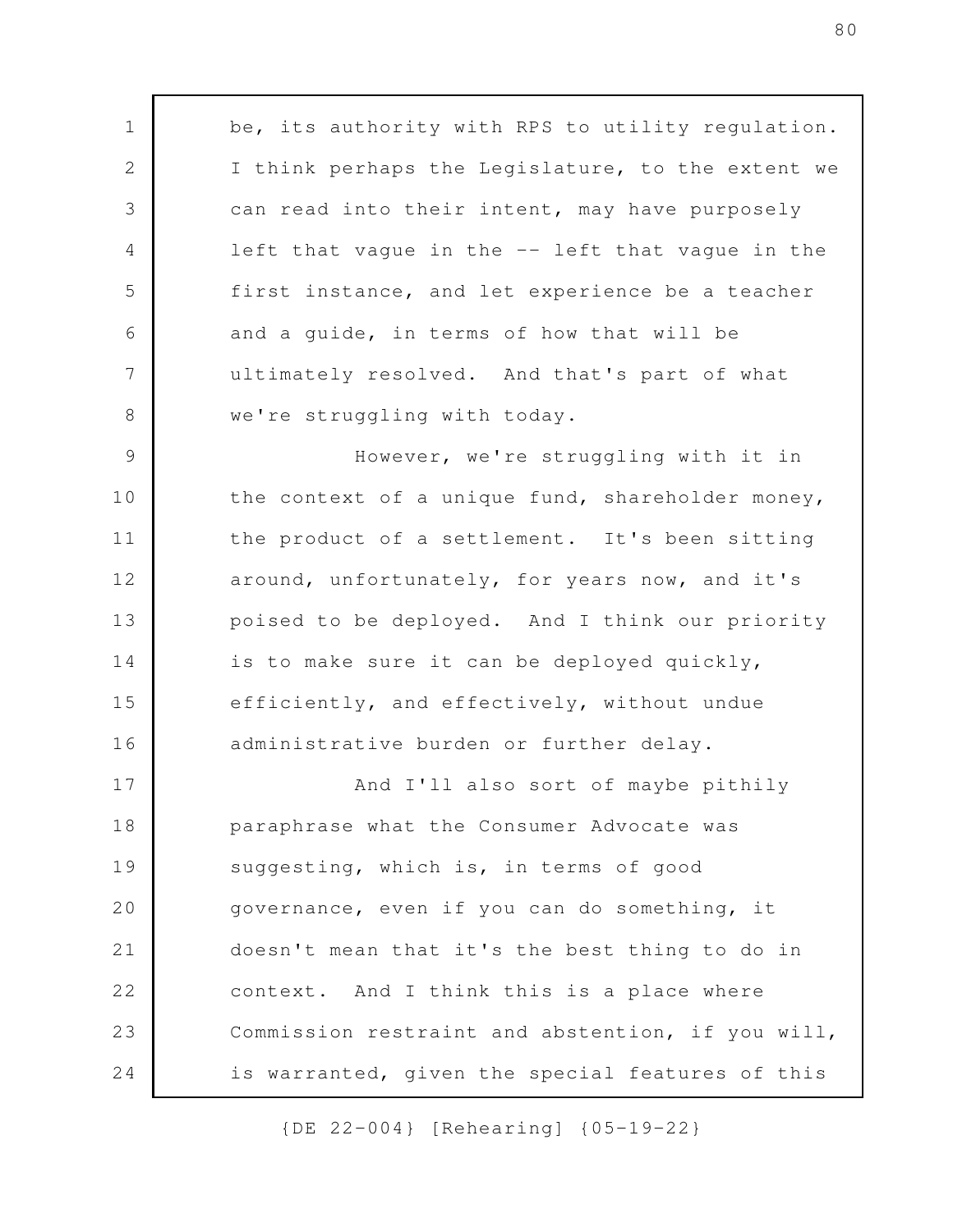particular Fund. CMSR. CHATTOPADHYAY: This is purely out of curiosity. Attorney Wiesner, I'm just, as far as the Settlement is concerned, which happened in, I think, 2015 maybe, were you involved in it at all, or even peripherally? MR. WIESNER: I was not personally involved in that. CMSR. CHATTOPADHYAY: Okay. And can you also tell me, I know that you wrote the letter, were you consulting with others in the Commission then, who had more firsthand experience with the Settlement? MR. WIESNER: As I recall, the answer is "yes". Now, the Settlement doesn't spill a lot of ink on the Clean Energy Fund. CMSR. CHATTOPADHYAY: Agreed. MR. WIESNER: And what we're looking at now is the product of a long and, you know, protracted and, you know, at times difficult stakeholder process, to figure out exactly what to do with a limited pot of money, but to put it to the best use. And, obviously, the first group of stakeholders may have very different views as 1 2 3 4 5 6 7 8 9 10 11 12 13 14 15 16 17 18 19 20 21 22 23 24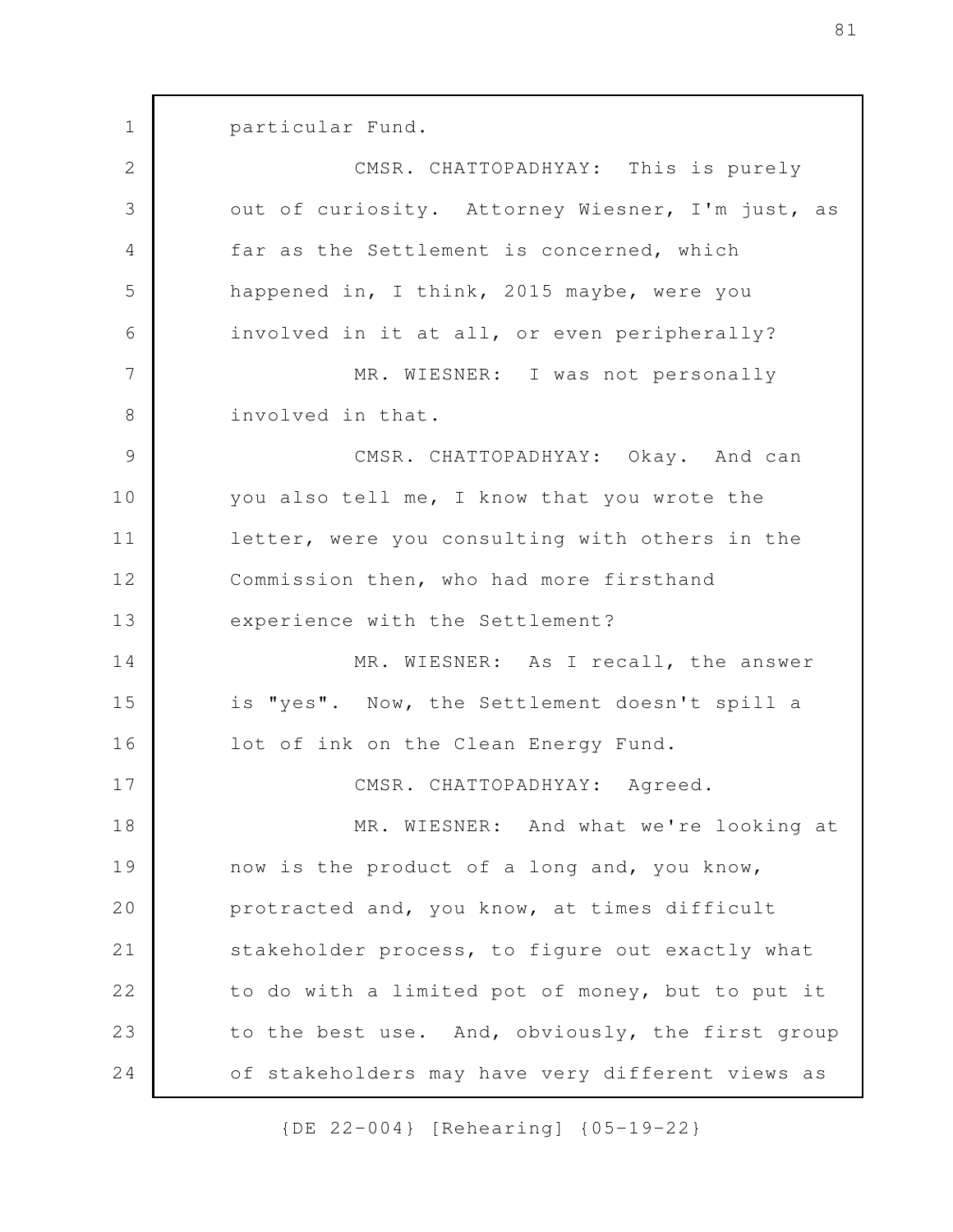to how that should be implemented. CMSR. CHATTOPADHYAY: The folks that you talked to, are they still there, with the DOE right now? MR. WIESNER: In terms of the people who negotiated the original Settlement? CMSR. CHATTOPADHYAY: No, no. I'm asking, because you took some -- in writing your letter, which is dated April 14th, 2021, I'm just trying to understand, at that time were you consulting with folks who had participated in the Settlement? And then, also I'm asking, are those people still there? And, you know, if you don't know, that's fine. I'm just curious. That's why I started off by saying that. MR. WIESNER: I mean, I think the record in the prior dockets, 11-250 and 14-238, would demonstrate that the Agreement was negotiated by a designated team of PUC Staff personnel, Tom Frantz and Anne Ross, in particular. Anne is now, as you know, with the Commission, and Tom is the Director of the Regulatory Division at the Department of Energy. 1 2 3 4 5 6 7 8 9 10 11 12 13 14 15 16 17 18 19 20 21 22 23 24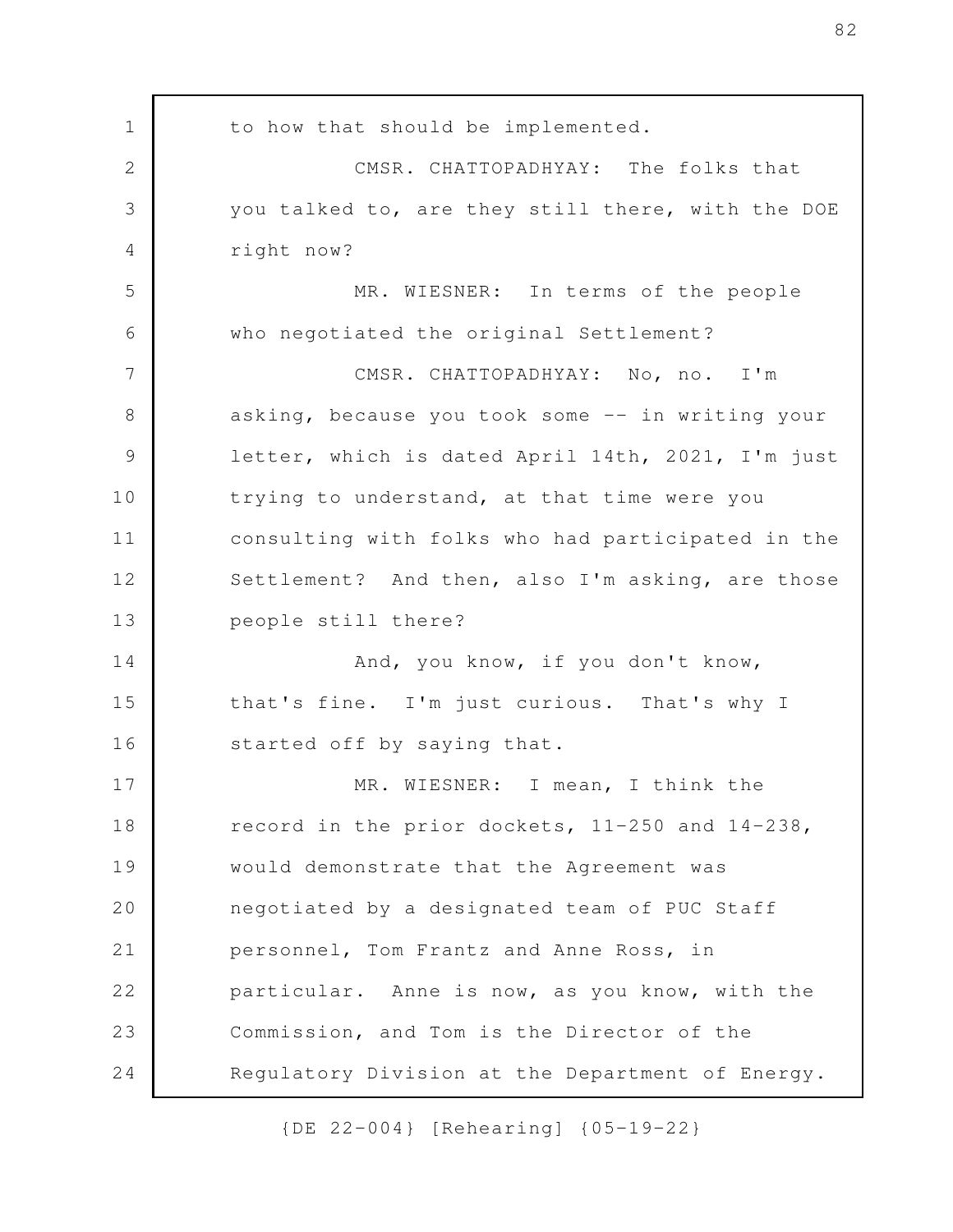CMSR. CHATTOPADHYAY: Thank you. That's helpful. CMSR. SIMPSON: I think Attorney Wiesner had raised a point with respect to "potential disputes" and how they might be adjudicated. I often think about stakeholder process, and that our public duty is to ensure that people have the right to be heard and have the opportunity to participate. And I would not imply that the Company would have any intent of not abiding by the Agreement and make the investments that they have stated here. But, certainly, it's my view that the Commission is in a unique position to require the Company to make investments that they say they're going to make. And when I personally looked at the proposal, I would agree that these are investments that are important for the state, and important for Eversource customers, following a long history of issues that ultimately led to the creation of the Clean Energy Fund, including legislation. So, I guess I just continue to look to 1 2 3 4 5 6 7 8 9 10 11 12 13 14 15 16 17 18 19 20 21 22 23 24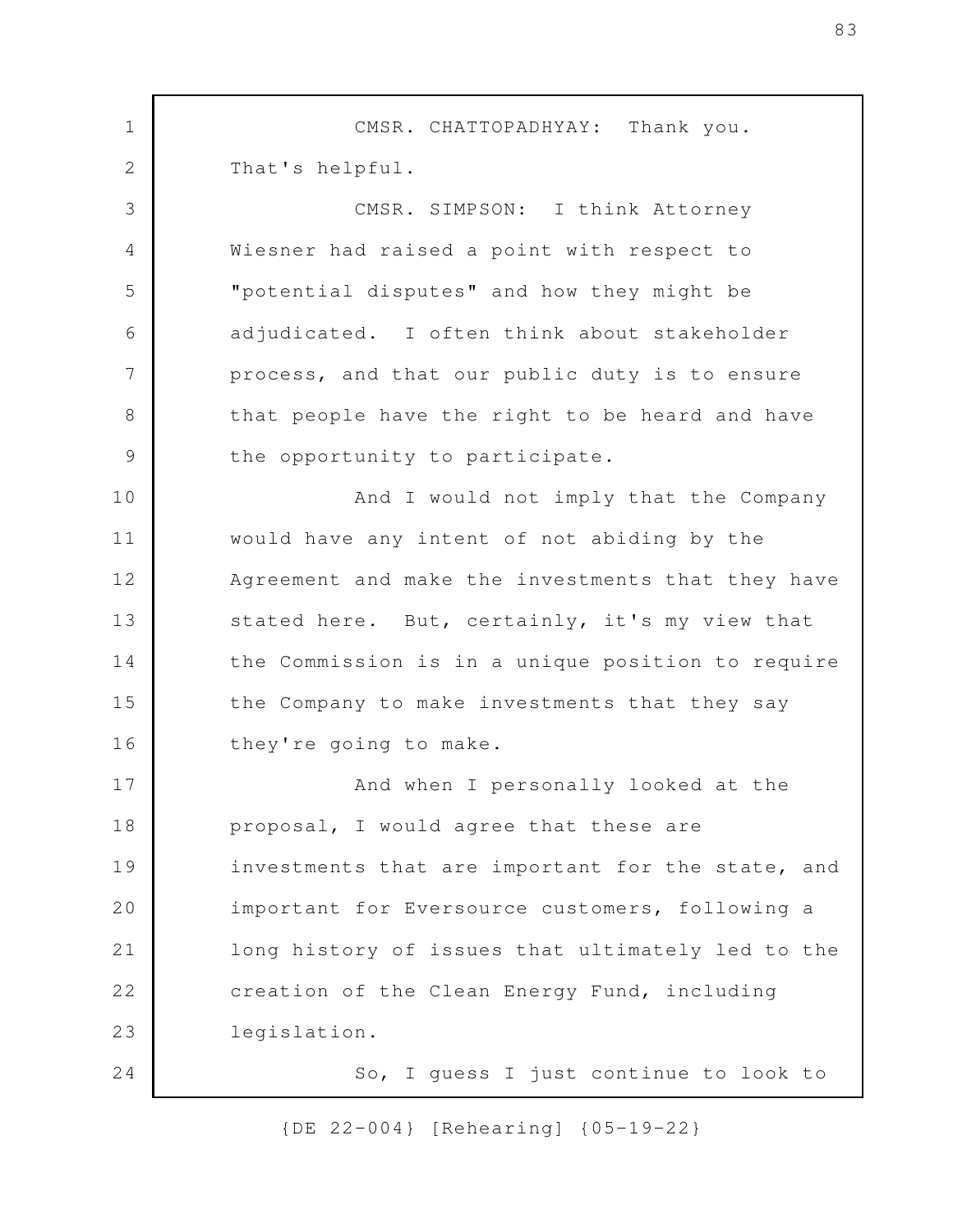the parties here today for perspective and basis for how we should feel comfortable stepping away from the responsibility to oversee the Company in reviewing the proposals subject to the Clean Energy Fund?

1

2

3

4

5

MR. KREIS: I'll leap in. I would suggest, respectfully, that the Commission take a look at the U.S. Supreme Court's decision in *Mathews versus Eldridge*, which sets out a bunch of principles that I think the New Hampshire Supreme Court has also adopted, that really have to do with what "due process" really means in the administrative context. And, you know, the 50,000-foot view or the 10,000-foot view is that there is a continuum, right? I mean, it's true that government should be transparent and accountable, and people should be treated fairly, and they certainly shouldn't be derived of property interests, without some opportunity for notice and an opportunity to be heard. But there's a continuum. 6 7 8 9 10 11 12 13 14 15 16 17 18 19 20 21

And this particular question of "how to spend that \$5.2 million?", is on the side of the continuum that is relatively -- the amount of due 22 23 24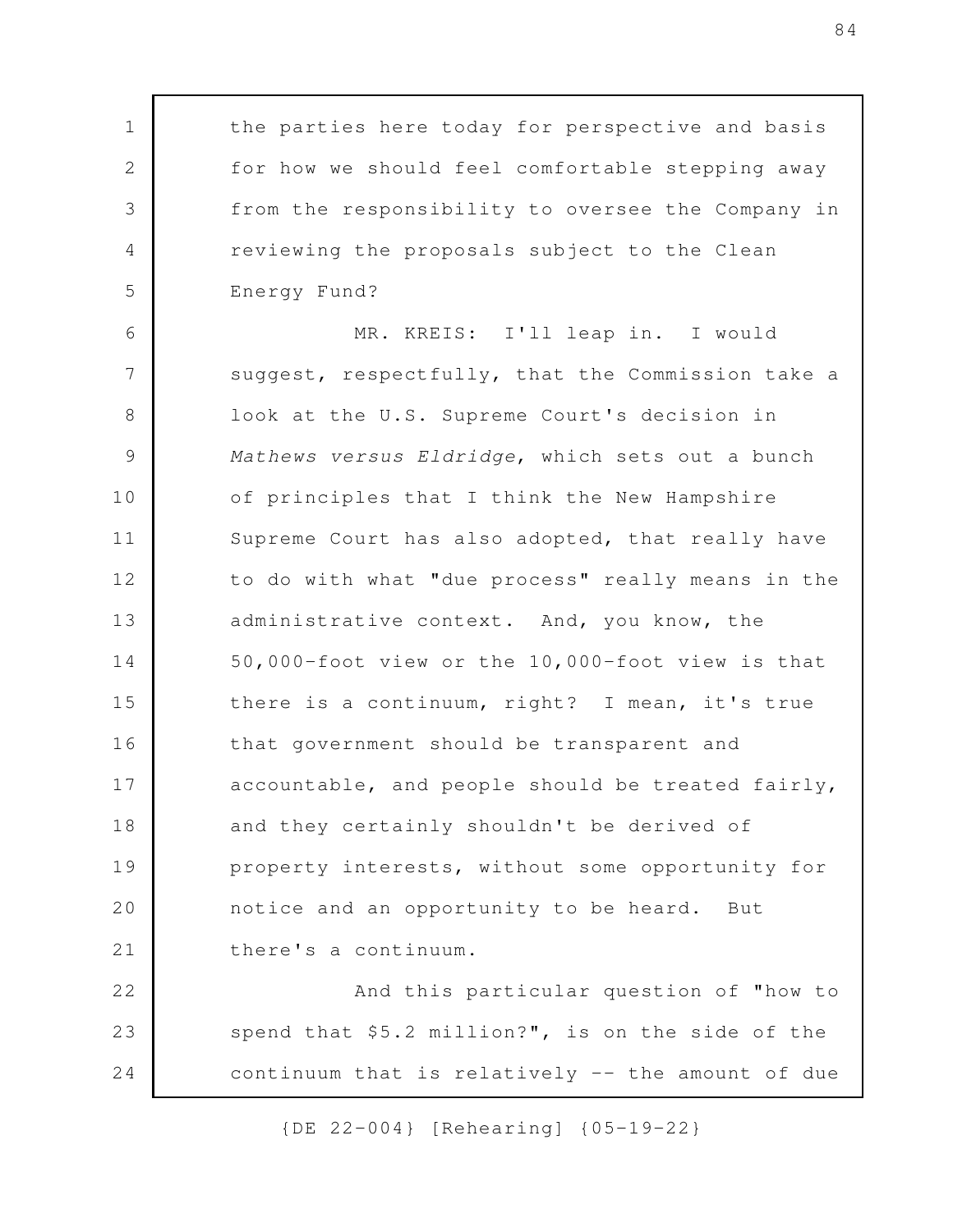process that the public, including the constituency that I represent, is entitled to is relatively low. I mean, this isn't -- and nobody goes to jail as the result of decisions that get made about the Clean Energy Fund, nobody is - nobody's income is taxed, nobody's house is taken from them, and, you know, devoted to public use, that sort of thing. This is a "gift", if you want to call it, that the utility made, as a way of completing the restructuring deal. So, the idea that you would have to have a full-blown public hearing, with lots of opportunity for the public to share its views about how to spend the money, I just don't think that's a practical necessity. And one of the *Mathews'* factors is, you know, basically, "what's the risk of people being erroneously deprived of their rights?" And the risk here is relatively, in fact, it's so small that it's almost nonexistent. So, you just have to remember that all of this exists on a continuum, and that your desire to be public and transparent and accountable is very laudable. But the answer to 1 2 3 4 5 6 7 8 9 10 11 12 13 14 15 16 17 18 19 20 21 22 23 24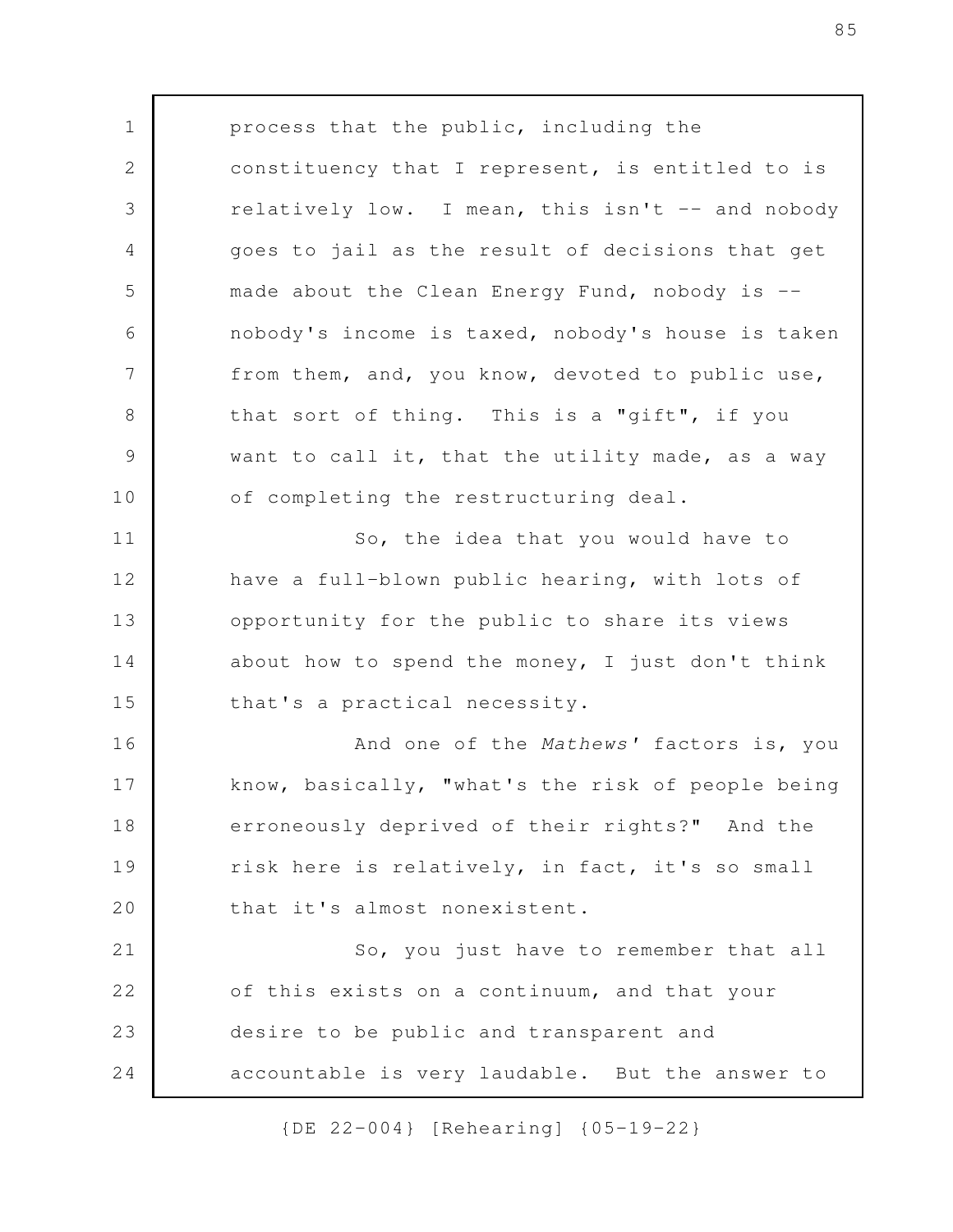that imperative isn't the same in every situation that any of us confronts. CMSR. SIMPSON: So, if the Commission's approval and oversight isn't needed, then why are we even here today? Why haven't the dollars already been spent? MR. KREIS: That's a really good question. And I think that that, too, is attributable to the "fog of war". Or, maybe an improvident bit of last-minute Settlement Agreement drafting that took place in 2015, right? And here I'm speculating, but I think it's pretty educated specification, right? I mean, the parties were trying to get to an agreement that involved hundreds of millions of dollars in what I suppose were referred to at the time as "stranded costs". And, so, in order to get to "yes", the Company says "all right, we'll throw \$5 million down on the table. And we don't have time now to figure out how we're going to spend that \$5 million. But we'll just throw it down on the table, we'll write that check when restructuring is completed." And it took a long time for that 1 2 3 4 5 6 7 8 9 10 11 12 13 14 15 16 17 18 19 20 21 22 23 24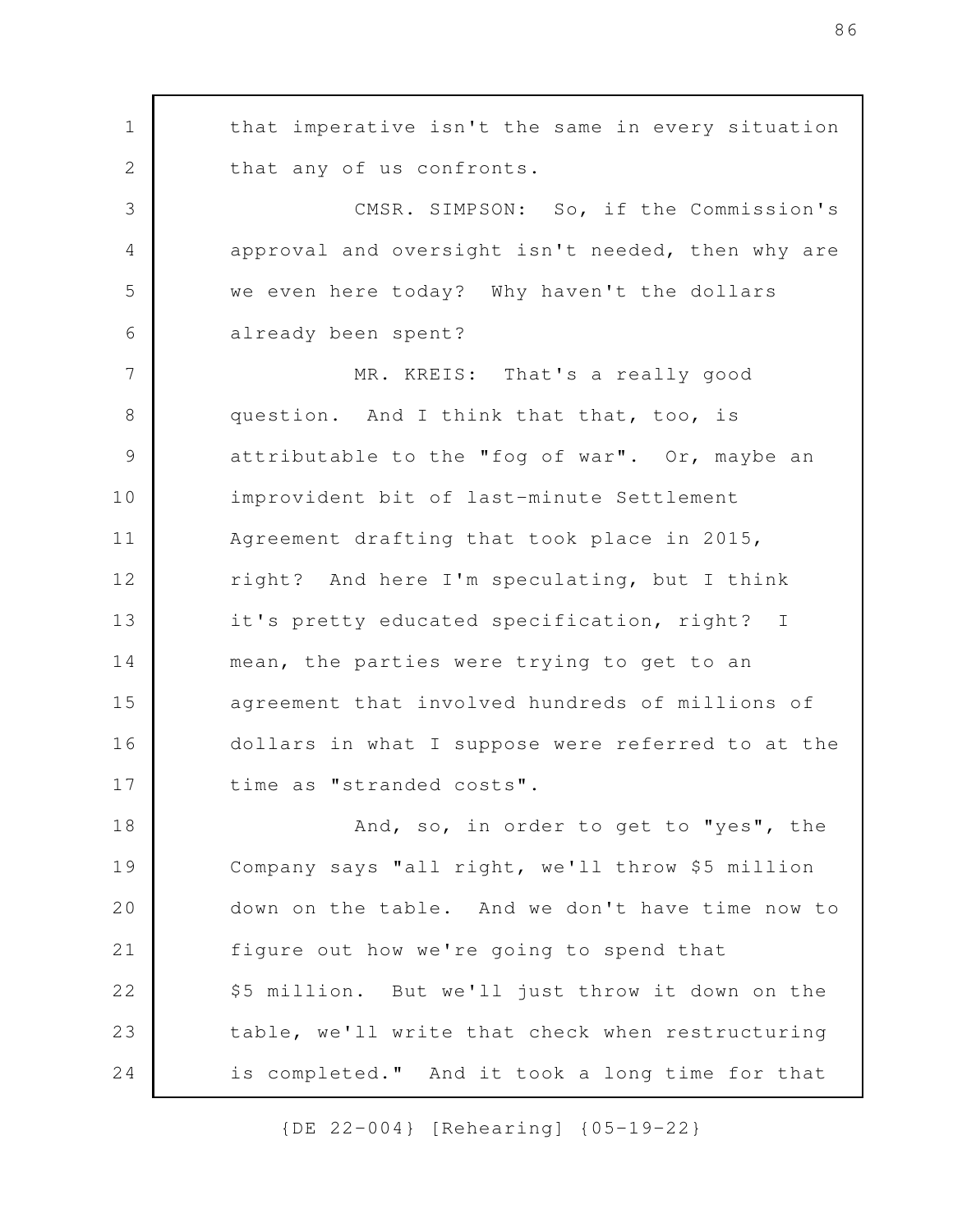to happen. "And, at that point, we'll just assume that the stakeholders who reached this agreement will then be able to come to some agreement about how to spend the money." I think that's what the expectation was at the time. Maybe it was an unrealistic expectation. Maybe that wasn't the smartest decision to have made at the time. But my predecessor saw \$5 million on the table, and said "All right, we'll take that." And that's what got all the parties to "yes", or a part of what got all the parties to "yes". CMSR. SIMPSON: Do you see the PUC as a stakeholder in this process? MR. KREIS: No. I would have answered that question "yes" in 2015 or 2016, but that was a different PUC than the one we have now. I think that that stakeholder interest that was lodged in the PUC at the time is now lodged in the Department of Energy. And you see that, frankly, with the migration of Mr. Frantz, in particular, from the PUC to the Department. I mean, he was part of -he was part of the team that negotiated the 1 2 3 4 5 6 7 8 9 10 11 12 13 14 15 16 17 18 19 20 21 22 23 24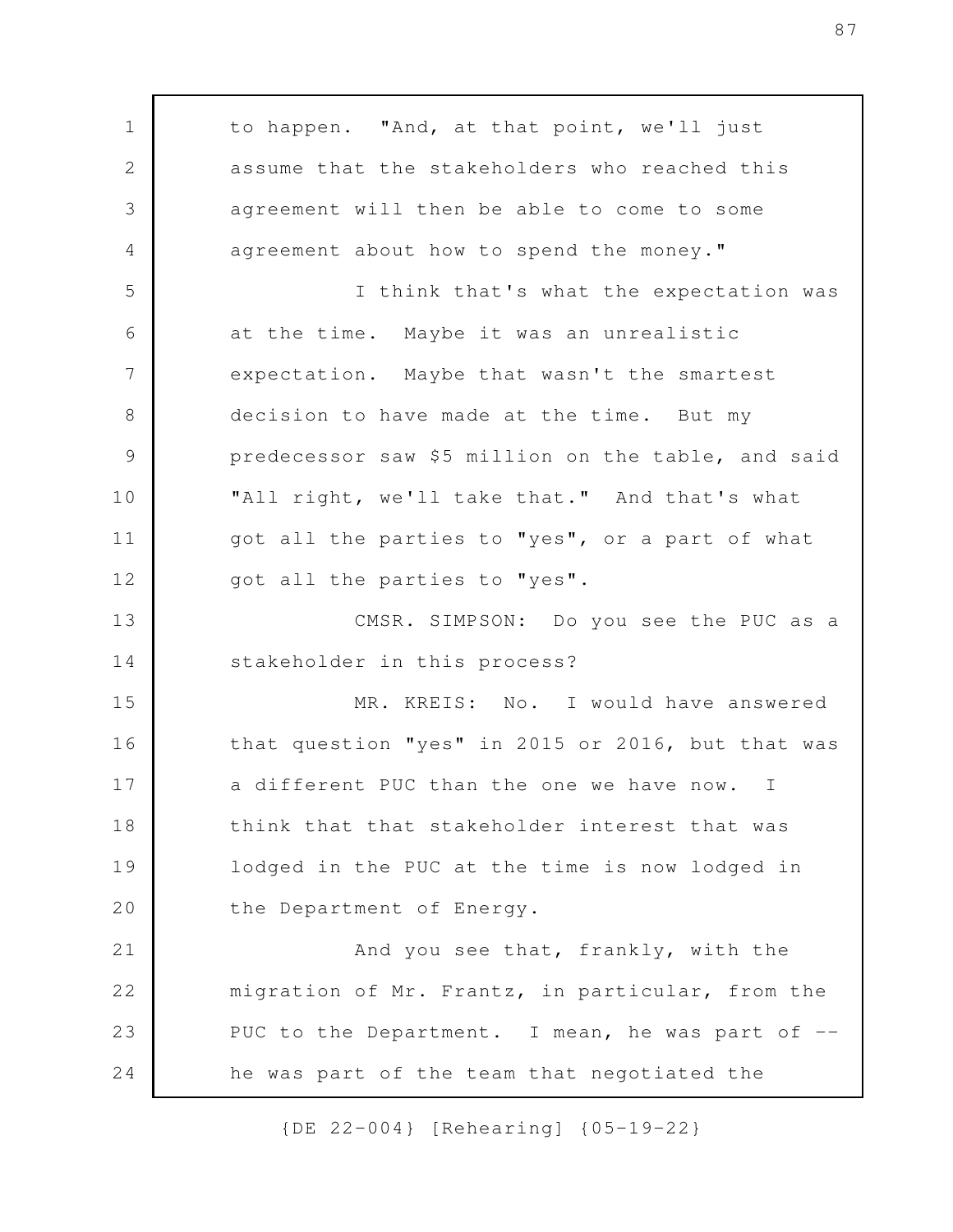Restructuring Agreement. He was a key player in terms of figuring out what to do about the Fund when the task was the PUC's to figure out how to -- or, to superintend the process of figuring out how to spend, and now he works for the Department of Energy. It's not about him personally, it's about the role that -- it's about the role that he discharges in state government. CMSR. SIMPSON: So, if the PUC, in your view, is not a stakeholder at this time, do you view the agreements, with respect to the Clean Energy Fund, as a contractual matter between the parties that were involved? MR. KREIS: I want to be careful about how I answer that question, because I honestly don't know whether a breach of that Agreement would result in somebody being able to sue somebody else for breach of contract. I'm not --I guess I would say I'm skeptical about that. But I do think that principles of contract law should govern the interpretation of that Agreement. CMSR. SIMPSON: And, Attorney Wiesner, 1 2 3 4 5 6 7 8 9 10 11 12 13 14 15 16 17 18 19 20 21 22 23 24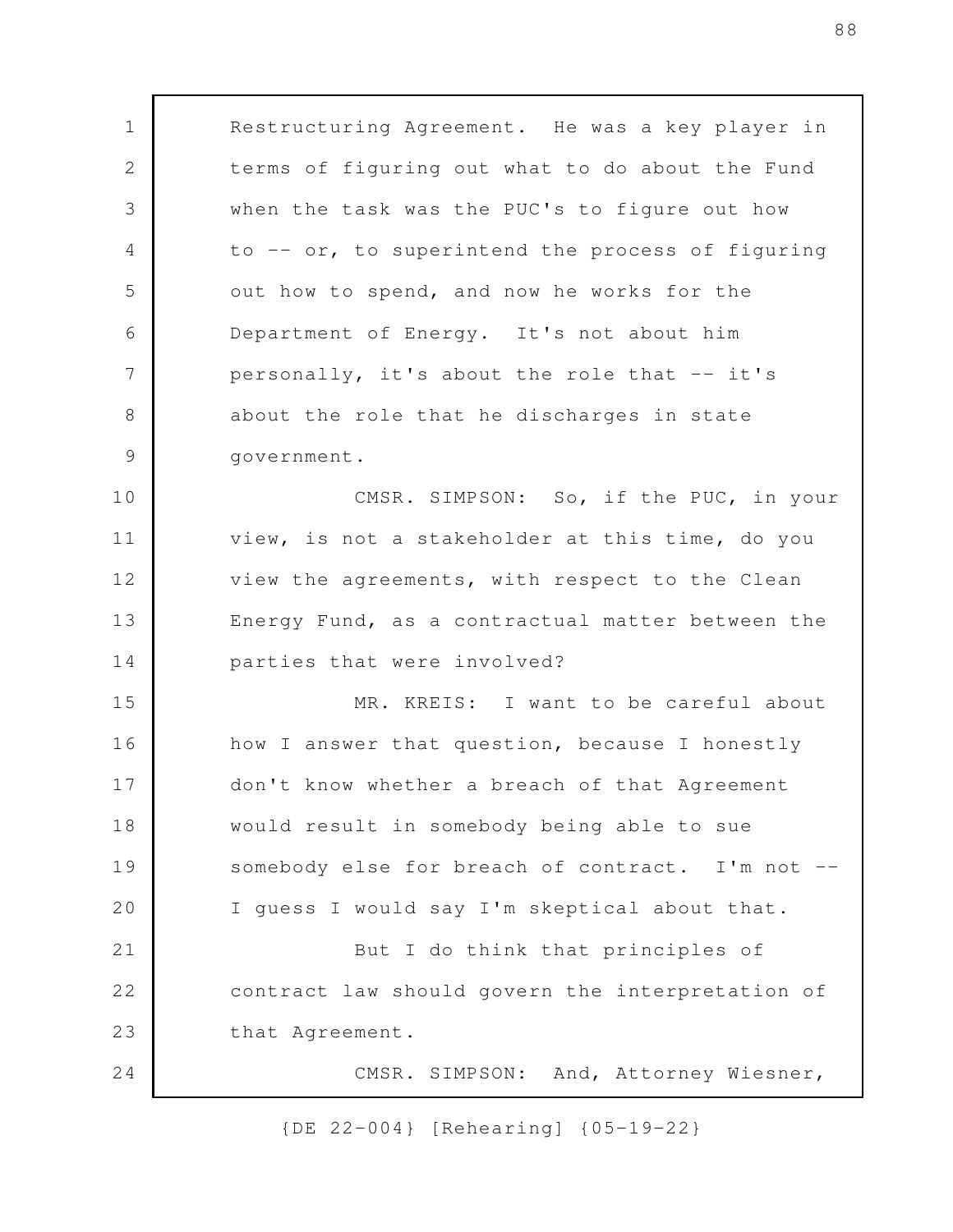how would you foresee the Department moving this process forward? MR. WIESNER: Well, I think that the stakeholder process would come back to life, once there's clarity on the path forward. And, at that point, you know, that it's probably the case that some of these programs can just be implemented. Others need some further development, and the stakeholders would take the first crack at that. I think the Department of Energy is perfectly positioned to facilitate that process and move it forward. And, you know, if there's -- you raised a question about "dispute resolution". And I guess, if there were a scenario where the stakeholders were deadlocked, and there was one group that wanted to move in a particular direction, and another group said "that's inconsistent with the fundamental Settlement Agreement terms and the guiding principles", yes, that might be a scenario where the PUC would be asked to resolve the dispute, as the adjudicatory body, which it's designed to be. It's hard for me to imagine that happening, but it's not 1 2 3 4 5 6 7 8 9 10 11 12 13 14 15 16 17 18 19 20 21 22 23 24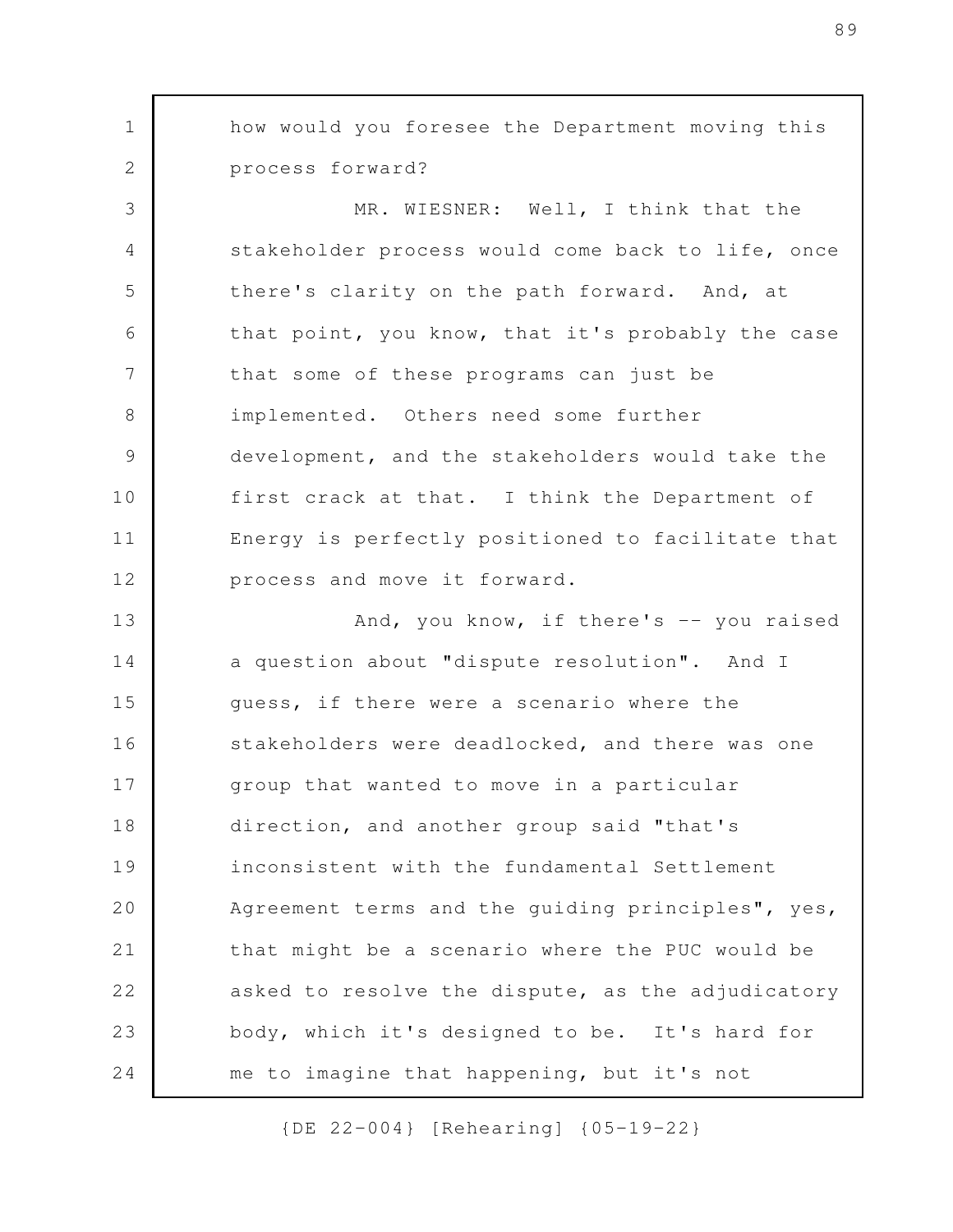theoretically impossible.

1

2

3

4

5

6

7

I think there are also potentially dispute resolution mechanisms that might be implemented within the Department of Energy to try to break that logjam and be able to move forward. But I think that is somewhat speculative at this point.

I think, you know, once there's greater clarity on the Commission's role, and on the administrative requirements that will apply going forward, I think it's perfectly in order for the stakeholders to reconvene and say "Okay, let's get these programs going. And let's finish the work that's necessary on the two programs where further details need to be developed." CMSR. SIMPSON: So, -- please. MR. KREIS: I would just say, with 8 9 10 11 12 13 14 15 16 17

respect to Mr. Wiesner, I'm not sure I agree with what he just said. I actually think that, if that kind of dispute arose, I actually think that it would be within the authority of the Commissioner of Energy to resolve it. CMSR. SIMPSON: And what would be your basis for that? 18 19 20 21 22 23 24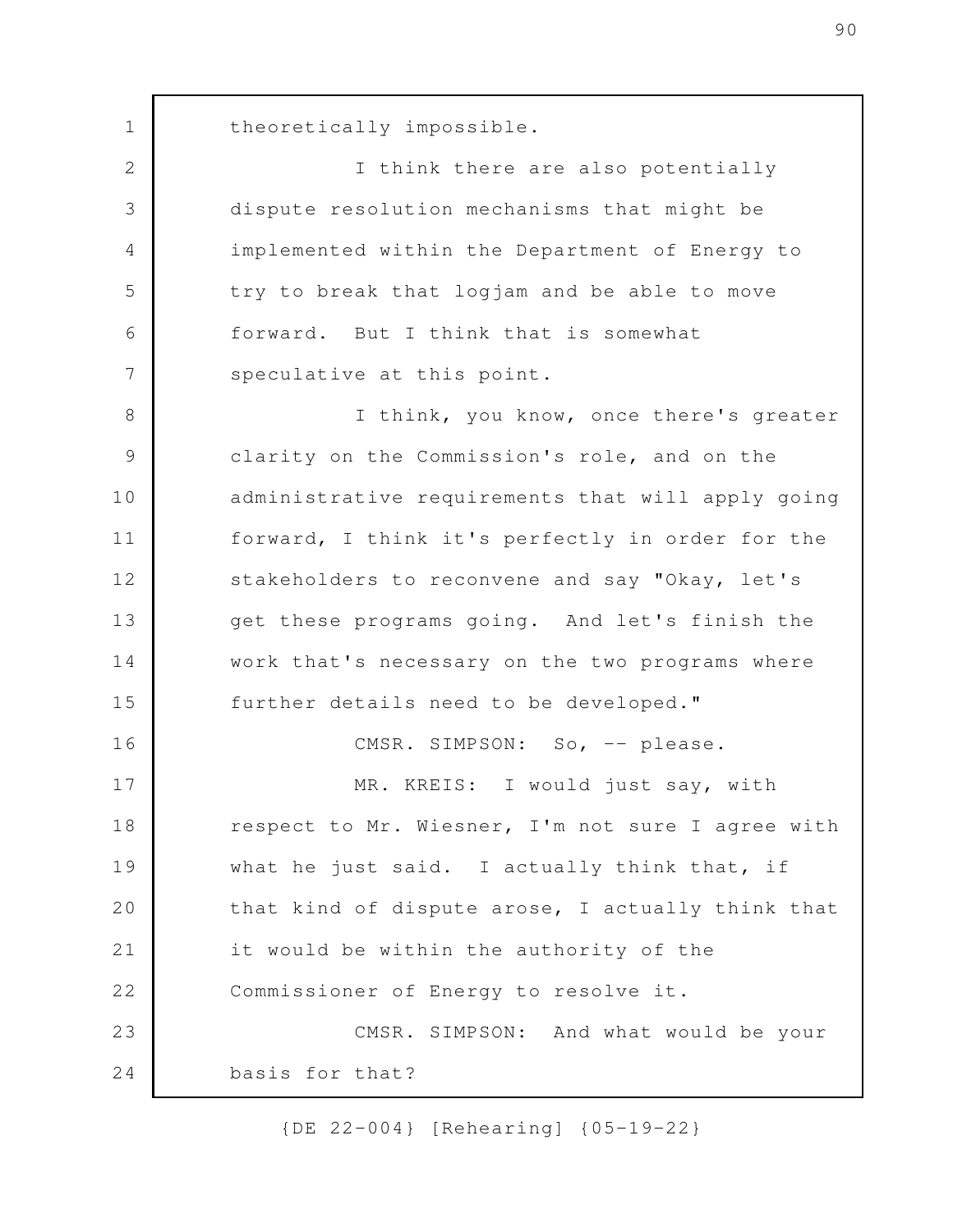MR. KREIS: I think that is what is the -- I think that formulation is what most fully comports with what the intent of the signatories to the Settlement Agreement was. MR. WIESNER: And to be clear, I'm not disagreeing with that. It's not entirely clear. I mean, the parties in 2015, and the parties in 2021, quite honestly, didn't really contemplate the split in the two agencies and exactly what that might mean. I'll offer now that I think that, even if in July of last year we had given some deeper thought to the pending Clean Energy Fund proposal before the PUC, I think we would have revisited the letter that I wrote in April of that year, and looked at the first four items and said "Well, you know, there's not a general consensus that that is now outside the purview of the Commission. Let's let the Commission decide." And, as we discussed earlier, 5 and 6 are really forward-looking, once that initial determination is made by the PUC. And that's really where we are now. CMSR. SIMPSON: So, with respect to 1 2 3 4 5 6 7 8 9 10 11 12 13 14 15 16 17 18 19 20 21 22 23 24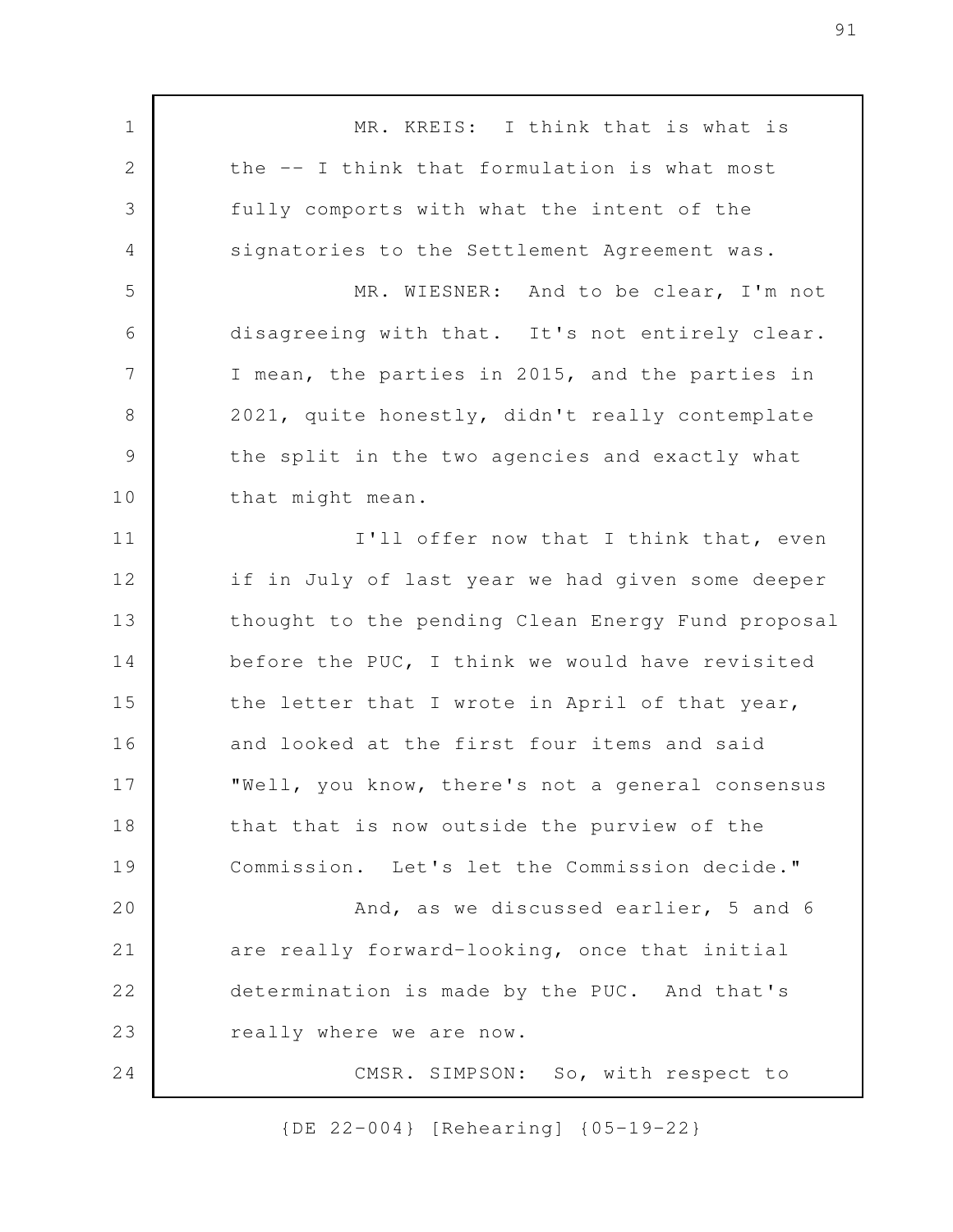Number 4 in your letter, the additional programs that had not been fully developed at the time, I think it's fair to say that we, as the Commission, approved Numbers 1, 2, and 3, and we denied your request in Section 4. Moving forward, if the Department of Energy were to conduct a stakeholder process to more fully develop and coalesce around programs that conform to the 2015 Settlement Agreement, with respect to low-and-moderate income for residential and financing program for C&I customers, would you no longer expect to request Commission action for approval on such programs, as has been done in Section 3? MR. WIESNER: I think there's a legitimate question about whether Commission - the Consumer Advocate raised this earlier. There's a legitimate question about whether Commission approval was ever necessary. The choice was made at a time when the PUC Staff was under the supervision of the Commissioners to seek that approval, and, as I characterized it, 1 2 3 4 5 6 7 8 9 10 11 12 13 14 15 16 17 18 19 20 21 22

an assurance, as much as anything else. And I think we've received that. 23 24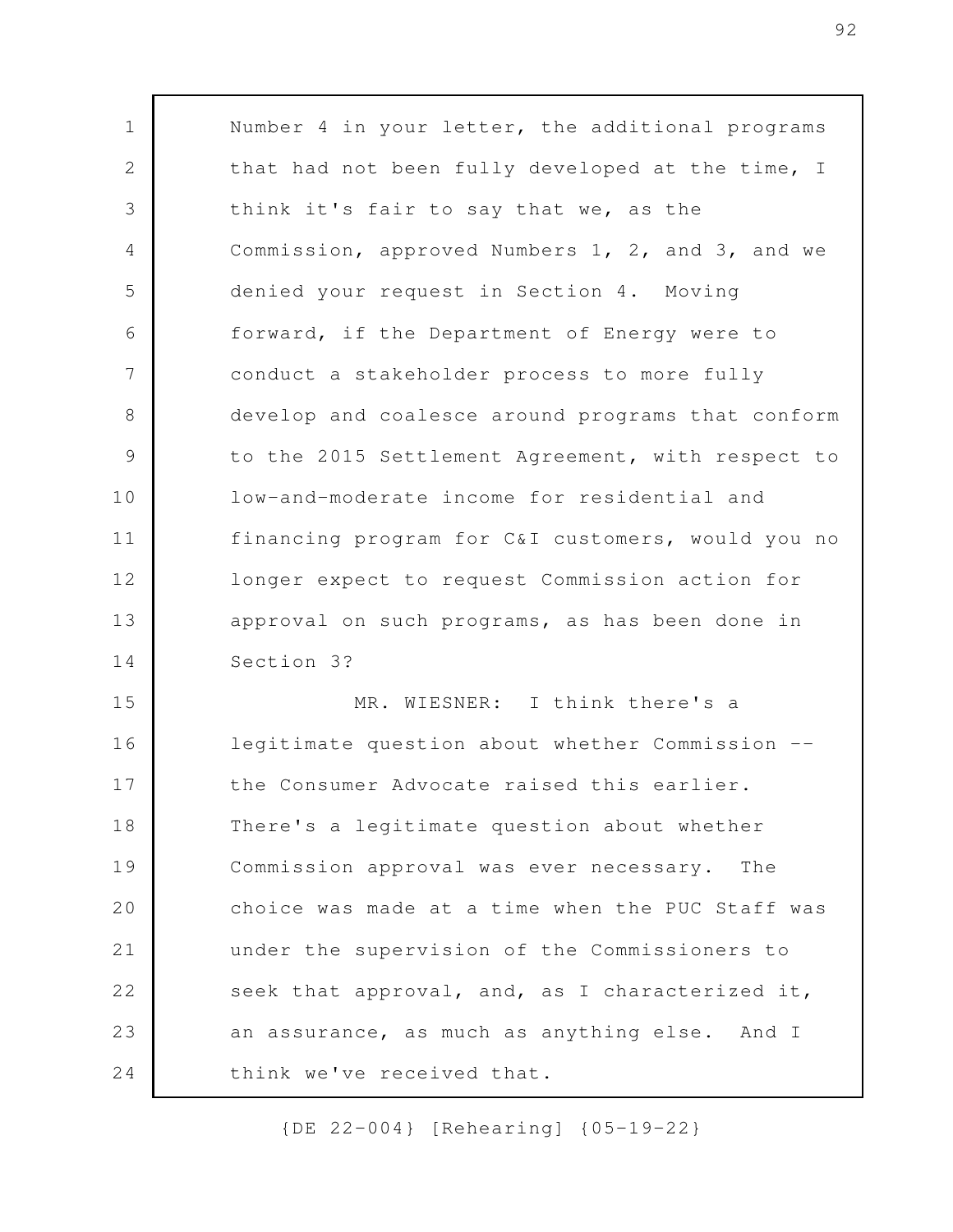There is some further work to be done on those two programs, as is acknowledged. And the stakeholder process would continue that development. I don't want to speak definitively about whether it would be necessary to come back to the Commission and seek approval of the final details of those two programs. I think there actually may be a difference of opinion among the Settling Parties. CMSR. SIMPSON: If the Commission were to remove ourselves from oversight and approval of the Clean Energy Fund, how can we have confidence that the program would be implemented as required? MR. WIESNER: And, again, the Settlement Agreement language is not typical, I'll say, and private funding of a limited, but significant, amount of money to further program development is also not the norm. So, I think, even when the PUC was an integrated agency, there was always a question about exactly what level of approval was necessary. And I think that that's even more of an open question, now that the 1 2 3 4 5 6 7 8 9 10 11 12 13 14 15 16 17 18 19 20 21 22 23 24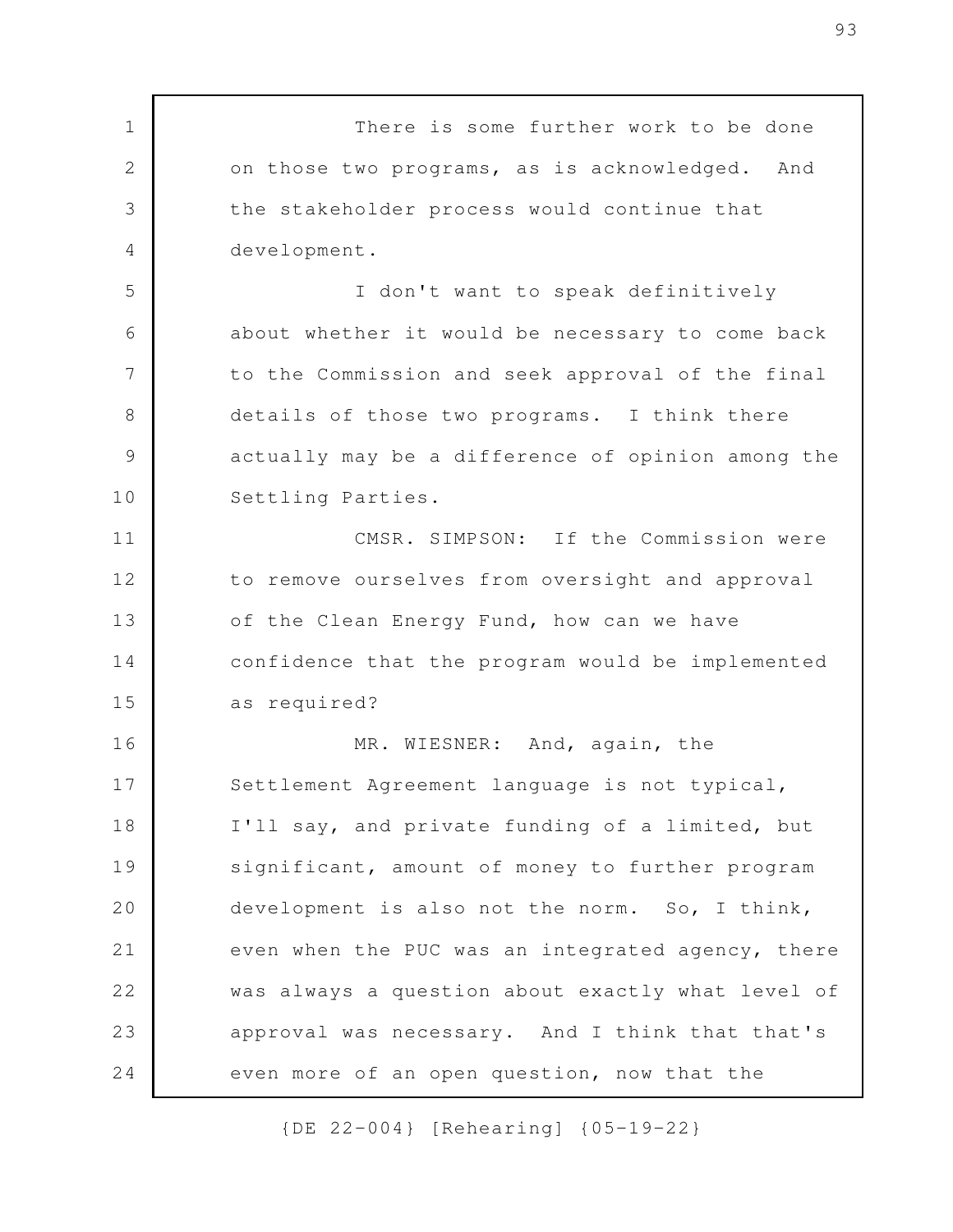agencies have been split, without perfect clarity, let's say, but primarily along the lines that the Commission is an adjudicatory body that makes decisions based on the record developed by parties in contested cases, and that the Department of Energy is the prime mover for policy making and program implementation in the state. And it does seem that, you know, effective and efficient and timely use of private funds put aside in a Settlement Agreement to fund customer-beneficial programs in the state falls more neatly within the DOE's purview, rather than the PUC. CMSR. SIMPSON: If the Commission were 1 2 3 4 5 6 7 8 9 10 11 12 13

to decide to not remove ourselves completely from administration of the Clean Energy Fund, what recommendations would the stakeholders here today have, in order to ensure the timely and efficient administration of funding from the program? MR. WIESNER: I mean, I guess I can let other parties speak for themselves. I think there is a general interest in seeing this move forward and having the money spent soon, and effectively. And I don't think there's anyone 14 15 16 17 18 19 20 21 22 23 24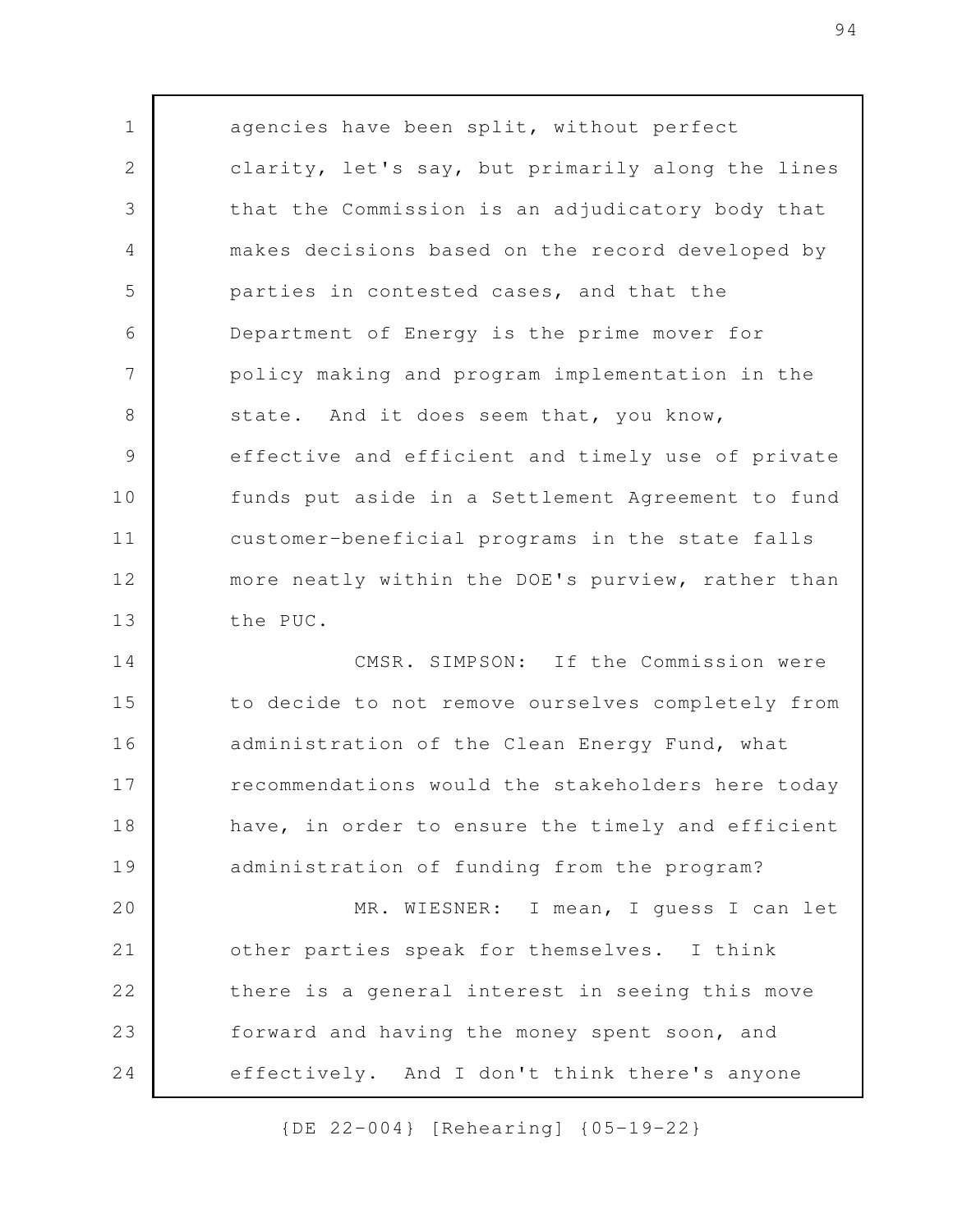among the key stakeholders here that would be dragging their feet to prevent that from occurring. CMSR. SIMPSON: And I would say that the Commission aligns with that perspective. And that's why, in our Order, we asked for the parties to submit proposals with respect to Number 4 in your letter by May 1st of this year. MR. KREIS: Could I address some of this? CMSR. SIMPSON: Please. MR. KREIS: I want to go back to the "How can we have confidence?" question. I have two answers to that question. One reason that you can have confidence, if you forbear or abstain, that the fund will be administered in a responsible and appropriate fashion, is I think it's appropriate for the Commission to assume the good faith and vigilance of its counterpart agency and its leadership. CMSR. SIMPSON: Which we do. MR. KREIS: Of course. And, as a practical matter, the people who work at the 1 2 3 4 5 6 7 8 9 10 11 12 13 14 15 16 17 18 19 20 21 22 23 24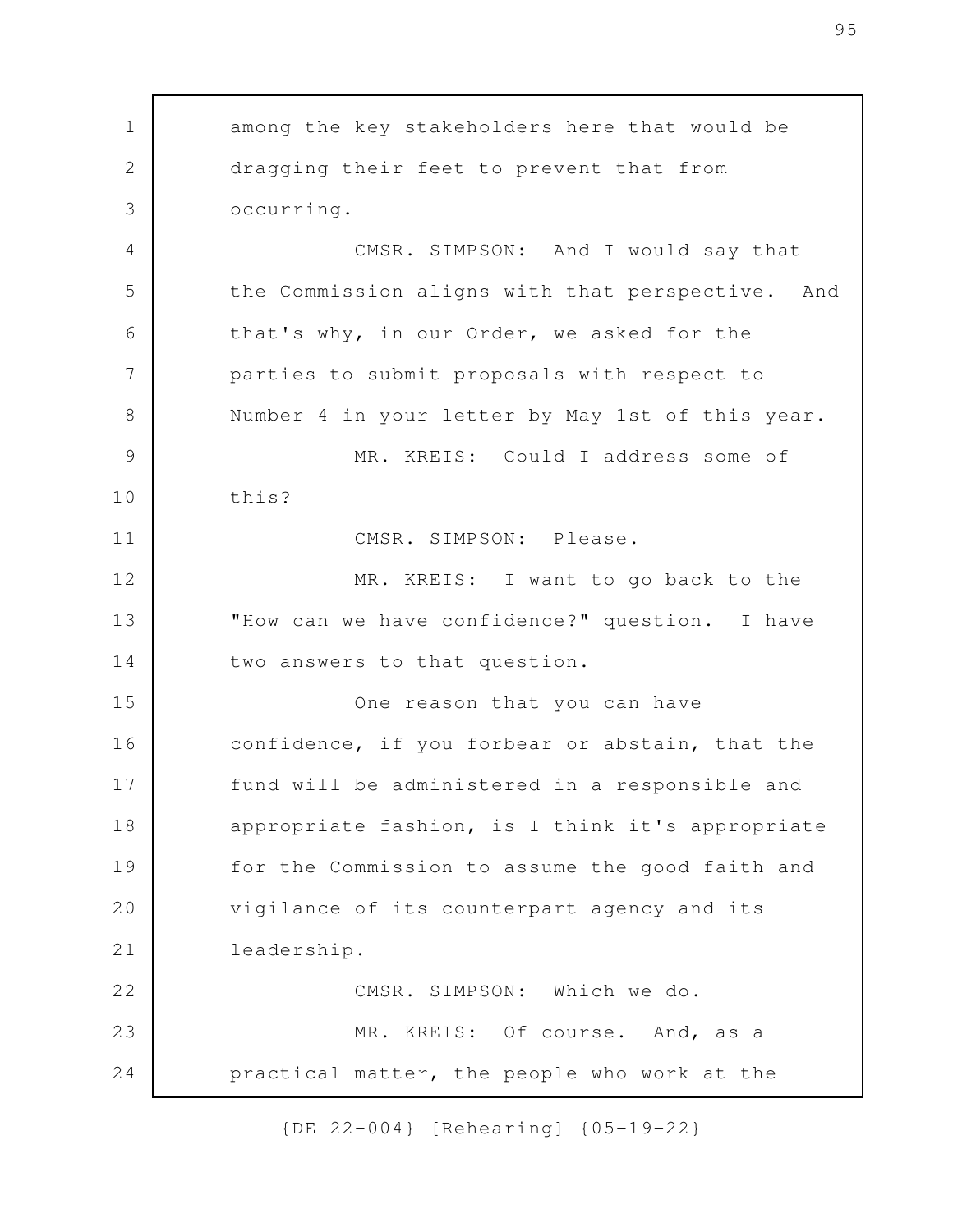Commission, at least its leaders, are personally acquainted with many of the people at the Department of Energy. So, you know -- you have direct experience of the integrity, good faith, and capabilities of the people who are leading the Department of Energy.

1

2

3

4

5

6

But I think the Commission, and this is where, although I agree with Mr. Wiesner that this question about the Clean Energy Fund is *sui generis*, and, so, therefore, doesn't necessarily have implications for all time. But there are questions here that do relate to, at the meta level, what the proper role of the PUC is and what the proper role of the Department of Energy is. 7 8 9 10 11 12 13 14 15

And, you know, the PUC used to be an example of Heisenberg's uncertainty principle, right? You were -- the PUC was a particle sometimes and a wave other times, depending on where you were looking at it. Sometimes it was a decider, like a court; and, at other times, it was a policymaking body, with a certain policy agenda that it was advancing. And those two things were very -- they were incompatible in 16 17 18 19 20 21 22 23 24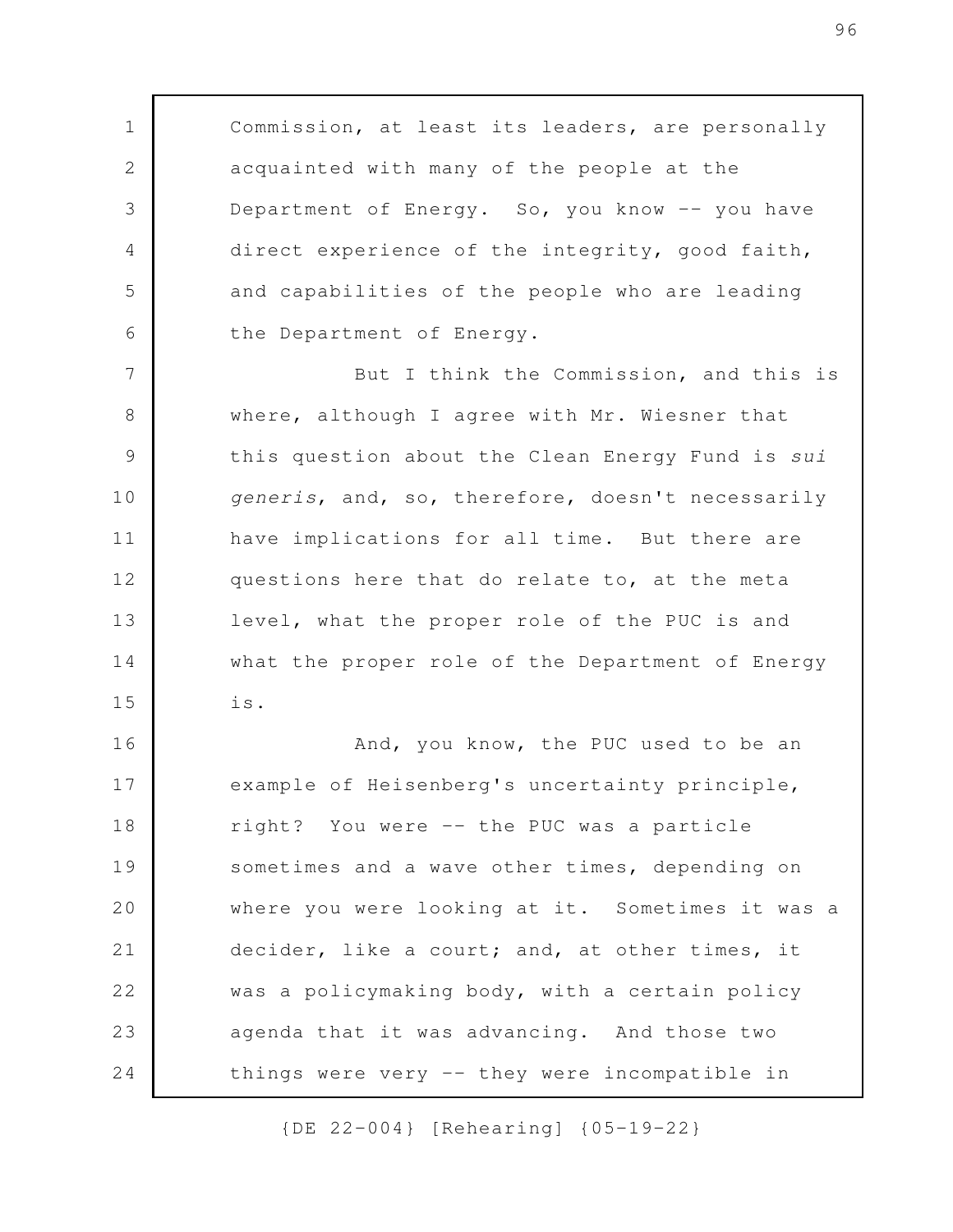some ways. A thing can't really be a particle and a wave at the same time. And, so, the Legislature split those two things up. So, I think, and I say this cautiously and carefully, a certain degree of humility is called for, right? Just like I, as the Consumer Advocate, do not know how to run a public utility, and shouldn't substitute my judgment for the judgment of the management of the investor-owned utilities of this state. So, too, the Commission has to be mindful of what -- how much -- how vigilant and how involved and entangled it needs to be in what utilities do. You, Commissioner Simpson, asked earlier "do I think of the PUC as a stakeholder?" And my answer is always going to be "no". The PUC is no longer a stakeholder in anything. It is now a decider. You should really, although you have some policy discretion, because of the way you're constituted, the PUC's job is now to function as a decider. To the extent the PUC was ever a "stakeholder", that stakeholder responsibility and authority has now migrated to the Department 1 2 3 4 5 6 7 8 9 10 11 12 13 14 15 16 17 18 19 20 21 22 23 24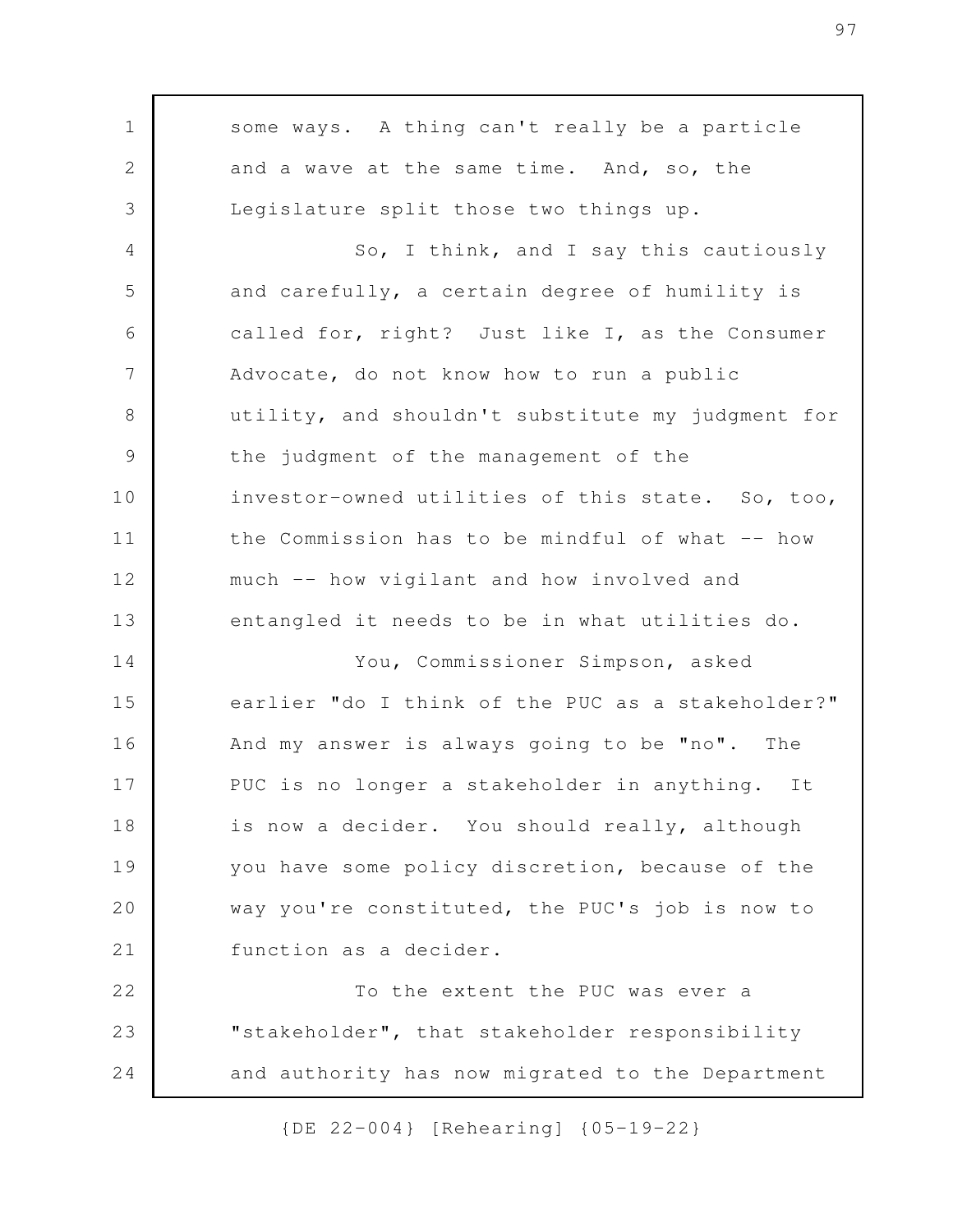of Energy. So, in a way, the answer to your question "how can we be completely confident that this Fund will be well spent?" is "maybe you can't", because maybe you shouldn't. Not because you don't have the capability or the intelligence or the dedication or the insight, but because that isn't really your role anymore. And that's -- the need to acknowledge that is the part and parcel of a certain amount of humility as a regulatory agency, and, in part, the spirit that I invoked earlier of Learned Hand's advice, not to be too sure that you're right. MS. CHIAVARA: And sorry, revisiting your question once again, you were asking what elements to keep and which -- which elements of the Order to keep, as far as the administration and oversight? CMSR. SIMPSON: Well, I'm very mindful, I think, of the ethos of what the Consumer Advocate just stated, with respect to recognizing the responsibilities that the Legislature has gendered to the new Department of Energy, and the changes with respect to the Public Utilities 1 2 3 4 5 6 7 8 9 10 11 12 13 14 15 16 17 18 19 20 21 22 23 24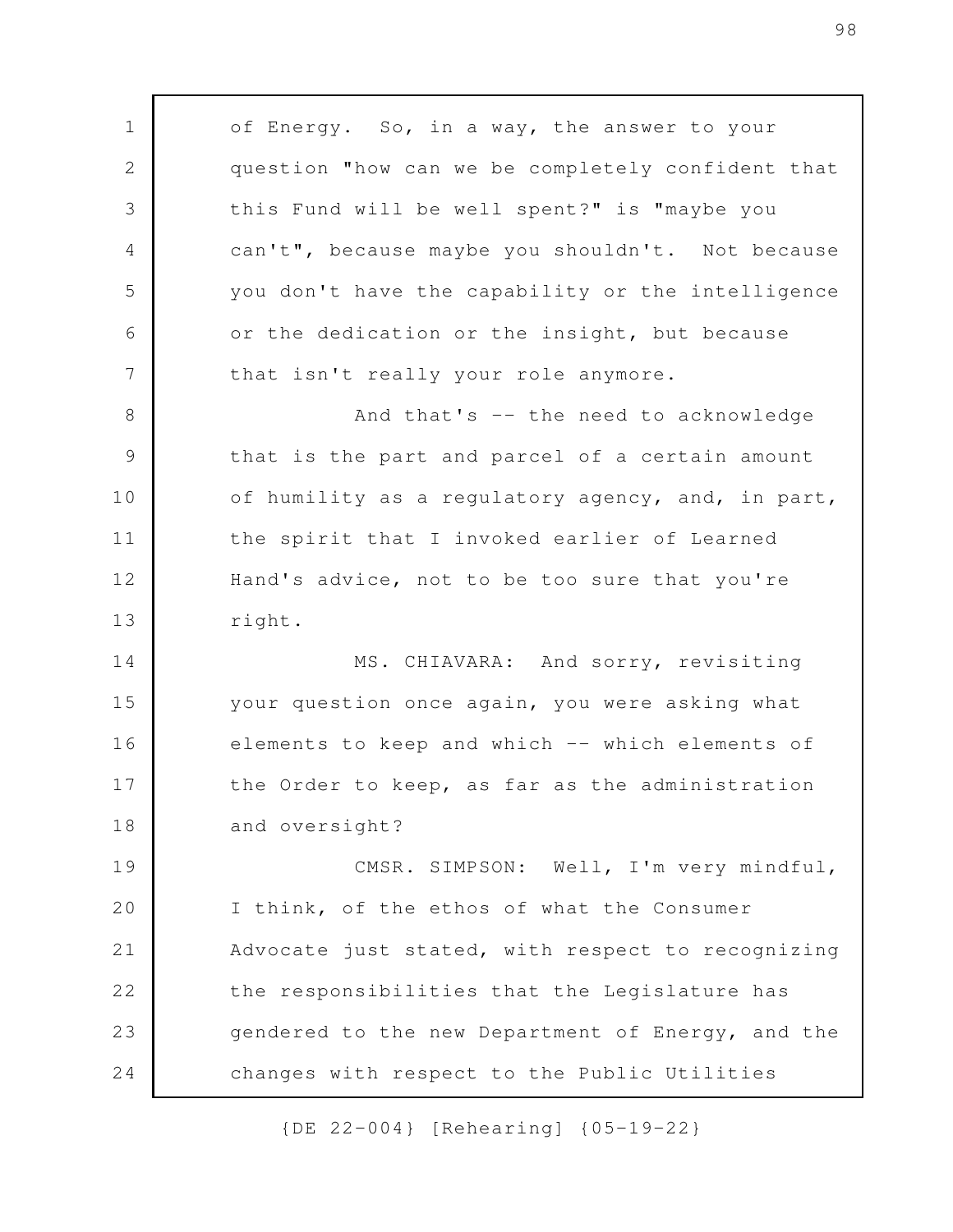Commission.

1

And I am hopeful that the Commission can convene and take this hearing as an opportunity to reflect on what we've directed in our prior order, 26,577, to ensure a timely allocation of the Clean Energy Fund. MS. CHIAVARA: If I could speak to a couple of elements of Order 26,577, in that case. And this is not -- I'm not directing, trying to put my thumb on the scale of a particular order, but just speaking to how, I guess, given that these are private funds, and to be a privately-funded administered program, looking at Page 8 of Order 26,577, Letter B, is part of the reporting requirement, that there should be "A discussion of any overlap with Renewable Energy Fund programs, NHSaves initiatives, or the Triennial Plan for Energy Efficiency Resource Standards, and the benefits and detriments to combining or managing those programs together." Those are all ratepayer-funded programming. And, so, I believe that those two don't mix. I think those should probably be separated. And this would be an inapplicable -- I believe it would be 2 3 4 5 6 7 8 9 10 11 12 13 14 15 16 17 18 19 20 21 22 23 24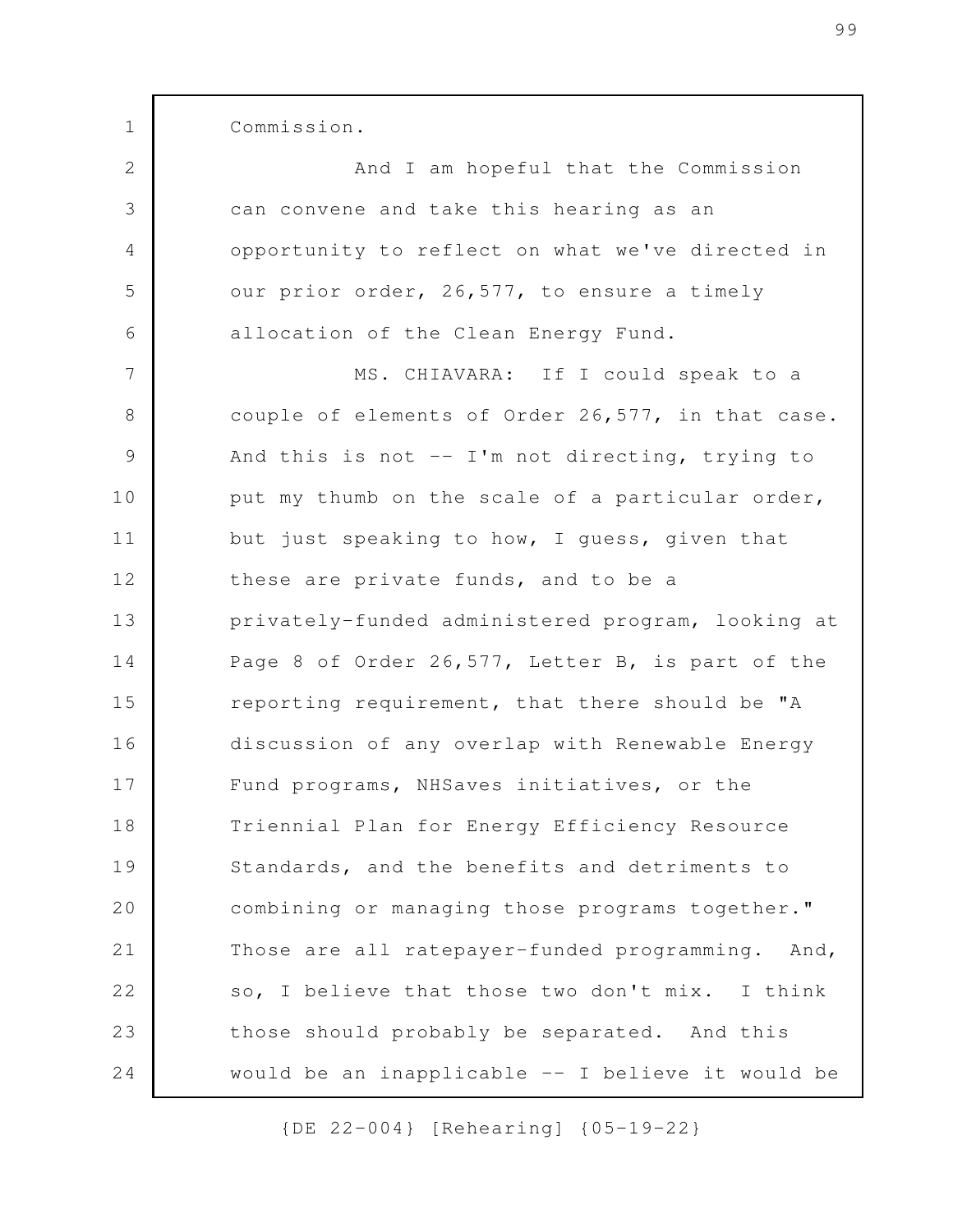inapplicable to the Clean Energy Fund and the administration of it. Likewise, the annual auditing requirement and the prudency review, again, the Company is not sure what a "prudency review" would result in, as the Company would not ever be seeking disallowances. We've already fully committed to turning these funds over, and the commitment has been made. So, we're not -- that seems -- that seems like an inefficiency that could be eliminated. CMSR. SIMPSON: So, I think I asked Attorney Kreis this question. From the Company's perspective, why hasn't the Company made these investments? If they're outside of the purview of the Commission, why are we still in a position where the promise made by the Company to make these investments hasn't been realized? MS. CHIAVARA: And that is still a fair question. I know the Company has dedicated the funds, and would have liked to have seen them spent and employed sooner than now. But there were a lot of moving pieces to this. You know, there was the Settlement 1 2 3 4 5 6 7 8 9 10 11 12 13 14 15 16 17 18 19 20 21 22 23 24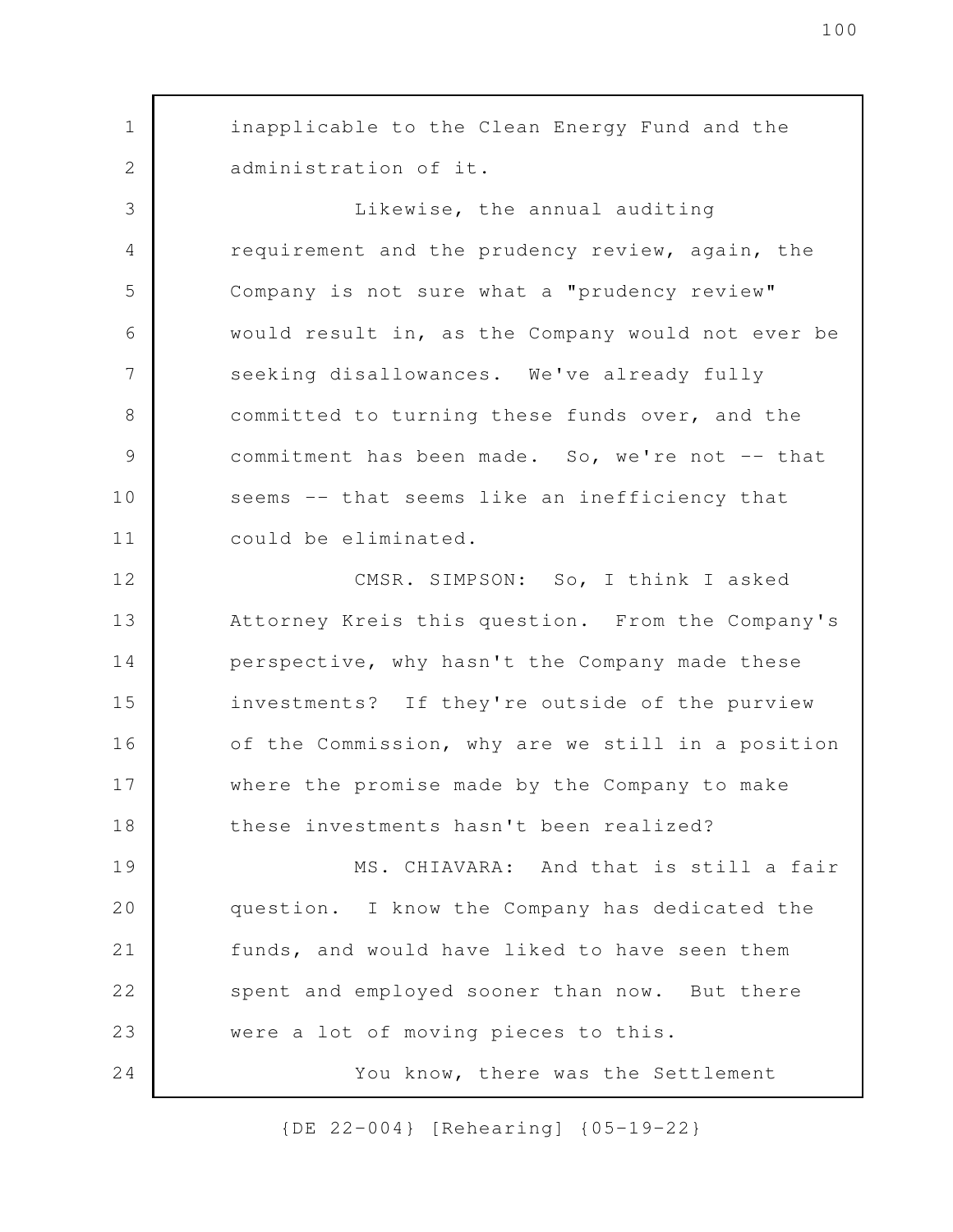Agreement, and then the stakeholder process. And, during the course of the time that this was developing, the PUC had a much different function of both policy and decision-maker, and that process was being navigated. I mean, there were several filings that were made to this Commission over the last two years. So, I can't say for sure why. It wasn't entirely the Company's discretion to just distribute the funds. Nobody 1 2 3 4 5 6 7 8 9 10

wanted the Company to just cut a check and send

it into the ether, as it were. 12

11

So, there was a desire by all stakeholders to come up with a comprehensive plan, so that these funds would be administered most responsibly and deliver the most impact, programming impact. And, so, I believe that process took a while. 13 14 15 16 17 18

You know, I don't think it's any one particular thing. I think it's a combination of several factors. 19 20 21

MR. KREIS: I think there might be maybe an erroneous assumption in your question, Commissioner. And I don't mean to put words in 22 23 24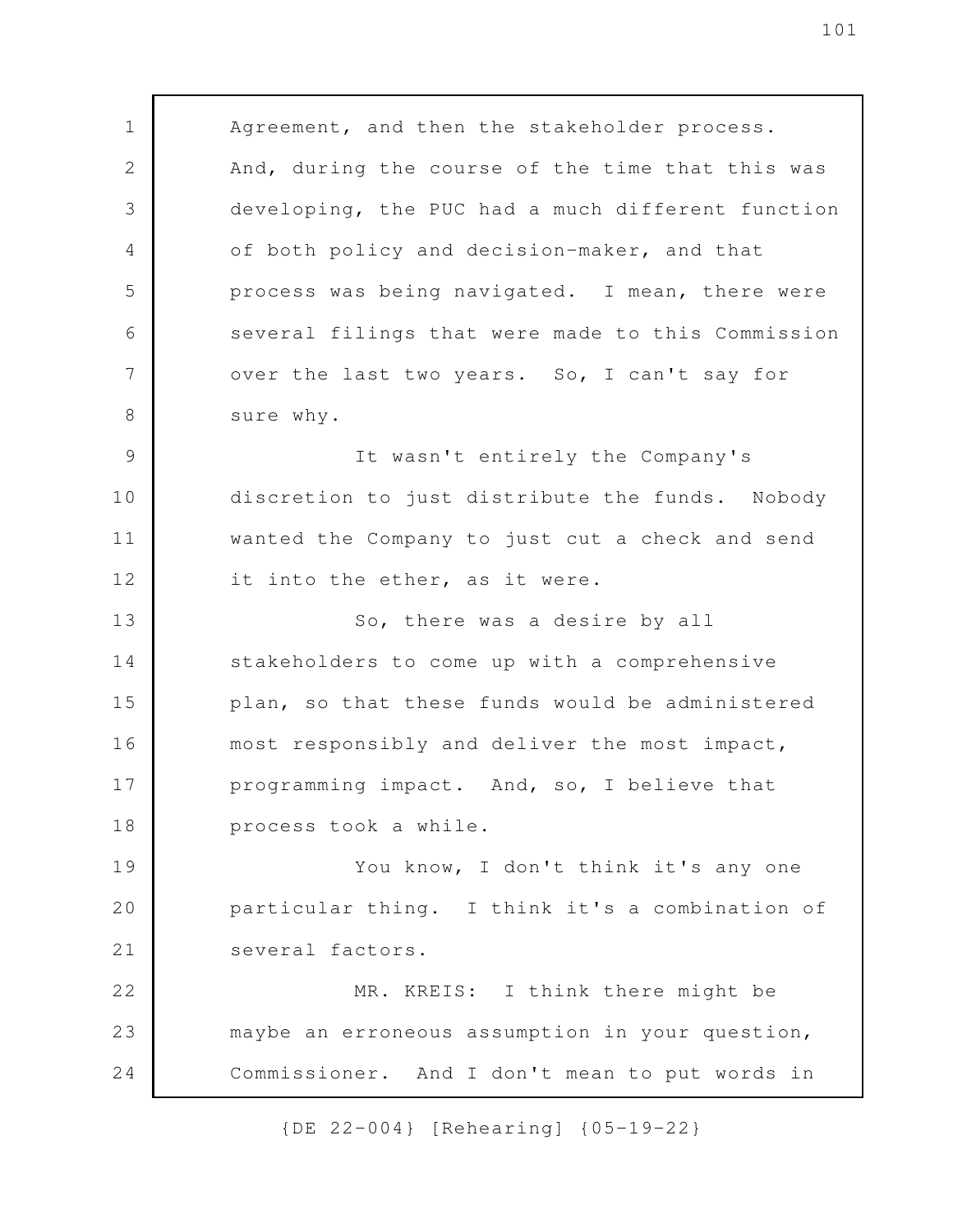the mouth of Ms. Chiavara or her client, but I think, having worked with Eversource throughout this process, Eversource thinks of itself as the bank here. I mean, it has the money, it's ready to write the checks. But it doesn't consider itself responsible for figuring out how to spend the money. So, this isn't a garden variety utility expenditure in the sense that you just used that term. They're just a -- they're the repository of the money. And they are ready, willing, and able to spend that money as the stakeholders would like them to. I want to cycle back and answer your question about what I would recommend, assuming the Commission decides that it is not ready to relinquish its role in the administration of the Fund. And I guess what I would say about that is, that the frustration, from my perspective, is that the Commission has at its disposal something that feels like an unreasonably blunt instrument here, which is to say the "contested case" procedures that are described in the Puc 200 rules, and that would apply in an adjudicative 1 2 3 4 5 6 7 8 9 10 11 12 13 14 15 16 17 18 19 20 21 22 23 24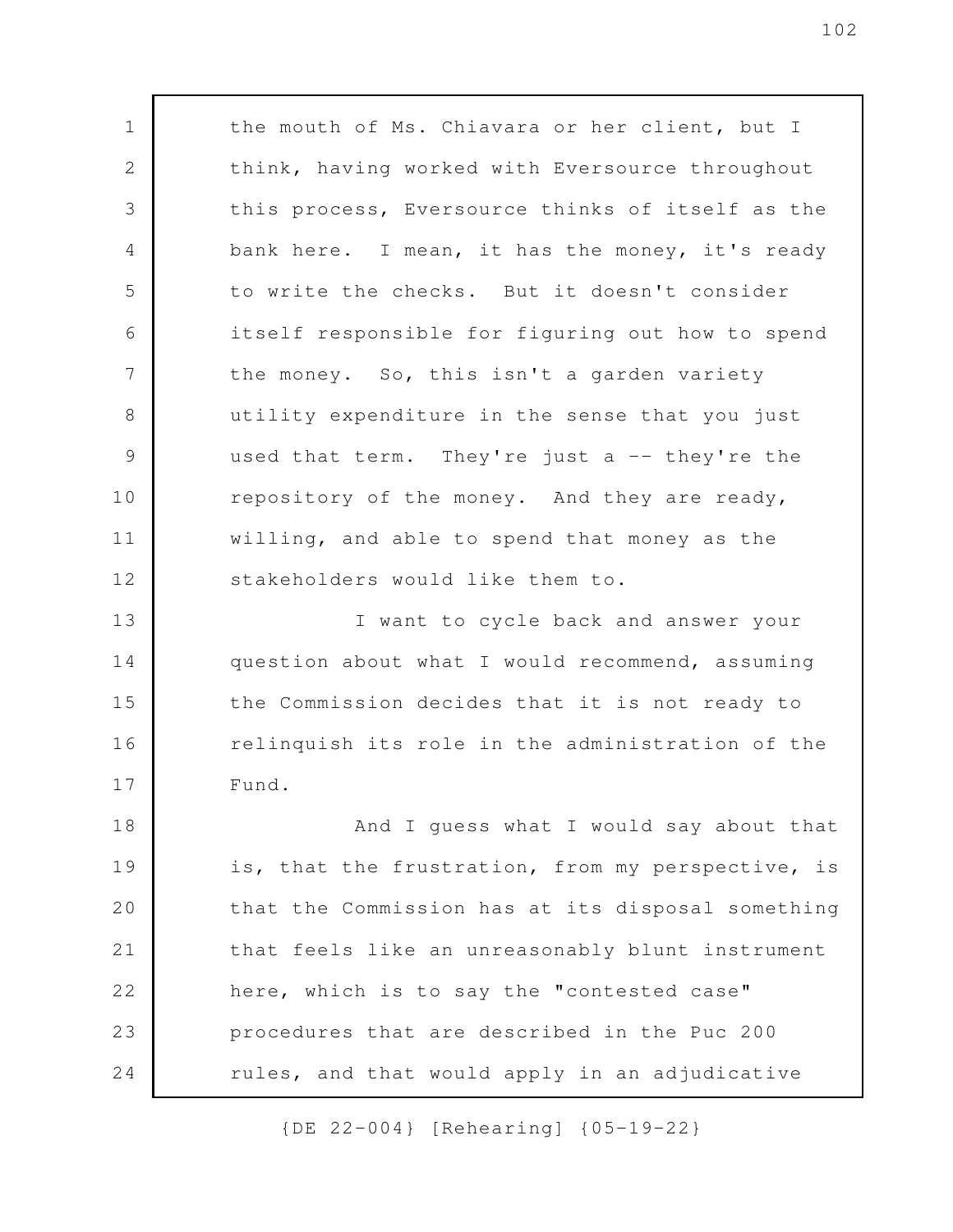context. That is a very complicated process that is unduly complicated here. And, so, what I would suggest to the Commission, in the event that it wants to maintain its role as the ultimate overseer of this Fund, is that some more informal process should be available to the parties, to give the PUC the information it needs, and, if necessary, get the PUC to make the decisions that it should. You know, how that would work? I don't know. One thing I think is often helpful is exactly what we're doing here today. You know, it was interesting that the PUC sort of seems to have struggled a little bit with how to characterize this particular event, right? It was -- you know, there are references in the Order to this being a "hearing", and that there being "a record that would be developed" today. But that's not really what we're doing here today. We're really having something like an informal workshop, where we're just having a on-the-record public discussion of something that is little bit like an argument, oral argument, a little bit like a hearing, but it's really just a 1 2 3 4 5 6 7 8 9 10 11 12 13 14 15 16 17 18 19 20 21 22 23 24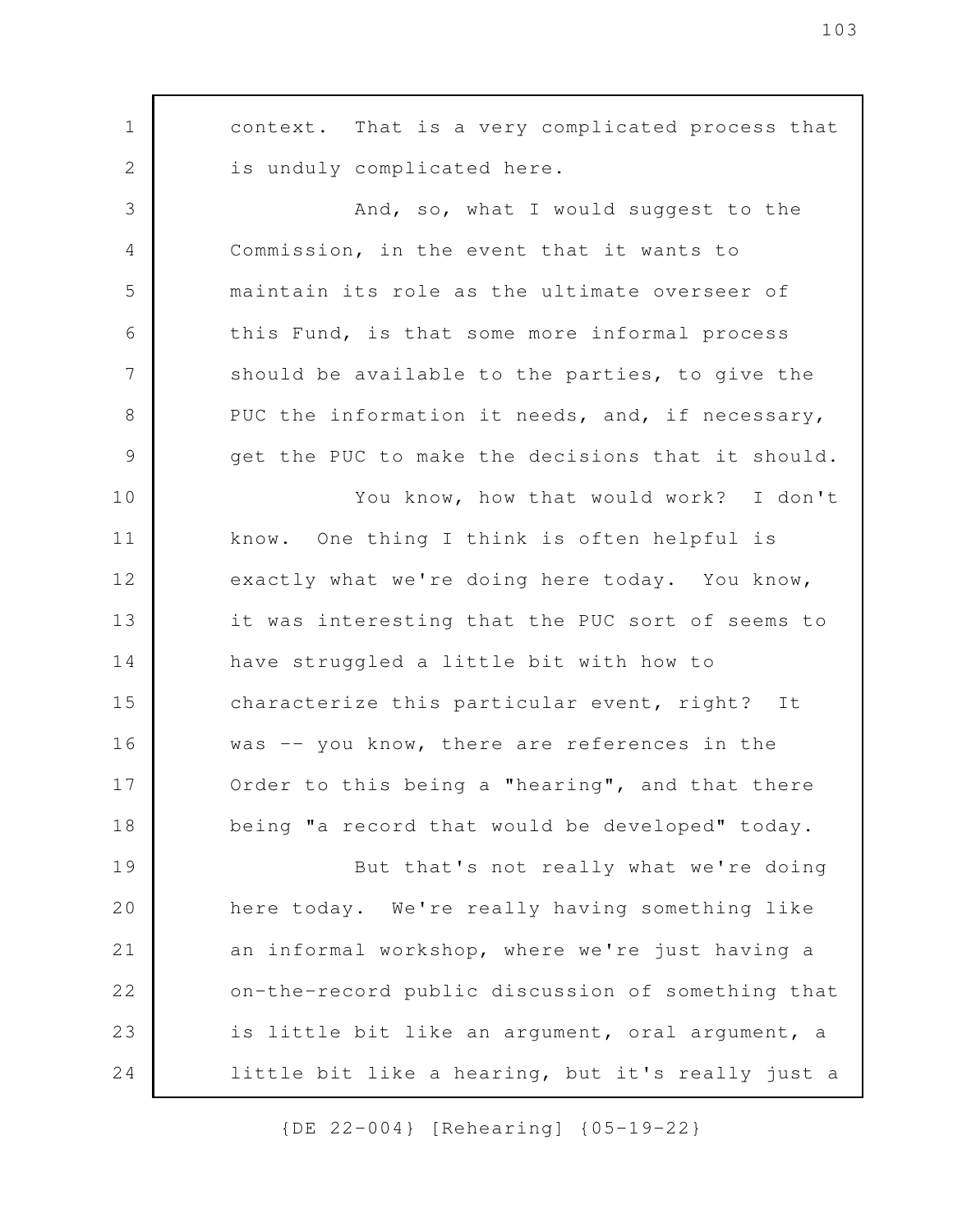conversation. And the ability to have that kind of informal back-and-forth with the Commission would be helpful in a variety of settings, certainly, in this context, if this is going to continue to be a PUC matter. CMSR. CHATTOPADHYAY: Before -- excuse me -- I lose the thread here, I think we were talking about, you know, the "annual reporting", and I'm addressing this question to Eversource. If you look at the letter, it says "Require annual reporting by Eversource as to the performance and levels of participation in each individual program." Right? And that, you know, I'm assuming the Company knew that that was expected. So, there will be an annual reporting. And, so, my question to you is, what is your sense of what the Company understood as to what the performance and levels of participation metrics would be? You know, what -- I mean, so, just do you have a sense of what was actually assumed to be the kind of stuff that the Company would be required to, you know, address? MS. CHIAVARA: Yes. I don't believe 1 2 3 4 5 6 7 8 9 10 11 12 13 14 15 16 17 18 19 20 21 22 23 24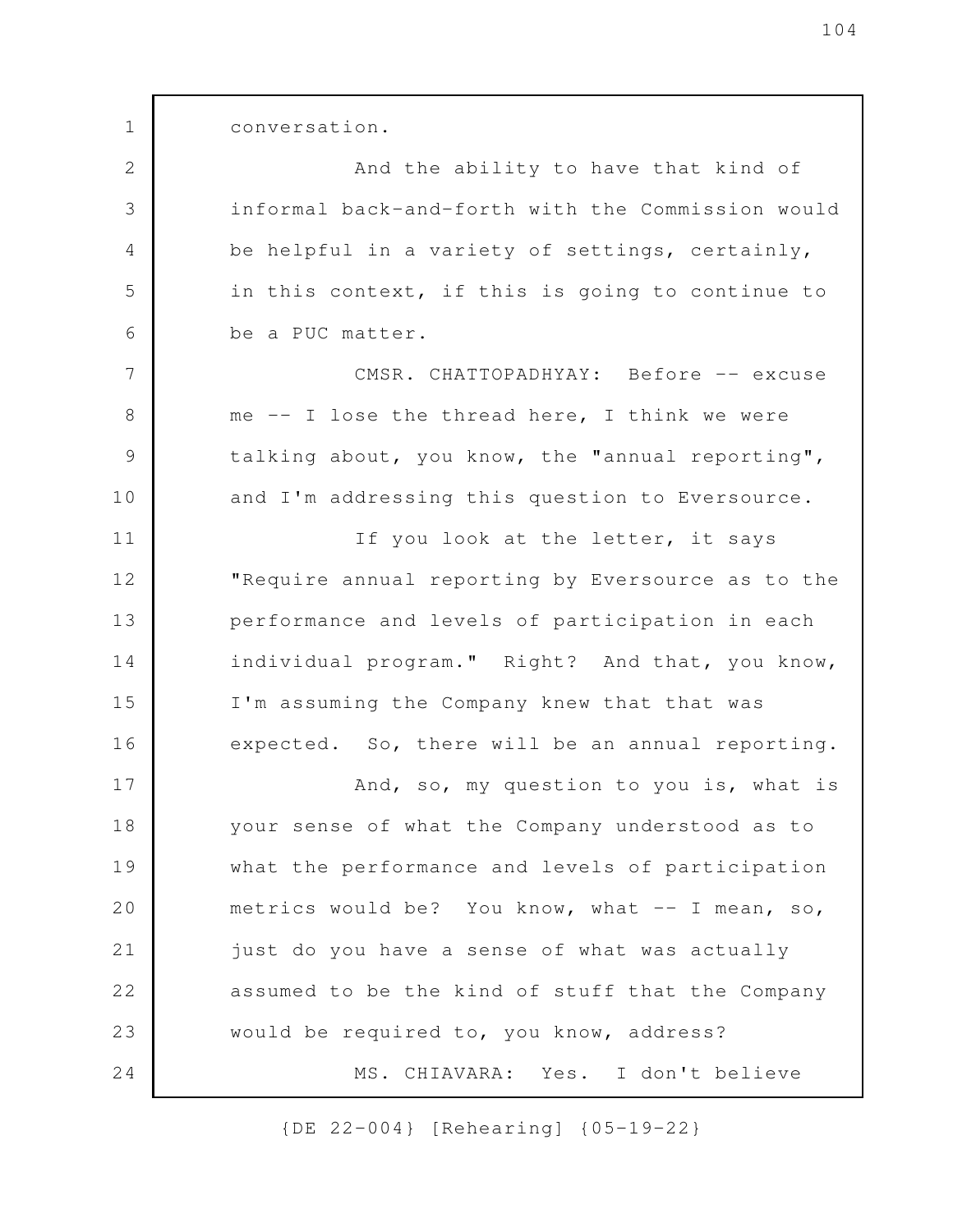the stakeholder group had itemized what should be included on the reports exactly, you know, at a certain level of granularity. But, if I had to make an educated guess, I would say it would be something along the lines of what's in Order 26,577, Page 8, Letter A. Which is "The summary of actual and projected administrative costs over the life of the program, sources of administrative costs, estimates", it goes on to say, you know, it's a summary of the administrative costs, and I would assume also, you know, a summary of program performance as well. Again, this was -- it wasn't quite as formal a process. You know, we hadn't formalized it that much. But that was the assumption. CMSR. CHATTOPADHYAY: So, is it fair me to assume that this document that you referred to, all those points, you will be comfortable, the Company would be comfortable, you know, providing that kind of information annually? MS. CHIAVARA: We assume that -- we assume that we would have to, of course, report to one of our regulators or both of our 1 2 3 4 5 6 7 8 9 10 11 12 13 14 15 16 17 18 19 20 21 22 23 24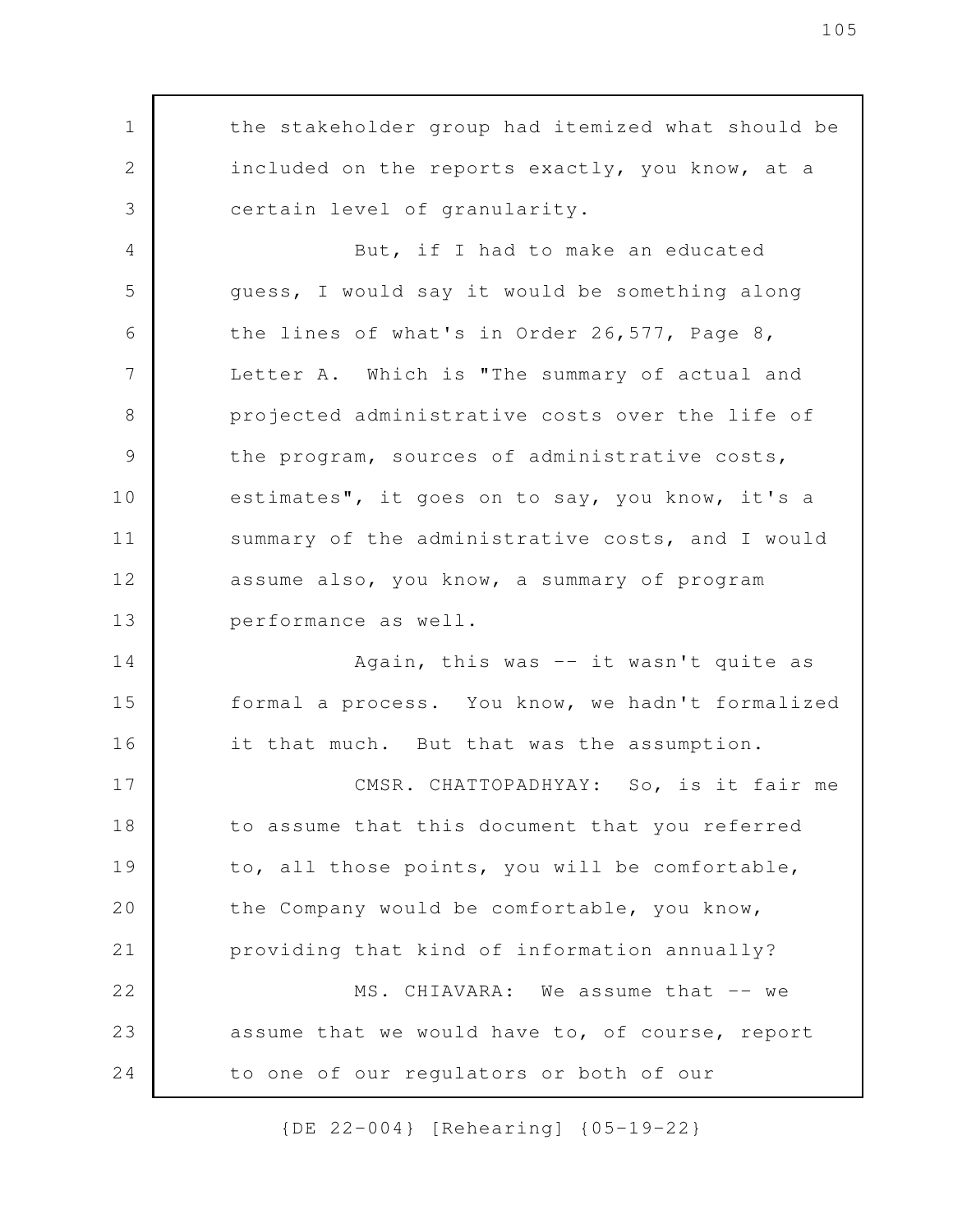regulators, to -- the idea was that it would be not an overly burdensome reporting requirement, but something enough to provide transparency on how the programs are being administered, and the effectiveness of the programs, if they are on the right track. And I think those two things, basically, the administration of the programs and if the programs are succeeding. CMSR. CHATTOPADHYAY: So, would DOE be comfortable with something like that? MR. WIESNER: Again, this is somewhat speculative, because I don't think the parties at the time went into that level of detail. But that sounds like an appropriate level of detail to include in an annual reporting requirement. Again, there's the further question of "whether that report is submitted to the Commission or whether that's something that would be provided to the DOE, in its role as, you know, the chief facilitator of the stakeholder process?" I think there are two fundamental questions here as I see it: What level of regulatory oversight is warranted for this 1 2 3 4 5 6 7 8 9 10 11 12 13 14 15 16 17 18 19 20 21 22 23 24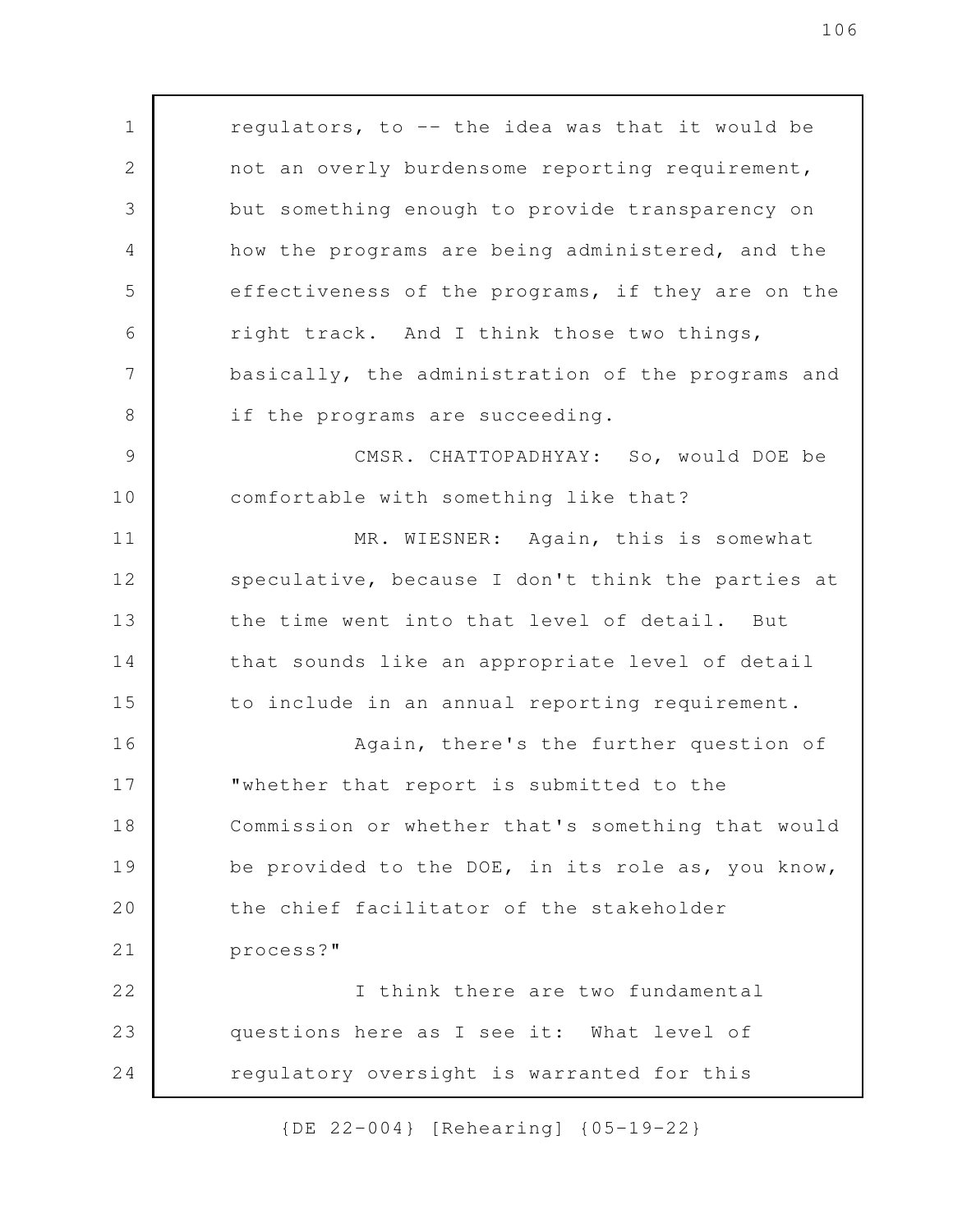special body of private funds? And also, then, whatever level of regulatory oversight is required, which agency is best positioned to do it, and which agency is -- which agency's level of oversight is most consistent with the original parties' -- Settling Parties' intentions? CMSR. CHATTOPADHYAY: I understand your points. I do have my own way of thinking about what is private, what is not. But let's not go there right now. CMSR. SIMPSON: All right. So, we've  $-$  I think, looking at the letter, Attorney Wiesner's letter from April 14th, 2021, I think everybody is on the same page with respect to Number 1, 2, and 3. So, now, we're looking at moving forward. If the Commission were to reevaluate the reporting requirements as requested, and ask the Department of Energy to develop a framework for annual reporting, in lieu of the Commission prescribing a methodology for reporting, would that be amenable to the Department of Energy? MR. WIESNER: I don't see why not. I think, if the Commission had not included the 1 2 3 4 5 6 7 8 9 10 11 12 13 14 15 16 17 18 19 20 21 22 23 24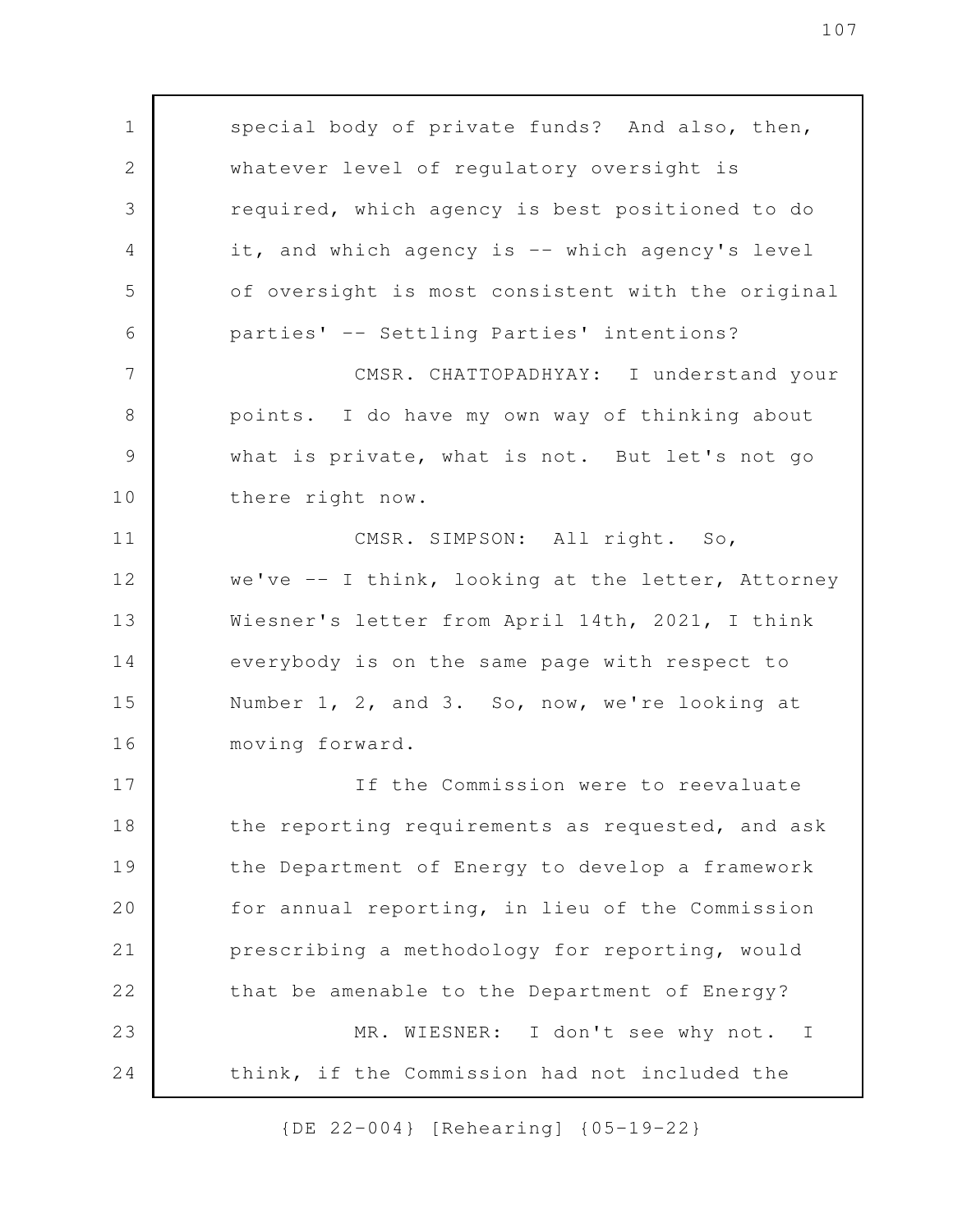additional level of detail, in terms of the ongoing oversight in the Order in question, that that would have been a natural fallout from the further stakeholder process. "Okay, we're going to start spending this money. The Company is going to incur administrative costs to implement the programs. And, you know, we want some at least annual check on how that's going, whether the programs are successful, you know, whether the eligibility criteria, for example, for customer participation should be revisited, what the administrative costs are, and whether they're, you know, deemed to be reasonable in context." I think I'm comfortable saying that we would be well positioned to take on that role, and work with the stakeholders to develop an annual reporting requirement, that's not overly burdensome on the Company, but seeks to inform all relevant stakeholders as to the program implementation and the Fund deployment, so it can be best utilized. CMSR. SIMPSON: And would the Department be adverse to sharing the results of 1 2 3 4 5 6 7 8 9 10 11 12 13 14 15 16 17 18 19 20 21 22 23 24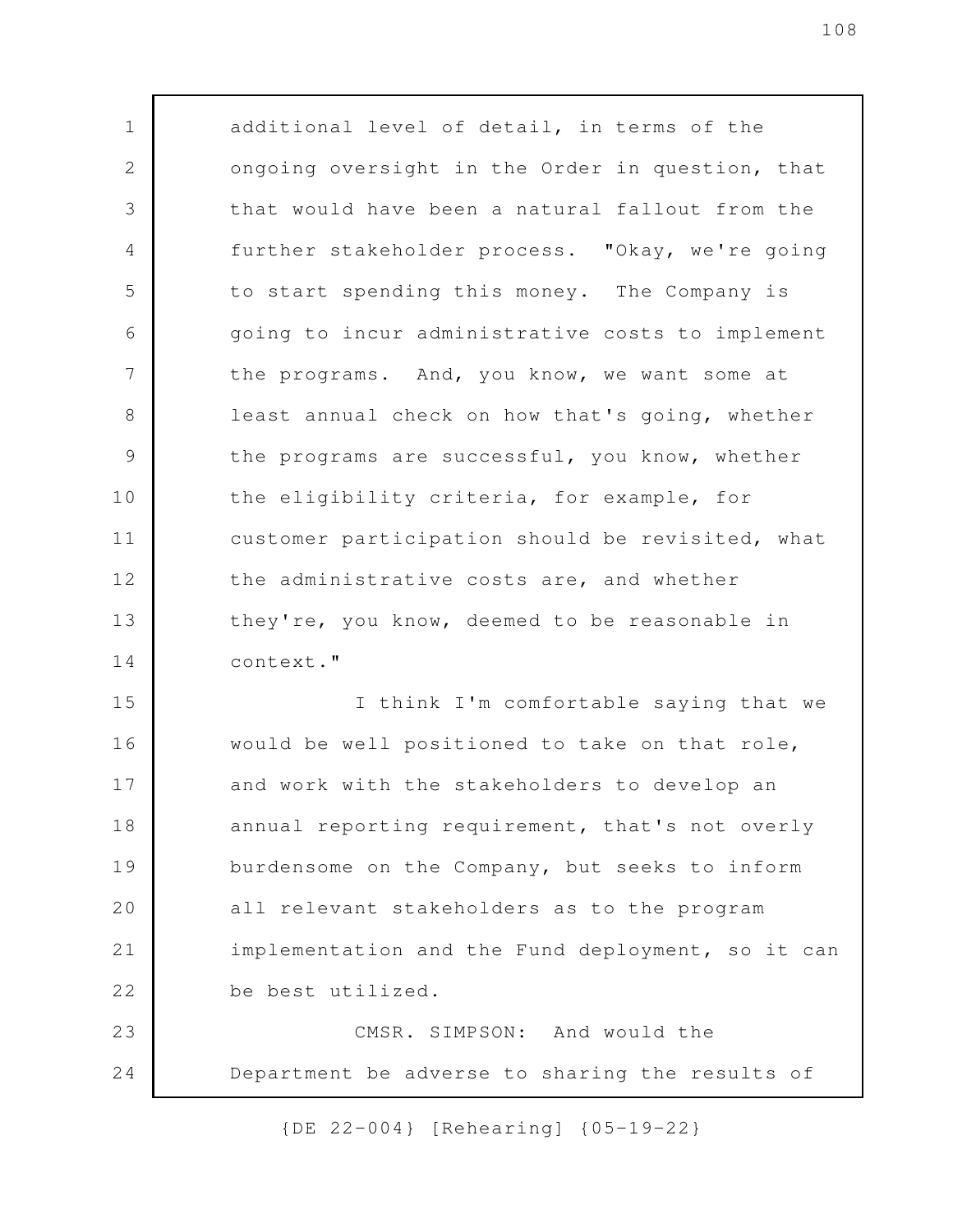those reviews with the Commission, if you had the responsibility to conduct such reviews? MR. WIESNER: So, if the question is, if an annual reporting obligation is established for the Company, that is, you know, appropriate and provides the correct level of public transparency, and insight into how the programs are being implemented and the funds deployed, whether that annual report could also be made available to the Commission? I don't see a problem with that. CMSR. SIMPSON: And that was my question. And, then, with respect to the two additional programs that, at the time of the letter, were not sufficiently developed, and presumably would be the result of a stakeholder process, would the Department be opposed to endeavoring on that stakeholder process to develop such programs for LMI residential customers and C&I customers? MR. WIESNER: I mean, we would actively participate in the stakeholder process that would flesh out those details. 1 2 3 4 5 6 7 8 9 10 11 12 13 14 15 16 17 18 19 20 21 22 23 24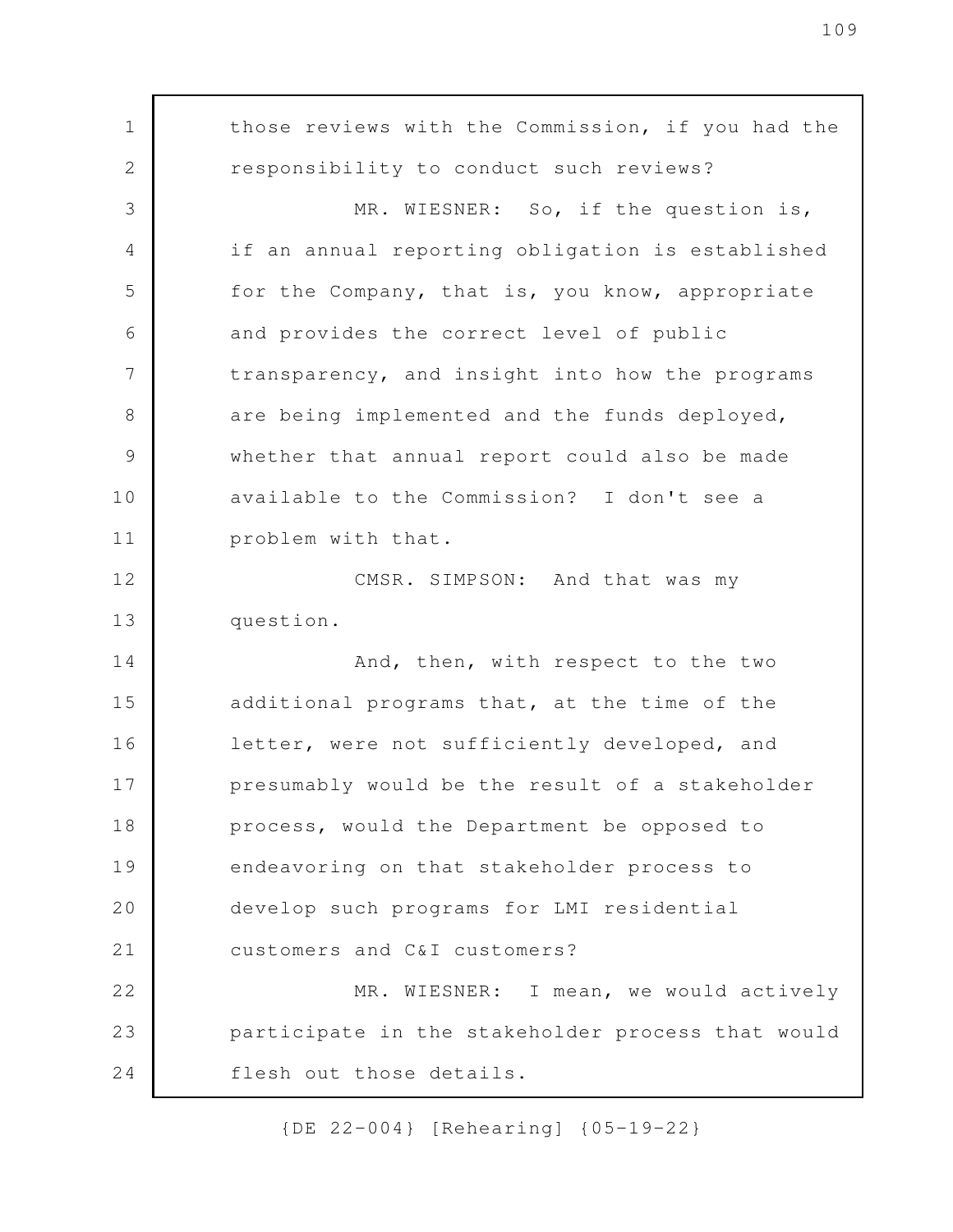CMSR. SIMPSON: Would you guide that stakeholder process under those circumstances? MR. WIESNER: I mean, to the extent necessary. I think it's a -- I'm not sure we have preconceived notions as to how those details should be developed. I think it's a discussion among interested stakeholders, including the DOE, in it's, you know, limited regulatory role, if you will, and, in particular, in its role as specified in the Settlement Agreement itself, to move that process forward and develop those details. CMSR. SIMPSON: And, if the Commission were to ask the Department to endeavor on that process, would the Department be opposed to coming back to the Commission with the product of those efforts for final approval, as the Commission has provided with respect to Number 3? MR. WIESNER: Well, I don't know if others have a different opinion. I think you could fairly read the request that was made in April of last year that, when those further details are further developed for those two programs, that it would not be out of line for 1 2 3 4 5 6 7 8 9 10 11 12 13 14 15 16 17 18 19 20 21 22 23 24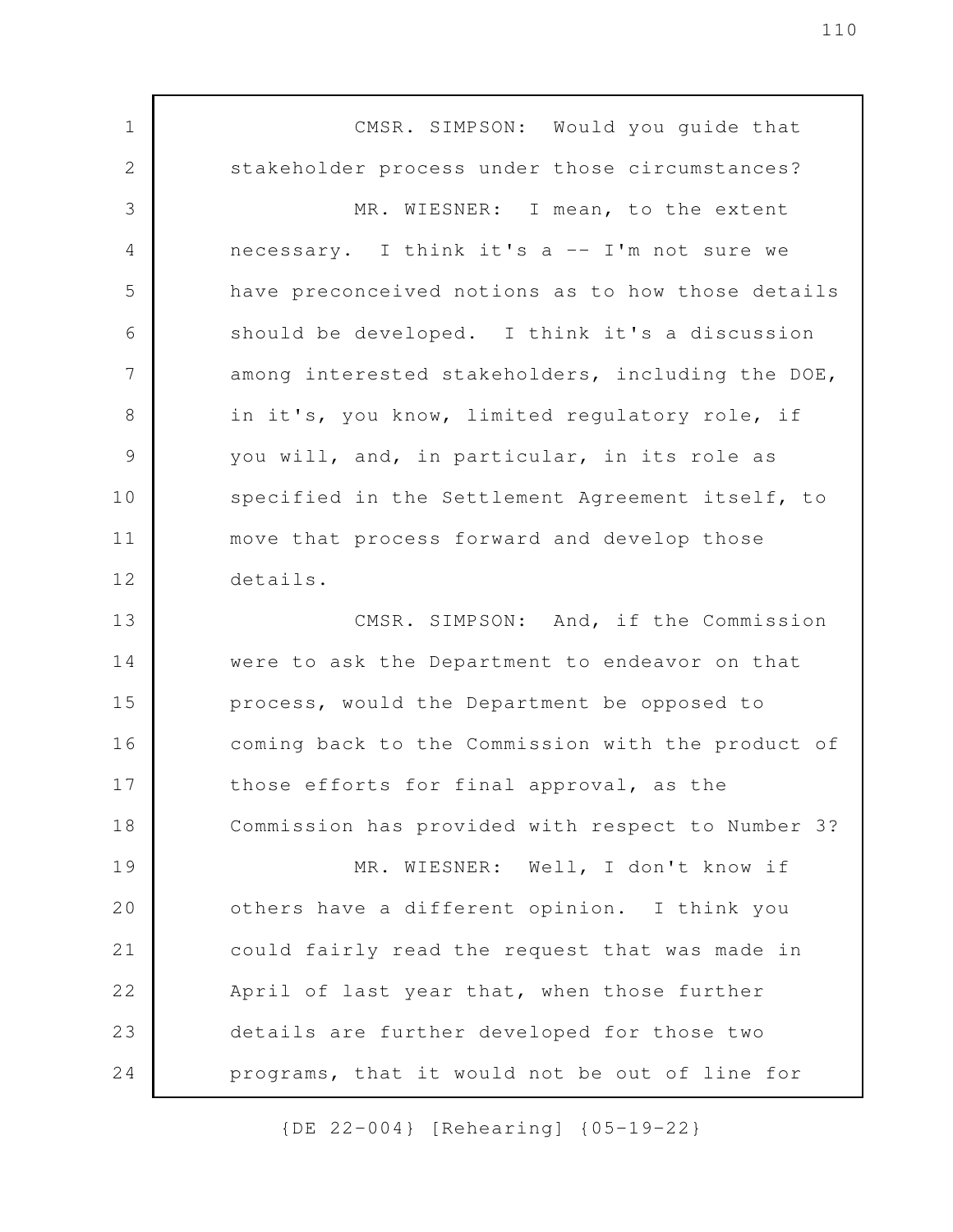the Commission to make a final determination that those two programs, as better defined, were, themselves, consistent with the four guiding principles related to the Settlement Agreement. MR. KREIS: I guess I'd like to leap in and answer that question on behalf of the OCA. CMSR. SIMPSON: Please. MR. KREIS: If that's the decision that the Commission makes as a result of these proceedings today, I can tell you that I am not going to file a Notice of Appeal and object. It is not the answer that I'd prefer that you give. And, if that is the answer that you give, and this becomes one of those situations where I end up, you know, waiting 316 days, or something like that, for the Commission to issue its approval, I will be a very unhappy camper. I mean, that's -- that is one of my persistent concerns about bringing matters before the PUC. You know, time and again, the legitimate stakeholders agree on some outcome, it's presented to the Commission. We get tons of skeptical, hostile questions from the Commission. And then, it takes a really long time for the 1 2 3 4 5 6 7 8 9 10 11 12 13 14 15 16 17 18 19 20 21 22 23 24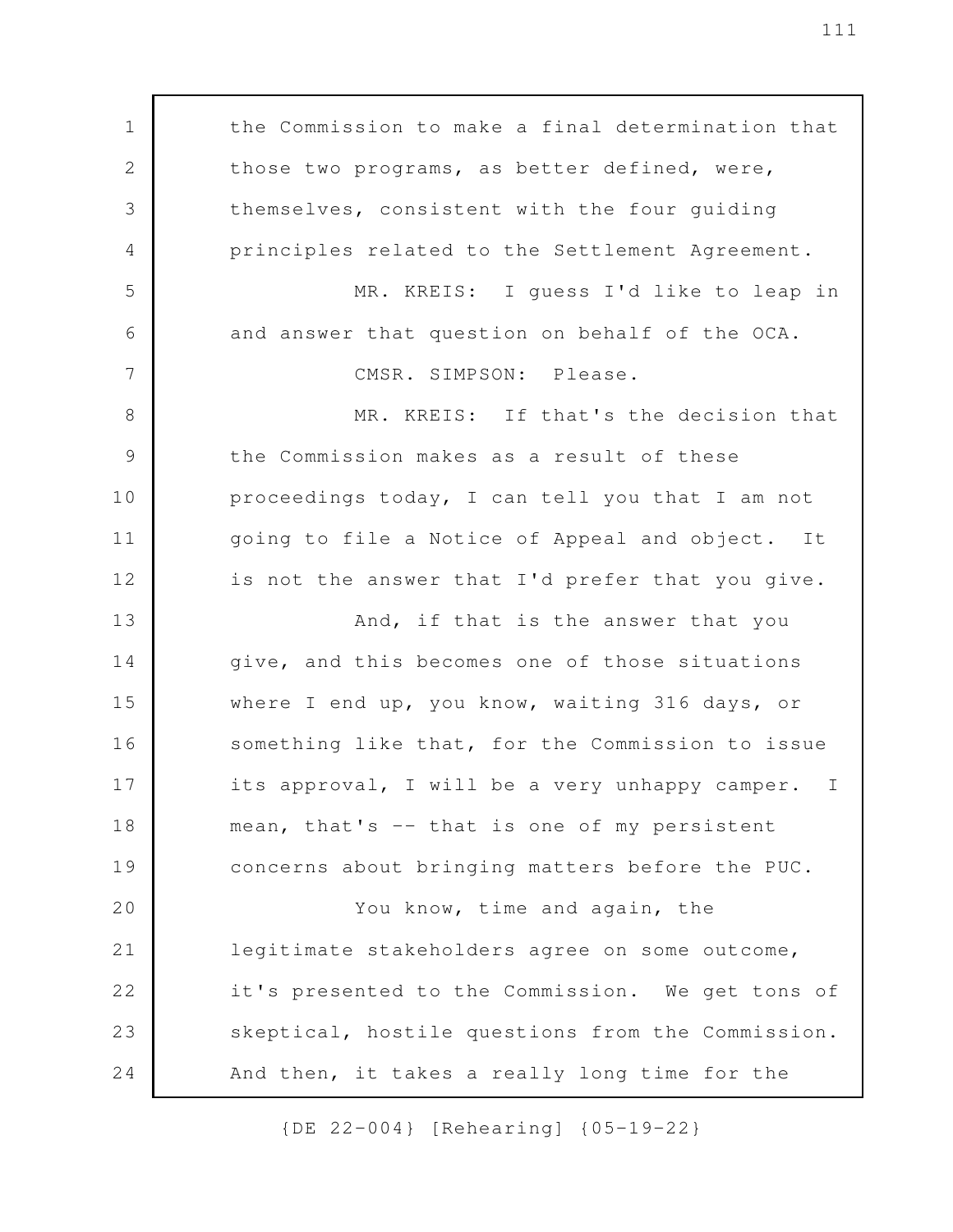Commission to tell us what we did wrong. That's not the way this is supposed to work. CMSR. SIMPSON: Thank you. I appreciate that concern, and we're mindful of the desire to move forward quickly. Attorney Wiesner, if the Commission were to ask the Department of Energy to open a proceeding under the Department of Energy, is that, in your view, an appropriate forum to have a stakeholder process to continue this effort? MR. WIESNER: I guess I think, if one agency is going to defer to another, then it's not necessary to prescribe the specific parameters of that deference. Again, I think what you've heard this morning is that, in this unique case, the Settling Parties had a particular vision, which may not have been fully fleshed out at the time, and may not have been until we started talking about it today. But it doesn't involve a heavy amount of process or regulatory oversight by any state agency. And, to the extent that the PUC had a more robust role to play before the agency 1 2 3 4 5 6 7 8 9 10 11 12 13 14 15 16 17 18 19 20 21 22 23 24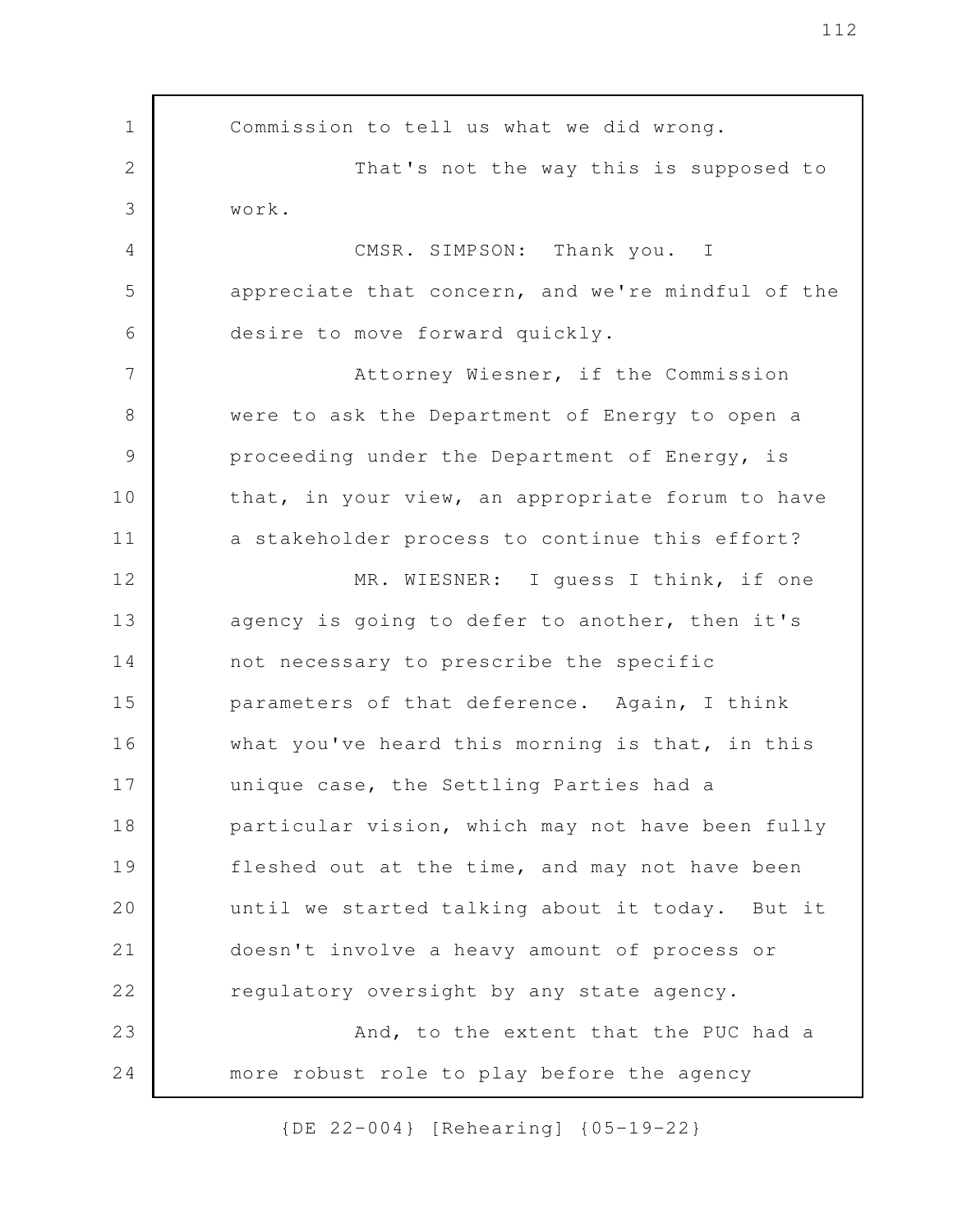reorganization, much, if not all, of that has now transferred to the DOE. CMSR. SIMPSON: Okay. Thank you. Ms. Chiavara, did you have anything to add? MS. CHIAVARA: I do. Thank you, Commissioner Simpson. I do have something to add, and there's no real graceful way to do this, but there is a Company issue that we have not been discussing that I do want to raise, since we are having a sort of "open forum" type discussion. And that is the application of the prime interest rate to accrue to any unspent funds. I just wanted to reiterate that it's the Company's position that this was not part of the 2015 Settlement Agreement. There were no provisions for carrying charges. It was a one-time, and then a two-time contribution, so a total of \$5.2 million. And the Company believes that that should be the money certain, the dollar amount certain, that's contributed for the Fund. CMSR. SIMPSON: Okay. Thank you. Any comments from the parties on that issue, other parties? 1 2 3 4 5 6 7 8 9 10 11 12 13 14 15 16 17 18 19 20 21 22 23 24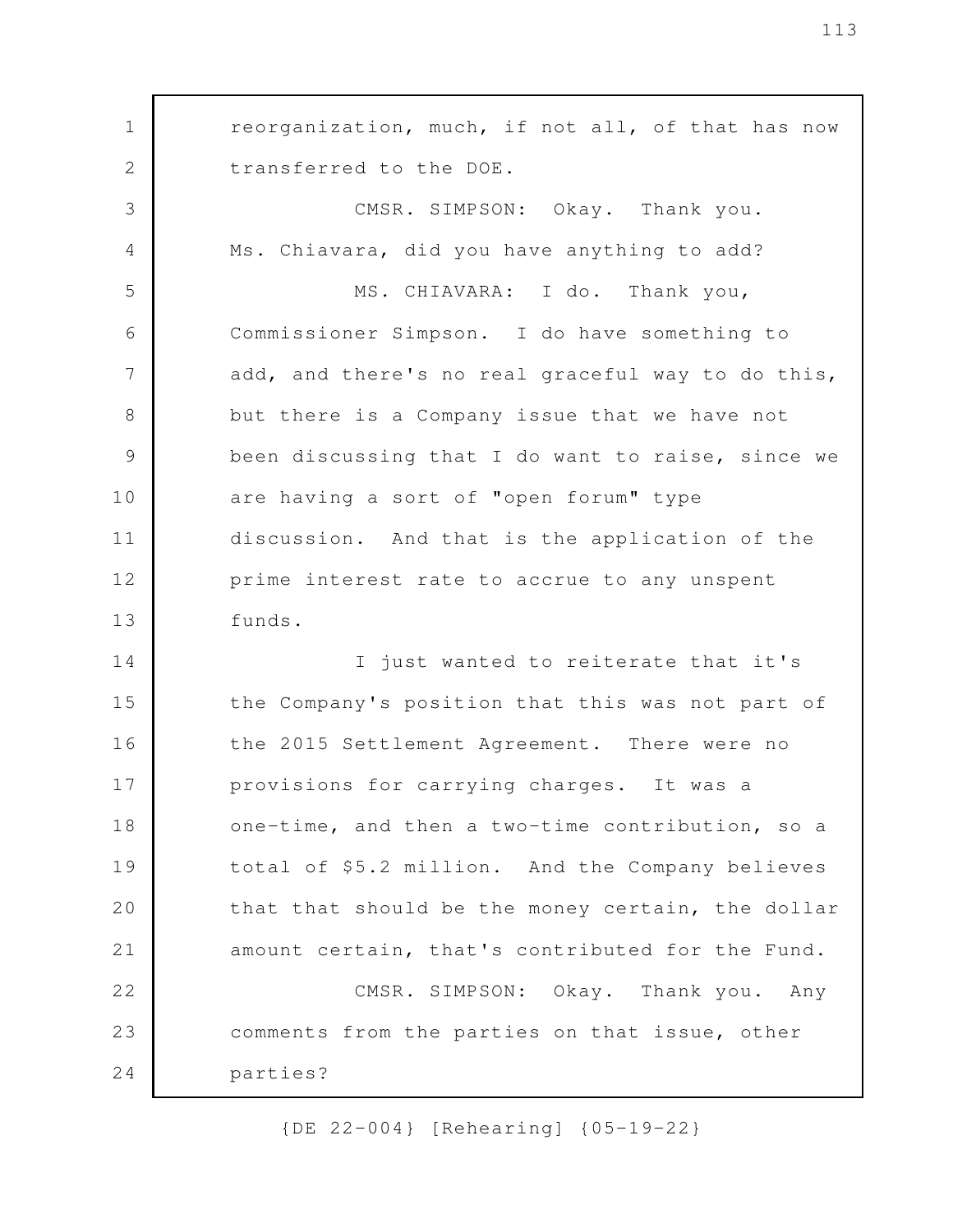MR. KREIS: I think the record should reflect that I sighed when I heard that, because I understand why the Company takes that position. You know, obviously, I would love to see the Fund return a lavish interest rate, you know, because -- because, look, you know, prices are increasing palpably, probably while we've been sitting here. So, I mean, we're in a period of hyperinflation. What \$5 million would have bought on the day that the restructuring process was concluded, in 2018, is very different than what \$5.2 million is going to buy today, or whenever this money in this fund is finally deployed. I mean, that's a reality. But I can't disagree with Ms. Chiavara, when she says that the Restructuring Settlement Agreement doesn't contain any provisions for interest accruing at any rate, much less the prime rate. So, you know, that's a question for the Commission to decide, if it retains jurisdiction. It's a question for the Commissioner of Energy to decide, if he ends up with jurisdiction. I guess I've been worn down about this. 1 2 3 4 5 6 7 8 9 10 11 12 13 14 15 16 17 18 19 20 21 22 23 24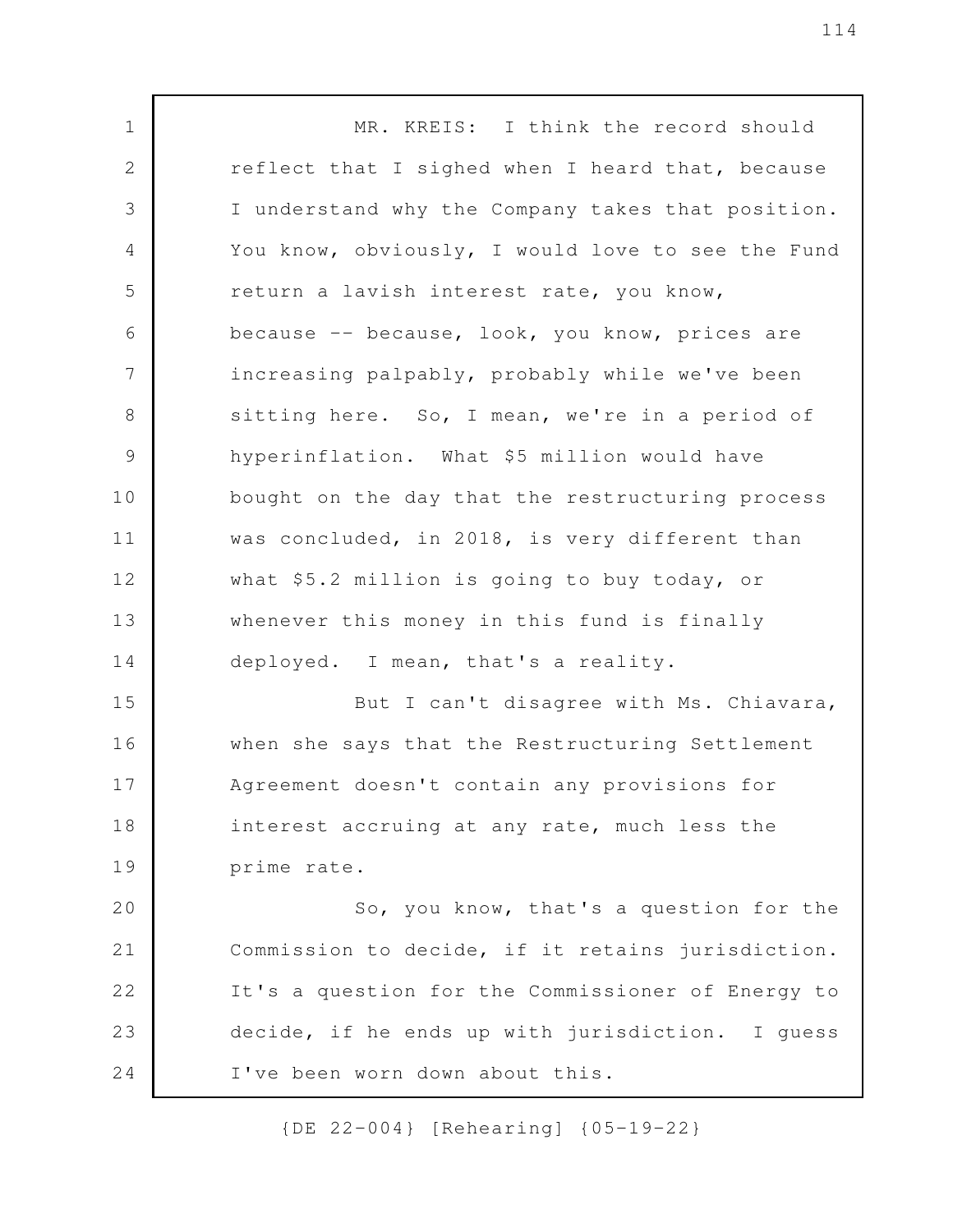I mean, that's another issue that I can promise you will not end up in front of the New Hampshire Supreme Court, regardless of who decides what. CMSR. SIMPSON: And I'd just like to, on the record, ask the Company that, if the Department of Energy were responsible for administering the specific dollars and allocating monies from the Clean Energy Fund to specific programs, that it's the Company's intent to conform to the directives of the Department of Energy? MS. CHIAVARA: Yes, it would be. CMSR. SIMPSON: And, if the Commission were to take  $--$  or, I should say, to continue to have a role in overseeing the Fund, that the Company would do the same for the Commission? MS. CHIAVARA: "Would the Company abide by Commission oversight?" Is that the question? CMSR. SIMPSON: Yes. MS. CHIAVARA: The Commission -- or, the Company would certainly abide by Commission oversight. CMSR. SIMPSON: Okay. Thank you. 1 2 3 4 5 6 7 8 9 10 11 12 13 14 15 16 17 18 19 20 21 22 23 24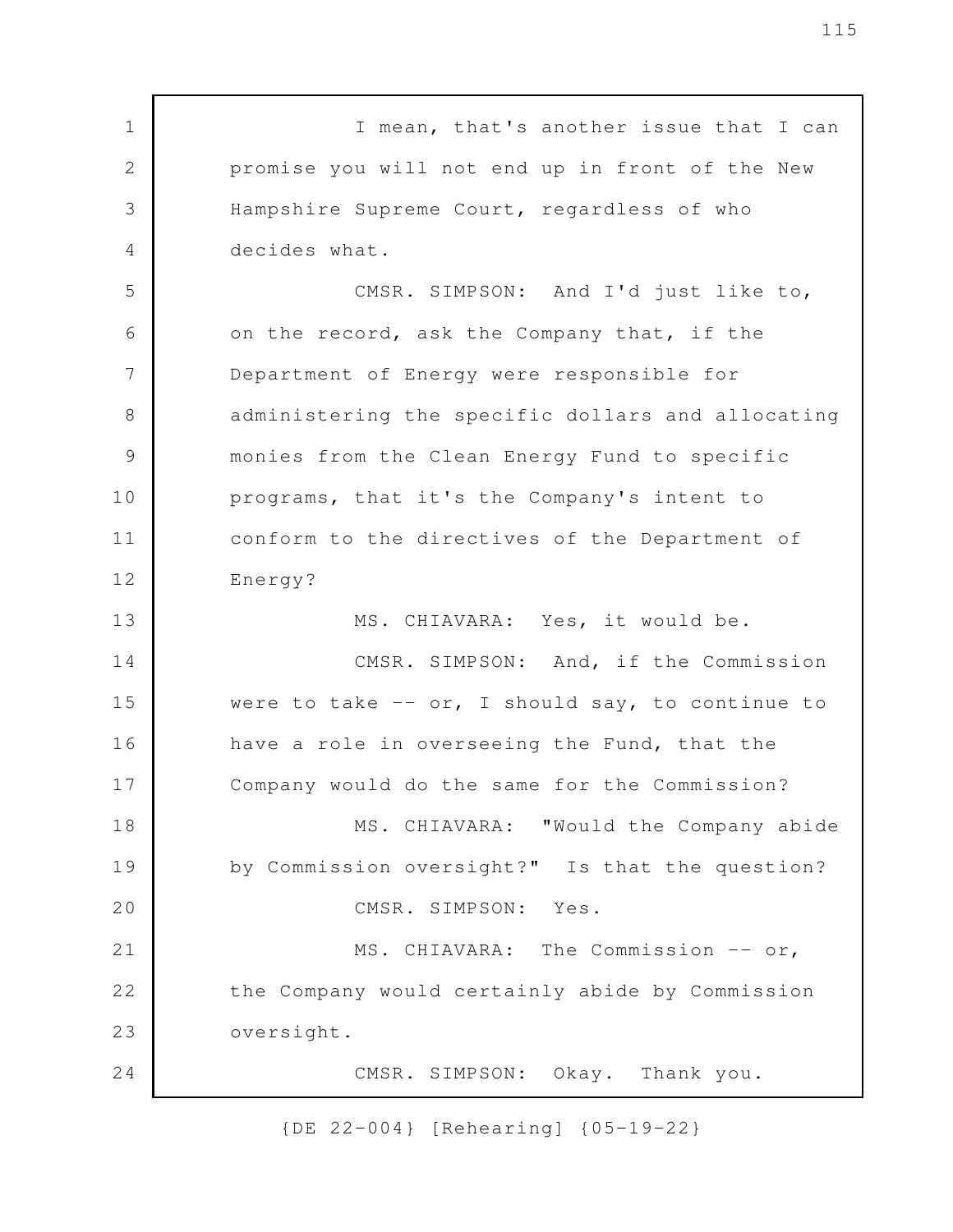I don't have any further questions. Do you, Commissioner Chattopadhyay? CMSR. CHATTOPADHYAY: Nope. CMSR. SIMPSON: So, this has been a great opportunity to discuss the matter with the parties. I would invite any of the parties to offer any closing thoughts, if they have any at this time? And I'd start with the Consumer Advocate. MR. KREIS: Thank you. This whole thing has felt more like a cricket match than a Formula 1 race; slow, perhaps even endless. I'm just eager to get this decided, and I want the money to hit the streets where it can do good for the people who are the intended beneficiaries. I've already explained, in some detail, why I think this is an appropriate occasion for the Commission to forbear and basically consign the oversight of this Fund to the Department of Energy. That said, I'm thinking that there's at least some inclination not to agree with me on the part of the Commission. And, if that is the case, I think the Commission's questions about what the Commission 1 2 3 4 5 6 7 8 9 10 11 12 13 14 15 16 17 18 19 20 21 22 23 24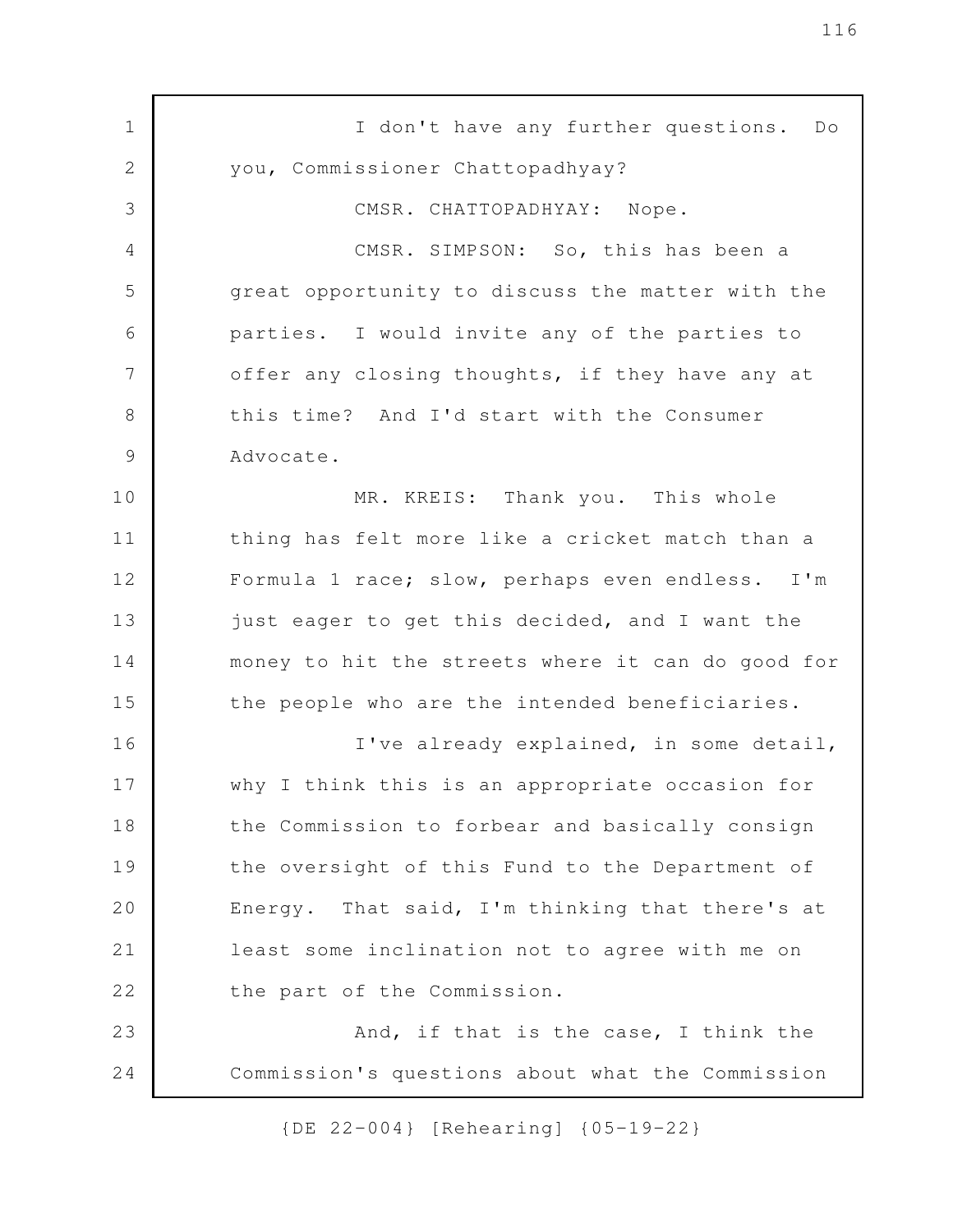| $\mathbf 1$    | might do to be a good overseer of the Fund were    |
|----------------|----------------------------------------------------|
| $\sqrt{2}$     | pertinent. And, you know, we've answered those     |
| 3              | questions for you. And I think the imperative,     |
| 4              | again, is to allow for the Fund to be deployed as  |
| 5              | efficiently and expeditiously and as wisely as     |
| 6              | possible.                                          |
| $\overline{7}$ | This has been a very frustrating                   |
| 8              | experience for all involved. And a lot of those    |
| $\mathcal{G}$  | frustrations aren't the fault of the Commission,   |
| 10             | and I want to make that clear. And I just want     |
| 11             | to express an eagerness to get this thing done     |
| 12             | and this whole process rolling.                    |
| 13             | Thank you.                                         |
| 14             | CMSR. SIMPSON: Thank you, Mr. Consumer             |
| 15             | Advocate. Attorney Wiesner, for the Department     |
| 16             | of Energy.                                         |
| 17             | MR. WIESNER: And I'll echo those                   |
| 18             | comments and keep any closing remarks brief.       |
| 19             | I do want to thank the Commission for              |
| 20             | providing the opportunity to have this, you know,  |
| 21             | unusual, but productive, on-the-record discussion  |
| 22             | this morning about some very complicated issues.   |
| 23             | I think that there are higher-level                |
| 24             | issues about the roles of the two agencies.<br>But |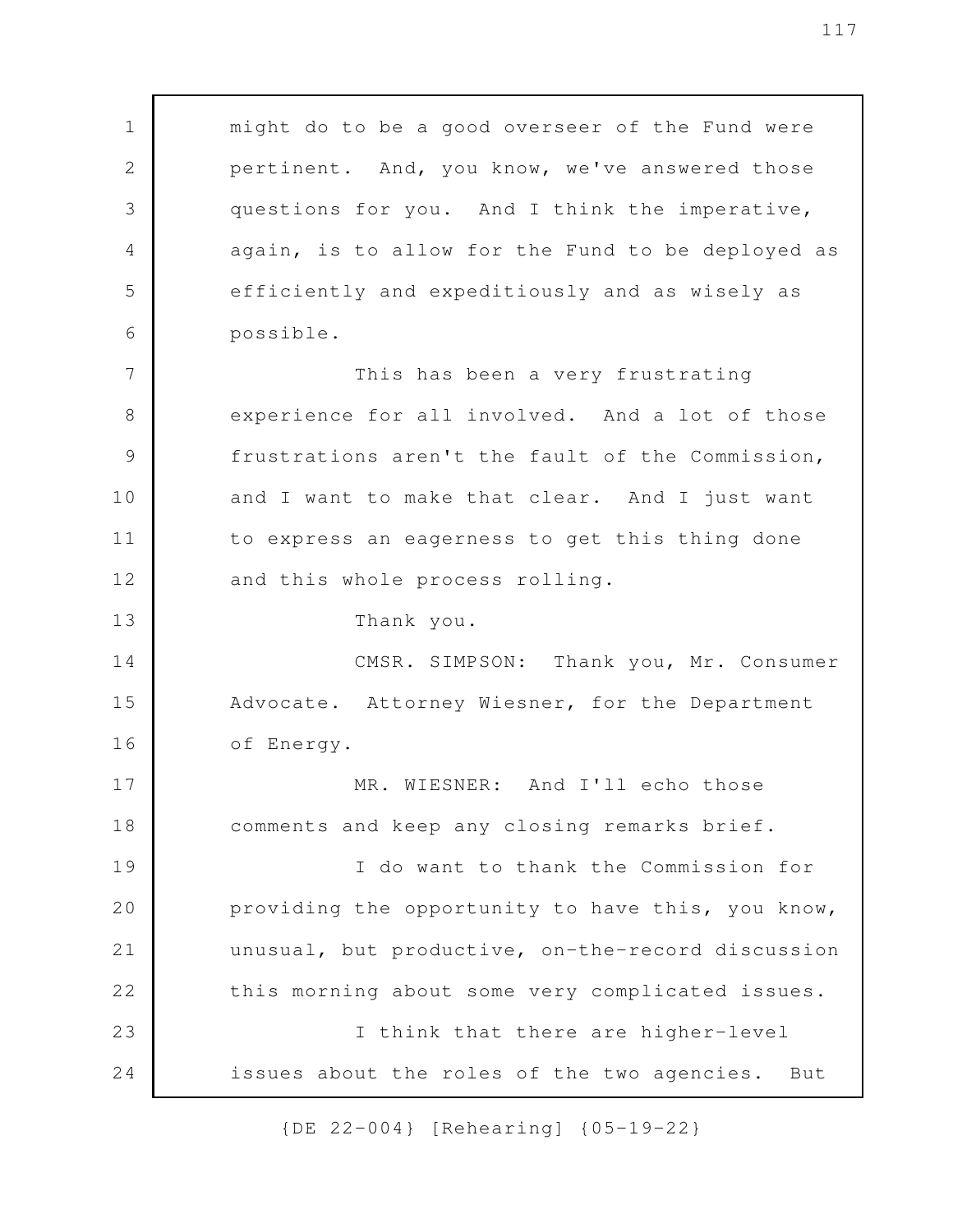those may be best deferred to another time and another place, another context. With respect to the Clean Energy Fund, I think we share the Consumer Advocate's concern that the priority now should be achieving full clarity in the path forward, and then getting on that path and moving forward, so the money could be spent and put to work to do good things in the community and the state. CMSR. SIMPSON: Thank you. And Attorney Chiavara. MS. CHIAVARA: Yes. Eversource concurs with both the Consumer Advocate and the Department of Energy. The Company would like to see this money start going to good use as soon as possible, and reiterates the comments that it opened with, not verbatim here, but supports the comments that were just made. And we appreciate the Commission taking the time to have a thorough examination of the issues at play here. CMSR. SIMPSON: Thank you, everyone. We'll take the matter under advisement and issue 1 2 3 4 5 6 7 8 9 10 11 12 13 14 15 16 17 18 19 20 21 22 23 24